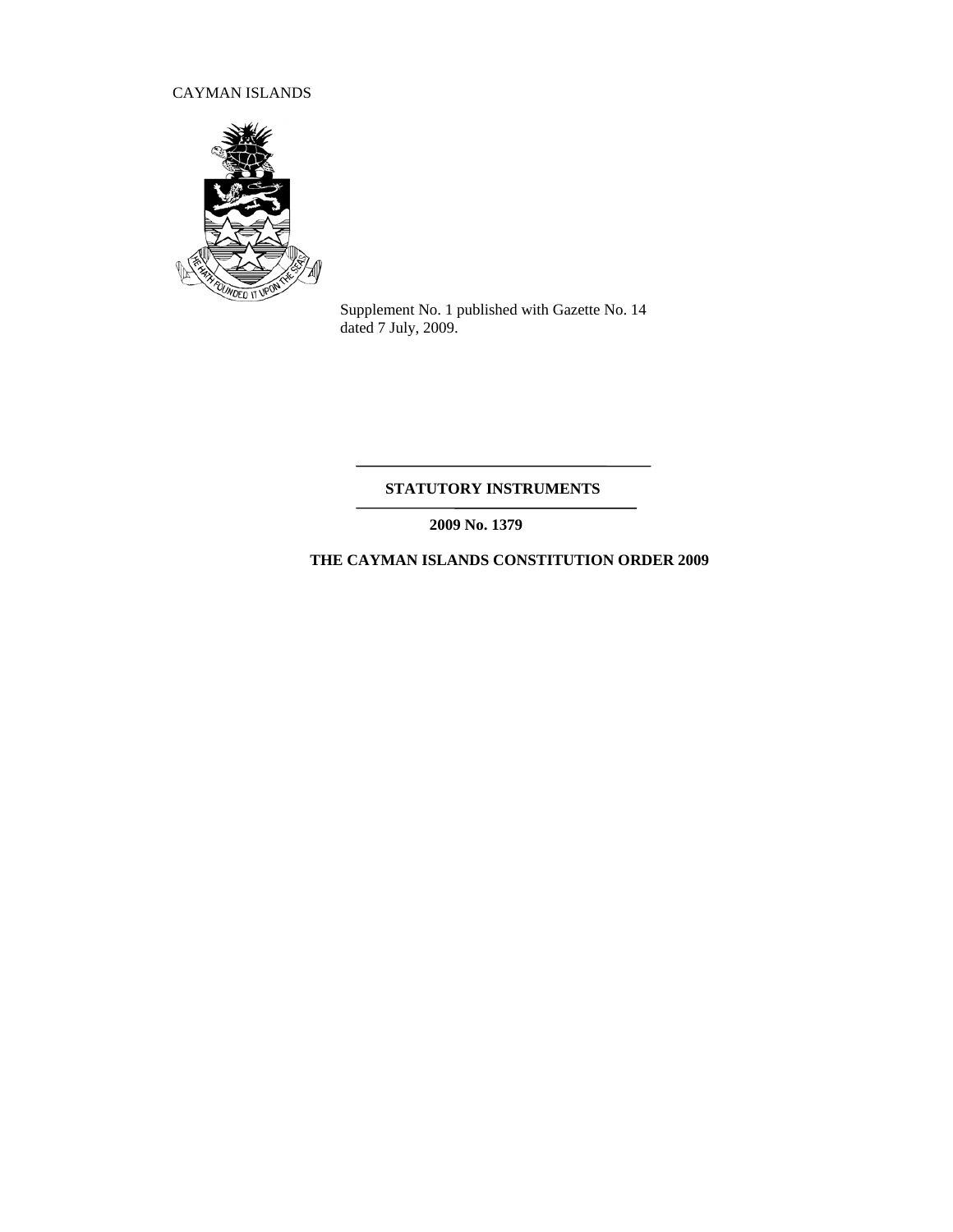*The Cayman Islands Constitution Order 2009*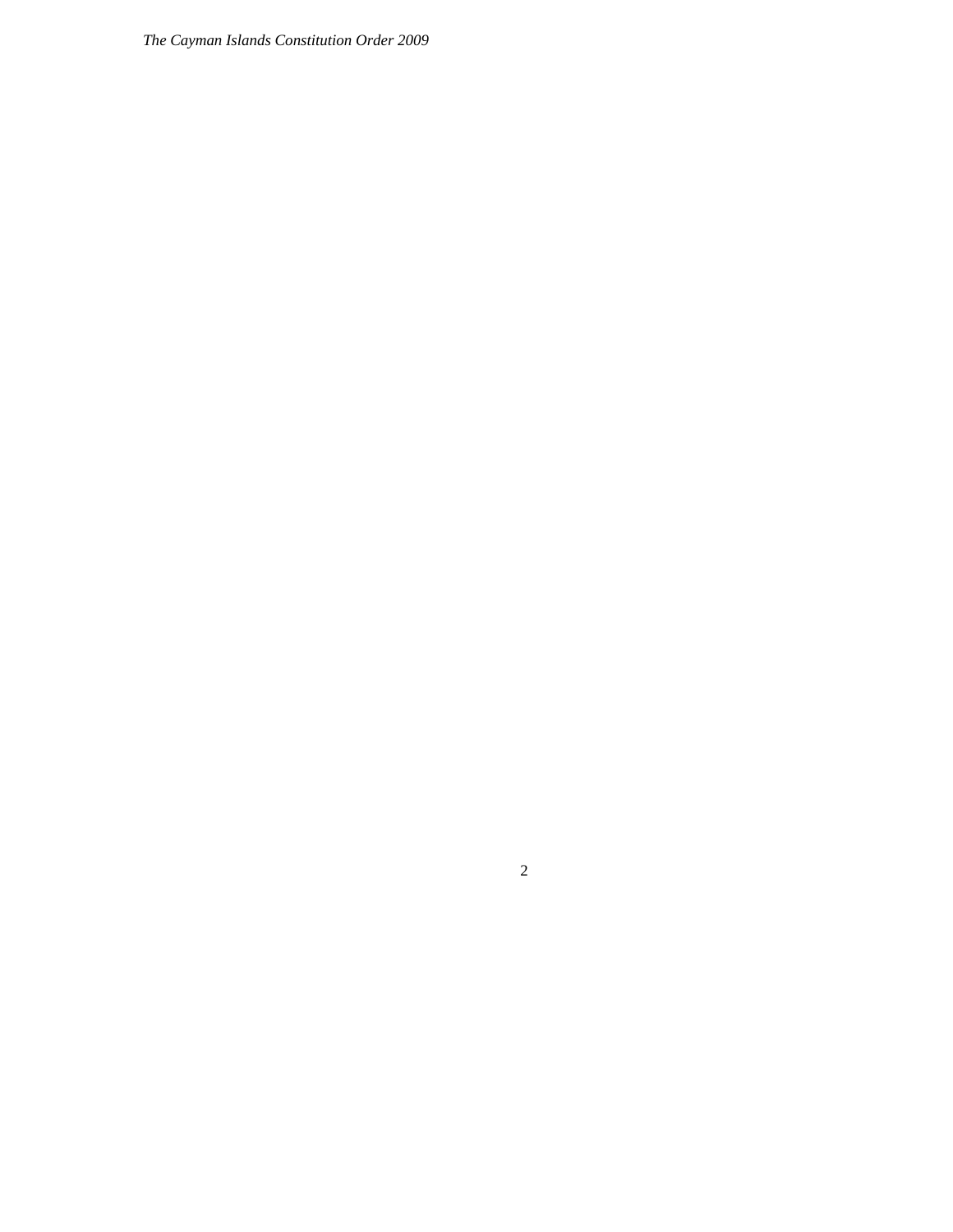### STATUTORY INSTRUMENTS

## **2009 No. 1379**

## **CARIBBEAN AND NORTH ATLANTIC TERRITORIES**

## **The Cayman Islands Constitution Order 2009**

| Made                   | 10th June 2009                                      |
|------------------------|-----------------------------------------------------|
| Laid before Parliament | 17th June 2009                                      |
|                        | Coming into force in accordance with section $I(2)$ |

At the Court at Buckingham Palace, the 10th day of June 2009

Present,

The Queen's Most Excellent Majesty in Council

Her Majesty, in exercise of the powers conferred upon Her by sections 5 and 7 of the West Indies Act 1962(**[1](http://www.opsi.gov.uk/si/si2009/uksi_20091379_en_1#f00001#f00001)**) and of all other powers enabling Her to do so, is pleased, by and with the advice of Her Privy Council, to order, and it is ordered, as follows:

#### **Citation and commencement**

**1.** (1) This Order may be cited as the Cayman Islands Constitution Order 2009.

(2) This Order shall come into force on such day as the Governor, acting in his or her discretion, shall appoint by proclamation published in a Government Notice.

## **Interpretation**

**2.** (1) In this Order -

"the appointed day" means the day appointed by the Governor under section 1(2);

"the Constitution" means the Constitution set out in Schedule 2;

"the former Constitution" means the Constitution established by the Cayman Islands (Constitution) Order 1972(**[2](http://www.opsi.gov.uk/si/si2009/uksi_20091379_en_1#f00002#f00002)**);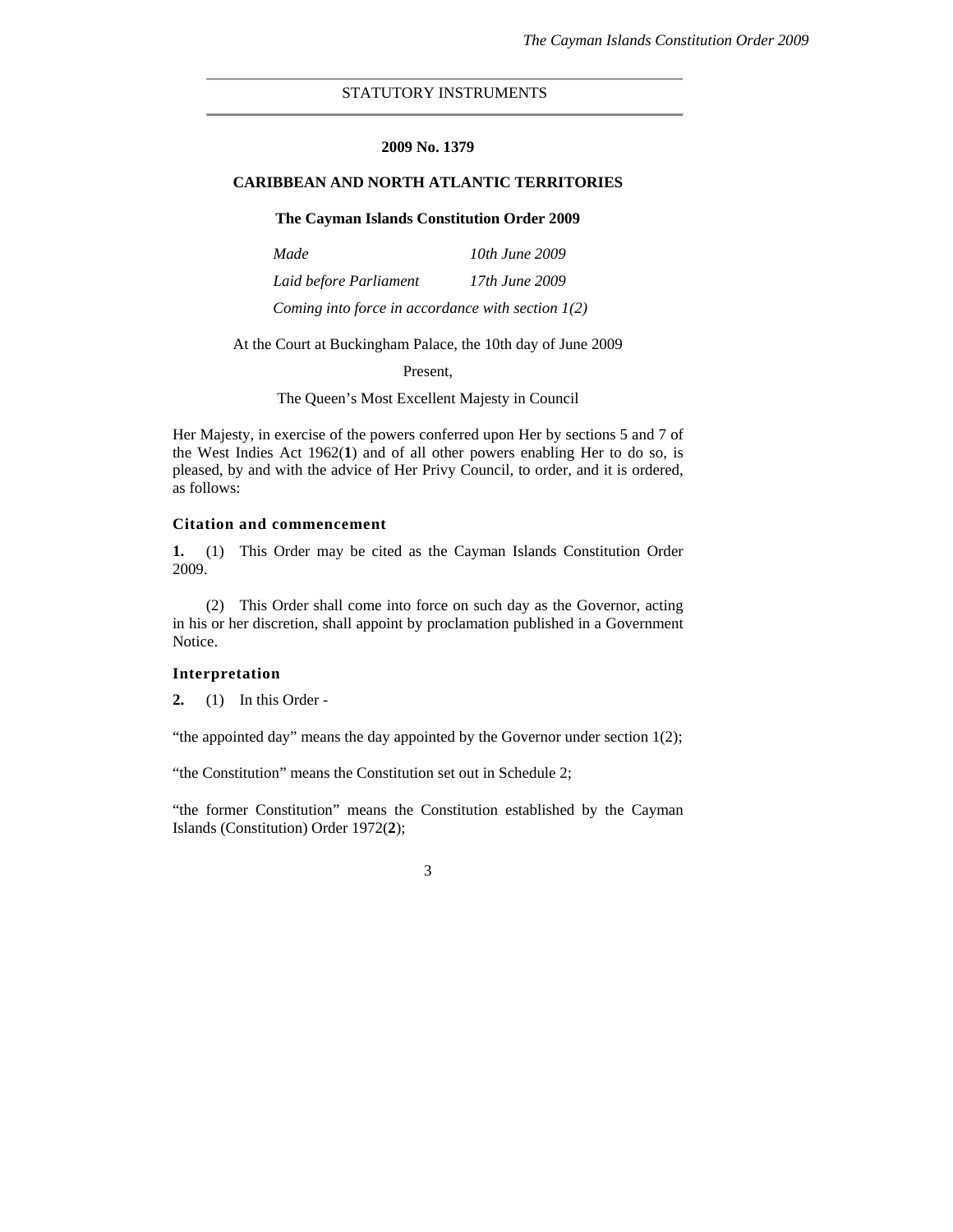"the Legislative Assembly" means the Legislative Assembly established by the Constitution;

"the former Legislative Assembly" means the Legislative Assembly established by the former Constitution.

(2) Section 124 of the Constitution shall apply for the purposes of interpreting sections 1 to 9 of this Order and otherwise in relation to them as it applies for the purposes of interpreting and in relation to the Constitution.

#### **Revocations**

**3.** The instruments specified in Schedule 1 are revoked with effect from the appointed day.

### **Establishment of Constitution**

**4.** (1) Subject to subsections (2), (3), (4) and (5), Schedule 2 shall have effect as the Constitution of the Cayman Islands from the appointed day.

(2) Part I of the Constitution shall have effect from the day three years after the appointed day; but section 6(2) and (3) of the Constitution shall have effect from the day four years after the appointed day.

(3) Until the Legislative Assembly is next dissolved after the appointed day -

- (a) section  $44(1)(b)$  of the Constitution shall have effect as if the reference to "six other Ministers" were a reference to "four other Ministers";
- (b) section 44(2) of the Constitution shall have no effect;
- (c) section  $60(1)(b)$  of the Constitution shall have effect as if the reference to "eighteen elected members" were a reference to "fifteen elected members";
- (d) section 60(2) of the Constitution shall have no effect.

(4) Until the Judicial and Legal Services Commission has been constituted in accordance with section 105 of the Constitution, power to make appointments to the offices to which section 106 of the Constitution applies shall vest in the Governor, acting in his or her discretion.

(5) Until a person has been appointed to the office of Director of Public Prosecutions in accordance with section 106 of the Constitution or subsection (4) of this section, section 57 of the Constitution shall have effect as if the references to the Director of Public Prosecutions were references to the Attorney General.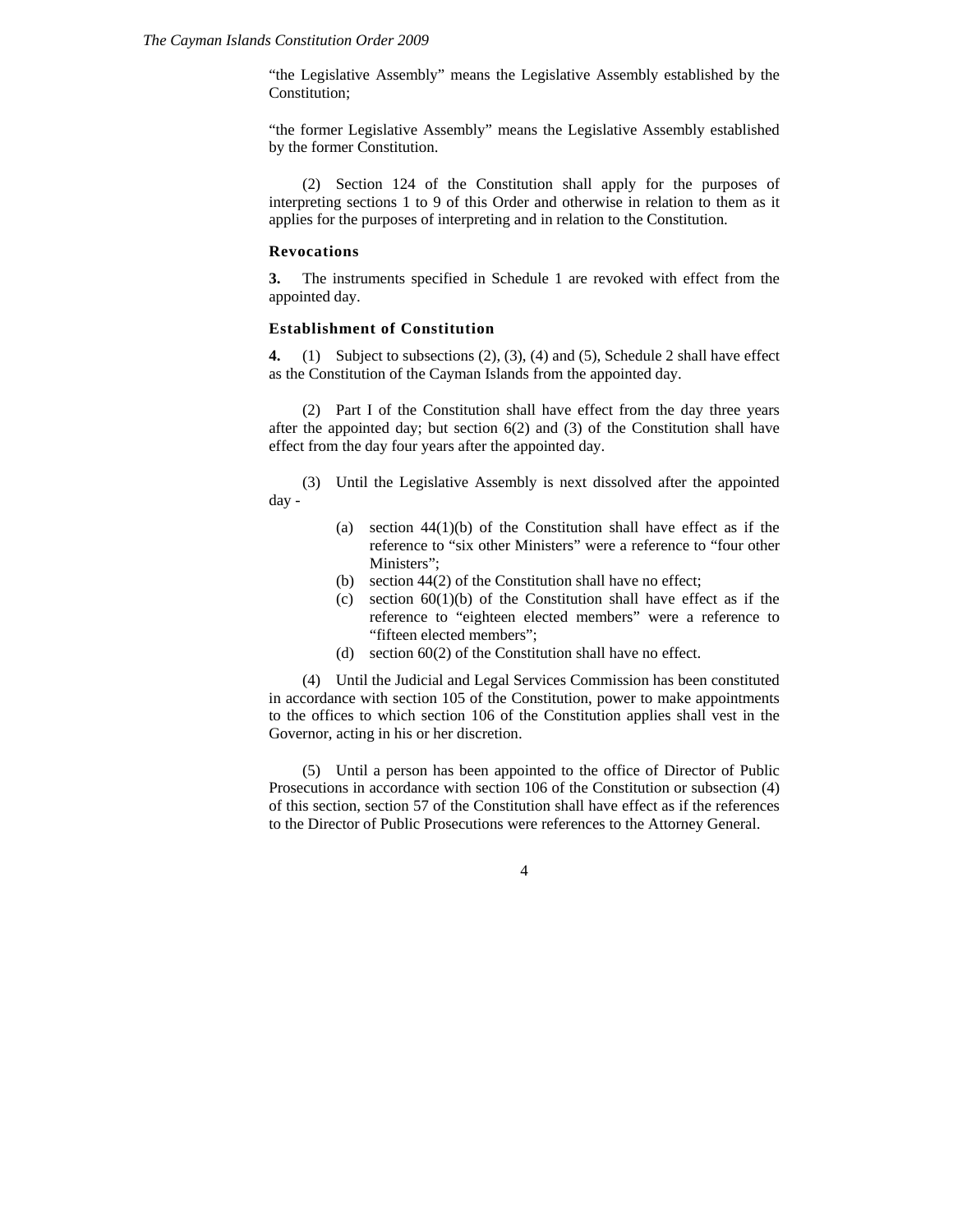## **Existing laws**

**5.** (1) Subject to this section, the existing laws shall have effect on and after the appointed day as if they had been made in pursuance of the Constitution and shall be read and construed with such modifications, adaptations, qualifications and exceptions as may be necessary to bring them into conformity with the Constitution.

(2) The Legislature may by law make such amendments to any existing law as appear to it to be necessary or expedient for bringing that law into conformity with the Constitution or otherwise for giving effect to the Constitution; and any existing law shall have effect accordingly from such day, not being earlier than the appointed day, as may be specified in the law made by the Legislature.

(3) In this section "existing laws" means laws and instruments (other than Acts of Parliament of the United Kingdom and instruments made under them) having effect as part of the law of the Cayman Islands immediately before the appointed day.

### **Existing offices and officers**

**6.** (1) Any office (except that of Chief Secretary) established by or under the former Constitution and existing immediately before the appointed day shall on and after that day, so far as is consistent with the Constitution, continue as if it had been established by or under the Constitution.

(2) Any person who immediately before the appointed day holds or is acting in any office continued by virtue of subsection (1) shall, on and after that day, continue to hold or act in that office as if he or she had been appointed to hold or act in it in accordance with or under the Constitution.

(3) Any person to whom subsection (2) applies who, before the appointed day, has made any oath required to be made before assuming the functions of his or her office shall be deemed to have made any like oath so required by the Constitution or any other law.

(4) The person who, immediately before the appointed day, holds the office of Leader of Government Business shall, on and after that day, hold the office of Premier in accordance with the Constitution.

#### **Legislative Assembly**

**7.** (1) Any person (except the Chief Secretary and the Financial Secretary) who immediately before the appointed day is a member of the former Legislative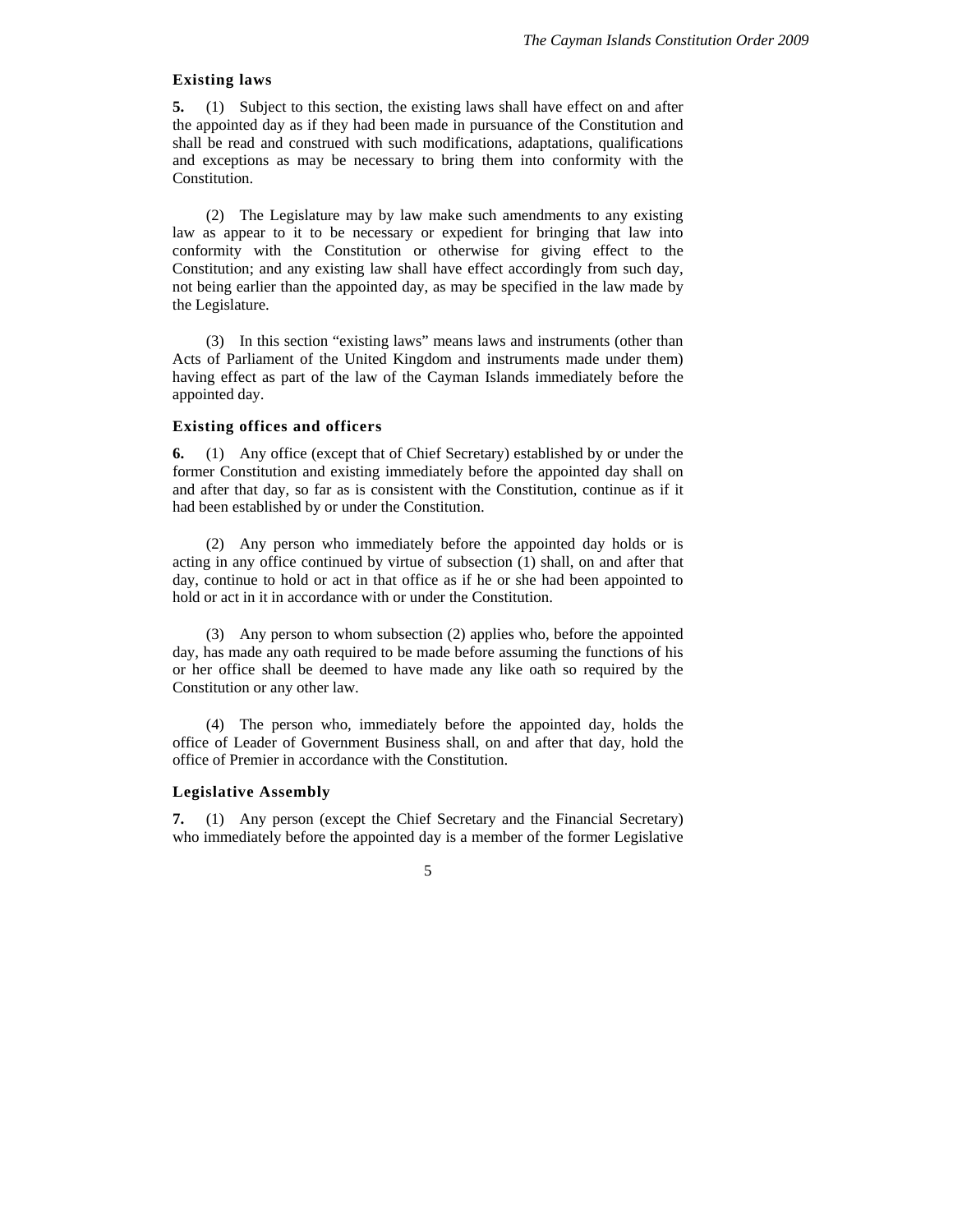Assembly shall on that day become a member of the Legislative Assembly, shall be deemed to have complied with section 60(3) of the Constitution, and shall hold his or her seat in accordance with the Constitution.

(2) The Standing Orders of the former Legislative Assembly as in force immediately before the appointed day shall, except as may be otherwise provided under section 71 of the Constitution, have effect on and after that day as if they had been made under that section, but they shall be read and construed with such modifications, adaptations, qualifications and exceptions as may be necessary to bring them into conformity with the Constitution.

(3) The Governor shall dissolve the Legislative Assembly not later than the expiration of four years from the date when the former Legislative Assembly first met after the last general election before the appointed day.

## **Electoral districts**

**8.** (1) As soon as practicable after the appointed day, and before the Legislative Assembly is dissolved in accordance with section 7(3), the Governor shall appoint an Electoral Boundary Commission in accordance with section 88 of the Constitution.

(2) The Commission so appointed shall, as soon as practicable and in accordance with section 89 of the Constitution, review the electoral district boundaries and submit a report to the Governor and the Legislative Assembly containing its recommendations for changes in the boundaries of the electoral districts with a view to the Legislative Assembly consisting of eighteen elected members.

## **Pending legal proceedings**

**9.** (1) Any cause, matter or appeal pending before the Grand Court or any appeal or application pending before the Court of Appeal immediately before the appointed day may, on and after that day, be continued, determined or appealed against as if such cause, matter or appeal had been instituted or was pending before the Grand Court, or such appeal or application made to the Court of Appeal, as the case may be, as those courts are respectively constituted by the Constitution.

(2) Any decree or order of the Grand Court or the Court of Appeal given or made before the appointed day, in so far as it has not been fully executed or enforced, may be executed or enforced on or after that day as if it were a decree or order of the Grand Court or the Court of Appeal, as the case may be, as those courts are respectively constituted by the Constitution.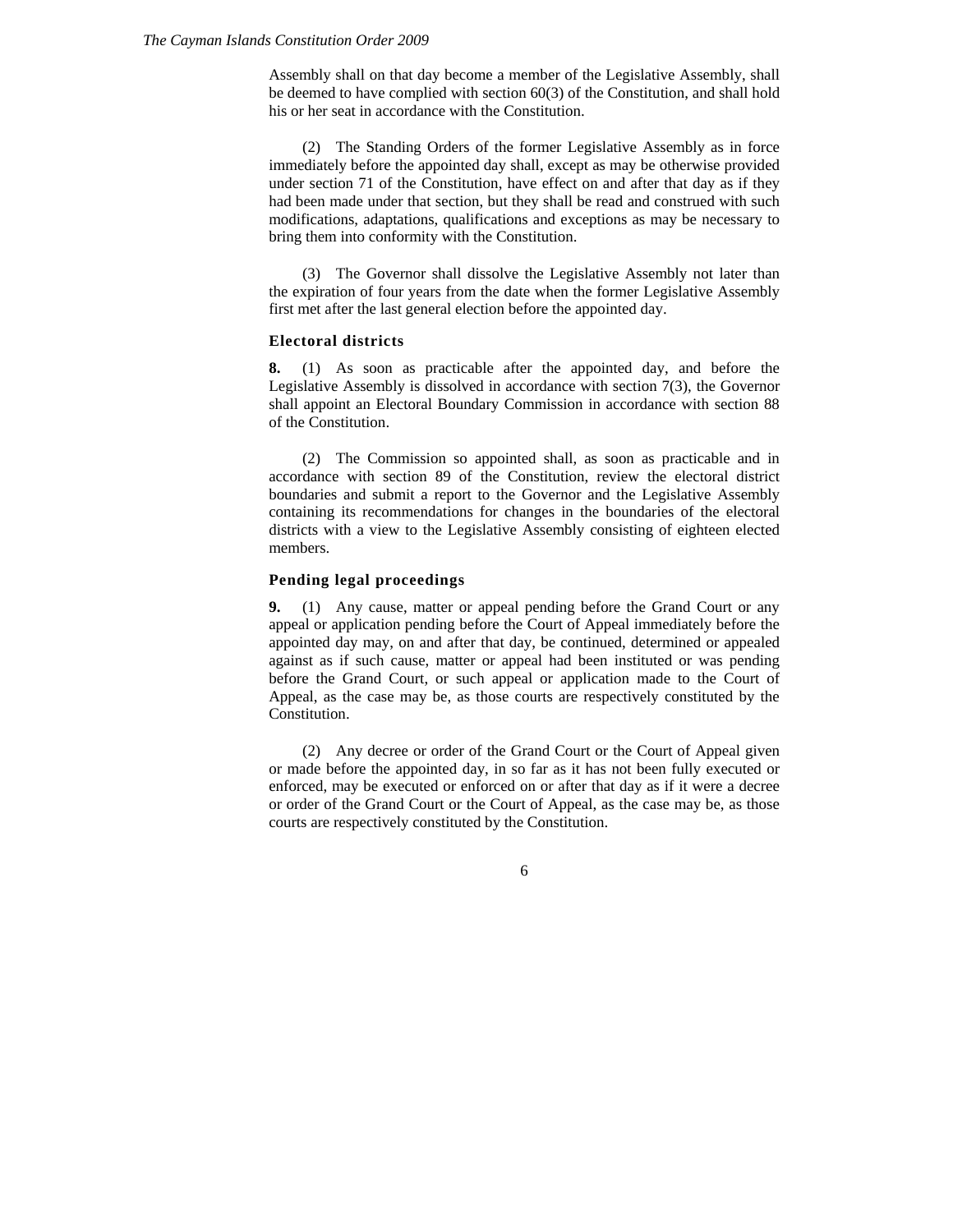(3) Any matter pending immediately before the appointed day before a tribunal appointed under section 49J(4) of the former Constitution may, on and after that day, be continued and reported upon as if the former Constitution were still in force, and after the tribunal has reported, section 96 of the Constitution shall have effect as if the matter had been referred to and considered by the Judicial and Legal Services Commission and as if the report of the tribunal were a report of the Judicial and Legal Services Commission under that section.

(4) Any judge of the Grand Court who immediately before the appointed day is suspended pursuant to section 49J(6) of the former Constitution shall, on and after that day, remain suspended from performing the functions of his or her office unless the Governor, acting in his or her discretion, revokes the suspension; but the suspension shall in any case cease to have effect -

- (a) if the tribunal appointed under section 49J(4) of the former Constitution advises the Governor that he or she should not request that the question of the removal of the judge be referred by Her Majesty to the Judicial Committee of Her Majesty's Privy Council; or
- (b) if the Judicial Committee advises Her Majesty that the judge ought not to be removed from office.

*Judith Simpson*  Clerk of the Privy Council

### SCHEDULE 1

#### Revocations

The Cayman Islands (Constitution) Order 1972 (S.I. 1972/1101)

The Cayman Islands (Constitution) (Amendment) Order 1984 (S.I.1984/126)

The Cayman Islands (Constitution) (Amendment) Order 1987 (S.I. 1987/2199)

The Cayman Islands (Constitution) (Amendment) Order 1992 [\(S.I. 1992/226\)](http://www.opsi.gov.uk/si/si1992/uksi_19920226_en_1)

The Cayman Islands (Constitution) (Amendment) Order 1993 [\(S.I. 1993/3143\)](http://www.opsi.gov.uk/si/si1993/uksi_19933143_en_1)

The Cayman Islands (Constitution) (Amendment) Order 2003 [\(S.I. 2003/1515\)](http://www.opsi.gov.uk/si/si2003/uksi_20031515_en_1)

The Cayman Islands (Constitution) (Amendment) Order 2004 [\(S.I. 2004/2029\)](http://www.opsi.gov.uk/si/si2004/uksi_20042029_en_1)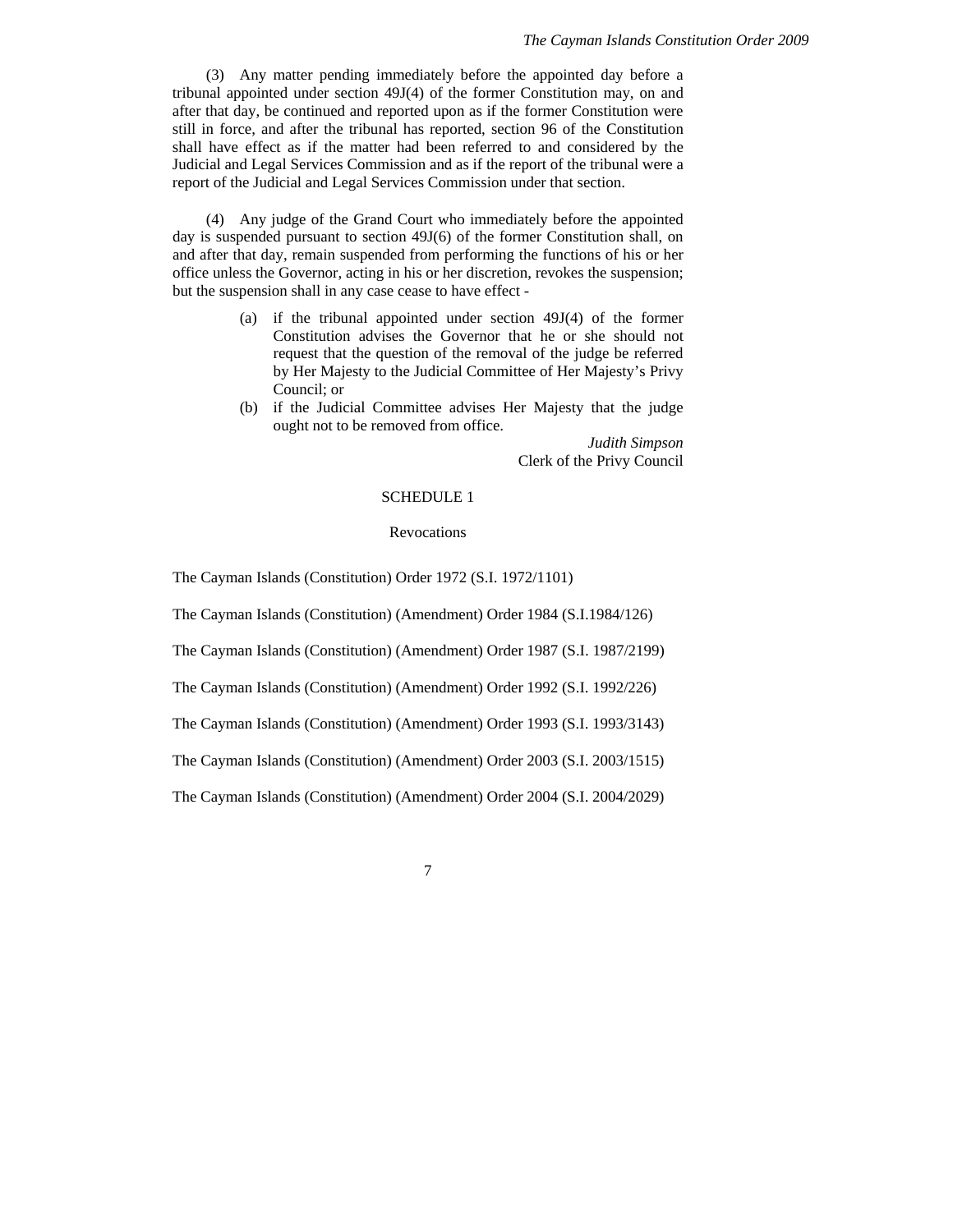The Cayman Islands (Constitution) (Amendment No.2) Order 2004 [\(S.I.](http://www.opsi.gov.uk/si/si2004/uksi_20042673_en_1)  [2004/2673\)](http://www.opsi.gov.uk/si/si2004/uksi_20042673_en_1)

The Cayman Islands (Constitution) (Amendment) Order 2008 [\(S.I. 2008/3127\)](http://www.opsi.gov.uk/si/si2008/uksi_20083127_en_1)

The Instructions issued under the Royal Sign Manual and Signet to the Governor of the Cayman Islands on 26th July 1972

## SCHEDULE 2

### The Constitution of the Cayman Islands

## **Contents**

## [PART I](http://www.opsi.gov.uk/si/si2009/uksi_20091379_en_3#sch2-pt2)  [BILL OF RIGHTS, FREEDOMS AND RESPONSIBILITIES](http://www.opsi.gov.uk/si/si2009/uksi_20091379_en_3#sch2-pt2)

- [1.](http://www.opsi.gov.uk/si/si2009/uksi_20091379_en_3#sch2-pt2-l1g10) [Guarantee of Rights, Freedoms and Responsibilities](http://www.opsi.gov.uk/si/si2009/uksi_20091379_en_3#sch2-pt2-l1g10)
- [2.](http://www.opsi.gov.uk/si/si2009/uksi_20091379_en_3#sch2-pt2-l1g11) [Life](http://www.opsi.gov.uk/si/si2009/uksi_20091379_en_3#sch2-pt2-l1g11)
- [3.](http://www.opsi.gov.uk/si/si2009/uksi_20091379_en_3#sch2-pt2-l1g12) [Torture and inhuman treatment](http://www.opsi.gov.uk/si/si2009/uksi_20091379_en_3#sch2-pt2-l1g12)<br>4. Slavery or forced or compulsory
- [Slavery or forced or compulsory labour](http://www.opsi.gov.uk/si/si2009/uksi_20091379_en_3#sch2-pt2-l1g13)
- [5.](http://www.opsi.gov.uk/si/si2009/uksi_20091379_en_3#sch2-pt2-l1g14) [Personal liberty](http://www.opsi.gov.uk/si/si2009/uksi_20091379_en_3#sch2-pt2-l1g14)
- [6.](http://www.opsi.gov.uk/si/si2009/uksi_20091379_en_3#sch2-pt2-l1g15) [Treatment of prisoners](http://www.opsi.gov.uk/si/si2009/uksi_20091379_en_3#sch2-pt2-l1g15)
- [7.](http://www.opsi.gov.uk/si/si2009/uksi_20091379_en_3#sch2-pt2-l1g16) [Fair trial](http://www.opsi.gov.uk/si/si2009/uksi_20091379_en_3#sch2-pt2-l1g16)
- [8.](http://www.opsi.gov.uk/si/si2009/uksi_20091379_en_3#sch2-pt2-l1g17) [No punishment without law](http://www.opsi.gov.uk/si/si2009/uksi_20091379_en_3#sch2-pt2-l1g17)
- [9.](http://www.opsi.gov.uk/si/si2009/uksi_20091379_en_3#sch2-pt2-l1g18) [Private and family life](http://www.opsi.gov.uk/si/si2009/uksi_20091379_en_3#sch2-pt2-l1g18)
- [10.](http://www.opsi.gov.uk/si/si2009/uksi_20091379_en_3#sch2-pt2-l1g19) [Conscience and religion](http://www.opsi.gov.uk/si/si2009/uksi_20091379_en_3#sch2-pt2-l1g19)
- [11.](http://www.opsi.gov.uk/si/si2009/uksi_20091379_en_3#sch2-pt2-l1g20) [Expression](http://www.opsi.gov.uk/si/si2009/uksi_20091379_en_3#sch2-pt2-l1g20)
- [12.](http://www.opsi.gov.uk/si/si2009/uksi_20091379_en_3#sch2-pt2-l1g21) [Assembly and association](http://www.opsi.gov.uk/si/si2009/uksi_20091379_en_3#sch2-pt2-l1g21)
- [13.](http://www.opsi.gov.uk/si/si2009/uksi_20091379_en_3#sch2-pt2-l1g22) [Movement](http://www.opsi.gov.uk/si/si2009/uksi_20091379_en_3#sch2-pt2-l1g22)
- [14.](http://www.opsi.gov.uk/si/si2009/uksi_20091379_en_3#sch2-pt2-l1g23) [Marriage](http://www.opsi.gov.uk/si/si2009/uksi_20091379_en_3#sch2-pt2-l1g23)
- [15.](http://www.opsi.gov.uk/si/si2009/uksi_20091379_en_3#sch2-pt2-l1g24) [Property](http://www.opsi.gov.uk/si/si2009/uksi_20091379_en_3#sch2-pt2-l1g24)
- [16.](http://www.opsi.gov.uk/si/si2009/uksi_20091379_en_3#sch2-pt2-l1g25) [Non-discrimination](http://www.opsi.gov.uk/si/si2009/uksi_20091379_en_3#sch2-pt2-l1g25)
- [17.](http://www.opsi.gov.uk/si/si2009/uksi_20091379_en_3#sch2-pt2-l1g26) [Protection of children](http://www.opsi.gov.uk/si/si2009/uksi_20091379_en_3#sch2-pt2-l1g26)
- [18.](http://www.opsi.gov.uk/si/si2009/uksi_20091379_en_3#sch2-pt2-l1g27) [Protection of the environment](http://www.opsi.gov.uk/si/si2009/uksi_20091379_en_3#sch2-pt2-l1g27)
- [19.](http://www.opsi.gov.uk/si/si2009/uksi_20091379_en_4#sch2-pt2-l1g28) [Lawful administrative action](http://www.opsi.gov.uk/si/si2009/uksi_20091379_en_4#sch2-pt2-l1g28)
- [20.](http://www.opsi.gov.uk/si/si2009/uksi_20091379_en_4#sch2-pt2-l1g29) [Education](http://www.opsi.gov.uk/si/si2009/uksi_20091379_en_4#sch2-pt2-l1g29)
- [21.](http://www.opsi.gov.uk/si/si2009/uksi_20091379_en_4#sch2-pt2-l1g30) [Public emergencies](http://www.opsi.gov.uk/si/si2009/uksi_20091379_en_4#sch2-pt2-l1g30)
- [22.](http://www.opsi.gov.uk/si/si2009/uksi_20091379_en_4#sch2-pt2-l1g31) [Protection of persons detained under emergency laws](http://www.opsi.gov.uk/si/si2009/uksi_20091379_en_4#sch2-pt2-l1g31)
- [23.](http://www.opsi.gov.uk/si/si2009/uksi_20091379_en_4#sch2-pt2-l1g32) [Declaration of incompatibility](http://www.opsi.gov.uk/si/si2009/uksi_20091379_en_4#sch2-pt2-l1g32)
- [24.](http://www.opsi.gov.uk/si/si2009/uksi_20091379_en_4#sch2-pt2-l1g33) [Duty of public officials](http://www.opsi.gov.uk/si/si2009/uksi_20091379_en_4#sch2-pt2-l1g33)
- [25.](http://www.opsi.gov.uk/si/si2009/uksi_20091379_en_4#sch2-pt2-l1g34) [Interpretive obligation](http://www.opsi.gov.uk/si/si2009/uksi_20091379_en_4#sch2-pt2-l1g34)
- [26.](http://www.opsi.gov.uk/si/si2009/uksi_20091379_en_4#sch2-pt2-l1g35) [Enforcement of rights and freedoms](http://www.opsi.gov.uk/si/si2009/uksi_20091379_en_4#sch2-pt2-l1g35)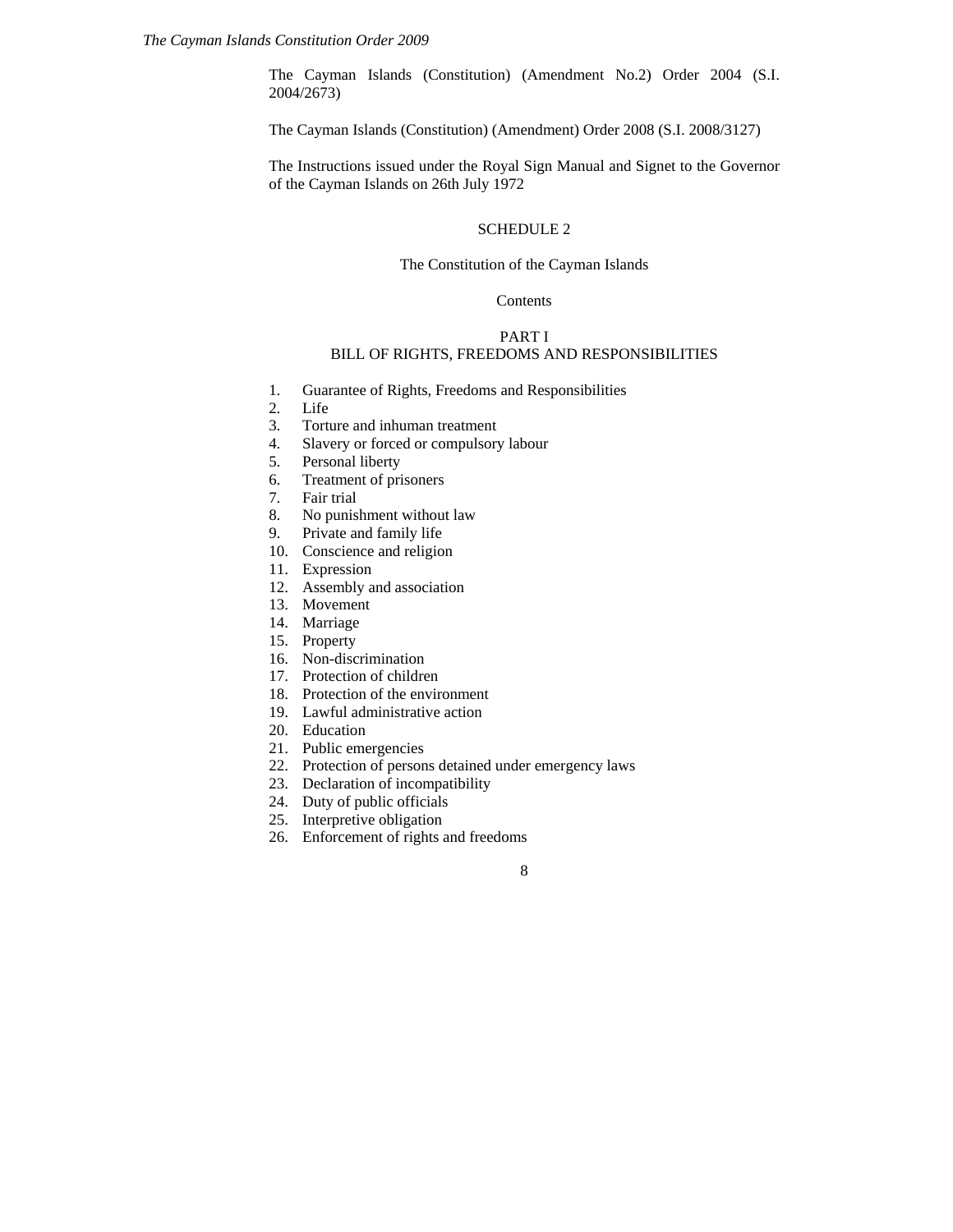- [27.](http://www.opsi.gov.uk/si/si2009/uksi_20091379_en_4#sch2-pt2-l1g36) [Remedies](http://www.opsi.gov.uk/si/si2009/uksi_20091379_en_4#sch2-pt2-l1g36)
- [28.](http://www.opsi.gov.uk/si/si2009/uksi_20091379_en_4#sch2-pt2-l1g37) [Interpretation of the Bill of Rights](http://www.opsi.gov.uk/si/si2009/uksi_20091379_en_4#sch2-pt2-l1g37)

## [PART II](http://www.opsi.gov.uk/si/si2009/uksi_20091379_en_5#sch2-pt3)  [THE GOVERNOR](http://www.opsi.gov.uk/si/si2009/uksi_20091379_en_5#sch2-pt3)

- [29.](http://www.opsi.gov.uk/si/si2009/uksi_20091379_en_5#sch2-pt3-l1g38) [The office of Governor](http://www.opsi.gov.uk/si/si2009/uksi_20091379_en_5#sch2-pt3-l1g38)
- [30.](http://www.opsi.gov.uk/si/si2009/uksi_20091379_en_5#sch2-pt3-l1g39) [Oaths to be taken by the Governor](http://www.opsi.gov.uk/si/si2009/uksi_20091379_en_5#sch2-pt3-l1g39)
- [31.](http://www.opsi.gov.uk/si/si2009/uksi_20091379_en_5#sch2-pt3-l1g40) [Functions of the Governor](http://www.opsi.gov.uk/si/si2009/uksi_20091379_en_5#sch2-pt3-l1g40)
- [32.](http://www.opsi.gov.uk/si/si2009/uksi_20091379_en_5#sch2-pt3-l1g41) [Exercise of the Governor's functions](http://www.opsi.gov.uk/si/si2009/uksi_20091379_en_5#sch2-pt3-l1g41)
- [33.](http://www.opsi.gov.uk/si/si2009/uksi_20091379_en_5#sch2-pt3-l1g42) [The Governor may act contrary to the advice of the Cabinet](http://www.opsi.gov.uk/si/si2009/uksi_20091379_en_5#sch2-pt3-l1g42)
- [34.](http://www.opsi.gov.uk/si/si2009/uksi_20091379_en_5#sch2-pt3-l1g43) [The office of Deputy Governor](http://www.opsi.gov.uk/si/si2009/uksi_20091379_en_5#sch2-pt3-l1g43)
- [35.](http://www.opsi.gov.uk/si/si2009/uksi_20091379_en_5#sch2-pt3-l1g44) [Acting Governor](http://www.opsi.gov.uk/si/si2009/uksi_20091379_en_5#sch2-pt3-l1g44)
- [36.](http://www.opsi.gov.uk/si/si2009/uksi_20091379_en_5#sch2-pt3-l1g45) [Temporary exercise of certain functions of the Governor](http://www.opsi.gov.uk/si/si2009/uksi_20091379_en_5#sch2-pt3-l1g45)
- [37.](http://www.opsi.gov.uk/si/si2009/uksi_20091379_en_5#sch2-pt3-l1g46) [Emoluments, personal staff and expenditure of the Governor](http://www.opsi.gov.uk/si/si2009/uksi_20091379_en_5#sch2-pt3-l1g46)
- [38.](http://www.opsi.gov.uk/si/si2009/uksi_20091379_en_5#sch2-pt3-l1g47) [Powers to dispose of land](http://www.opsi.gov.uk/si/si2009/uksi_20091379_en_5#sch2-pt3-l1g47)
- [39.](http://www.opsi.gov.uk/si/si2009/uksi_20091379_en_5#sch2-pt3-l1g48) [Powers of pardon, etc.](http://www.opsi.gov.uk/si/si2009/uksi_20091379_en_5#sch2-pt3-l1g48)
- [40.](http://www.opsi.gov.uk/si/si2009/uksi_20091379_en_5#sch2-pt3-l1g49) [Advisory Committee on the Prerogative of Mercy](http://www.opsi.gov.uk/si/si2009/uksi_20091379_en_5#sch2-pt3-l1g49)
- [41.](http://www.opsi.gov.uk/si/si2009/uksi_20091379_en_5#sch2-pt3-l1g50) [Public seal](http://www.opsi.gov.uk/si/si2009/uksi_20091379_en_5#sch2-pt3-l1g50)
- [42.](http://www.opsi.gov.uk/si/si2009/uksi_20091379_en_5#sch2-pt3-l1g51) [Constitution of offices](http://www.opsi.gov.uk/si/si2009/uksi_20091379_en_5#sch2-pt3-l1g51)

## [PART III](http://www.opsi.gov.uk/si/si2009/uksi_20091379_en_6#sch2-pt4)  [THE EXECUTIVE](http://www.opsi.gov.uk/si/si2009/uksi_20091379_en_6#sch2-pt4)

- [43.](http://www.opsi.gov.uk/si/si2009/uksi_20091379_en_6#sch2-pt4-l1g52) [Executive authority](http://www.opsi.gov.uk/si/si2009/uksi_20091379_en_6#sch2-pt4-l1g52)
- [44.](http://www.opsi.gov.uk/si/si2009/uksi_20091379_en_6#sch2-pt4-l1g53) [The Cabinet](http://www.opsi.gov.uk/si/si2009/uksi_20091379_en_6#sch2-pt4-l1g53)
- [45.](http://www.opsi.gov.uk/si/si2009/uksi_20091379_en_6#sch2-pt4-l1g54) [Meetings of the Cabinet](http://www.opsi.gov.uk/si/si2009/uksi_20091379_en_6#sch2-pt4-l1g54)
- [46.](http://www.opsi.gov.uk/si/si2009/uksi_20091379_en_6#sch2-pt4-l1g55) [Proceedings in and quorum of the Cabinet](http://www.opsi.gov.uk/si/si2009/uksi_20091379_en_6#sch2-pt4-l1g55)
- [47.](http://www.opsi.gov.uk/si/si2009/uksi_20091379_en_6#sch2-pt4-l1g56) [Attendance of persons at meetings](http://www.opsi.gov.uk/si/si2009/uksi_20091379_en_6#sch2-pt4-l1g56)
- [48.](http://www.opsi.gov.uk/si/si2009/uksi_20091379_en_6#sch2-pt4-l1g57) [Cabinet Secretary](http://www.opsi.gov.uk/si/si2009/uksi_20091379_en_6#sch2-pt4-l1g57)
- [49.](http://www.opsi.gov.uk/si/si2009/uksi_20091379_en_6#sch2-pt4-l1g58) [Appointment of the Premier and other Ministers](http://www.opsi.gov.uk/si/si2009/uksi_20091379_en_6#sch2-pt4-l1g58)
- [50.](http://www.opsi.gov.uk/si/si2009/uksi_20091379_en_6#sch2-pt4-l1g59) [Functions of the Premier](http://www.opsi.gov.uk/si/si2009/uksi_20091379_en_6#sch2-pt4-l1g59)
- [51.](http://www.opsi.gov.uk/si/si2009/uksi_20091379_en_6#sch2-pt4-l1g60) [Tenure of office of the Premier](http://www.opsi.gov.uk/si/si2009/uksi_20091379_en_6#sch2-pt4-l1g60)
- [52.](http://www.opsi.gov.uk/si/si2009/uksi_20091379_en_6#sch2-pt4-l1g61) [Tenure of office of Ministers](http://www.opsi.gov.uk/si/si2009/uksi_20091379_en_6#sch2-pt4-l1g61)
- [53.](http://www.opsi.gov.uk/si/si2009/uksi_20091379_en_6#sch2-pt4-l1g62) [Performance of functions of Ministers in certain events](http://www.opsi.gov.uk/si/si2009/uksi_20091379_en_6#sch2-pt4-l1g62)
- [54.](http://www.opsi.gov.uk/si/si2009/uksi_20091379_en_6#sch2-pt4-l1g63) [Allocation of responsibilities to Ministers](http://www.opsi.gov.uk/si/si2009/uksi_20091379_en_6#sch2-pt4-l1g63)
- [55.](http://www.opsi.gov.uk/si/si2009/uksi_20091379_en_6#sch2-pt4-l1g64) [Special responsibilities of the Governor](http://www.opsi.gov.uk/si/si2009/uksi_20091379_en_6#sch2-pt4-l1g64)
- [56.](http://www.opsi.gov.uk/si/si2009/uksi_20091379_en_6#sch2-pt4-l1g65) [Attorney General](http://www.opsi.gov.uk/si/si2009/uksi_20091379_en_6#sch2-pt4-l1g65)
- [57.](http://www.opsi.gov.uk/si/si2009/uksi_20091379_en_6#sch2-pt4-l1g66) [Director of Public Prosecutions](http://www.opsi.gov.uk/si/si2009/uksi_20091379_en_6#sch2-pt4-l1g66)
- [58.](http://www.opsi.gov.uk/si/si2009/uksi_20091379_en_6#sch2-pt4-l1g67) [National Security Council](http://www.opsi.gov.uk/si/si2009/uksi_20091379_en_6#sch2-pt4-l1g67)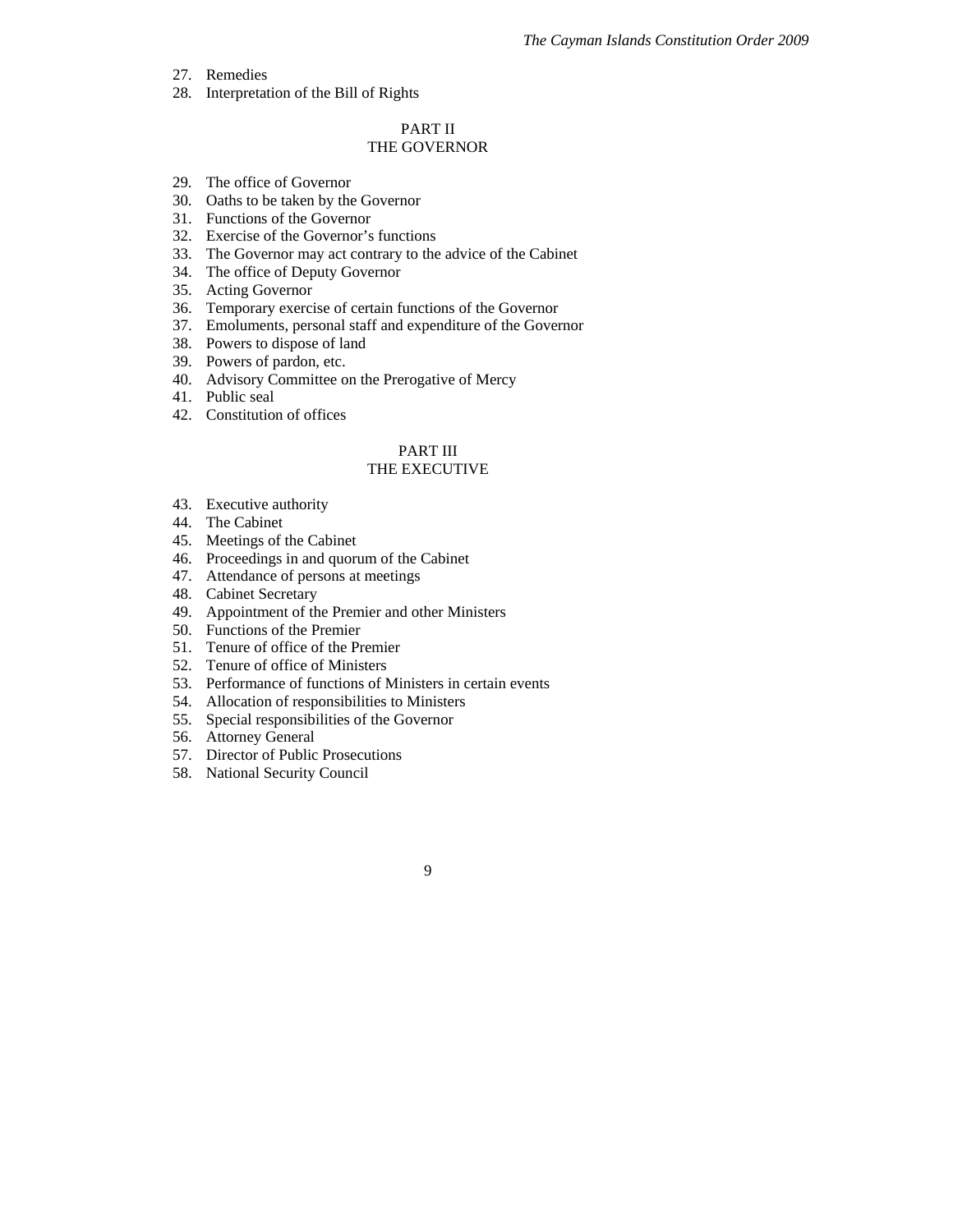## [PART IV](http://www.opsi.gov.uk/si/si2009/uksi_20091379_en_7#sch2-pt5)  [THE LEGISLATURE](http://www.opsi.gov.uk/si/si2009/uksi_20091379_en_7#sch2-pt5)

- [59.](http://www.opsi.gov.uk/si/si2009/uksi_20091379_en_7#sch2-pt5-l1g68) [Composition of the Legislature and power to make laws](http://www.opsi.gov.uk/si/si2009/uksi_20091379_en_7#sch2-pt5-l1g68)
- [60.](http://www.opsi.gov.uk/si/si2009/uksi_20091379_en_7#sch2-pt5-l1g69) [The Legislative Assembly](http://www.opsi.gov.uk/si/si2009/uksi_20091379_en_7#sch2-pt5-l1g69)
- [61.](http://www.opsi.gov.uk/si/si2009/uksi_20091379_en_7#sch2-pt5-l1g70) [Qualifications for elected membership of the Legislative Assembly](http://www.opsi.gov.uk/si/si2009/uksi_20091379_en_7#sch2-pt5-l1g70)
- [62.](http://www.opsi.gov.uk/si/si2009/uksi_20091379_en_7#sch2-pt5-l1g71) [Disqualifications for elected membership](http://www.opsi.gov.uk/si/si2009/uksi_20091379_en_7#sch2-pt5-l1g71)
- [63.](http://www.opsi.gov.uk/si/si2009/uksi_20091379_en_7#sch2-pt5-l1g72) [Tenure of office of elected members](http://www.opsi.gov.uk/si/si2009/uksi_20091379_en_7#sch2-pt5-l1g72)
- [64.](http://www.opsi.gov.uk/si/si2009/uksi_20091379_en_7#sch2-pt5-l1g73) [Delay in vacation of seat to allow for an appeal](http://www.opsi.gov.uk/si/si2009/uksi_20091379_en_7#sch2-pt5-l1g73)
- [65.](http://www.opsi.gov.uk/si/si2009/uksi_20091379_en_7#sch2-pt5-l1g74) [Speaker and Deputy Speaker](http://www.opsi.gov.uk/si/si2009/uksi_20091379_en_7#sch2-pt5-l1g74)
- [66.](http://www.opsi.gov.uk/si/si2009/uksi_20091379_en_7#sch2-pt5-l1g75) [Determination of questions as to membership of the Legislative Assembly](http://www.opsi.gov.uk/si/si2009/uksi_20091379_en_7#sch2-pt5-l1g75)
- [67.](http://www.opsi.gov.uk/si/si2009/uksi_20091379_en_7#sch2-pt5-l1g76) [Penalty for sitting or voting in the Legislative Assembly when unqualified](http://www.opsi.gov.uk/si/si2009/uksi_20091379_en_7#sch2-pt5-l1g76)
- [68.](http://www.opsi.gov.uk/si/si2009/uksi_20091379_en_7#sch2-pt5-l1g77) [Leader of the Opposition](http://www.opsi.gov.uk/si/si2009/uksi_20091379_en_7#sch2-pt5-l1g77)
- [69.](http://www.opsi.gov.uk/si/si2009/uksi_20091379_en_7#sch2-pt5-l1g78) [Power to provide for a referendum](http://www.opsi.gov.uk/si/si2009/uksi_20091379_en_7#sch2-pt5-l1g78)
- [70.](http://www.opsi.gov.uk/si/si2009/uksi_20091379_en_7#sch2-pt5-l1g79) [People-initiated referendums](http://www.opsi.gov.uk/si/si2009/uksi_20091379_en_7#sch2-pt5-l1g79)
- [71.](http://www.opsi.gov.uk/si/si2009/uksi_20091379_en_7#sch2-pt5-l1g80) [Standing Orders and committees](http://www.opsi.gov.uk/si/si2009/uksi_20091379_en_7#sch2-pt5-l1g80)
- [72.](http://www.opsi.gov.uk/si/si2009/uksi_20091379_en_7#sch2-pt5-l1g81) [Presiding in the Legislative Assembly](http://www.opsi.gov.uk/si/si2009/uksi_20091379_en_7#sch2-pt5-l1g81)
- [73.](http://www.opsi.gov.uk/si/si2009/uksi_20091379_en_7#sch2-pt5-l1g82) [The Legislative Assembly may transact business notwithstanding vacancies](http://www.opsi.gov.uk/si/si2009/uksi_20091379_en_7#sch2-pt5-l1g82)
- [74.](http://www.opsi.gov.uk/si/si2009/uksi_20091379_en_7#sch2-pt5-l1g83) [Quorum](http://www.opsi.gov.uk/si/si2009/uksi_20091379_en_7#sch2-pt5-l1g83)
- [75.](http://www.opsi.gov.uk/si/si2009/uksi_20091379_en_7#sch2-pt5-l1g84) [Voting](http://www.opsi.gov.uk/si/si2009/uksi_20091379_en_7#sch2-pt5-l1g84)
- [76.](http://www.opsi.gov.uk/si/si2009/uksi_20091379_en_7#sch2-pt5-l1g85) [Summoning of persons to assist the Legislative Assembly](http://www.opsi.gov.uk/si/si2009/uksi_20091379_en_7#sch2-pt5-l1g85)
- [77.](http://www.opsi.gov.uk/si/si2009/uksi_20091379_en_7#sch2-pt5-l1g86) [Introduction of Bills](http://www.opsi.gov.uk/si/si2009/uksi_20091379_en_7#sch2-pt5-l1g86)
- [78.](http://www.opsi.gov.uk/si/si2009/uksi_20091379_en_7#sch2-pt5-l1g87) [Assent to Bills](http://www.opsi.gov.uk/si/si2009/uksi_20091379_en_7#sch2-pt5-l1g87)
- [79.](http://www.opsi.gov.uk/si/si2009/uksi_20091379_en_7#sch2-pt5-l1g88) [Return of Bills by the Governor](http://www.opsi.gov.uk/si/si2009/uksi_20091379_en_7#sch2-pt5-l1g88)
- [80.](http://www.opsi.gov.uk/si/si2009/uksi_20091379_en_7#sch2-pt5-l1g89) [Disallowance of laws](http://www.opsi.gov.uk/si/si2009/uksi_20091379_en_7#sch2-pt5-l1g89)
- [81.](http://www.opsi.gov.uk/si/si2009/uksi_20091379_en_7#sch2-pt5-l1g90) [Governor's reserved power](http://www.opsi.gov.uk/si/si2009/uksi_20091379_en_7#sch2-pt5-l1g90)
- [82.](http://www.opsi.gov.uk/si/si2009/uksi_20091379_en_7#sch2-pt5-l1g91) [Privileges of the Legislative Assembly and its members](http://www.opsi.gov.uk/si/si2009/uksi_20091379_en_7#sch2-pt5-l1g91)
- [83.](http://www.opsi.gov.uk/si/si2009/uksi_20091379_en_7#sch2-pt5-l1g92) [Sessions of the Legislative Assembly](http://www.opsi.gov.uk/si/si2009/uksi_20091379_en_7#sch2-pt5-l1g92)
- [84.](http://www.opsi.gov.uk/si/si2009/uksi_20091379_en_7#sch2-pt5-l1g93) [Prorogation and dissolution](http://www.opsi.gov.uk/si/si2009/uksi_20091379_en_7#sch2-pt5-l1g93)
- [85.](http://www.opsi.gov.uk/si/si2009/uksi_20091379_en_7#sch2-pt5-l1g94) [Recalling dissolved Legislative Assembly](http://www.opsi.gov.uk/si/si2009/uksi_20091379_en_7#sch2-pt5-l1g94)
- [86.](http://www.opsi.gov.uk/si/si2009/uksi_20091379_en_7#sch2-pt5-l1g95) [General elections and bye-elections](http://www.opsi.gov.uk/si/si2009/uksi_20091379_en_7#sch2-pt5-l1g95)
- [87.](http://www.opsi.gov.uk/si/si2009/uksi_20091379_en_7#sch2-pt5-l1g96) [Public Accounts Committee](http://www.opsi.gov.uk/si/si2009/uksi_20091379_en_7#sch2-pt5-l1g96)
- [88.](http://www.opsi.gov.uk/si/si2009/uksi_20091379_en_7#sch2-pt5-l1g97) [Electoral Boundary Commission](http://www.opsi.gov.uk/si/si2009/uksi_20091379_en_7#sch2-pt5-l1g97)
- [89.](http://www.opsi.gov.uk/si/si2009/uksi_20091379_en_7#sch2-pt5-l1g98) [Review and alteration of electoral district boundaries](http://www.opsi.gov.uk/si/si2009/uksi_20091379_en_7#sch2-pt5-l1g98)
- [90.](http://www.opsi.gov.uk/si/si2009/uksi_20091379_en_7#sch2-pt5-l1g99) [Qualifications of electors](http://www.opsi.gov.uk/si/si2009/uksi_20091379_en_7#sch2-pt5-l1g99)
- [91.](http://www.opsi.gov.uk/si/si2009/uksi_20091379_en_7#sch2-pt5-l1g100) [Disqualifications of electors](http://www.opsi.gov.uk/si/si2009/uksi_20091379_en_7#sch2-pt5-l1g100)
- [92.](http://www.opsi.gov.uk/si/si2009/uksi_20091379_en_8#sch2-pt5-l1g101) [Right to vote at elections](http://www.opsi.gov.uk/si/si2009/uksi_20091379_en_8#sch2-pt5-l1g101)
- [93.](http://www.opsi.gov.uk/si/si2009/uksi_20091379_en_8#sch2-pt5-l1g102) [Law as to elections](http://www.opsi.gov.uk/si/si2009/uksi_20091379_en_8#sch2-pt5-l1g102)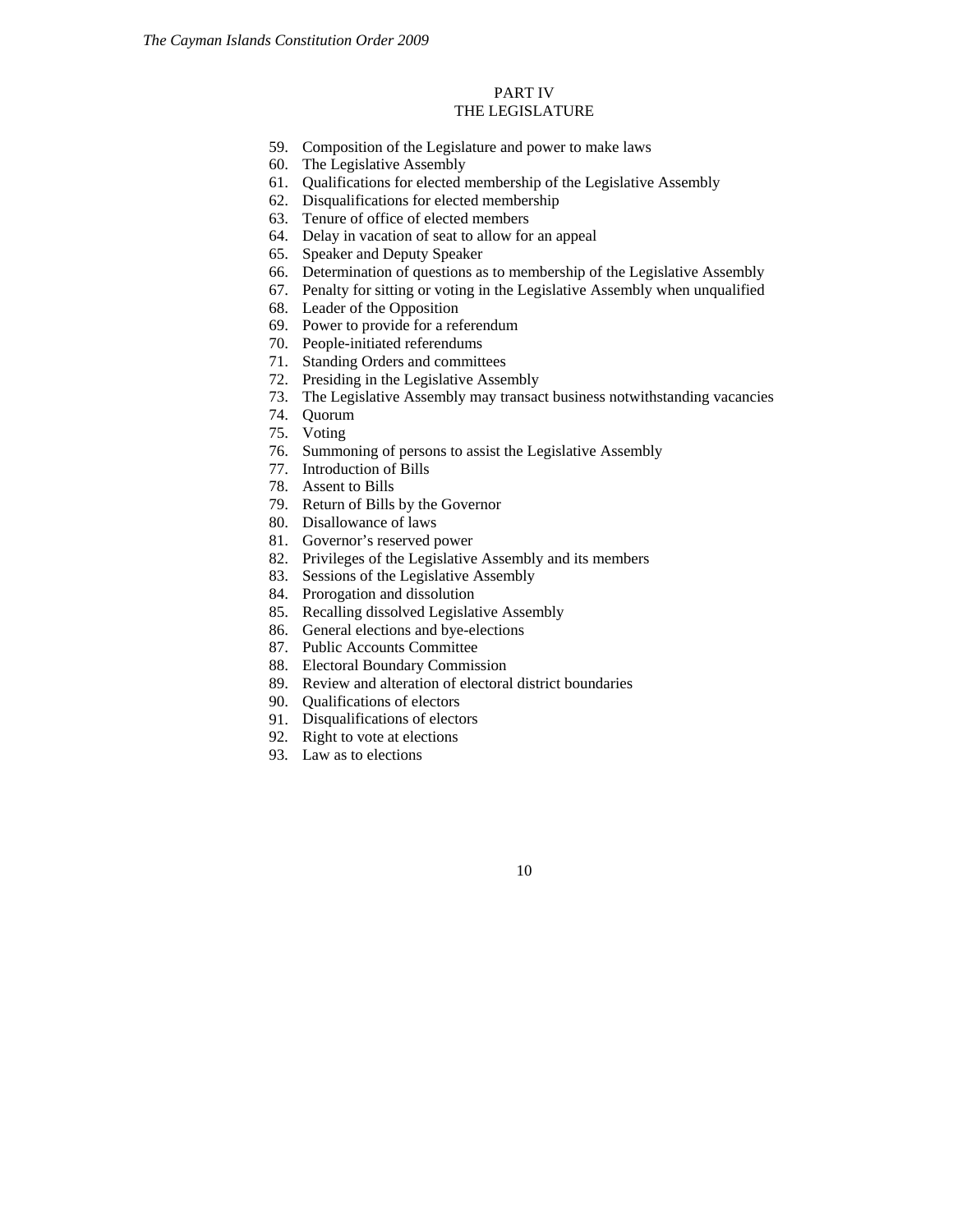## [PART V](http://www.opsi.gov.uk/si/si2009/uksi_20091379_en_8#sch2-pt6)  [THE JUDICATURE](http://www.opsi.gov.uk/si/si2009/uksi_20091379_en_8#sch2-pt6)

## The Grand Court

- [94.](http://www.opsi.gov.uk/si/si2009/uksi_20091379_en_8#sch2-pt6-ch1-l1g103) [Constitution and jurisdiction of the Grand Court](http://www.opsi.gov.uk/si/si2009/uksi_20091379_en_8#sch2-pt6-ch1-l1g103)
- [95.](http://www.opsi.gov.uk/si/si2009/uksi_20091379_en_8#sch2-pt6-ch1-l1g104) [Composition of the Grand Court](http://www.opsi.gov.uk/si/si2009/uksi_20091379_en_8#sch2-pt6-ch1-l1g104)
- [96.](http://www.opsi.gov.uk/si/si2009/uksi_20091379_en_8#sch2-pt6-ch1-l1g105) [Tenure of office of judges of the Grand Court](http://www.opsi.gov.uk/si/si2009/uksi_20091379_en_8#sch2-pt6-ch1-l1g105)
- [97.](http://www.opsi.gov.uk/si/si2009/uksi_20091379_en_8#sch2-pt6-ch1-l1g106) [Acting judges of the Grand Court](http://www.opsi.gov.uk/si/si2009/uksi_20091379_en_8#sch2-pt6-ch1-l1g106)
- [98.](http://www.opsi.gov.uk/si/si2009/uksi_20091379_en_8#sch2-pt6-ch1-l1g107) [Oaths to be taken by judges of the Grand Court](http://www.opsi.gov.uk/si/si2009/uksi_20091379_en_8#sch2-pt6-ch1-l1g107)

## The Court of Appeal

- [99.](http://www.opsi.gov.uk/si/si2009/uksi_20091379_en_8#sch2-pt6-ch2-l1g108) [Constitution and jurisdiction of the Court of Appeal](http://www.opsi.gov.uk/si/si2009/uksi_20091379_en_8#sch2-pt6-ch2-l1g108)
- [100.](http://www.opsi.gov.uk/si/si2009/uksi_20091379_en_8#sch2-pt6-ch2-l1g109) [Composition of the Court of Appeal](http://www.opsi.gov.uk/si/si2009/uksi_20091379_en_8#sch2-pt6-ch2-l1g109)
- [101.](http://www.opsi.gov.uk/si/si2009/uksi_20091379_en_8#sch2-pt6-ch2-l1g110) [Tenure of office of judges of the Court of Appeal](http://www.opsi.gov.uk/si/si2009/uksi_20091379_en_8#sch2-pt6-ch2-l1g110)
- [102.](http://www.opsi.gov.uk/si/si2009/uksi_20091379_en_8#sch2-pt6-ch2-l1g111) [Acting judges of the Court of Appeal](http://www.opsi.gov.uk/si/si2009/uksi_20091379_en_8#sch2-pt6-ch2-l1g111)
- [103.](http://www.opsi.gov.uk/si/si2009/uksi_20091379_en_8#sch2-pt6-ch2-l1g112) [Oaths to be taken by judges of the Court of Appeal](http://www.opsi.gov.uk/si/si2009/uksi_20091379_en_8#sch2-pt6-ch2-l1g112)

#### Other matters

- [104.](http://www.opsi.gov.uk/si/si2009/uksi_20091379_en_8#sch2-pt6-ch3-l1g113) [Subordinate courts](http://www.opsi.gov.uk/si/si2009/uksi_20091379_en_8#sch2-pt6-ch3-l1g113)
- [105.](http://www.opsi.gov.uk/si/si2009/uksi_20091379_en_8#sch2-pt6-ch3-l1g114) [Judicial and Legal Services Commission](http://www.opsi.gov.uk/si/si2009/uksi_20091379_en_8#sch2-pt6-ch3-l1g114)
- [106.](http://www.opsi.gov.uk/si/si2009/uksi_20091379_en_8#sch2-pt6-ch3-l1g115) [Functions of Judicial and Legal Services Commission](http://www.opsi.gov.uk/si/si2009/uksi_20091379_en_8#sch2-pt6-ch3-l1g115)
- [107.](http://www.opsi.gov.uk/si/si2009/uksi_20091379_en_8#sch2-pt6-ch3-l1g116) [Judicial administration](http://www.opsi.gov.uk/si/si2009/uksi_20091379_en_8#sch2-pt6-ch3-l1g116)

## [PART VI](http://www.opsi.gov.uk/si/si2009/uksi_20091379_en_9#sch2-pt7)  [THE PUBLIC SERVICE](http://www.opsi.gov.uk/si/si2009/uksi_20091379_en_9#sch2-pt7)

- [108.](http://www.opsi.gov.uk/si/si2009/uksi_20091379_en_9#sch2-pt7-l1g117) [Overriding duty of public officers](http://www.opsi.gov.uk/si/si2009/uksi_20091379_en_9#sch2-pt7-l1g117)
- [109.](http://www.opsi.gov.uk/si/si2009/uksi_20091379_en_9#sch2-pt7-l1g118) [Appointment, etc., of public officers](http://www.opsi.gov.uk/si/si2009/uksi_20091379_en_9#sch2-pt7-l1g118)
- [110.](http://www.opsi.gov.uk/si/si2009/uksi_20091379_en_9#sch2-pt7-l1g119) [Applicability of pensions law](http://www.opsi.gov.uk/si/si2009/uksi_20091379_en_9#sch2-pt7-l1g119)

## [PART VII](http://www.opsi.gov.uk/si/si2009/uksi_20091379_en_9#sch2-pt8)  [FINANCE](http://www.opsi.gov.uk/si/si2009/uksi_20091379_en_9#sch2-pt8)

- [111.](http://www.opsi.gov.uk/si/si2009/uksi_20091379_en_9#sch2-pt8-l1g120) [Revenue and Expenditure](http://www.opsi.gov.uk/si/si2009/uksi_20091379_en_9#sch2-pt8-l1g120)
- [112.](http://www.opsi.gov.uk/si/si2009/uksi_20091379_en_9#sch2-pt8-l1g121) [Reporting](http://www.opsi.gov.uk/si/si2009/uksi_20091379_en_9#sch2-pt8-l1g121)
- [113.](http://www.opsi.gov.uk/si/si2009/uksi_20091379_en_9#sch2-pt8-l1g122) [Public debt](http://www.opsi.gov.uk/si/si2009/uksi_20091379_en_9#sch2-pt8-l1g122)
- [114.](http://www.opsi.gov.uk/si/si2009/uksi_20091379_en_9#sch2-pt8-l1g123) [Auditor General](http://www.opsi.gov.uk/si/si2009/uksi_20091379_en_9#sch2-pt8-l1g123)
- [115.](http://www.opsi.gov.uk/si/si2009/uksi_20091379_en_9#sch2-pt8-l1g124) [Financial Secretary](http://www.opsi.gov.uk/si/si2009/uksi_20091379_en_9#sch2-pt8-l1g124)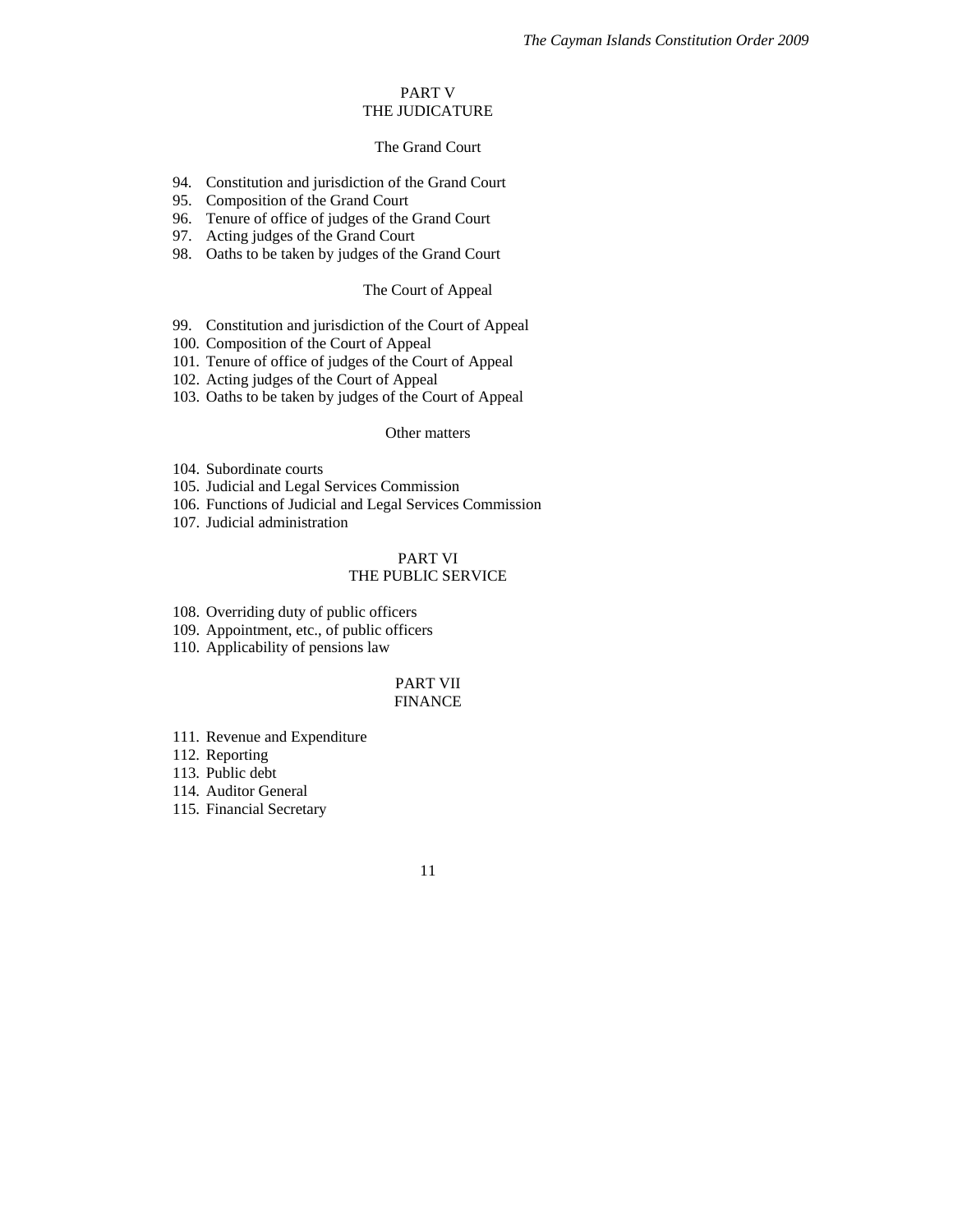## [PART VIII](http://www.opsi.gov.uk/si/si2009/uksi_20091379_en_9#sch2-pt9)  [INSTITUTIONS SUPPORTING DEMOCRACY](http://www.opsi.gov.uk/si/si2009/uksi_20091379_en_9#sch2-pt9)

- [116.](http://www.opsi.gov.uk/si/si2009/uksi_20091379_en_9#sch2-pt9-l1g125) [Human Rights Commission](http://www.opsi.gov.uk/si/si2009/uksi_20091379_en_9#sch2-pt9-l1g125)
- [117.](http://www.opsi.gov.uk/si/si2009/uksi_20091379_en_9#sch2-pt9-l1g126) [Commission for Standards in Public Life](http://www.opsi.gov.uk/si/si2009/uksi_20091379_en_9#sch2-pt9-l1g126)
- [118.](http://www.opsi.gov.uk/si/si2009/uksi_20091379_en_9#sch2-pt9-l1g127) [Constitutional Commission](http://www.opsi.gov.uk/si/si2009/uksi_20091379_en_9#sch2-pt9-l1g127)
- [119.](http://www.opsi.gov.uk/si/si2009/uksi_20091379_en_9#sch2-pt9-l1g128) [Advisory District Councils](http://www.opsi.gov.uk/si/si2009/uksi_20091379_en_9#sch2-pt9-l1g128)
- [120.](http://www.opsi.gov.uk/si/si2009/uksi_20091379_en_9#sch2-pt9-l1g129) [Complaints Commissioner](http://www.opsi.gov.uk/si/si2009/uksi_20091379_en_9#sch2-pt9-l1g129)
- [121.](http://www.opsi.gov.uk/si/si2009/uksi_20091379_en_9#sch2-pt9-l1g130) [Register of Interests](http://www.opsi.gov.uk/si/si2009/uksi_20091379_en_9#sch2-pt9-l1g130)
- [122.](http://www.opsi.gov.uk/si/si2009/uksi_20091379_en_9#sch2-pt9-l1g131) [Freedom of information](http://www.opsi.gov.uk/si/si2009/uksi_20091379_en_9#sch2-pt9-l1g131)

## [PART IX](http://www.opsi.gov.uk/si/si2009/uksi_20091379_en_10#sch2-pt10)  [MISCELLANEOUS](http://www.opsi.gov.uk/si/si2009/uksi_20091379_en_10#sch2-pt10)

[123.](http://www.opsi.gov.uk/si/si2009/uksi_20091379_en_10#sch2-pt10-l1g132) [Official language of the Cayman Islands](http://www.opsi.gov.uk/si/si2009/uksi_20091379_en_10#sch2-pt10-l1g132)

[124.](http://www.opsi.gov.uk/si/si2009/uksi_20091379_en_10#sch2-pt10-l1g133) [Interpretation](http://www.opsi.gov.uk/si/si2009/uksi_20091379_en_10#sch2-pt10-l1g133) 

[125 Power reserved to Her Majesty](http://www.opsi.gov.uk/si/si2009/uksi_20091379_en_10#sch2-pt10-l1g134) [SCHEDULE TO THE CONSTITUTION](http://www.opsi.gov.uk/si/si2009/uksi_20091379_en_10#sch2-pt11)  [FORMS OF OATHS AND AFFIRMATIONS](http://www.opsi.gov.uk/si/si2009/uksi_20091379_en_10#sch2-pt11) 

## THE CONSTITUTION OF THE CAYMAN ISLANDS

The people of the Cayman Islands, recalling the events that have shaped their history and made them what they are, and acknowledging their distinct history, culture and Christian heritage and its enduring influence and contribution in shaping the spiritual, moral and social values that have guided their development and brought peace, prosperity and stability to those islands, through the vision, forbearance, and leadership of their people, who are loyal to Her Majesty the Queen;

Affirm their intention to be -

- A God-fearing country based on traditional Christian values, tolerant of other religions and beliefs.
- A country with open, responsible and accountable government, that includes a working partnership with the private sector and continuing beneficial ties with the United Kingdom.
- A country in which religion finds its expression in moral living and social justice.
- A caring community based on mutual respect for all individuals and their basic human rights.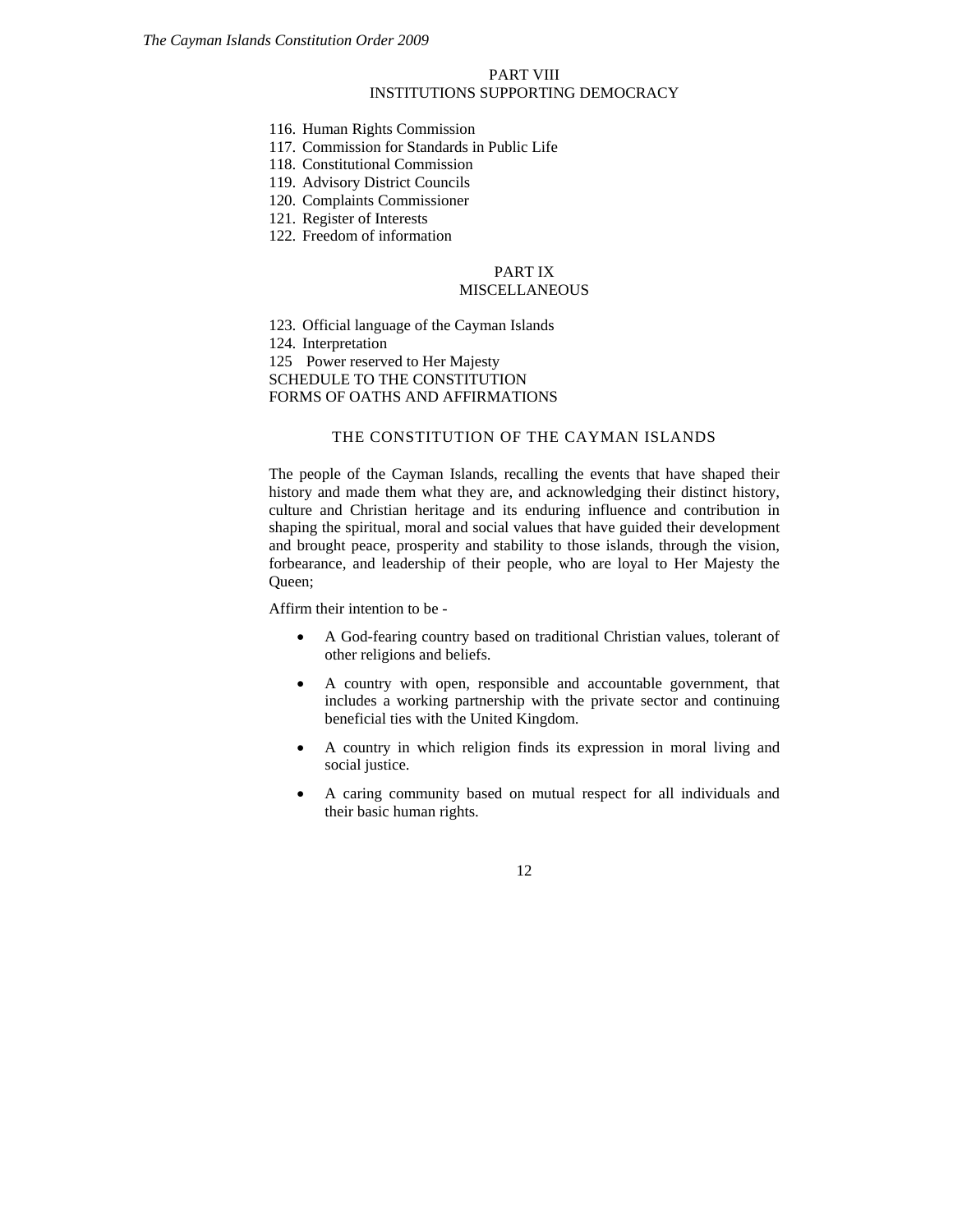- A country committed to the democratic values of human dignity, equality and freedom.
- A community that practises honest and open dialogue to ensure mutual understanding and social harmony.
- A safe, secure and law-abiding community.
- A country that is free from crime and drug abuse.
- A country with an education system that identifies and develops on a continuing basis the abilities of each person, allowing them to reach their full potential and productivity.
- A community that encourages and prepares young people to assume leadership roles.
- A country that provides a comprehensive healthcare system.
- A community protective of traditional Caymanian heritage and the family unit.
- A country that honours the sacrifice of its seafaring men who left the shores of the Islands to enhance the quality of life of their people, and in doing so established themselves amongst the finest within the global maritime community of that time and through their remittances, endeavours and experiences built the foundations of the Cayman Islands' modern economy.
- A country that honours and acknowledges the important contribution of Caymanian women who during the absence of the seafaring men of the Islands managed the affairs of their homes, businesses and communities and passed on the values and traditions of the Islands' people.
- A country with a vibrant diversified economy, which provides full employment.
- A country that makes optimal use of modern technology.
- A country that manages growth and maintains prosperity, while protecting its social and natural environment.
- A country that respects, protects and defends its environment and natural resources as the basis of its existence.
- A country that fosters the highest standards of integrity in the dealings of the private and public sectors.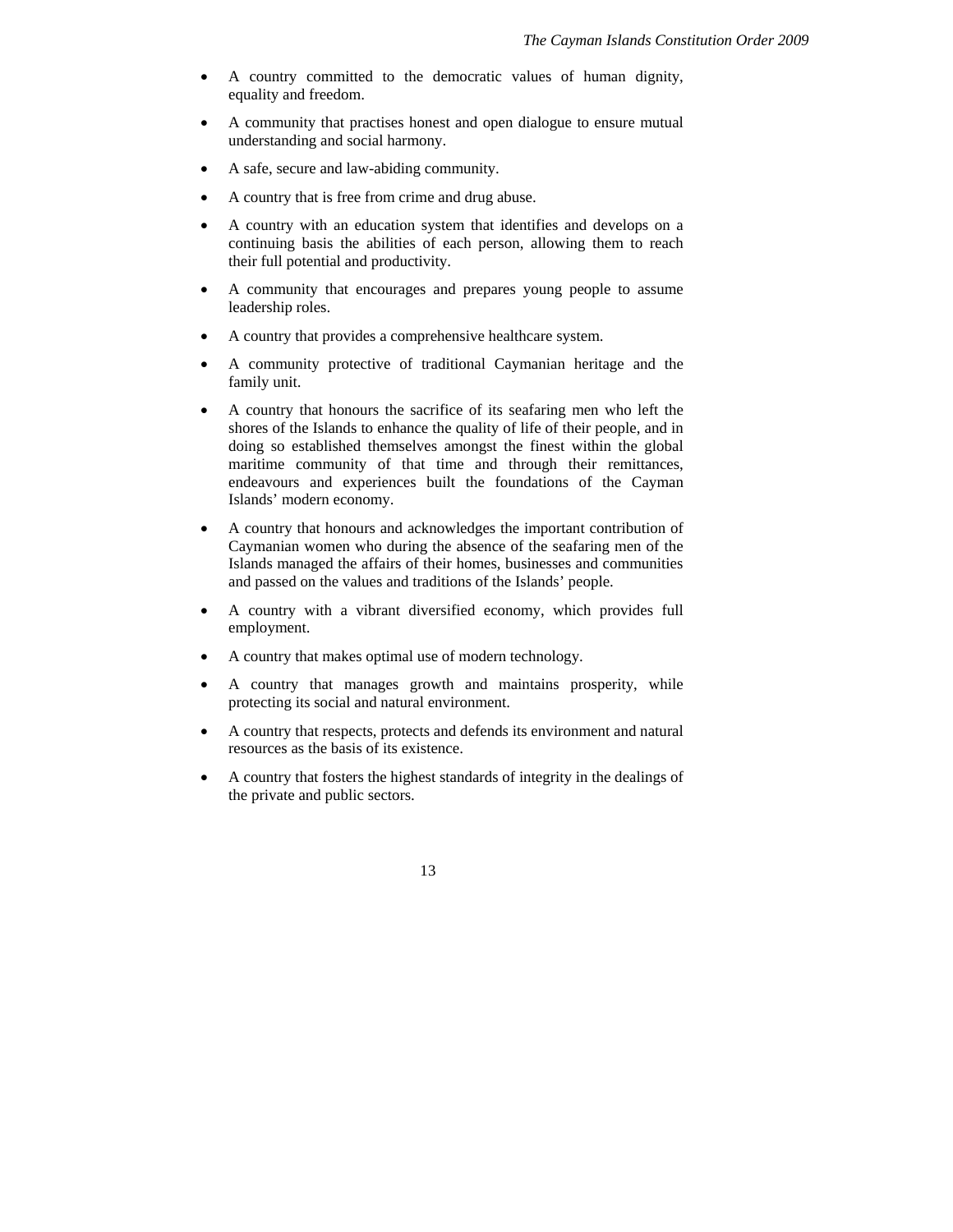- A country with an immigration system that protects Caymanians, gives security to long-term residents and welcomes legitimate visitors and workers.
- A country that plays its full part in the region and in the international community.

Now, therefore, the following provisions shall have effect as the Constitution of the Cayman Islands.

## PART I

### BILL OF RIGHTS, FREEDOMS AND RESPONSIBILITIES

#### **Guarantee of Rights, Freedoms and Responsibilities**

Whereas all peoples have the right of self-determination and by virtue of that right they freely determine their political status and freely pursue their economic, social and cultural development and may, for their own ends, freely dispose of their natural wealth and resources without prejudice to any obligations arising out of international economic co-operation, based upon the principle of mutual benefit and international law;

**1.** (1) This Bill of Rights, Freedoms and Responsibilities is a cornerstone of democracy in the Cayman Islands.

- (2) This Part of the Constitution
	- (a) recognises the distinct history, culture, Christian values and socio-economic framework of the Cayman Islands and it affirms the rule of law and the democratic values of human dignity, equality and freedom;
	- (b) confirms or creates certain responsibilities of the government and corresponding rights of every person against the government; and
	- (c) does not affect, directly or indirectly, rights against anyone other than the government except as expressly stated.

(3) In this Part "government" shall include public officials (as defined in section 28) and the Legislature, but shall not include the courts (except in respect of sections 5, 7, 19 and 23 to 27 inclusive).

### **Life**

- **2.** (1) Everyone's right to life shall be protected by law.
	- (2) No person shall intentionally be deprived of his or her life.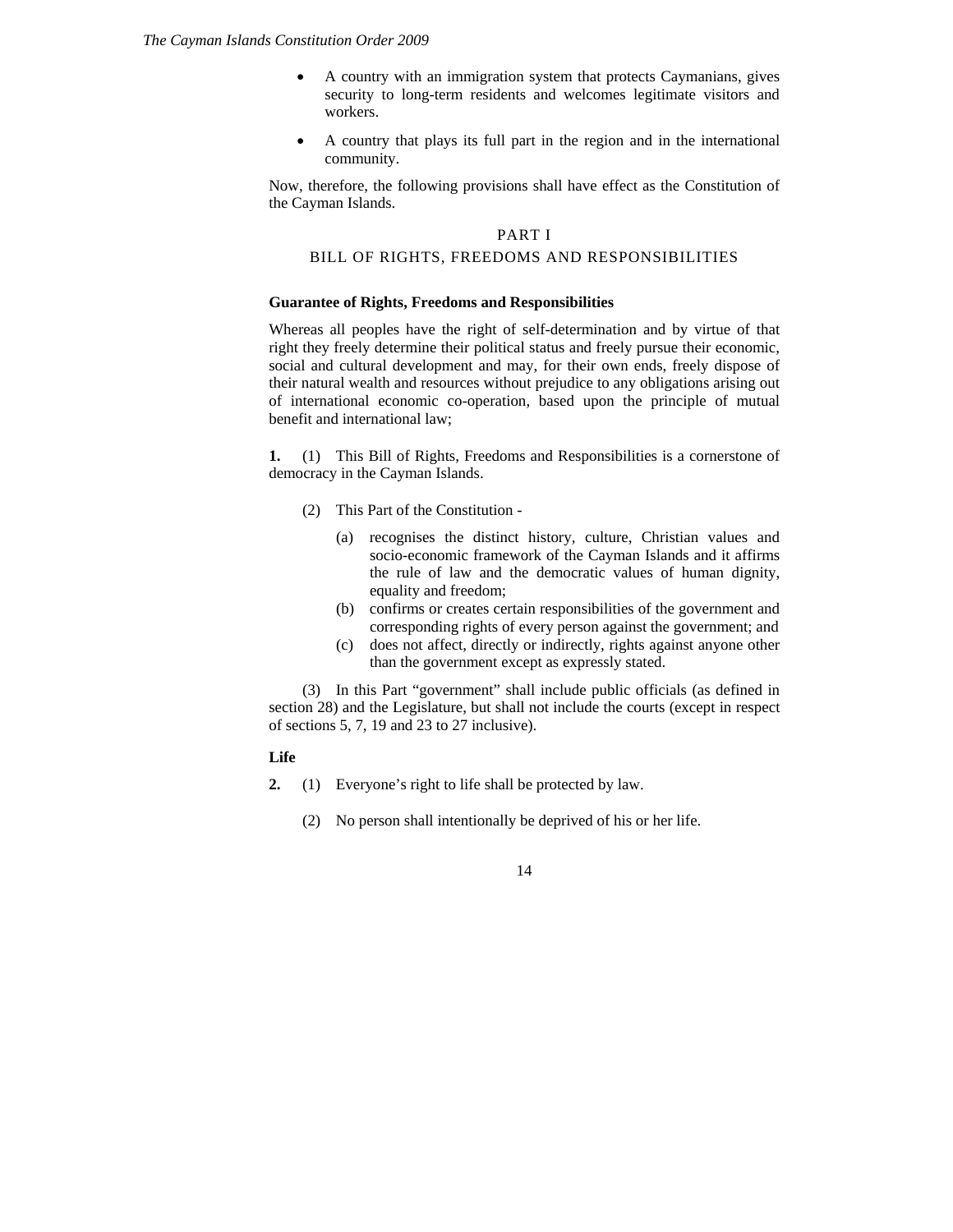(3) A person shall not be regarded as having been deprived of his or her life in contravention of this section if he or she dies as a result of the use, to such extent and in such circumstances as are permitted by law, of such force as is absolutely necessary -

- (a) for the defence of any person from violence;
- (b) in order to effect a lawful arrest or to prevent the escape of a person lawfully detained;
- (c) for the purpose of suppressing a riot, insurrection or mutiny;

or if he or she dies as a result of a lawful act of war.

### **Torture and inhuman treatment**

**3.** No person shall be subjected to torture or inhuman or degrading treatment or punishment.

### **Slavery or forced or compulsory labour**

**4.** (1) No person shall be held in slavery or servitude.

(2) No person shall be required to perform forced or compulsory labour.

(3) For the purposes of this section, forced or compulsory labour does not include -

- (a) any labour required in consequence of the sentence or order of a court;
- (b) any labour required of a member of a disciplined force in pursuance of his or her duties as such or, in the case of conscientious objectors, labour that they are required to perform in place of such service;
- (c) labour required of any person while he or she is lawfully detained that is reasonably necessary in the interests of hygiene or for the maintenance of the place in which he or she is detained; or
- (d) any labour required during a period of public emergency or in the event of any other emergency or calamity that threatens the life or well-being of the community, to the extent that the requiring of such labour is reasonably justifiable, in the circumstances of any situation arising or existing during that period or as a result of that other emergency or calamity, for the purpose of dealing with that situation.

## **Personal liberty**

**5.** (1) No one shall be deprived by government of liberty and security of the person.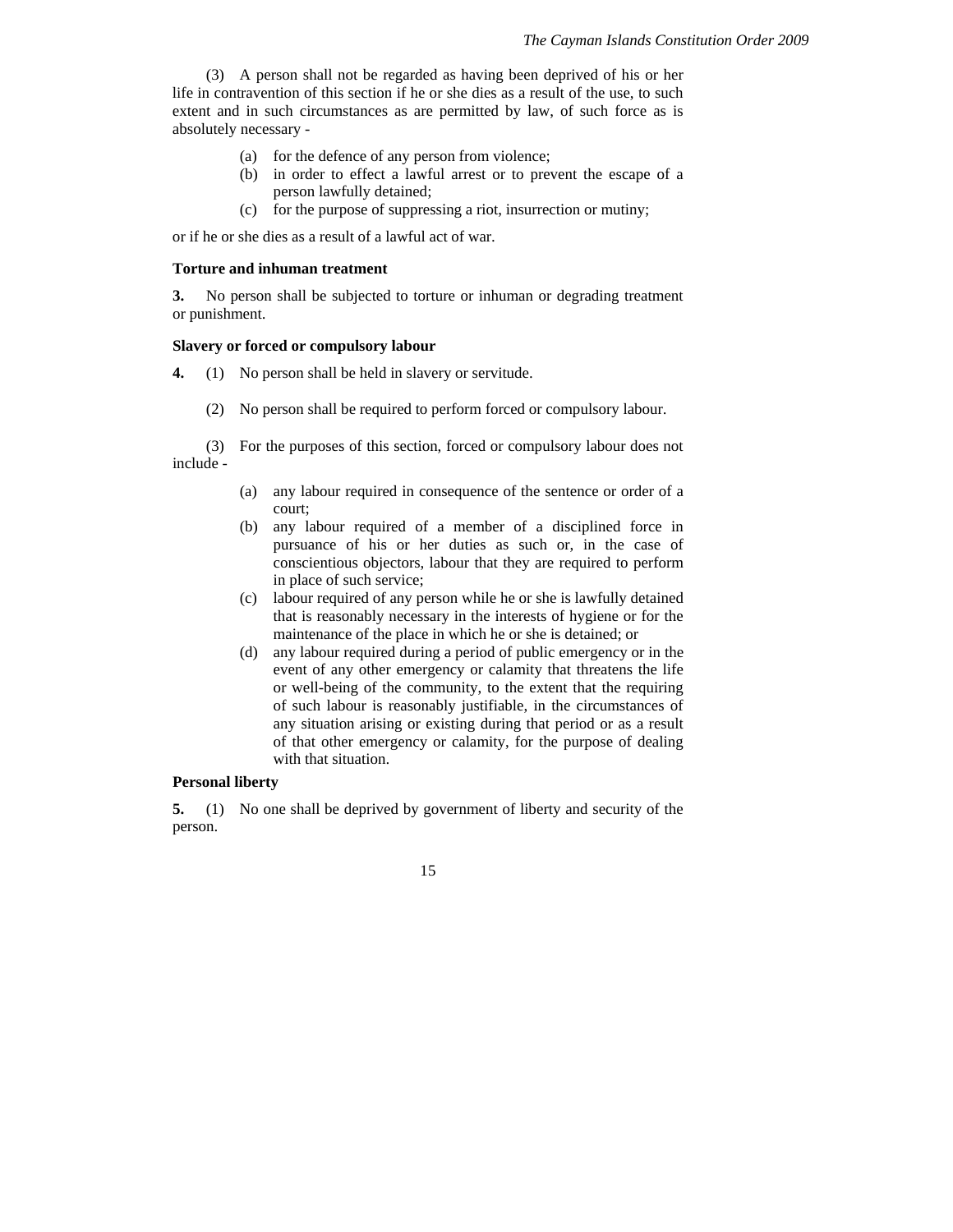(2) The right to liberty does not extend to the following measures taken in relation to a person in accordance with a procedure prescribed by law -

- (a) in execution of the sentence or order of a court, whether in the Cayman Islands or elsewhere, in respect of a criminal offence under any law of which he or she has been convicted or in consequence of his or her unfitness to plead to a criminal charge;
- (b) in execution of an order of a court punishing him or her for contempt of that court or of another court;
- (c) in execution of the order of a court made in order to secure the fulfilment of any obligation imposed on him or her by law; but no person shall be deprived of his or her liberty merely on the ground of inability to fulfil a contractual obligation;
- (d) for the purpose of bringing him or her before a court in execution of the order of a court;
- (e) on reasonable suspicion that he or she has committed, is committing or is about to commit a criminal offence under any law;
- (f) in the case of a minor, under the order of a court or with the consent of his or her parent or guardian, for the purpose of his or her education or welfare;
- (g) for the purpose of preventing the spread of an infectious or contagious disease;
- (h) in the case of a person who is, or is reasonably suspected to be, of unsound mind, addicted to drugs or alcohol, or a vagrant, for the purpose of his or her care or treatment or the protection of the community;
- (i) for the purpose of preventing the unlawful entry of that person into the Cayman Islands, or for the purpose of effecting the expulsion, extradition or other lawful removal of that person from the Cayman Islands, or for the purpose of restricting that person while he or she is being conveyed through the Cayman Islands in the course of his or her extradition or removal as a convicted person from one country to another;
- (j) in execution of the order of a court detaining a person charged with a criminal offence in respect of whom a special verdict has been returned that he or she was guilty of the act or omission charged but was insane when he or she did the act or made the omission.

(3) Any person who is arrested or detained has the right to remain silent and shall be informed promptly, in a language that he or she understands, of the reason for his or her arrest or detention.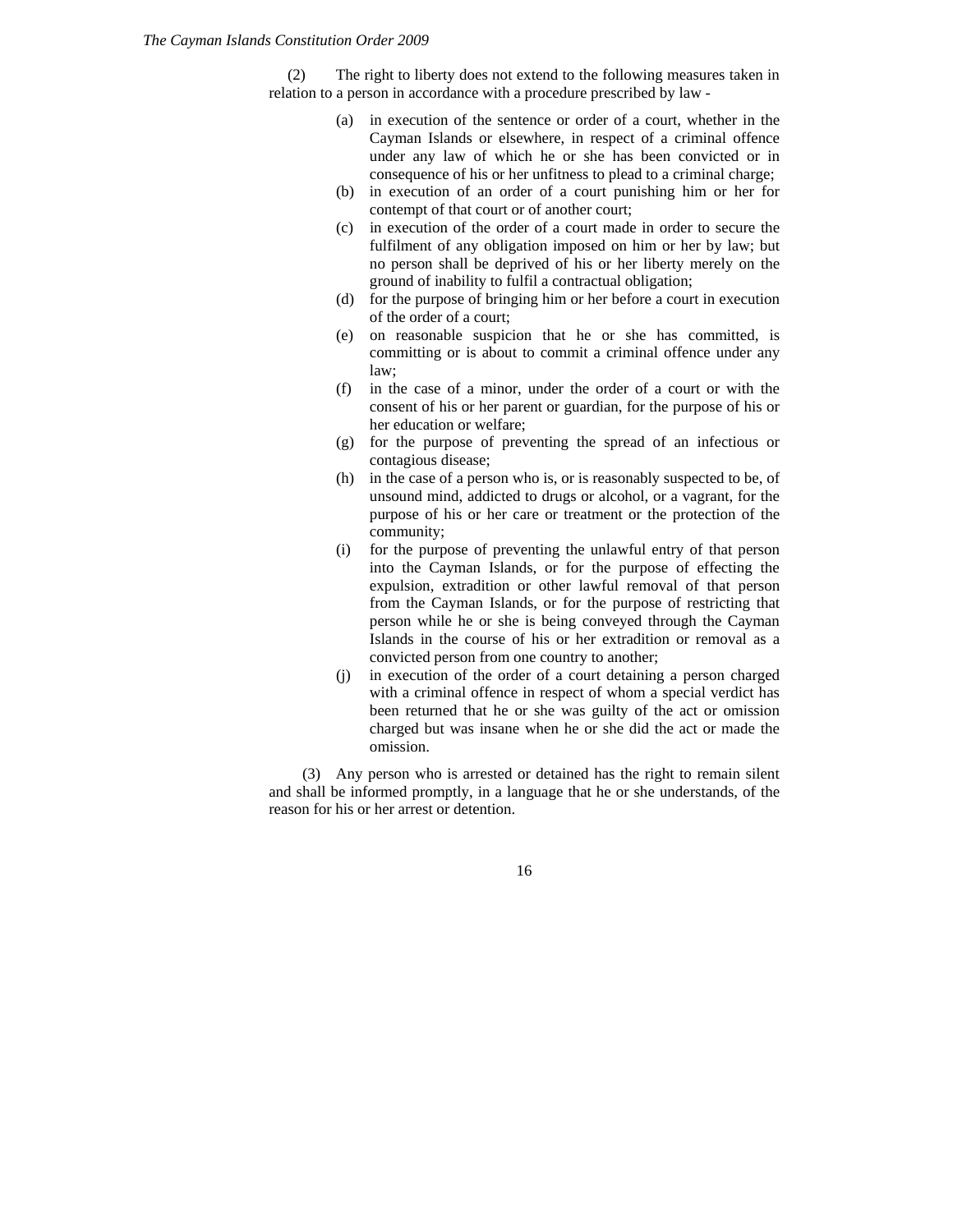(4) Any person who is arrested or detained shall have the right, at any stage and at his or her own expense, to retain and instruct without delay a legal practitioner of his or her own choice, and to hold private communication with him or her, and in the case of a minor he or she shall also be afforded a reasonable opportunity of communication with his or her parents or guardian; but when a person arrested or detained is unable to retain a legal practitioner of his or her own choice or be represented by a legal practitioner at the public expense in accordance with section  $7(2)(d)$ , he or she may be represented, and hold private communication with, such person as the court may approve.

- (5) Any person who is arrested or detained
	- (a) for the purpose of bringing him or her before a court in the execution of the order of a court; or
	- (b) on reasonable suspicion of his or her having committed, or being about to commit, a criminal offence,

and who is not released, shall be brought promptly before a court; and if any person arrested or detained in such a case as in mentioned in subsection (2)(e) is not tried within a reasonable time he or she shall (without prejudice to any further proceedings that may be brought against him or her) be released either unconditionally or on reasonable conditions, including in particular such conditions as are reasonably necessary to ensure that he or she appears at a later date for trial or for proceedings preliminary to trial, and such conditions may include bail.

(6) Any person who is deprived of his or her liberty by arrest or detention shall be entitled to take proceedings by which the lawfulness of his or her detention shall be decided speedily by a court and his or her release ordered if the detention is not lawful, and he or she shall be entitled to compensation if unlawfully arrested or detained; but a judicial officer or an officer of a court or a police officer acting in pursuance of the order of a judicial officer shall not be personally liable to pay compensation under this subsection in respect of anything done by him or her in good faith in the discharge of the functions of his or her office, and any liability to pay any such compensation in respect of that thing shall be a liability of the Crown.

#### **Treatment of prisoners**

**6.** (1) All persons deprived of their liberty (in this section referred to as "prisoners") have the right to be treated with humanity and with respect for the inherent dignity of the human person.

(2) Save where the interests of defence, public safety, public order, public morality, public health or the administration of justice otherwise require,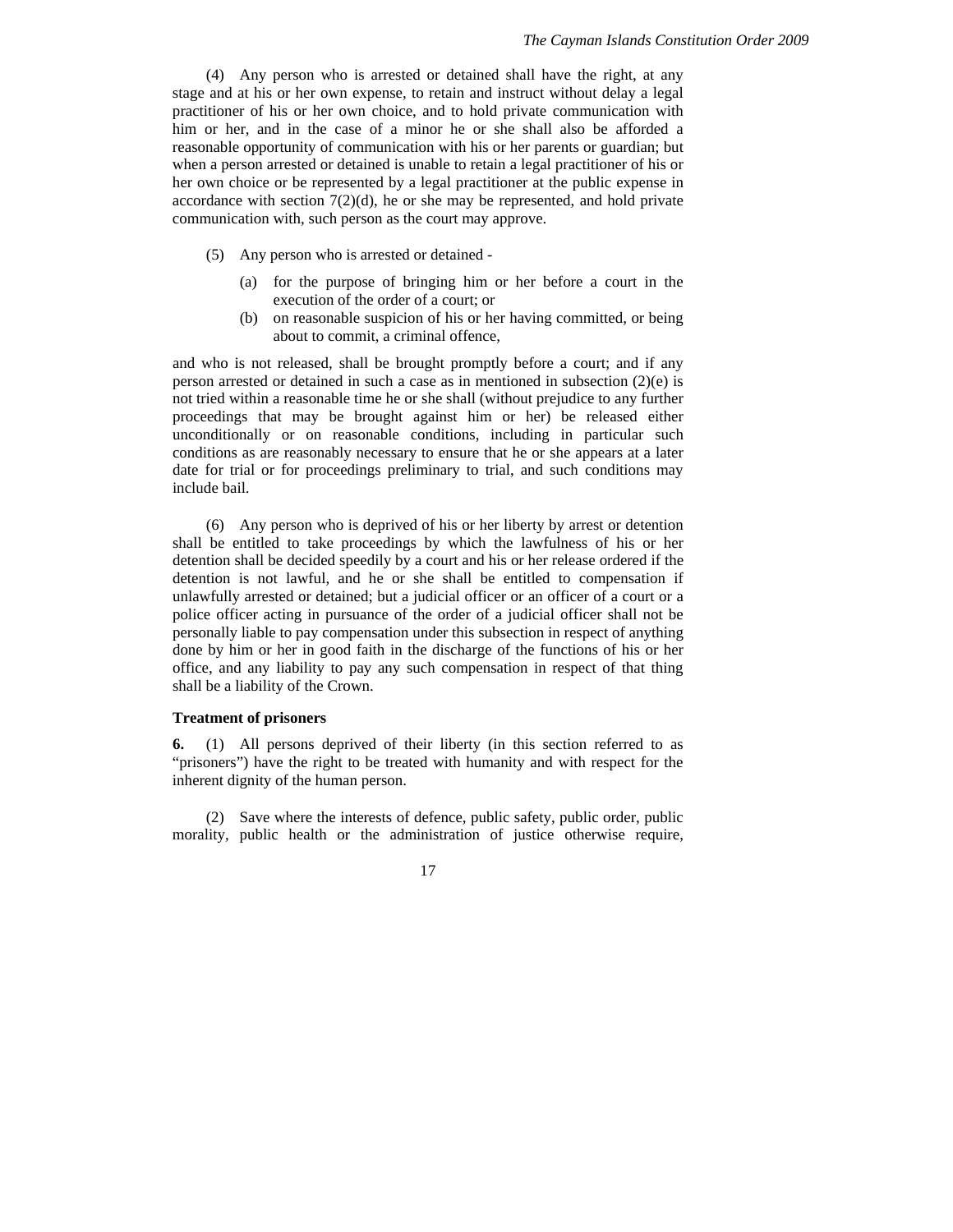unconvicted prisoners shall be segregated from convicted prisoners; and every unconvicted prisoner shall be entitled to be treated in a manner appropriate as an unconvicted person.

(3) Juvenile prisoners shall be segregated from adult prisoners and every juvenile prisoner shall be treated in a manner appropriate to his or her age and legal status and, if he or she is an unconvicted prisoner and unless he or she is earlier released, shall have any criminal proceedings against him or her pursued with the greatest possible expedition.

#### **Fair trial**

**7.** (1) Everyone has the right to a fair and public hearing in the determination of his or her legal rights and obligations by an independent and impartial court within a reasonable time.

(2) Everyone charged with a criminal offence has the following minimum rights -

- (a) to be presumed innocent until proved guilty according to law;
- (b) to be informed promptly, in a language which he or she understands and in detail, of the nature and cause of the accusation against him or her;
- (c) to have adequate time and the facilities for the preparation of his or her defence;
- (d) to defend himself or herself in person or through legal assistance of his or her own choosing or, if he or she has not sufficient means to pay for legal assistance and the interests of justice so require, through a legal representative at public expense provided through an established public legal aid scheme as prescribed by law;
- (e) to examine or have examined witnesses against him or her and to obtain the attendance and examination of witnesses on his or her behalf under the same conditions as witnesses against him or her;
- (f) to have the free assistance of an interpreter if he or she cannot understand or speak the language used in court;

and, except with his or her own consent, the trial shall not take place in his or her absence, unless he or she so behaves in the court as to render the continuance of the proceedings in his or her presence impracticable and the court has ordered him or her to be removed and the trial to proceed in his or her absence, or unless, having had reasonable notice of the hearing and of the nature of the offence charged, he or she is voluntarily absent from the proceedings.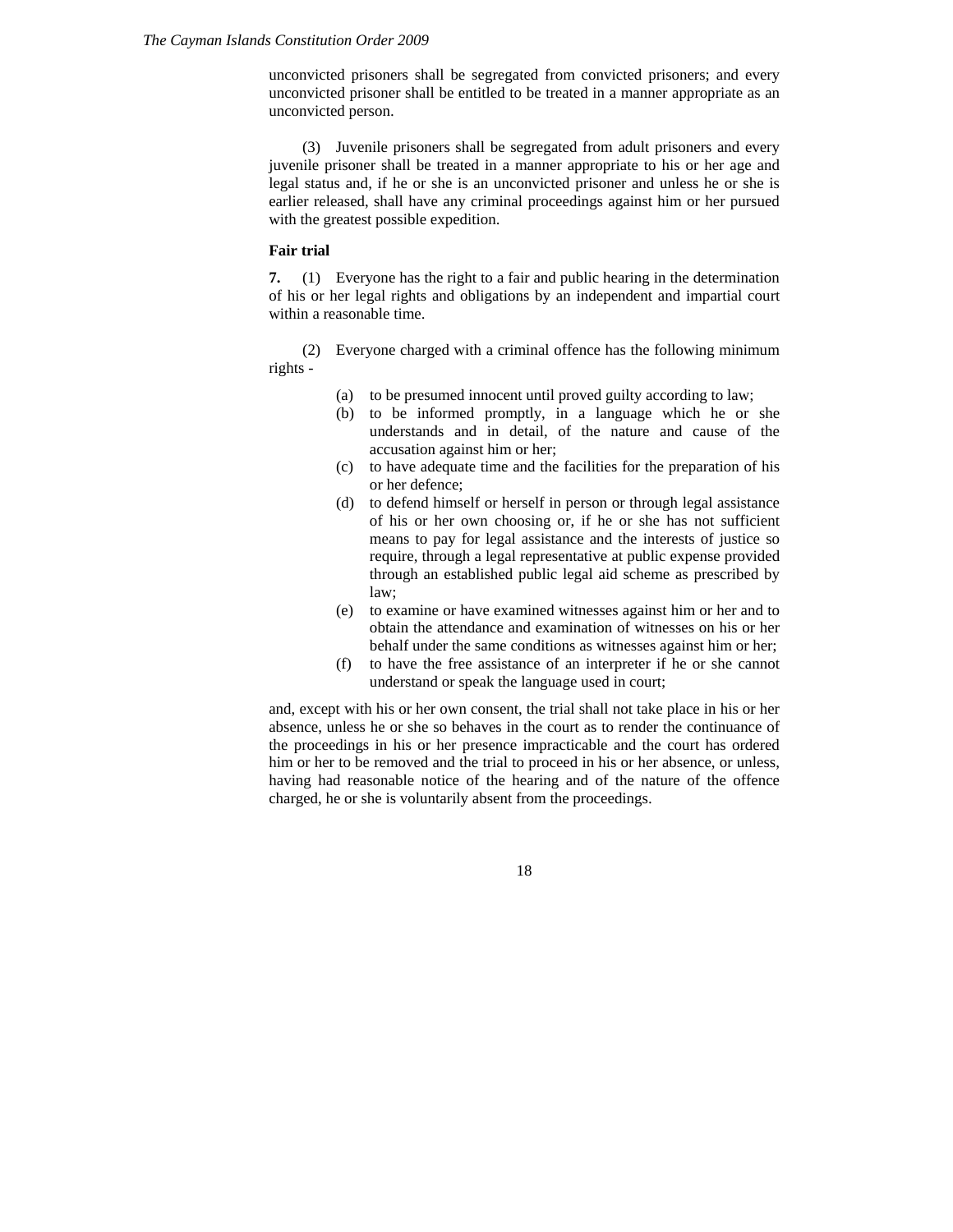(3) When a person is tried for any criminal offence, the accused person or any person authorised by him or her shall, if he or she so requires and subject to payment of such reasonable fee as may be prescribed by law, be given within a reasonable time after judgment a copy for the use of the accused person of any record of the proceedings made by or on behalf of the court.

(4) No person who shows that he or she has been tried by a competent court for a criminal offence and either convicted or acquitted shall again be tried for that offence or for any other criminal offence of which he or she could have been convicted at the trial for that offence, save on the order of a superior court in the course of appeal or review proceedings relating to the conviction or acquittal.

(5) No person shall be tried for a criminal offence if he or she shows that he or she has been lawfully pardoned for that offence.

(6) No person who is tried for a criminal offence shall be compelled to give evidence at the trial.

(7) Every person who has been convicted by a court of a criminal offence shall have the right to appeal to a superior court against his or her conviction or his or her sentence or both as may be prescribed by law; but -

- (a) nothing in any law shall be held to contravene this subsection
	- (i) to the extent that it precludes an appeal by a person against his or her conviction of an offence if he or she pleaded guilty to that offence at his or her trial; or
	- (ii) to the extent that it makes reasonable provision with respect to the grounds on which any such appeal may be made or with respect to the practice and procedure to be observed in relation to the making, hearing and disposal of any such appeal; and
- (b) this subsection shall not apply in relation to the conviction of a person by a superior court, or in relation to his or her sentence on such conviction, if he or she was convicted by that court on an appeal against his or her acquittal by a lower court.

(8) When a person has, by a final decision of a court, been convicted of a criminal offence and, subsequently, on the ground that a newly-disclosed fact shows that there has been a miscarriage of justice his or her conviction has been quashed or he or she has been pardoned, he or she shall be compensated out of public funds for any punishment that he or she has suffered as a result of the conviction unless it is proved that the non-disclosure in time of that fact was wholly or partly his or her fault.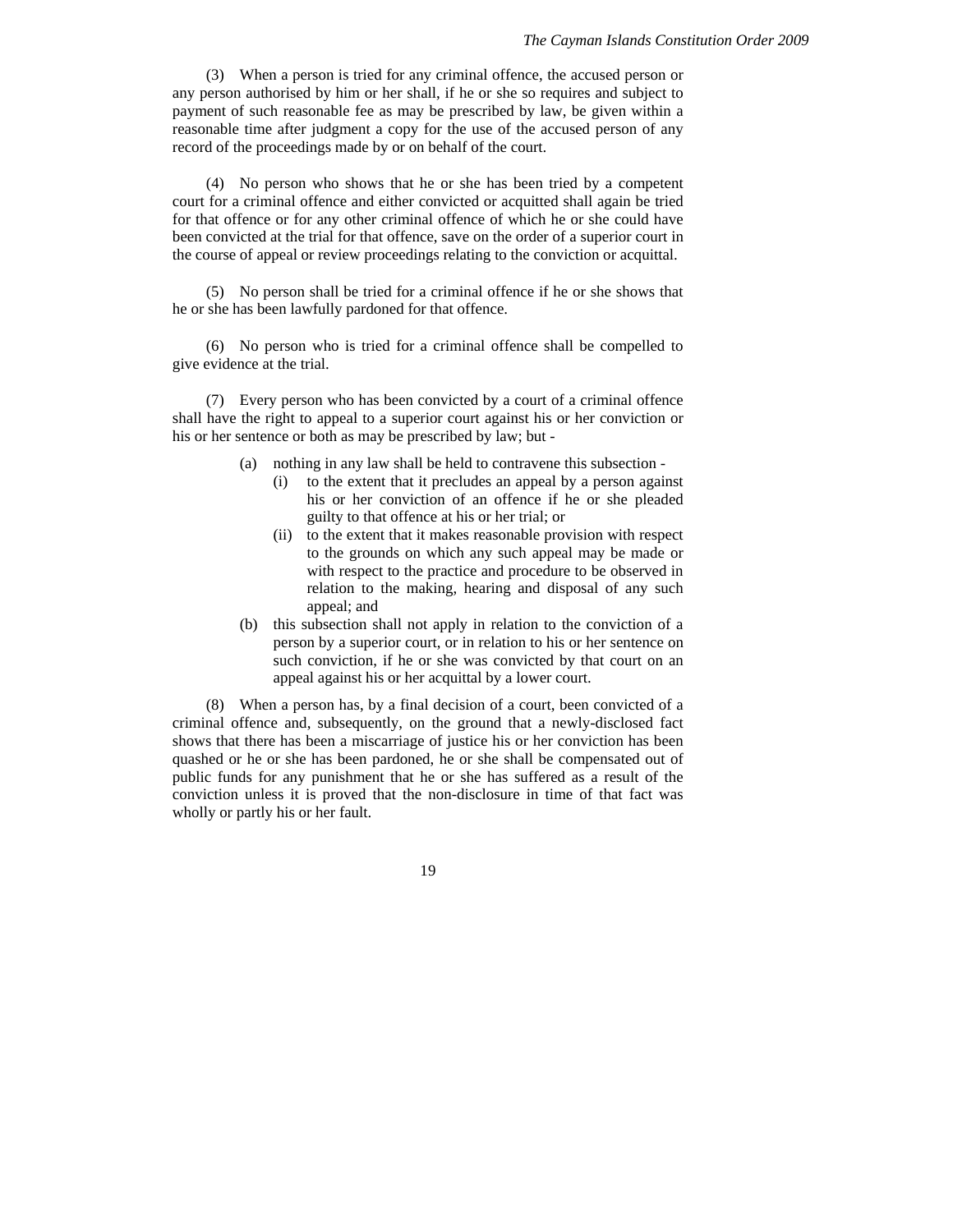#### *The Cayman Islands Constitution Order 2009*

(9) All proceedings instituted in any court for the determination of the existence or extent of any civil right or obligation, including the announcement of the decision of the court, shall be held in public.

(10) Nothing in subsection (1) or (9) shall prevent the court from excluding from the proceedings persons other than the parties to them and their legal representatives to such extent as the court -

- (a) may be empowered by law to do and may consider necessary or expedient in circumstances where publicity would prejudice the interests of justice, or in interlocutory proceedings, or in the interests of public morality, the welfare of minors or the protection of commercial confidence or of the private lives of persons concerned in the proceedings; or
- (b) may be empowered or required by law to do in the interests of defence, public safety, or public order.

(11) Nothing in any law or done under its authority shall be held to contravene -

- (a) subsection  $(2)(a)$ , to the extent that the law in question imposes on any person charged with a criminal offence the burden of proving particular facts;
- (b) subsection  $(2)(e)$ , to the extent that the law in question imposes conditions that must be satisfied if witnesses called to testify on behalf of an accused person are to be paid their expenses out of public funds;
- (c) subsection (4), to the extent that the law in question authorises a court to try a member of a disciplined force for a criminal offence notwithstanding any trial and conviction or acquittal of that member under the disciplinary law of that force, save that any court so trying such a member and convicting him or her shall in sentencing him or her to any punishment take into account any punishment imposed on him or her under that disciplinary law.

(12) In this section, "legal representative" means a person entitled to practise in the Cayman Islands as an attorney-at-law.

### **No punishment without law**

**8.** (1) No one shall be held guilty of any criminal offence on account of any act or omission which did not constitute a criminal offence under national or international law at the time when it was committed; nor shall a heavier penalty be imposed than the one that was applicable at the time the criminal offence was committed.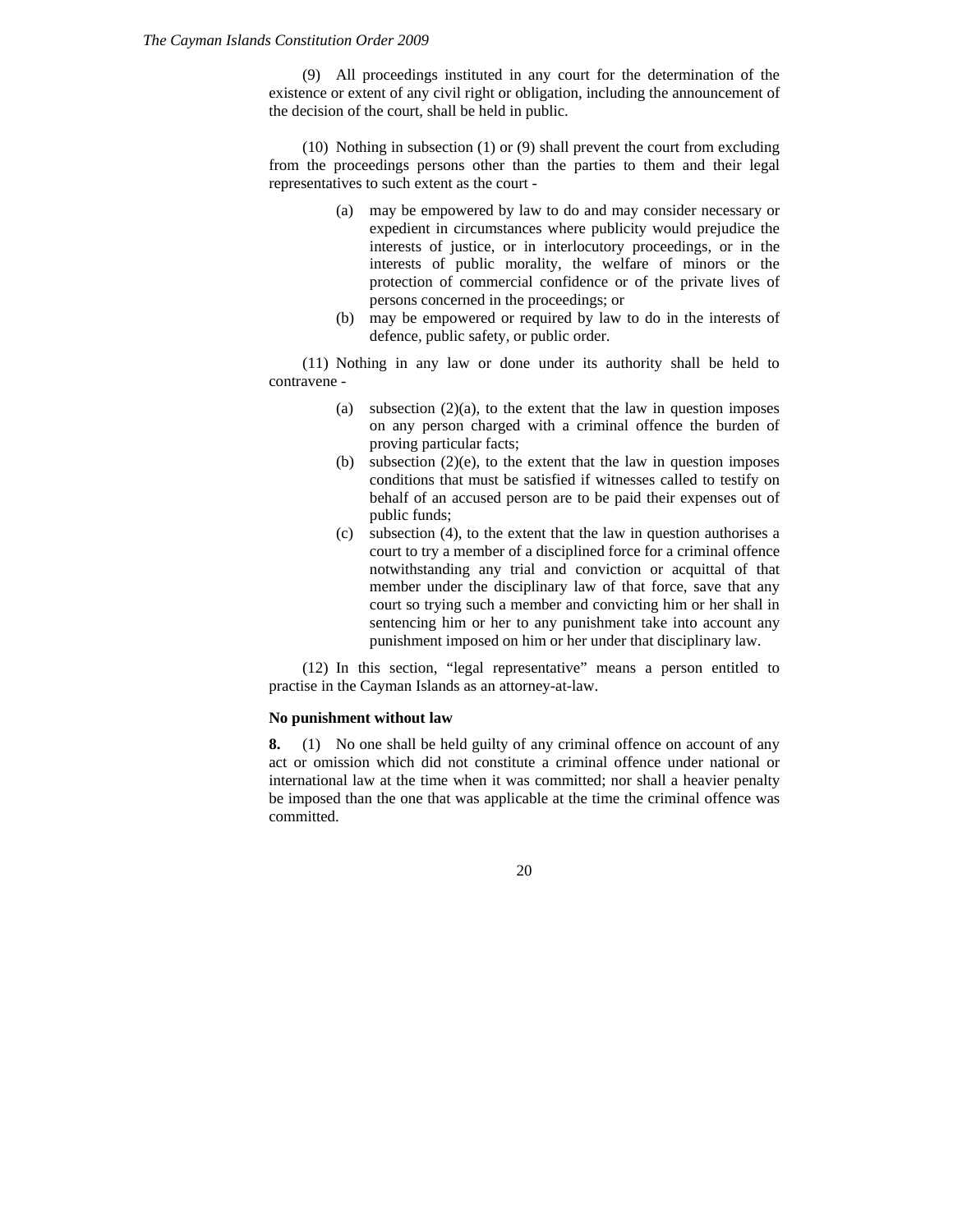(2) This section shall not prejudice the trial and punishment of any person for any act or omission which, at the time when it was committed, was criminal according to the general principles of law recognised by civilised nations.

#### **Private and family life**

**9.** (1) Government shall respect every person's private and family life, his or her home and his or her correspondence.

(2) Except with his or her own consent or as permitted under subsection (3), no person shall be subjected to the search of his or her person or his or her property or the entry of persons on his or her premises.

(3) Nothing in any law or done under its authority shall be held to contravene this section to the extent that it is reasonably justifiable in a democratic society -

- (a) in the interests of defence, public safety, public order, public morality, public health, town and country planning, or the development or utilisation of any other property in such a manner as to promote the public benefit;
- (b) for the purpose of protecting the rights and freedoms of other persons;
- (c) to enable an agent of the Government or a public body established by law to enter on the premises of any person in order to inspect those premises or anything on them for the purpose of any tax, rate or due or in order to carry out work connected with any property that is lawfully on those premises and that belongs to the Government or that public body;
- (d) to authorise, for the purpose of enforcing the judgment or order of a court, the search of any person or property by order of a court or the entry on any premises by such order; or
- (e) to regulate the right to enter or remain in the Cayman Islands.

## **Conscience and religion**

**10.** (1) No person shall be hindered by government in the enjoyment of his or her freedom of conscience.

(2) Freedom of conscience includes freedom of thought and of religion or religious denomination; freedom to change his or her religion, religious denomination or belief; and freedom, either alone or in community with others, both in public and in private, to manifest and propagate his or her religion or belief in worship, teaching, practice, observance and day of worship.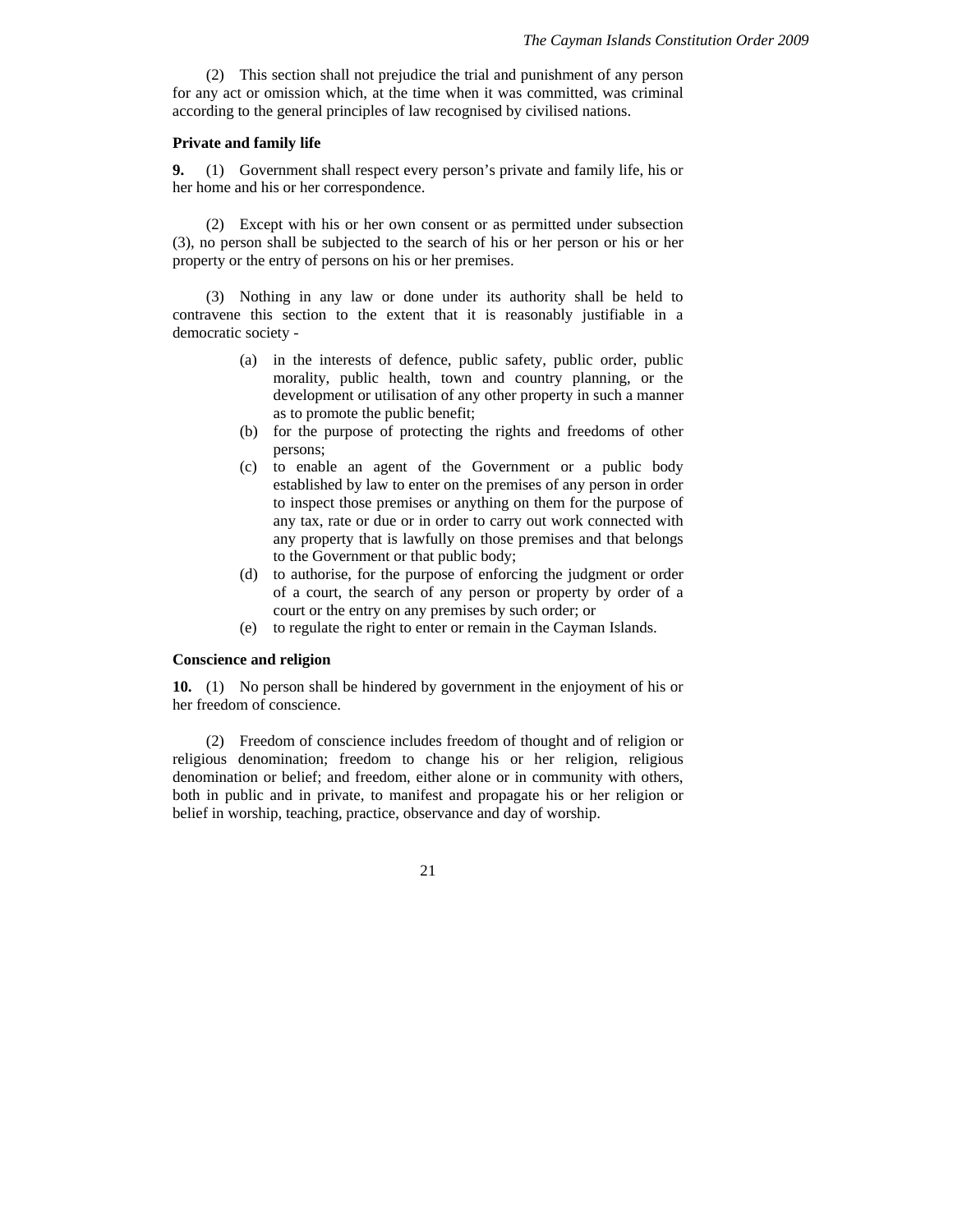(3) Except with his or her consent or, in the case of a minor, the consent of his or her parent or guardian, no person attending any place of education shall be required to receive religious instruction or to take part in or attend any religious ceremony or observance that relates to a religion other than his or her own.

(4) No religious community or denomination shall be prevented from or hindered in providing religious instruction for persons of that community or denomination in the course of any education provided by that community or denomination whether or not that community or denomination is in receipt of any government subsidy, grant or other form of financial assistance designed to meet, in whole or in part, the cost of such education; and this right includes the right of any school or community educational institution to impose requirements on employment, admission or curriculum-design necessary to maintain the religious ethos of that school or institution, subject to applicable employment laws in force.

(5) No person shall be compelled to take any oath which is contrary to his or her religion or belief or to take any oath in a manner which is contrary to his or her religion or belief.

(6) Nothing in any law or done under its authority shall be held to contravene this section to the extent that it is reasonably justifiable in a democratic society -

- (a) in the interests of defence, public safety, public order, public morality or public health; or
- (b) for the purpose of protecting the rights and freedoms of other persons, including the right to observe and practise any religion or belief without the unsolicited intervention of adherents of any other religion or belief.

(7) If a court's determination of any question arising under this Part might affect the exercise by a religious organisation (itself or its members collectively) of the right to freedom of conscience as protected by this section, it must have particular regard to the importance of that right.

#### **Expression**

**11.** (1) No person shall be hindered by government in the enjoyment of his or her freedom of expression, which includes freedom to hold opinions and to receive and impart ideas and information without interference, and freedom from interference with his or her correspondence or other means of communication.

(2) Nothing in any law or done under its authority shall be held to contravene this section to the extent that it is reasonably justifiable in a democratic society -

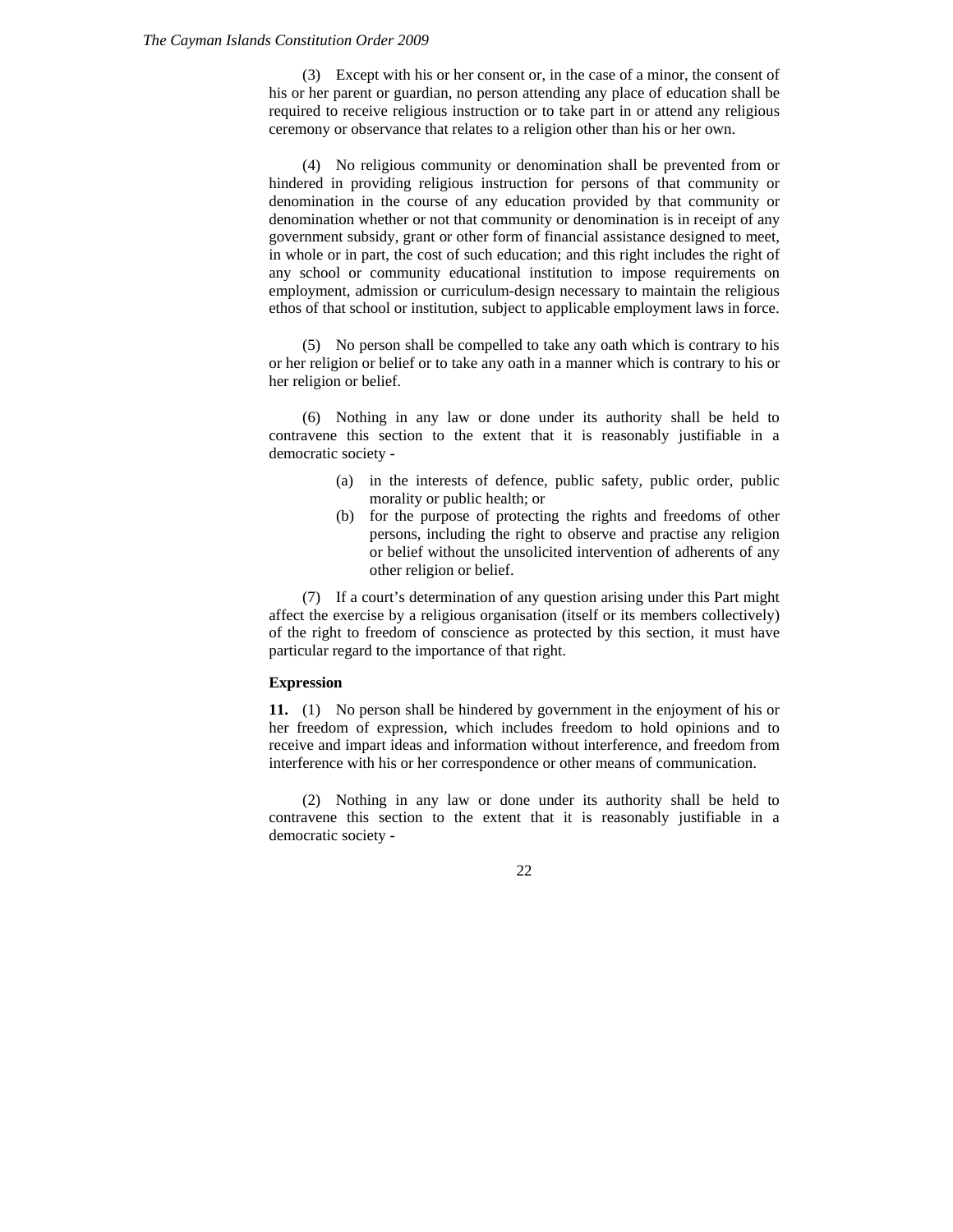- (a) in the interests of defence, public safety, public order, public morality or public health;
- (b) for the purpose of protecting the rights, reputations and freedoms of other persons or the private lives of persons concerned in legal proceedings, preventing the disclosure of information received in confidence, maintaining the authority and independence of the courts, or regulating telecommunications, posts, broadcasting or other means of communication, or public shows or entertainments; or
- (c) for the imposition of restrictions on public officers in the interests of the proper performance of their functions.

#### **Assembly and association**

**12.** (1) No person shall be hindered by government in the enjoyment of his or her freedom of peaceful assembly and association, that is to say, his or her right to assemble freely and associate with other persons and in particular to form or belong to political parties or to form or belong to trade unions or other associations for the protection of his or her interests.

(2) Nothing in any law or done under its authority shall be held to contravene this section to the extent that it is reasonably justifiable in a democratic society -

- (a) in the interests of defence, public safety, public order, public morality or public health;
- (b) for the purpose of protecting the rights and freedoms of other persons; or
- (c) for the imposition of restrictions on public officers in the interests of the proper performance of their functions.

## **Movement**

**13.** (1) No person shall be hindered by government in the enjoyment of his or her freedom of movement, that is to say, the right to move freely throughout the Cayman Islands, the right to reside in any part of the Cayman Islands, the right to enter the Cayman Islands, the right to leave the Cayman Islands and immunity from expulsion from the Cayman Islands.

(2) Nothing in any law or done under its authority shall be held to contravene this section to the extent that the law in question makes provision -

> (a) for the imposition of restrictions on the movement or residence within the Cayman Islands or on the right to leave the Cayman Islands of persons generally or any class of persons that are reasonably justifiable in a democratic society -

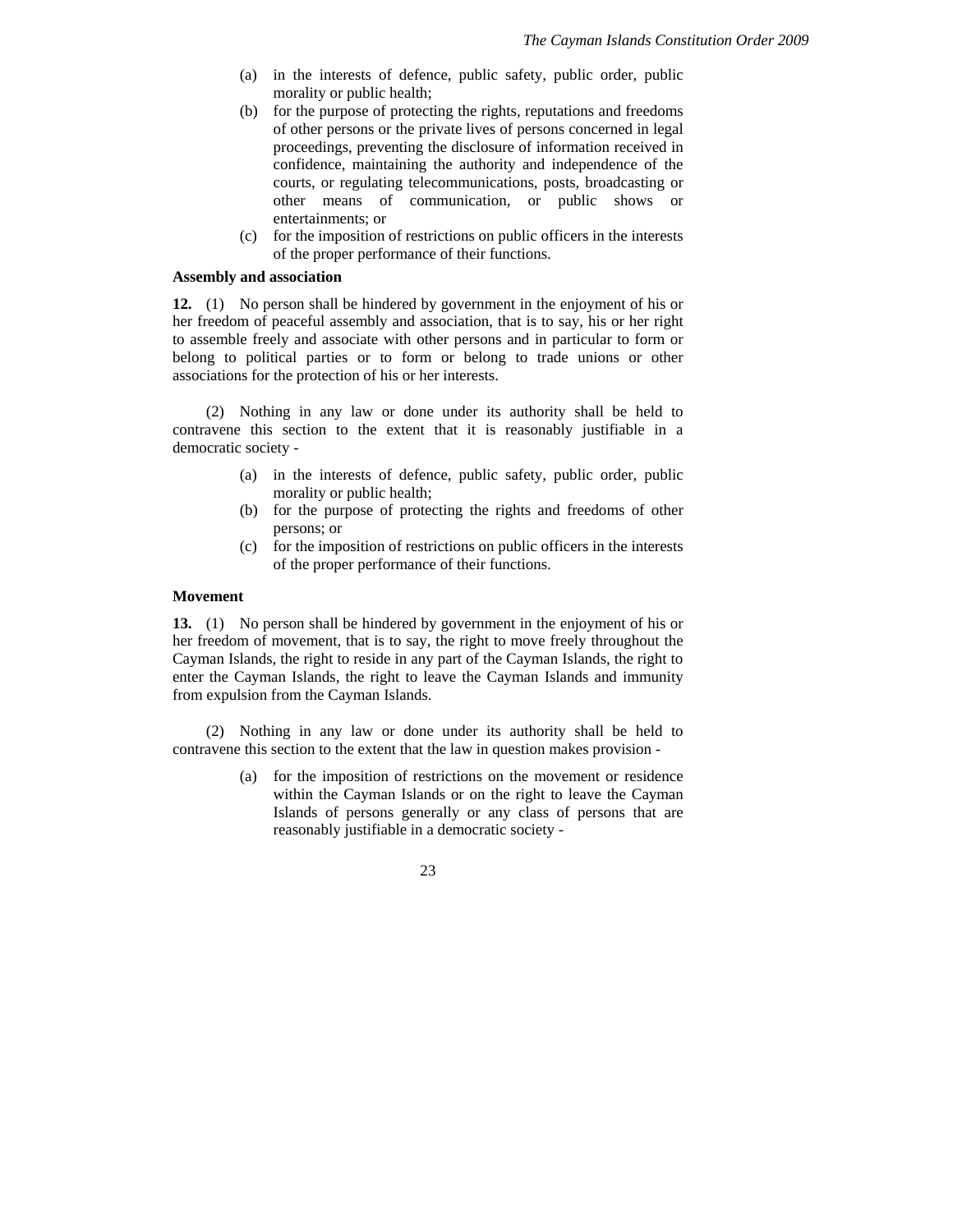- (i) in the interests of defence, public safety, public order, public morality or public health; or
- (ii) for the purpose of protecting the rights and freedoms of other persons;
- (b) for the removal of a person from the Cayman Islands to be tried or punished in some other country for a criminal offence under the law of that country or to undergo imprisonment in some other country in execution of the sentence of a court in respect of a criminal offence under the law of the Cayman Islands of which he or she has been convicted;
- (c) for the imposition of restrictions on the movement or residence within the Cayman Islands or the right to leave the Cayman Islands of public officers that are reasonably required for the purpose of ensuring the proper performance of their functions;
- (d) for the imposition of restrictions on any person who is not a Caymanian or a permanent resident; but -
	- (i) no restriction may be imposed by virtue only of this paragraph on the right of any such person, so long as he or she is lawfully present in the Cayman Islands, to move freely throughout the Cayman Islands and to reside anywhere in the Cayman Islands;
	- (ii) no restriction may be imposed by virtue only of this paragraph on the right of any such person to leave the Cayman Islands; and
	- (iii) no such person shall be liable, by virtue only of this paragraph, to be expelled from the Cayman Islands unless the requirements specified in subsection (3) are satisfied;
- (e) for the imposition of restrictions on the acquisition or use by any person of land or other property in the Cayman Islands;
- (f) for the imposition of restrictions, by order of a court, on the movement or residence within the Cayman Islands of any person or on any person's right to leave the Cayman Islands either in consequence of his or her having been found guilty of a criminal offence under the law of the Cayman Islands or for the purpose of ensuring a fair trial or that he or she appears before a court at a later date for trial or for proceedings relating to his or her extradition or lawful removal from the Cayman Islands; or
- (g) for the imposition of restrictions on the right of any person to leave the Cayman Islands that are reasonably justifiable in a democratic society in order to secure the fulfilment of any obligation imposed on that person by law.

(3) The requirements to be satisfied for the purposes of subsection  $(2)(d)(iii)$  are as follows -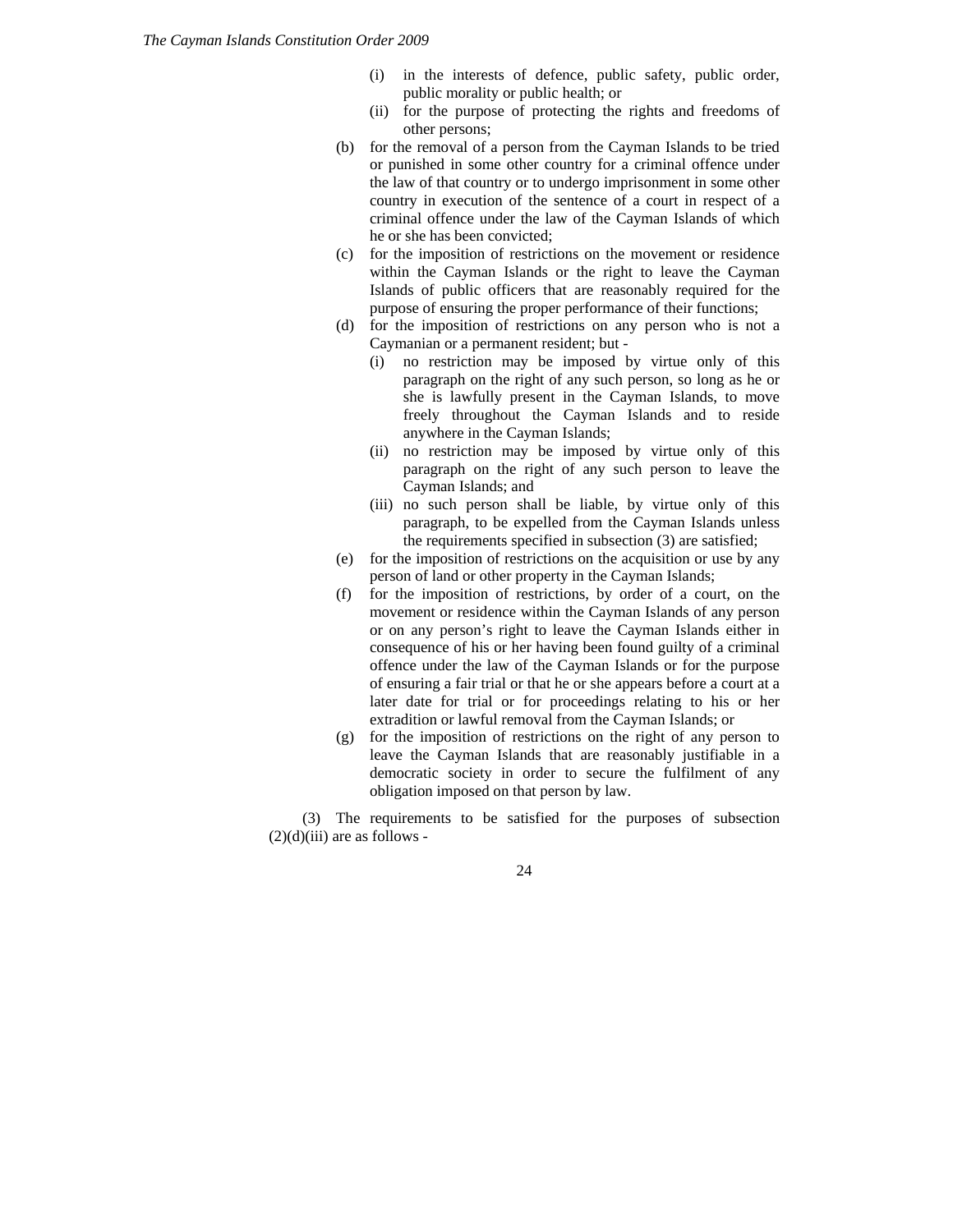- (a) the decision to expel that person is taken by an authority, in a manner and on grounds prescribed by law;
- (b) that person has the right to submit reasons against his or her expulsion to a competent authority prescribed by law;
- (c) that person has the right, save where a court has recommended his or her deportation, to have his or her case reviewed by a competent authority prescribed by law; and
- (d) that person has the right to be represented for the purposes of paragraphs (b) and (c) before the competent authority or some other person or authority designated by the competent authority;

but paragraphs (b), (c) and (d) shall not apply where the interests of defence, public safety or public order so require.

(4) Any restriction on a person's freedom of movement which is involved in his or her lawful detention shall not be held to contravene this section.

(5) In this section "permanent resident" has the meaning ascribed to it in the laws of the Cayman Islands for the time being in force.

#### **Marriage**

**14.** (1) Government shall respect the right of every unmarried man and woman of marriageable age (as determined by law) freely to marry a person of the opposite sex and found a family.

(2) No person shall be compelled to marry without his or her free and full consent.

(3) Nothing in any law or done under its authority shall be held to contravene subsection (1) to the extent that the law makes provision that is reasonably justifiable in a democratic society -

- (a) in the interests of public order, public morality or public health;
- (b) for regulating, in the public interest, the procedures and modalities of marriage; or
- (c) for protecting the rights and freedoms of others.

(4) Spouses shall be entitled to equal rights and shall be subject to equal responsibilities as between themselves and as regards their children both during and after marriage, but this equality of rights and responsibilities shall be subject to such arrangements or measures as may be agreed, or as may be ordered by a court, in the interests of their children.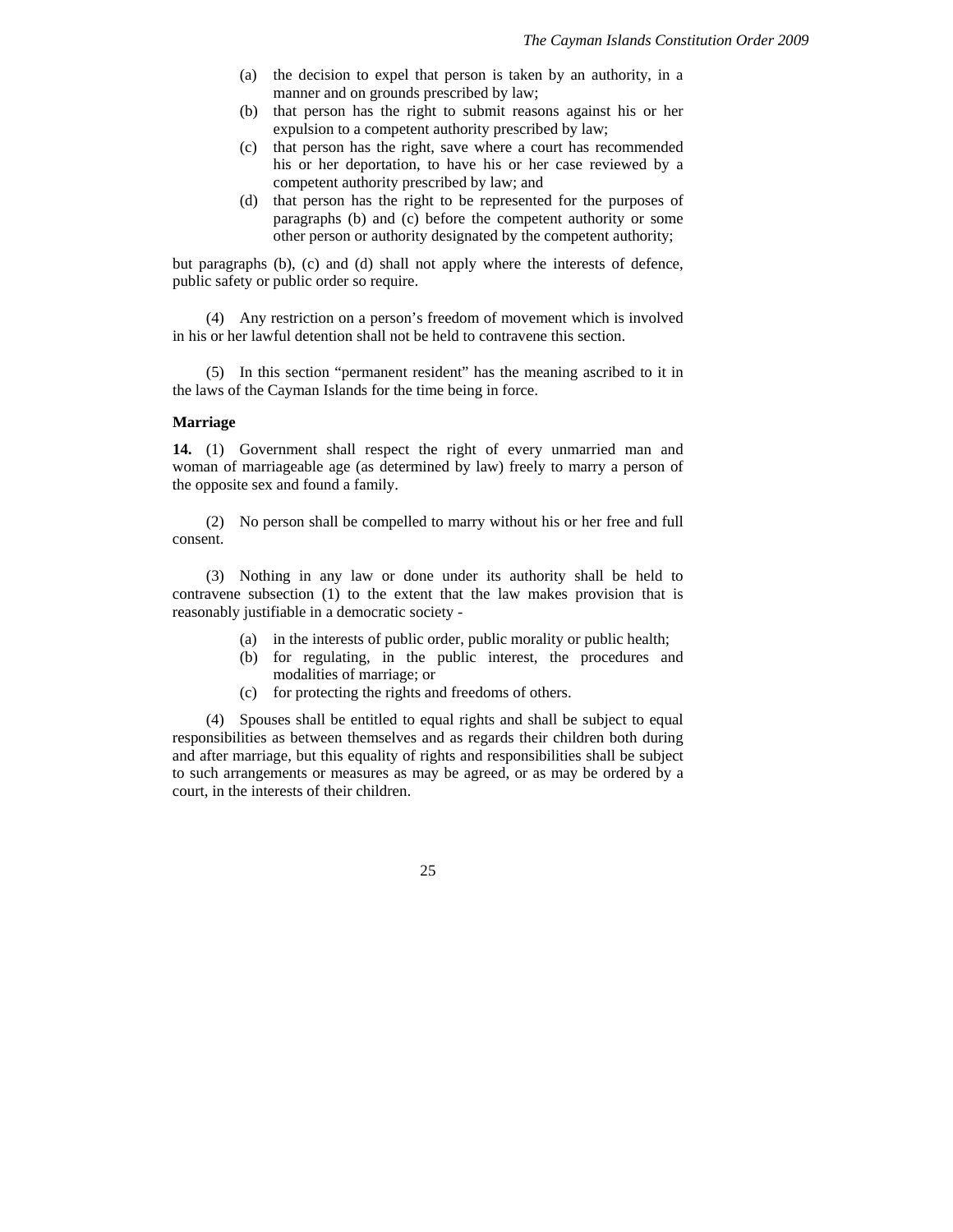## **Property**

**15.** (1) Government shall not interfere in the peaceful enjoyment of any person's property and shall not compulsorily take possession of any person's property, or compulsorily acquire an interest in or right over any person's property of any description, except in accordance with law and where -

- (a) the interference, taking of possession or acquisition is necessary or expedient in the interests of defence, public safety, public order, public morality, public health, town and country planning or the development or utilisation of any property in such manner as to promote the public benefit or the economic well-being of the community; and
- (b) there is reasonable justification for the causing of any hardship that may result to any person having an interest in or right over the property; and
- (c) provision is made by a law applicable to that interference, taking of possession or acquisition -
	- (i) for the prompt payment of adequate compensation; and
	- (ii) securing to any person having an interest in or right over the property a right of access to the Grand Court, whether direct or on appeal from any other authority, for the determination of his or her interest or right, the legality of the interference with, taking of possession or acquisition of the property, interest or right, and the amount of any compensation to which he or she is entitled, and for the purpose of obtaining prompt payment of that compensation; and
	- (iii) giving to any party to proceedings in the Grand Court relating to such a claim the same rights of appeal as are accorded generally to parties to civil proceedings in that Court sitting as a court of original jurisdiction.

(2) Nothing in any law or done under its authority shall be held to contravene subsection (1) -

- (a) to the extent that the law in question makes provision for the interference with, taking of possession or acquisition of any property, interest or right -
	- (i) in satisfaction of any tax, rate or due;
	- (ii) by way of penalty for breach of any law or forfeiture in consequence of a breach of any law;
	- (iii) as an incident of a lease, tenancy, mortgage, charge, bill of sale, pledge or contract;
	- (iv) by way of taking of a sample for the purposes of any law;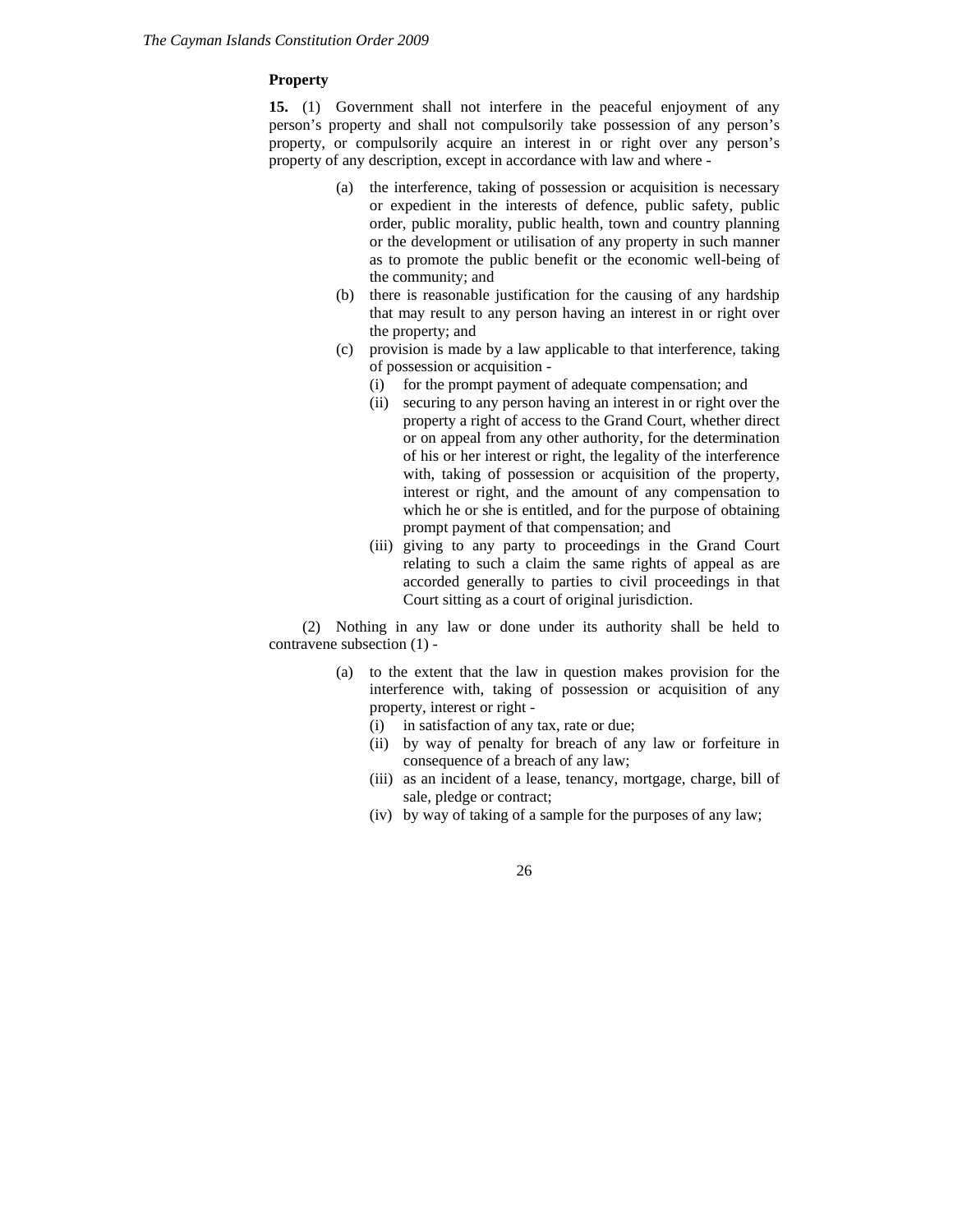- (v) where the property consists of an animal, on its being found trespassing or straying;
- (vi) in the execution of judgments or orders of a court;
- (vii) by reason of its being in a dilapidated or dangerous state or injurious to the health of human beings, animals or plants;
- (viii) in consequence of any law with respect to prescription or the limitation of actions; or
- (ix) for so long only as may be necessary for the purposes of any examination, investigation, trial or inquiry, or, in the case of land, for the purposes of carrying out on it work of reclamation, drainage, soil conservation or the conservation of other natural resources or work relating to agricultural development or improvement (being work relating to such development or improvement that the owner or occupier of the land has been required, and has, without reasonable and lawful excuse, refused or failed to carry out),

except so far as that provision of law or, as the case may be, the thing done under its authority is shown not to be reasonably justifiable in a democratic society; or

- (b) to the extent that the law in question makes provision for the taking of possession or acquisition of any of the following property (including an interest in or right over property), that is to say -
	- (i) enemy property;
	- (ii) property of a person who has died, a person of unsound mind or a minor, for the purpose of its administration for the benefit of the persons entitled to the beneficial interest in it;
	- (iii) property of a person adjudged bankrupt or a body corporate in liquidation, for the purpose of its administration for the benefit of the creditors of the bankrupt or body corporate and, subject thereto, for the benefit of other persons entitled to the beneficial interest in the property; or
	- (iv) property subject to a trust, for the purpose of vesting the property in persons appointed as trustees under the instrument creating the trust or by a court or, by order of a court, for the purpose of giving effect to the trust.

(3) Nothing in any law or done under its authority shall be held to contravene subsection (1) to the extent that the law in question makes provision for the interference with or compulsory taking of possession in the public interest of any property, or the compulsory acquisition in the public interest of any interest in or right over property, where that property, interest or right is held by a

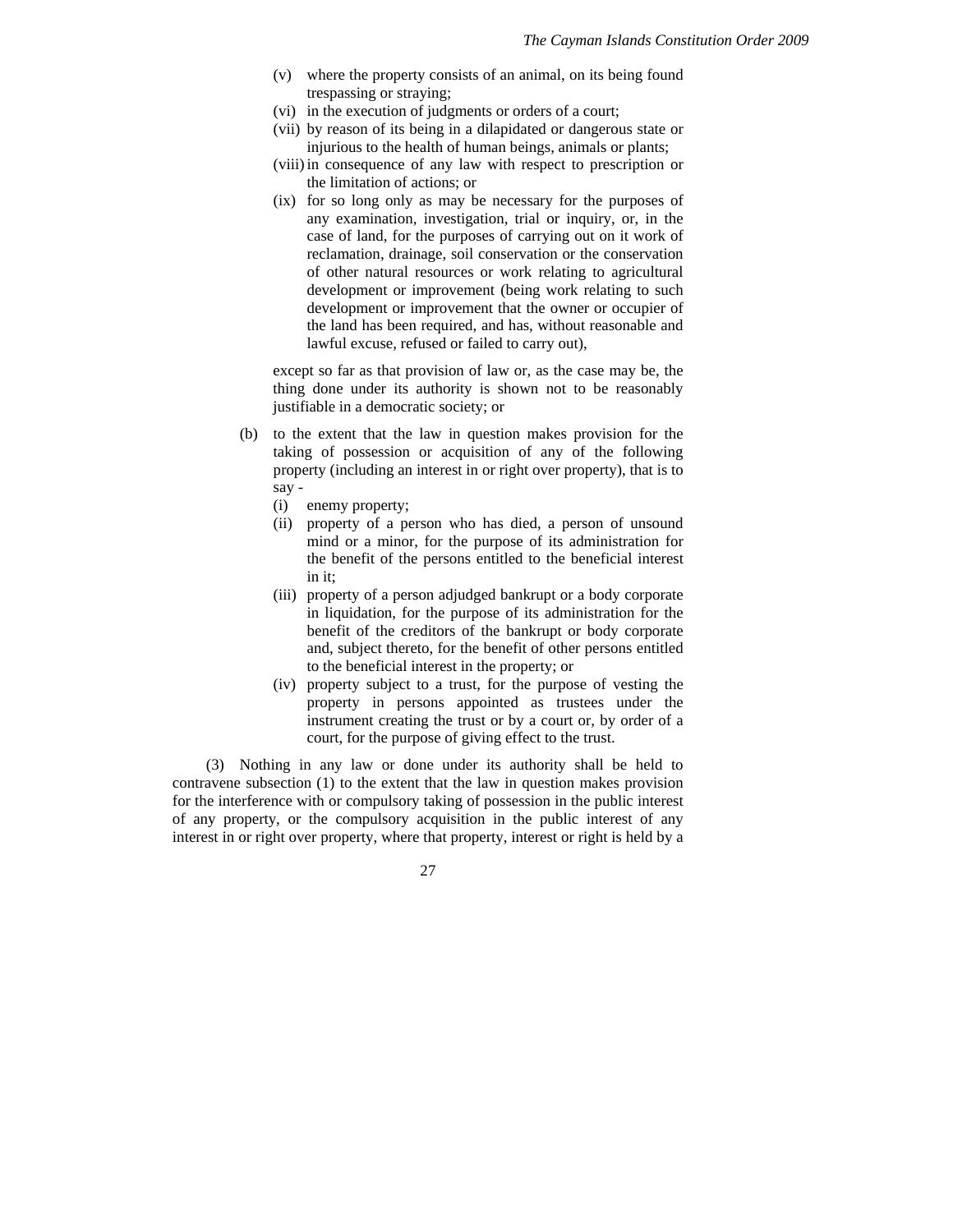body corporate established by law for public purposes in which no moneys have been invested other than moneys provided from public funds.

#### **Non-discrimination**

**16.** (1) Subject to subsections (3), (4), (5) and (6), government shall not treat any person in a discriminatory manner in respect of the rights under this Part of the Constitution.

(2) In this section, "discriminatory" means affording different and unjustifiable treatment to different persons on any ground such as sex, race, colour, language, religion, political or other opinion, national or social origin, association with a national minority, age, mental or physical disability, property, birth or other status.

(3) No law or decision of any public official shall contravene this section if it has an objective and reasonable justification and is reasonably proportionate to its aim in the interests of defence, public safety, public order, public morality or public health.

(4) Subsection (1) shall not apply to any law so far as that law makes provision -

- (a) for the appropriation of revenues or other funds of the Cayman Islands or for the imposition of taxation (including the levying of fees for the grants of licences);
- (b) with respect to the entry into or exclusion from, or the employment, engaging in any business or profession, movement or residence within, the Cayman Islands of persons who are not Caymanian;
- (c) for the application, in the case of persons of any such description of grounds as is mentioned in subsection (2) (or of persons connected with such persons), of the law with respect to adoption, marriage, divorce, burial, devolution of property on death or other like matters that is the personal law applicable to persons of that description; or
- (d) whereby persons of any such description of grounds as is mentioned in subsection (2) may be subjected to any disability or restriction or may be accorded any privilege or advantage which, having regard to its nature and to special circumstances pertaining to those persons or to persons of any other such description, is objectively and reasonably justifiable in a democratic society and there is a reasonable proportionality between the means employed and the purpose sought to be realised.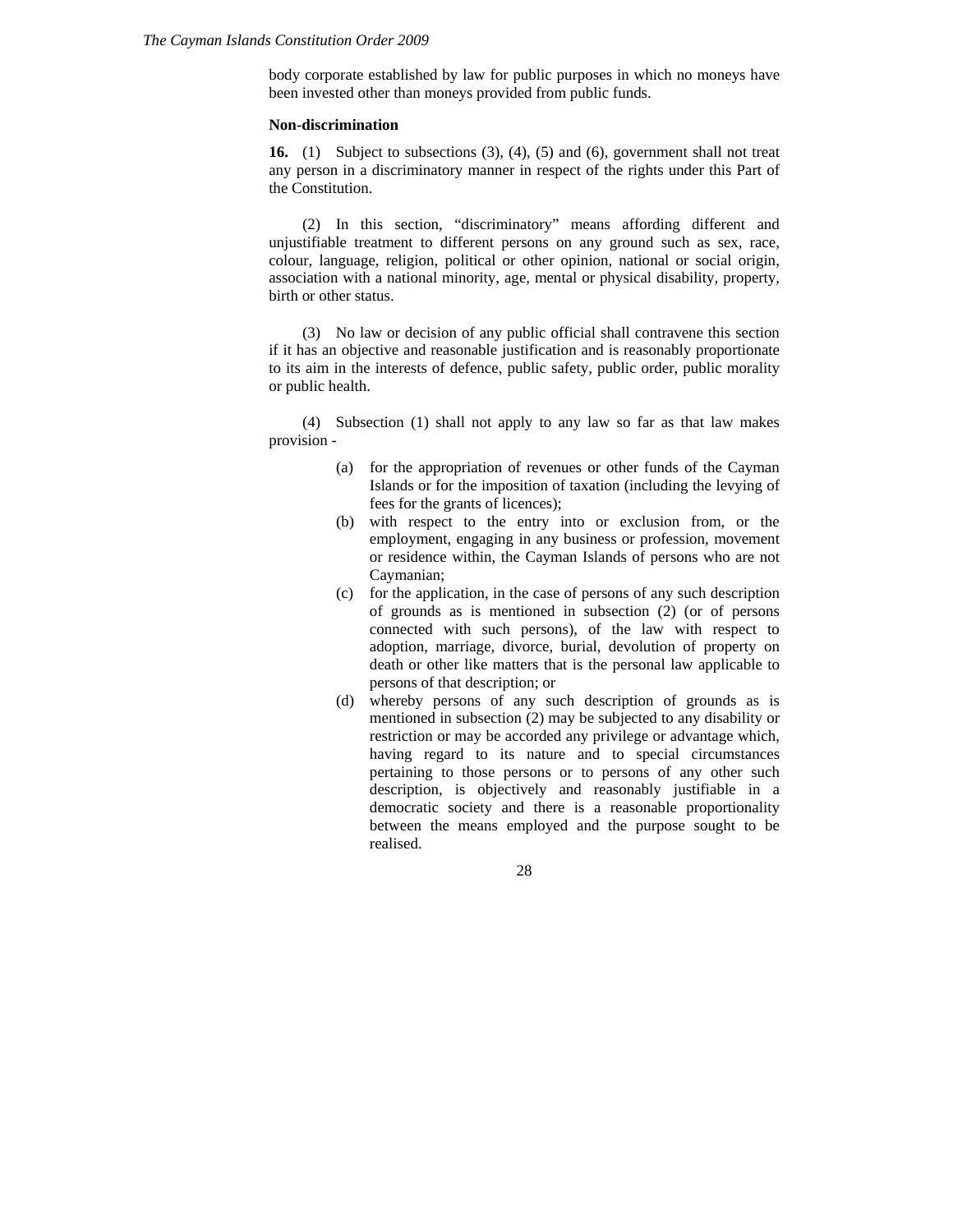(5) Nothing in any law shall be held to contravene subsection (1) to the extent that it requires a person to be a Caymanian, or to possess any other qualification (not being a qualification specifically relating to any such description of grounds as is mentioned in subsection (2)) in order to be eligible for appointment to any office in the public service or in a disciplined force or any office in the service of a local government authority or of a body corporate established directly by any law for public purposes.

(6) Subsection (1) shall not apply to anything which is expressly or by necessary implication authorised to be done by any such provision of law as is referred to in subsection  $(3)$ ,  $(4)$  or  $(5)$ .

(7) Subsection (1) is without prejudice to any restriction on the rights and freedoms guaranteed by section 9, 10, 11, 12, 13 or 14 if that restriction would, in accordance with that section, be a restriction authorised for the purposes of that section on the ground that -

- (a) the provision by or under which it is imposed is reasonably required in the interests of a matter, or for the purpose, specified in that section; and
- (b) the provision and the restriction imposed under it are reasonably justifiable in a democratic society.

## **Protection of children**

**17.** (1) In addition to the provisions of this Part which afford protection to children, the Legislature shall enact laws to provide every child and young person under the age of eighteen (referred to in this section as a "child") with such facilities as would aid their growth and development, and to ensure that every child has the right -

- (a) to a name from birth;
- (b) to family care or parental care, or to appropriate alternative care when removed from the family environment;
- (c) to basic nutrition, shelter, basic health care services and social services;
- (d) to be protected from maltreatment, neglect, abuse or degradation;
- (e) to be protected from exploitative labour practices;
- (f) not to be required or permitted to perform work or provide services that -
	- (i) are inappropriate for a child of that age; or
	- (ii) place at risk the child's well-being, education, physical or mental health or spiritual, moral or social development;
- (g) not to be detained except as a measure of last resort, in which case, in addition to the rights a child enjoys under sections 5 and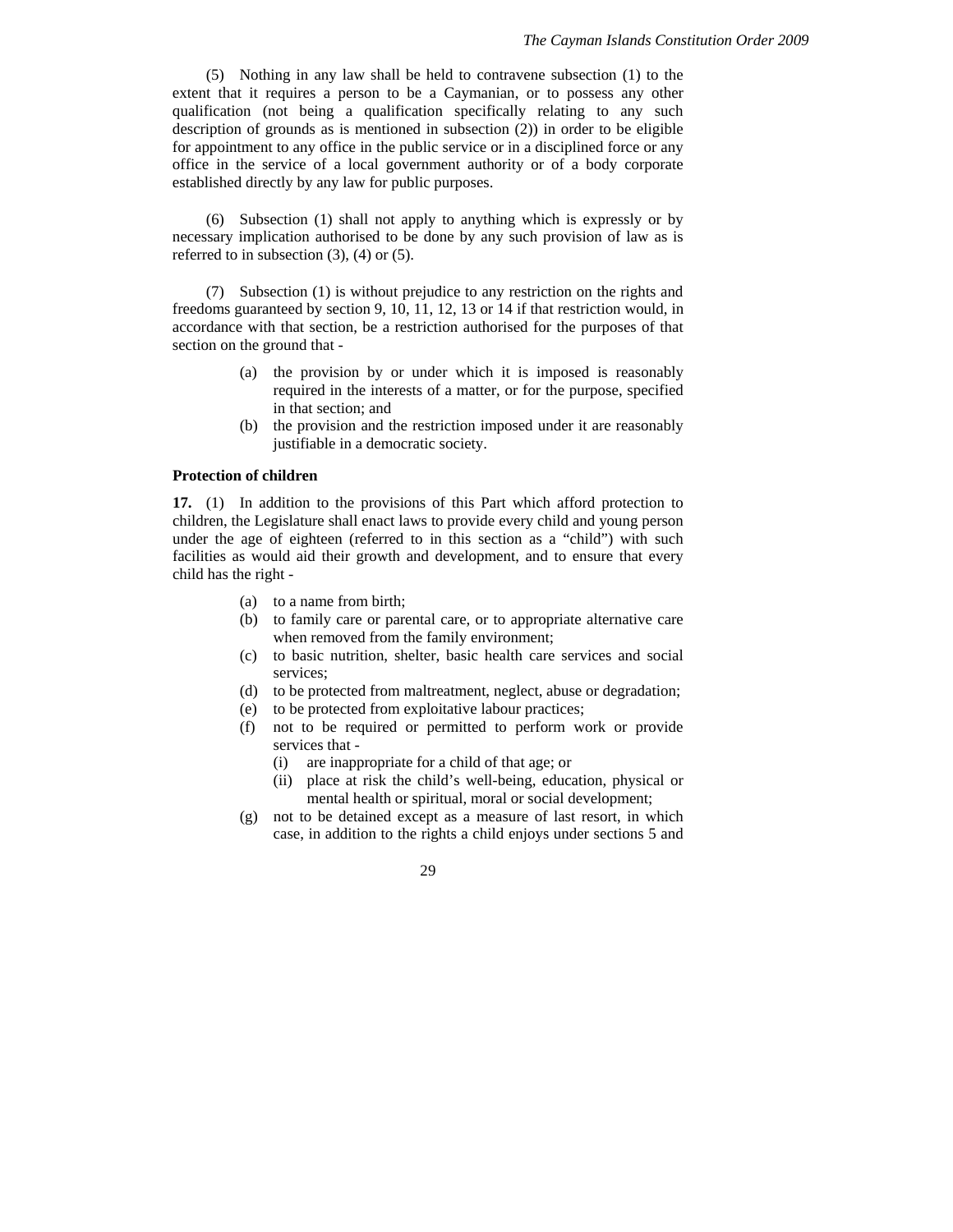22, the child may be detained only for the shortest appropriate period of time, and shall be treated in a manner and kept in conditions that take account of his or her age;

- (h) to have a legal practitioner assigned to the child by the Government, and at public expense, in civil proceedings affecting the child, if substantial injustice would result; and
- (i) not to be used directly in armed conflict, and to be protected in times of armed conflict.

(2) In implementing subsection (1), the Legislature shall proceed on the basis that a child's best interests are of paramount importance in every matter concerning the child.

#### **Protection of the environment**

**18.** (1) Government shall, in all its decisions, have due regard to the need to foster and protect an environment that is not harmful to the health or well-being of present and future generations, while promoting justifiable economic and social development.

(2) To this end government should adopt reasonable legislative and other measures to protect the heritage and wildlife and the land and sea biodiversity of the Cayman Islands that -

- (a) limit pollution and ecological degradation;
- (b) promote conservation and biodiversity; and
- (c) secure ecologically sustainable development and use of natural resources.

### **Lawful administrative action**

**19.** (1) All decisions and acts of public officials must be lawful, rational, proportionate and procedurally fair.

(2) Every person whose interests have been adversely affected by such a decision or act has the right to request and be given written reasons for that decision or act.

#### **Education**

**20.** (1) This section is without prejudice to section 10.

(2) Government shall seek reasonably to achieve the progressive realisation, within available resources, of providing every child with primary and secondary education which shall, subject to subsection (3), be free.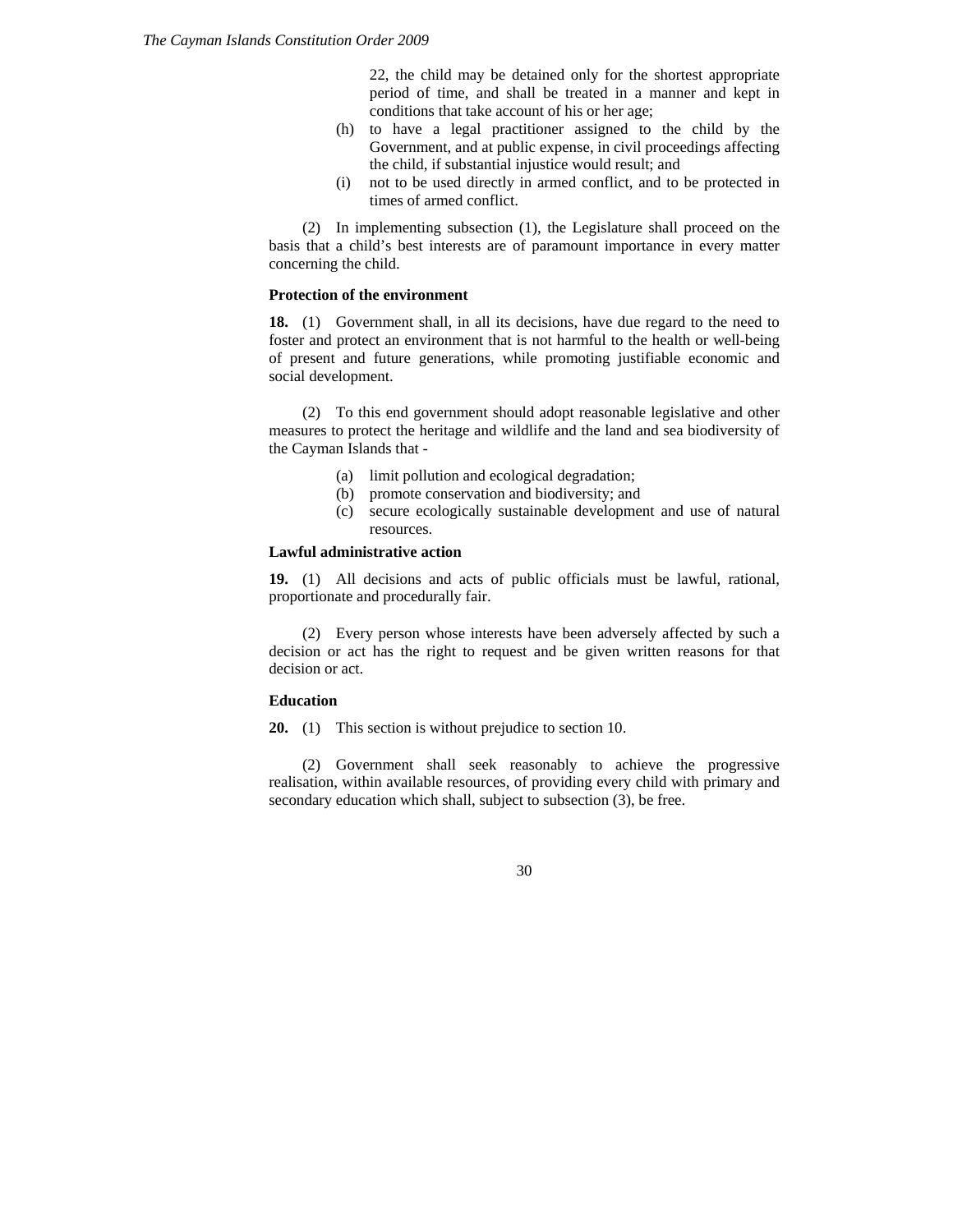(3) Every person who is the parent or legal guardian of a child shall be entitled to have his or her child (of whatever age) educated, at his or her own expense unless a law otherwise provides, in a private school (that is to say, a school other than one established by a public authority) and, in such a school, to ensure the religious and moral education of his or her child in accordance with his or her own convictions.

(4) Nothing contained in any law or done under its authority shall be held to contravene subsection (3) to the extent that it is reasonably justifiable in a democratic society and to the extent that the law makes provision requiring private schools, as a condition of their being allowed to operate and on terms no more onerous than are applicable to schools established by a public authority, to satisfy -

- (a) such minimum educational standards (including standards relating to the qualifications of teaching staff and other staff) as may be prescribed by or under any law; and
- (b) such minimum standards imposed in the interests of public order, public morality or public health as may be so prescribed.

### **Public emergencies**

**21.** (1) A period of public emergency may be declared by the Governor, by proclamation published in the manner provided in subsection (2), when -

- (a) the well-being or security of the Cayman Islands is threatened by war, invasion, general insurrection, public disorder, natural disaster or other public emergency; and
- (b) the declaration is considered necessary by the Governor to maintain or restore peace and order.

(2) A proclamation shall be taken to be published if it is published in a Government Notice or in a newspaper published in the Cayman Islands, or if it is posted in prominent public places or announced on the radio.

(3) Without prejudice to the power of the Legislature to make laws under this Constitution, during a period of public emergency the Governor may make such regulations for the Cayman Islands as appear to him or her to be necessary or expedient for securing the public safety, the defence of the Cayman Islands or the maintenance of public order, or for maintaining supplies and services essential to the life of the community.

- (4) Regulations made under subsection (3) shall
	- (a) have effect only prospectively;

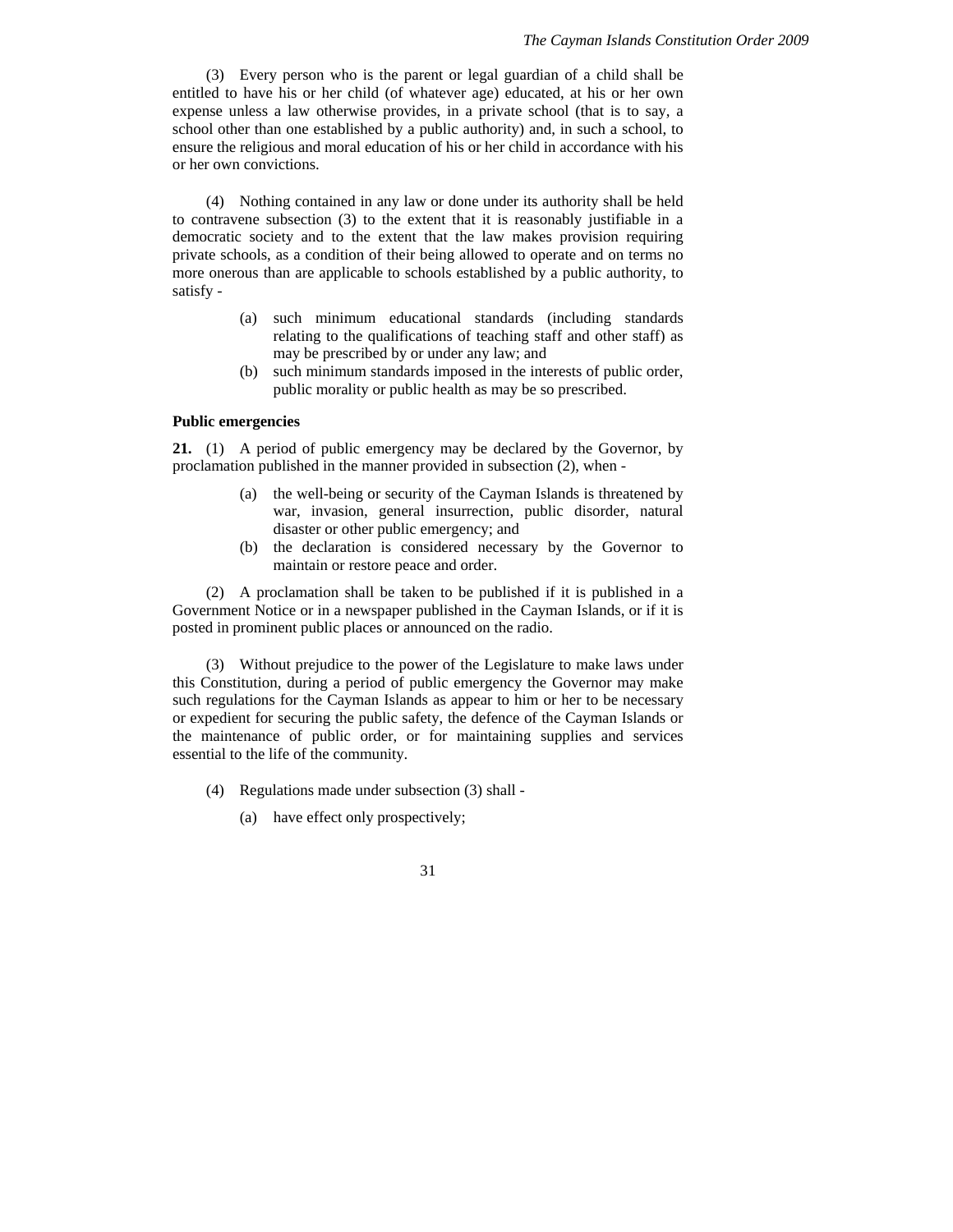- (b) have effect, subject to this section, notwithstanding the provisions of any other law in force in the Cayman Islands or any rule of law having effect in the Islands;
- (c) unless previously revoked, expire at the end of the period of public emergency during which they were made unless provision for their continuance in force (with or without modification) is made by the Legislature.

(5) Nothing in any law or done under its authority shall be held to be inconsistent with or in contravention of section 5, section 7 or any provision of sections 9 to 16 (inclusive) to the extent that the law in question authorises the taking during any period of public emergency of measures that are reasonably justifiable for dealing with the situation that exists in the Cayman Islands during that period.

(6) Before exercising any function under subsection (1) or (3) or under any law enacted by the Legislature to like effect, the Governor shall consult the Cabinet or, if that is not practicable in the circumstances, the Premier; but if in the judgement of the Governor it is impracticable for him or her to consult either the Cabinet or the Premier, the function shall be exercised by the Governor acting in his or her discretion.

(7) Where the Governor has consulted the Cabinet or the Premier under subsection (6), the Governor shall not be obliged to act in accordance with any advice given to him or her.

(8) Where any proclamation of emergency has been made by the Governor under subsection (1), a copy of the proclamation shall as soon as practicable be laid before and debated in the Legislative Assembly; and if the Assembly is not due to meet within five days of the making of that proclamation it shall meet within that period or as soon as practicable thereafter.

(9) A proclamation of emergency shall, unless it is sooner revoked by the Governor, cease to be in force at the expiration of a period of fourteen days beginning on the date on which it was made or such longer period as may be provided under subsection (10), but without prejudice to the making of another proclamation of emergency at or before the end of that period.

(10) If at any time while a proclamation of emergency is in force (including any time while it is in force by virtue of this subsection) a resolution is passed by the Legislative Assembly approving its continuation in force for a further period not exceeding three months, beginning on the date on which it would otherwise expire, the proclamation shall, if not sooner revoked, continue in force for that further period.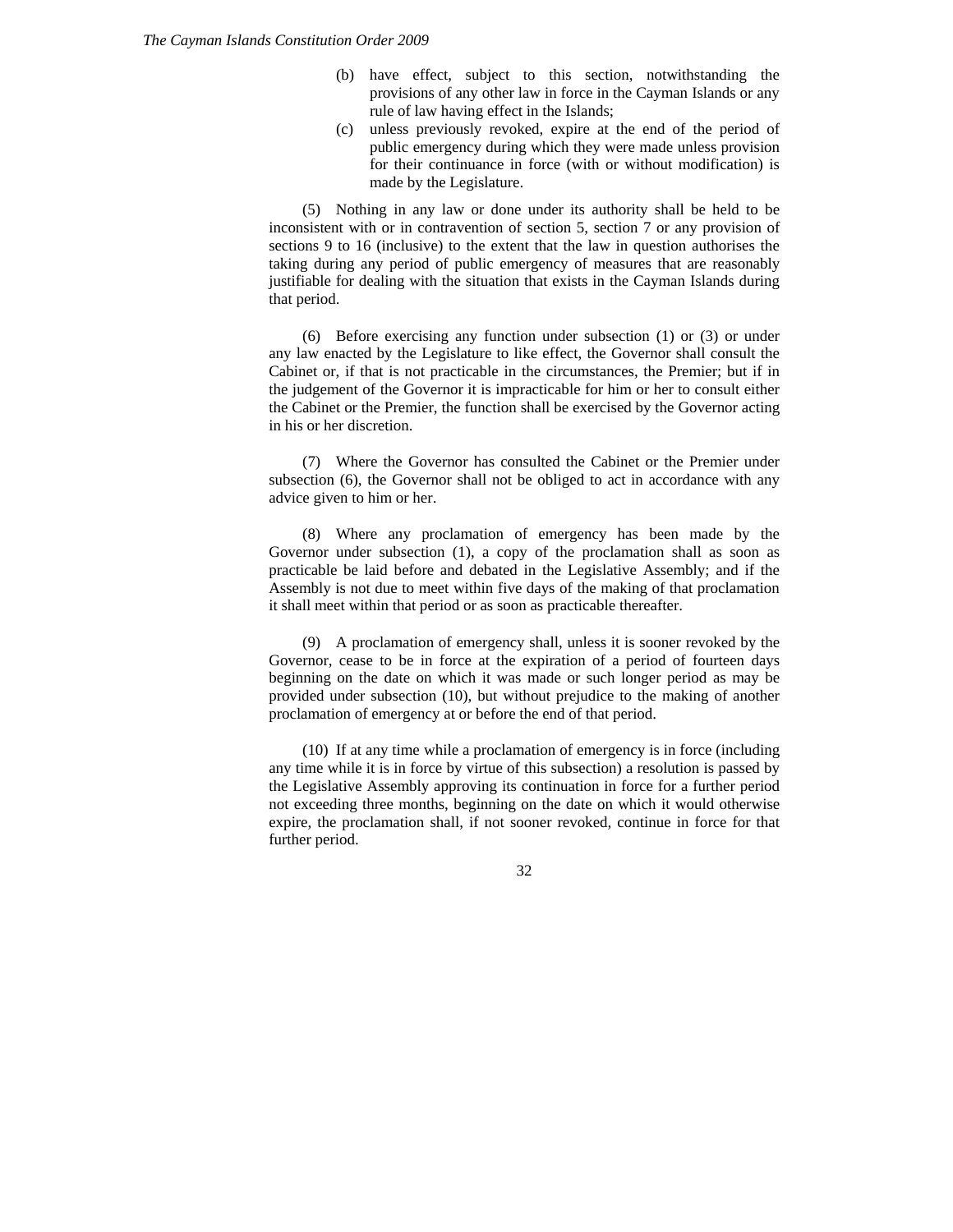(11) Nothing in this section or in any emergency regulations shall be construed to preclude the Legislative Assembly from -

- (a) meeting whenever practicable in accordance with its Standing Orders; and
- (b) directing that reports relating to the emergency, including the implementation of any emergency regulations, be prepared and presented in such manner and within such periods to the Legislative Assembly as the Assembly may determine.

#### **Protection of persons detained under emergency laws**

**22.** (1) When a person is detained by virtue of any law in relation to a period of public emergency the following provisions shall apply -

- (a) notification shall, not more than ten days after the commencement of his or her detention, be published in a public place (and thereafter as soon as possible in a Government Notice) stating that he or she has been detained and giving particulars of the provision of law by virtue of which his or her detention is authorised;
- (b) he or she shall (if not sooner released), as soon as reasonably practicable and in any case not more than four days after the commencement of his or her detention, be informed, in a language that he or she understands, of the grounds on which he or she is detained and furnished with a written statement;
- (c) his or her case shall, not more than 30 days after the commencement of his or her detention and thereafter during the detention at intervals of not more than three months, be reviewed by an independent and impartial tribunal established by law and presided over by a person appointed by the Chief Justice;
- (d) he or she shall be afforded reasonable opportunity to consult a legal practitioner of his or her own choice and to hold private communication with him or her; and
- (e) he or she shall, at the hearing of his or her case by the tribunal appointed for its review, be permitted to appear in person or by a legal practitioner of his or her own choice.

(2) For the purposes of subsection  $(1)(d)$  and  $(e)$ , if the detained person is unable to retain a legal practitioner of his or her own choice, the tribunal may approve such person as it deems fit to make representations to it; but nothing in subsection (1)(d) or (e) shall be construed as entitling a detained person to legal representation at public expense.

(3) On any review by a tribunal of the case of a detained person under this section, the tribunal may make recommendations concerning the necessity or

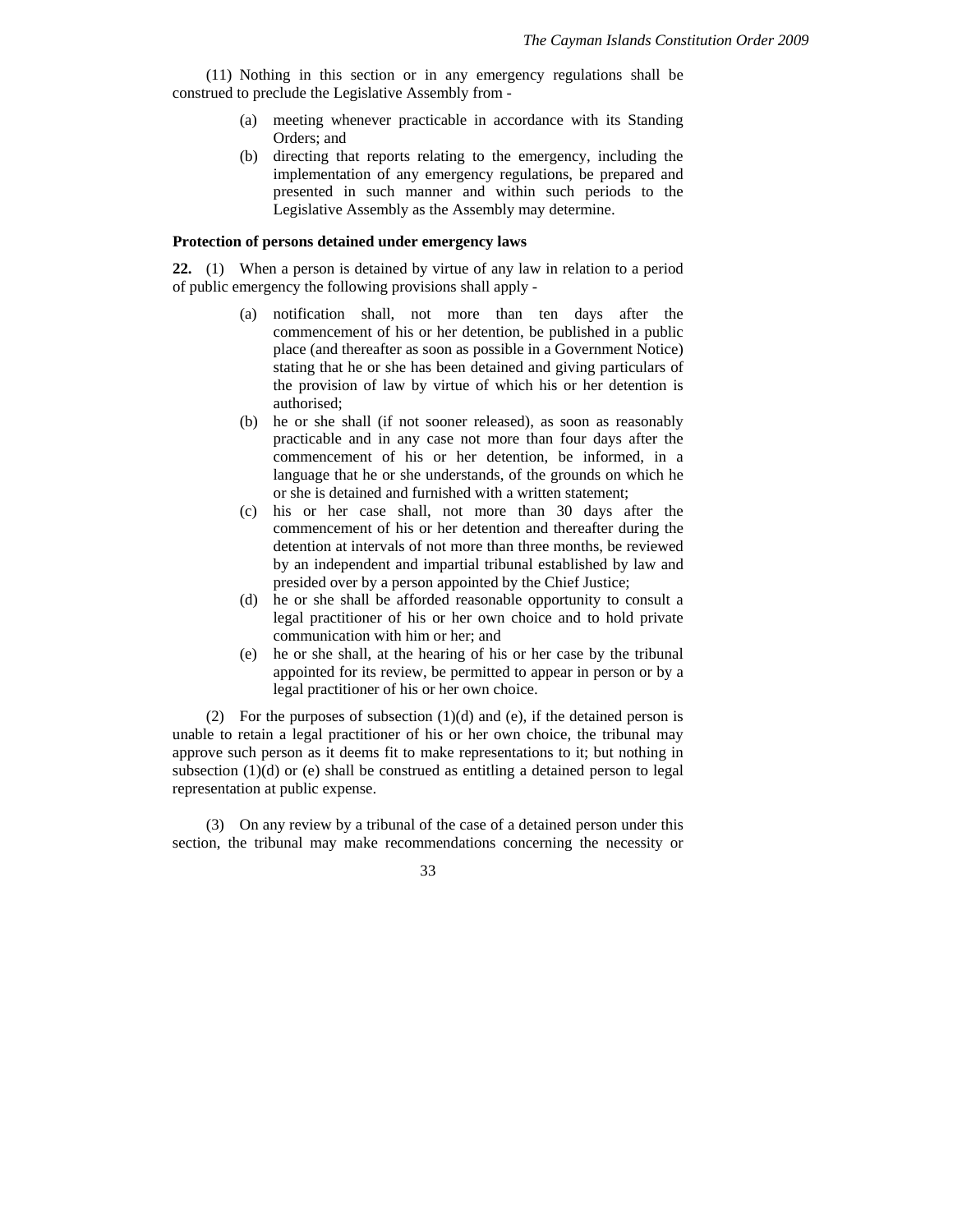expediency of continuing his or her detention to the authority by which it was ordered but, unless it is otherwise provided by law, that authority shall not be obliged to act in accordance with any such recommendations.

#### **Declaration of incompatibility**

**23.** (1) If in any legal proceedings primary legislation is found to be incompatible with this Part, the court must make a declaration recording that the legislation is incompatible with the relevant section or sections of the Bill of Rights and the nature of that incompatibility.

(2) A declaration of incompatibility made under subsection (1) shall not constitute repugnancy to this Order and shall not affect the continuation in force and operation of the legislation or section or sections in question.

(3) In the event of a declaration of incompatibility made under subsection (1), the Legislature shall decide how to remedy the incompatibility.

### **Duty of public officials**

**24.** It is unlawful for a public official to make a decision or to act in a way that is incompatible with the Bill of Rights unless the public official is required or authorised to do so by primary legislation, in which case the legislation shall be declared incompatible with the Bill of Rights and the nature of that incompatibility shall be specified.

## **Interpretive obligation**

**25.** In any case where the compatibility of primary or subordinate legislation with the Bill of Rights is unclear or ambiguous, such legislation must, so far as it is possible to do so, be read and given effect in a way which is compatible with the rights set out in this Part.

## **Enforcement of rights and freedoms**

**26.** (1) Any person may apply to the Grand Court to claim that government has breached or threatened his or her rights and freedoms under the Bill of Rights and the Grand Court shall determine such an application fairly and within a reasonable time.

(2) If, in any proceedings in any court established in the Cayman Islands other than the Grand Court or the Court of Appeal, any issue arises as to the interpretation of the Bill of Rights, the court in which the question has arisen shall refer the question to the Grand Court if it is in its opinion necessary for the issue to be determined.

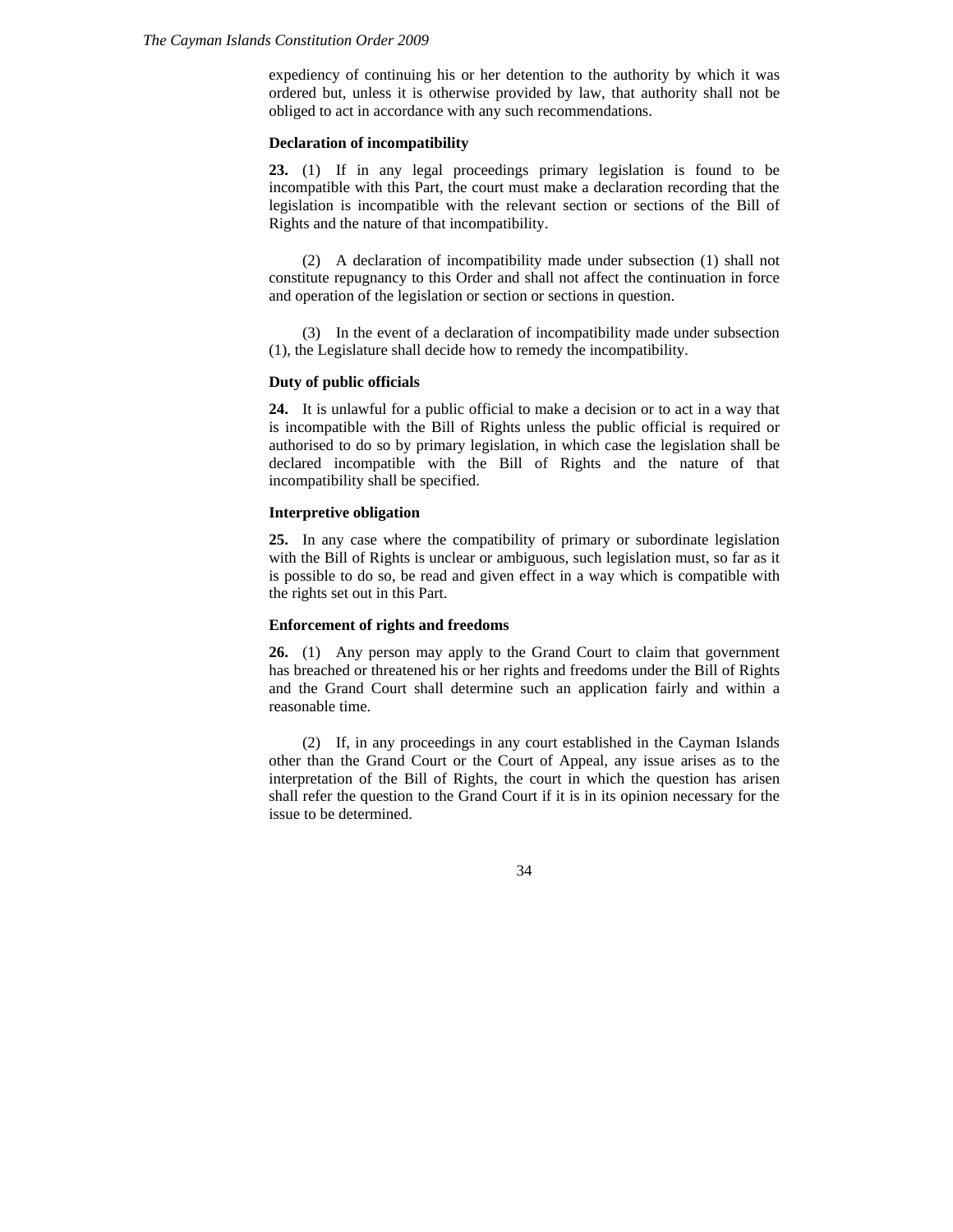(3) An appeal shall lie as of right to the Court of Appeal from any final determination of any issue by the Grand Court under the Bill of Rights, and an appeal shall lie as of right from the Court of Appeal to Her Majesty in Council; but no appeal shall lie from a determination by the Grand Court under this section dismissing an application on the ground that it is frivolous or vexatious.

(4) Proceedings under subsection (1) shall be commenced within one year of the decision or act that is claimed to breach the Bill of Rights, or from the date on which such decision or act could reasonably have been known to the complainant; but the Grand Court shall extend time on application by the complainant where such an extension would in the opinion of the Court be in the interests of justice.

(5) Nothing in this section adversely affects the ability of courts to manage their own procedure to ensure that cases are dealt with justly, fairly and expeditiously, including their ability to dismiss applications that are vexatious or unreasonable.

## **Remedies**

**27.** (1) In relation to any decision or act of a public official which the court finds is (or would be) unlawful, it may grant such relief or remedy, or make such order, within its powers as it considers just and appropriate.

(2) No award of damages is to be made unless, taking account of all the circumstances of the case, including -

- (a) any other relief or remedy granted, or order made, in relation to the act in question (by that or any other court); and
- (b) the consequences of any decision (of that or any other court) in respect of that act,

the court is satisfied that the award is necessary to afford just satisfaction to the person in whose favour it is made.

### **Interpretation of the Bill of Rights**

**28.** In this Part -

"act" includes a failure to act but excludes a failure to introduce before the Legislative Assembly, or for the Legislature to enact, primary legislation;

"Caymanian" has the meaning ascribed to it in the laws of the Cayman Islands for the time being in force;

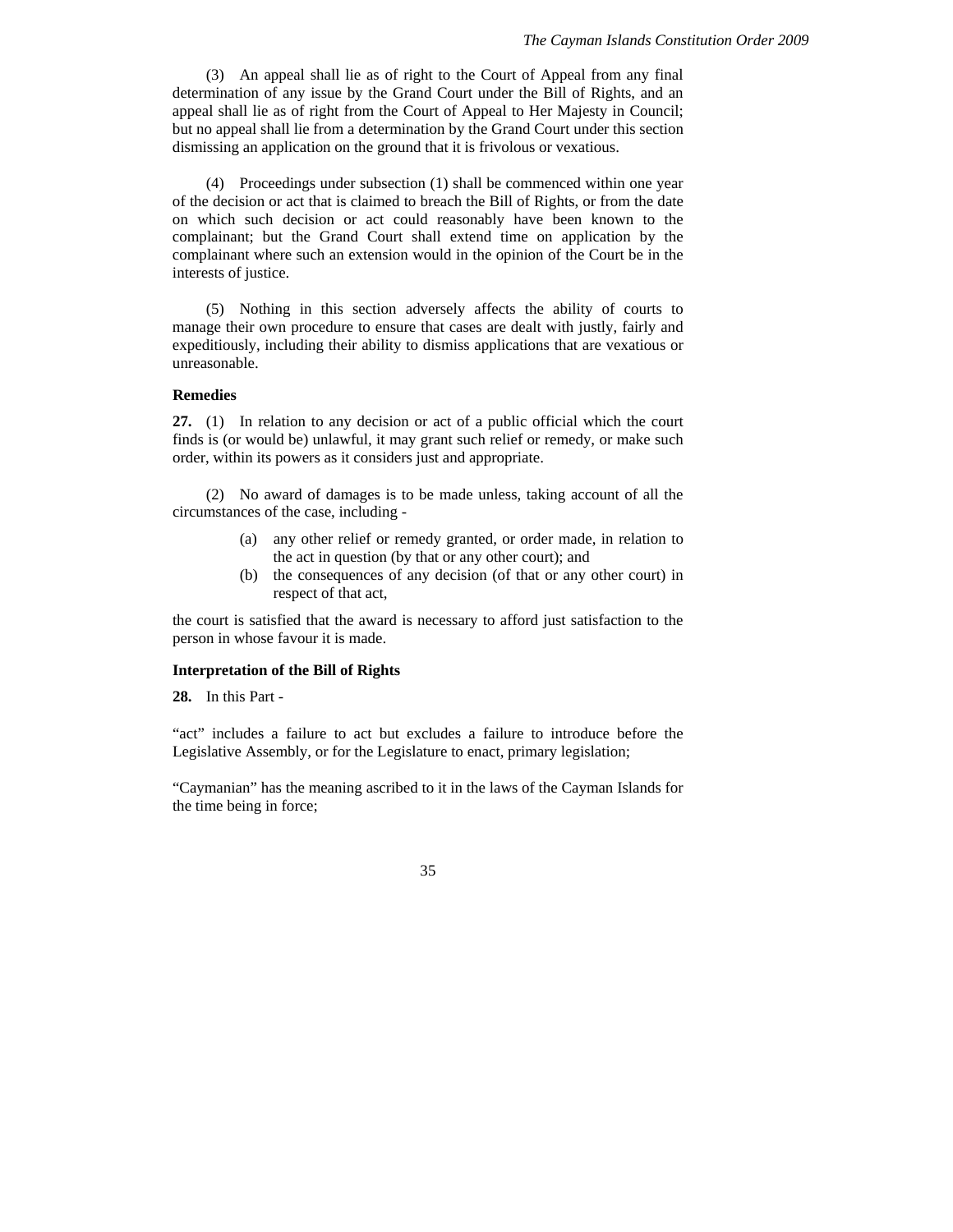#### *The Cayman Islands Constitution Order 2009*

"contravene" in relation to any requirement includes failure to comply with that requirement, and cognate expressions shall be construed accordingly;

"court" includes tribunal;

"disciplined force" means -

- (a) a naval, military or air force;
- (b) any police force or prison service in the Cayman Islands;

"member" of a disciplined force is a person who, under the law regulating the discipline of that force, is subject to that discipline;

"minor" means a person who has not attained the age of eighteen years or such other age as may be prescribed for this purpose by any law;

"primary legislation" means a Law enacted by the Legislature;

"public official" -

- (c) includes a public or governmental body, including any statutory body or company or association in which the Cayman Islands has an interest and which performs a public function or duty;
- (d) includes any organisation or person carrying out a public function or duty, including the Governor, except where the nature of their act is private;
- (e) unless otherwise stated, excludes private schools (whether or not in receipt of government funding, subsidy or other assistance), churches, the Legislature and the courts.

# PART II THE GOVERNOR

#### **The office of Governor**

**29.** There shall be a Governor of the Cayman Islands who shall be appointed by Her Majesty and shall hold office during Her Majesty's pleasure.

### **Oaths to be taken by the Governor**

**30.** Before assuming the functions of his or her office, the person appointed to be Governor shall make oaths of allegiance and for the due execution of his or her office before the Chief Justice in the forms set out in the Schedule to this Constitution.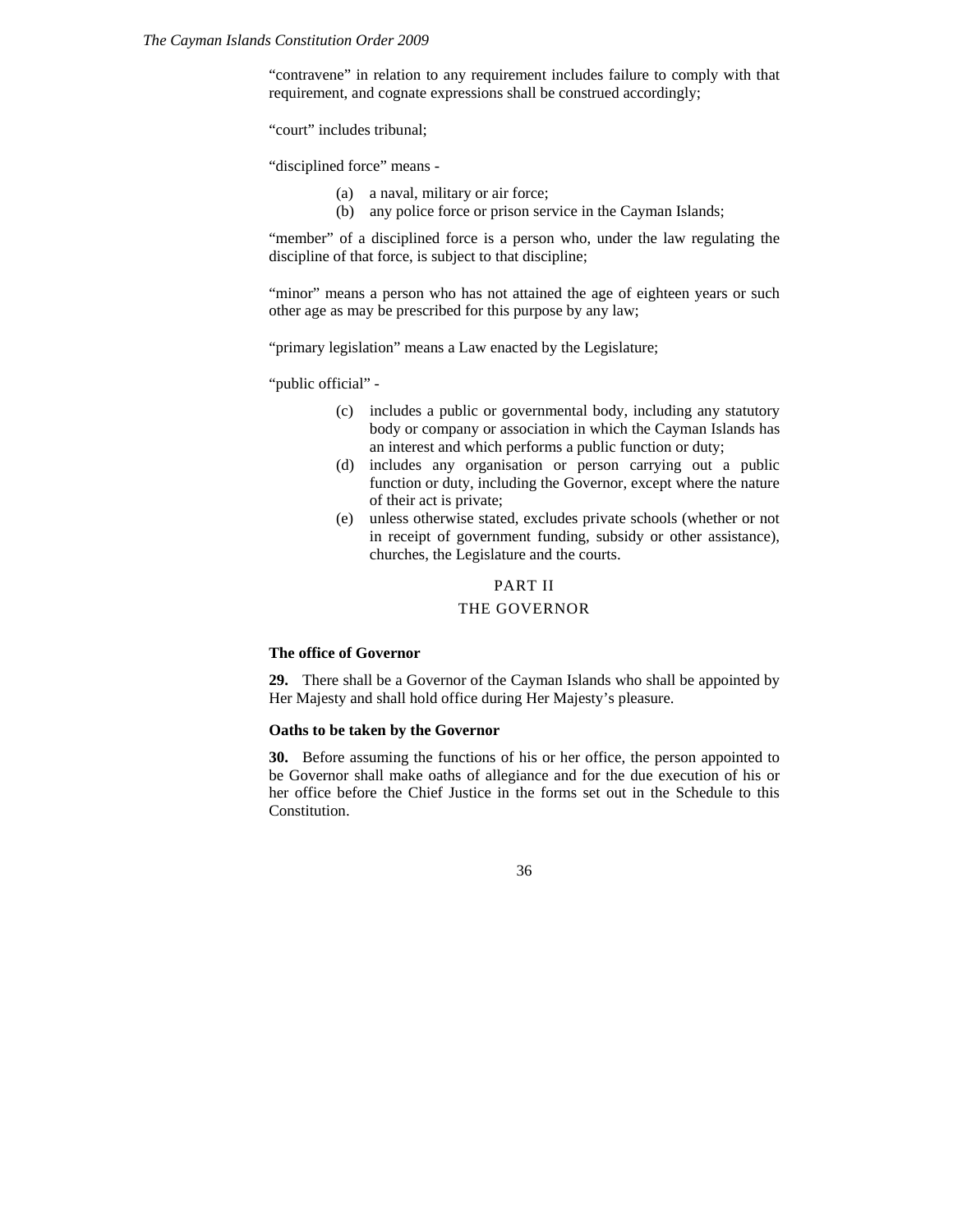#### **Functions of the Governor**

**31.** (1) The Governor shall have such functions as are prescribed by this Constitution and any other law, and such other functions as Her Majesty may from time to time be pleased to assign to him or her in exercise of the Royal prerogative.

(2) The Governor shall exercise his or her functions in accordance with this Constitution and any other law and, subject thereto, in accordance with such instructions (if any) as may be addressed to the Governor by or on behalf of Her Majesty.

(3) In the exercise of his or her functions under subsection (2), the Governor shall endeavour to promote good governance and to act in the best interests of the Cayman Islands so far as such interests are consistent with the interests of the United Kingdom.

(4) Notwithstanding the jurisdiction of the courts in respect of functions exercised by the Governor, the question of whether or not the Governor has in any matter complied with any instructions addressed to him or her by or on behalf of Her Majesty shall not be inquired into in any court.

## **Exercise of the Governor's functions**

**32.** (1) Subject to subsection (2), the Governor shall consult with the Cabinet in the exercise of all functions conferred on him or her by this Constitution or any other law, insofar as it is reasonably practicable to do so and unless the matter is not materially significant such as to require consultation.

(2) The Governor shall not be obliged to consult with the Cabinet in the exercise of -

- (a) any function conferred by this Constitution which the Governor is empowered to exercise in his or her discretion or judgement or in pursuance of instructions addressed to him or her by or on behalf of Her Majesty;
- (b) any function conferred by this Constitution or any other law which the Governor is empowered or directed, either expressly or by necessary implication, to exercise without consulting the Cabinet or to exercise on the recommendation or advice of, or after consultation with, any person or authority other than the Cabinet; or
- (c) the special responsibilities of the Governor set out in section 55, other than external affairs.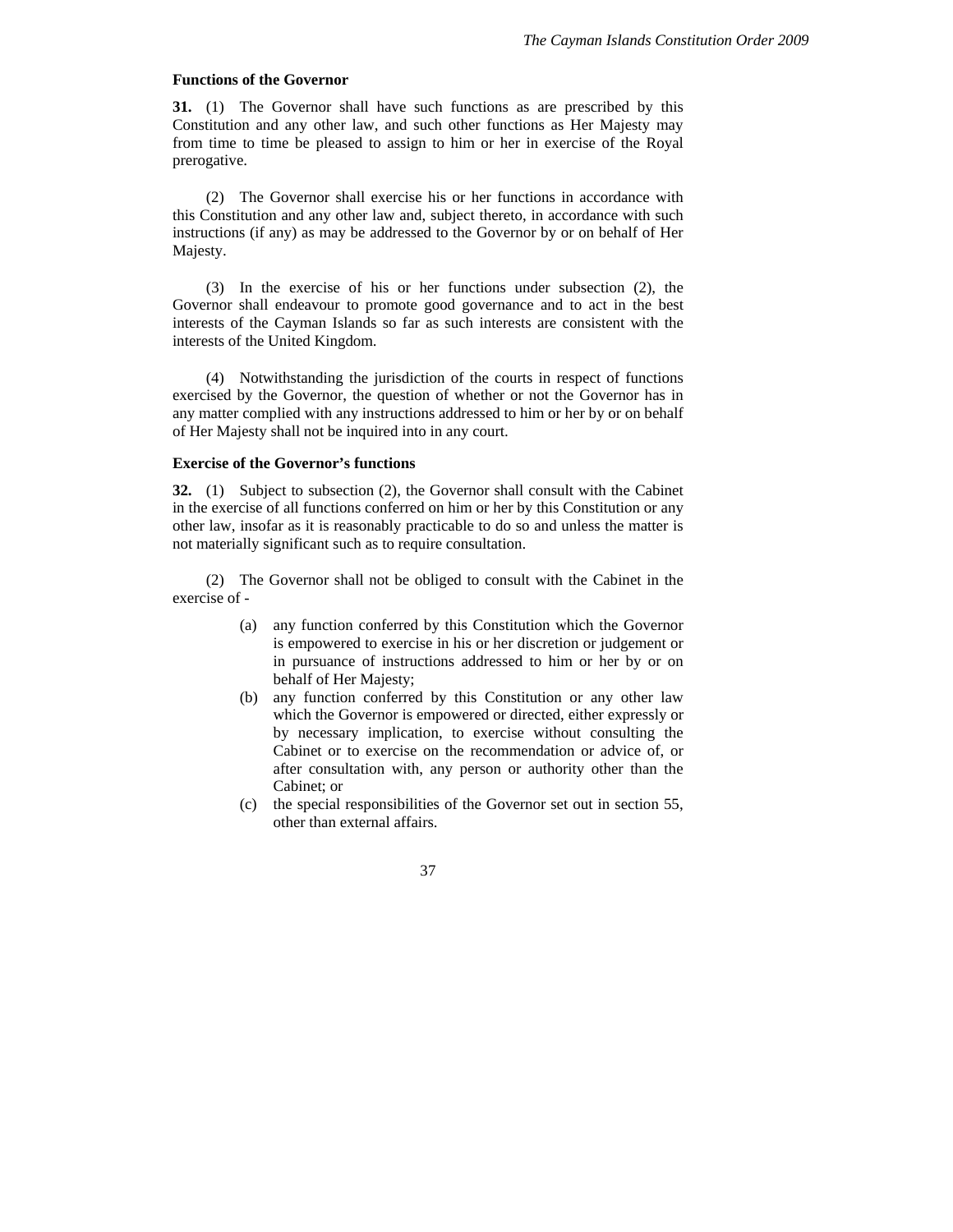#### *The Cayman Islands Constitution Order 2009*

(3) The Governor shall keep the Cabinet informed concerning the general conduct of all matters for which he or she is responsible, and of any matters that in his or her judgement may involve the economic or financial interests of the Cayman Islands or the enactment of laws under this Constitution.

(4) Where the Governor is by this Constitution or any other law directed to exercise any function after consultation with any person or authority other than the Cabinet he or she shall not be obliged to exercise that function in accordance with the advice of that person or authority.

(5) Where the Governor is by this Constitution or any other law directed to exercise any function in accordance with the recommendation or advice of, or after consultation with, any person or authority, the question of whether or not he or she has so exercised that function shall not be inquired into in any court.

## **The Governor may act contrary to the advice of the Cabinet**

**33.** (1) Subject to subsection (2), in any case where the Governor is required to consult with the Cabinet he or she shall act in accordance with the advice given to him or her by the Cabinet.

(2) The Governor may act against the advice given to him or her by the Cabinet -

- (a) if he or she is instructed to do so by Her Majesty through a Secretary of State; or
- (b) if, in his or her judgement, such advice would adversely affect any of the special responsibilities of the Governor set out in section 55.

(3) Whenever the Governor acts otherwise than in accordance with the advice given to him or her by the Cabinet, his or her reasons shall be recorded in the minutes, and any member of the Cabinet may require that there be recorded in the minutes the grounds of any advice or opinion which he or she may have given on the question.

## **The office of Deputy Governor**

**34.** (1) There shall be a Deputy Governor who shall be such person as Her Majesty may designate as such by instructions given through a Secretary of State and who shall hold office during Her Majesty's pleasure.

- (2) A person shall not be designated as Deputy Governor unless
	- (a) he or she is a Caymanian; and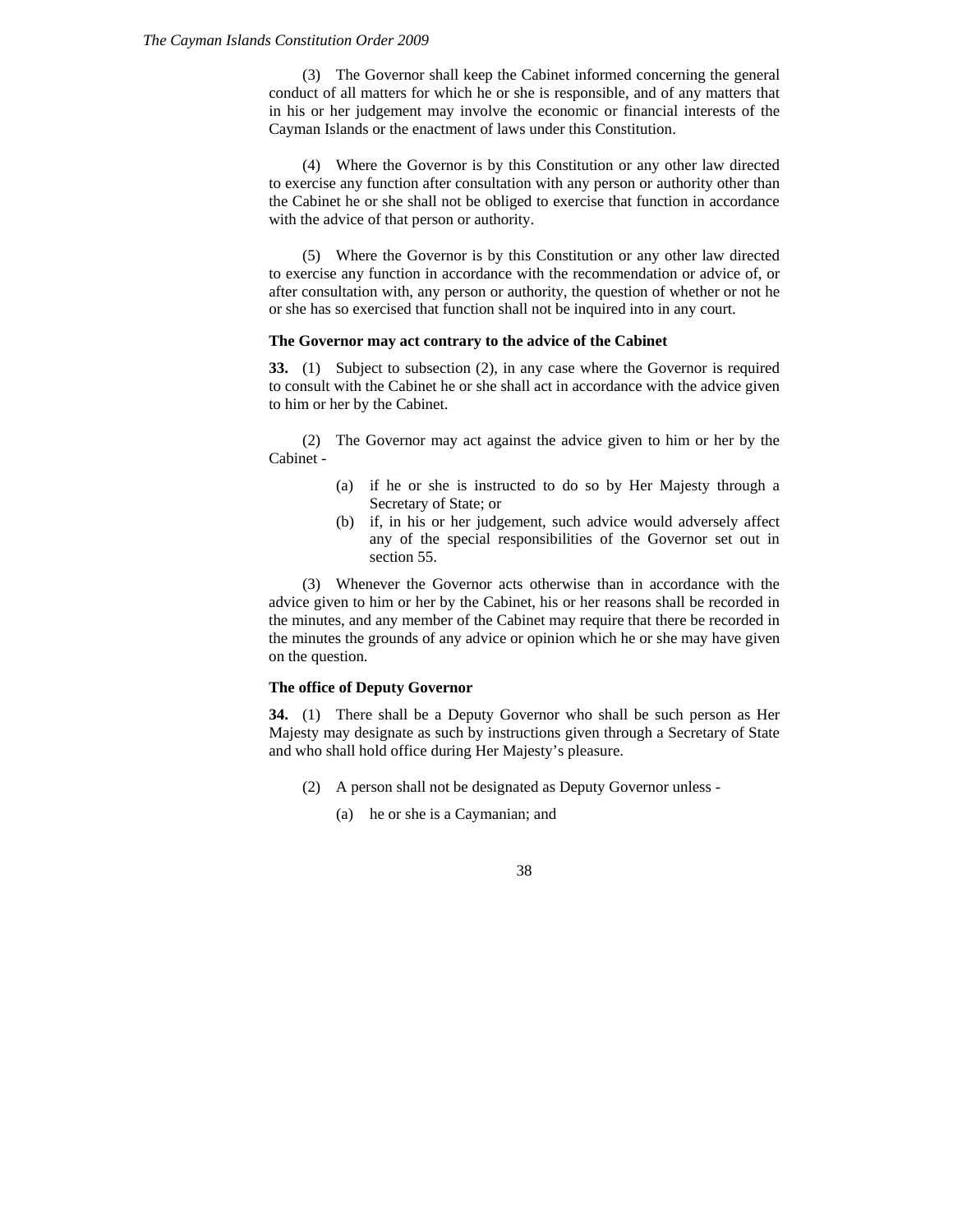(b) he or she holds or has held a senior position in the public service and is still eligible to hold public office.

(3) For the purposes of subsection (2), "senior position in the public service" means head of department or head of a statutory authority or Government-owned company or above.

(4) The Deputy Governor shall have such functions as (subject to this Constitution and any other law) may be delegated to him or her by the Governor, acting in his or her discretion.

(5) Under the authority of the Governor, the Deputy Governor shall be head of the civil service.

## **Acting Governor**

**35.** (1) During any period when the office of Governor is vacant or the Governor is absent from the Cayman Islands or is for any other reason unable to perform the functions of his or her office, those functions shall be assumed and performed by -

- (a) the Deputy Governor; or
- (b) if the office of Deputy Governor is vacant or the Deputy Governor is absent from the Cayman Islands or is for any other reason unable to perform those functions, such public officer, being a Caymanian, as Her Majesty may designate by instructions given through a Secretary of State ("the person designated").

(2) Before assuming the functions of the office of Governor, the Deputy Governor or the person designated shall make the oaths directed by section 30 to be made by the Governor.

(3) The Deputy Governor shall cease to perform the functions of the office of Governor after the Governor has notified him or her that he or she is about to resume or assume those functions, and the person designated shall cease to perform those functions after the Governor or Deputy Governor has so notified him or her.

(4) The Governor or the Deputy Governor shall not, for the purposes of this section, be regarded as absent from the Cayman Islands or as unable to perform the functions of his or her office -

> (a) by reason that he or she is in passage from one part of the Cayman Islands to another; or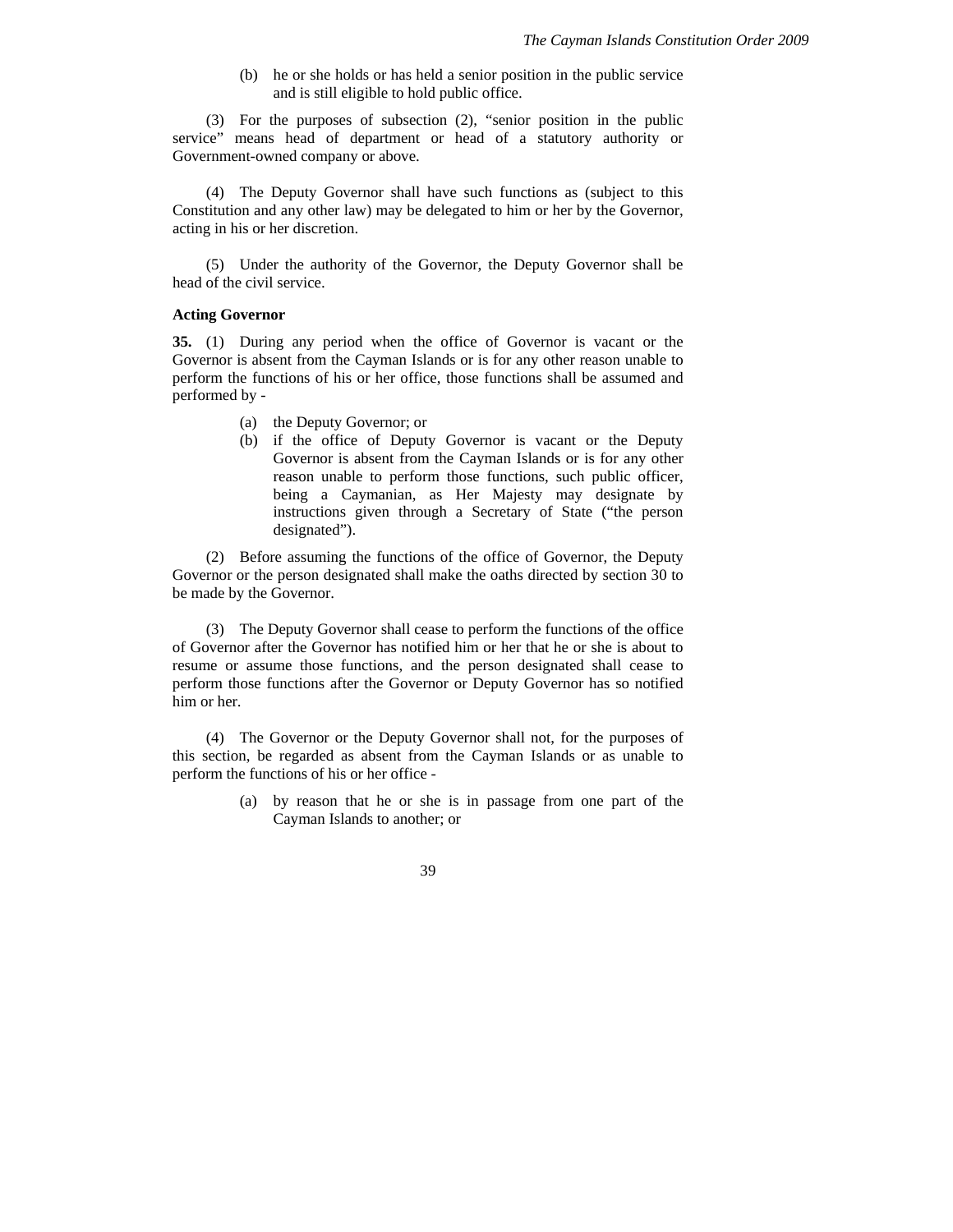(b) at any time when there is a subsisting appointment under section 36.

(5) In this section, "Governor" means the person holding the office of Governor, and "Deputy Governor" means the person holding the office of Deputy Governor.

#### **Temporary exercise of certain functions of the Governor**

- **36.** (1) Whenever the Governor
	- (a) has occasion to be absent from Grand Cayman but not from the Cayman Islands;
	- (b) intends to be absent from the Cayman Islands for a short period; or
	- (c) is suffering from any illness which he or she believes will be of short duration,

the Governor may, acting in his or her discretion and by instrument under the public seal, appoint the Deputy Governor (or if the Deputy Governor is not available any other public officer in the Cayman Islands who is a Caymanian) during such absence or illness to perform on his or her behalf such of the functions of the office of Governor as may be specified in the instrument.

(2) The power and authority of the Governor shall not be affected by an appointment under this section, and a person so appointed shall comply with such instructions as the Governor, acting in his or her discretion, may from time to time address to him or her; but the question of whether or not that person has in any matter complied with any such instructions shall not be inquired into in any court.

(3) A person appointed under this section shall hold that appointment for such period as may be specified in the instrument by which he or she is appointed, and the appointment may be revoked at any time by Her Majesty by instructions given through a Secretary of State or by the Governor, acting in his or her discretion.

#### **Emoluments, personal staff and expenditure of the Governor**

**37.** (1) The Governor shall receive such emoluments as may for the time being be fixed by a Secretary of State by directions in writing, and those emoluments are hereby charged on and shall be paid out of the revenues of the Cayman Islands.

(2) A law enacted by the Legislature may prescribe the offices that are to constitute the personal staff of the Governor, the salaries and allowances that are

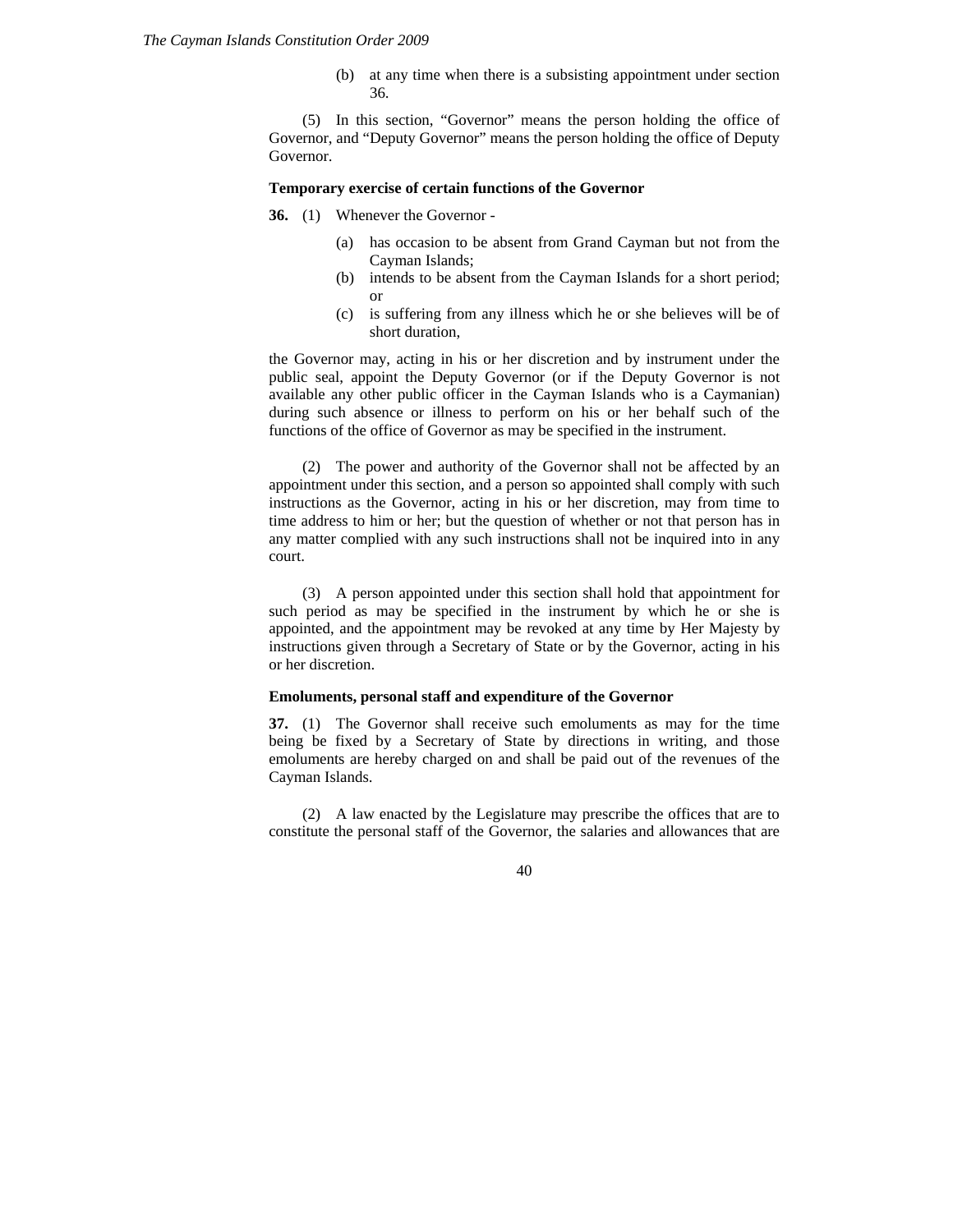to be paid to the members of that staff and the other sums that are to be paid in respect of the expenditure attaching to the office of Governor; but no such law shall apply to such members of the personal staff of the Governor as are recruited and paid under the authority of a Secretary of State.

(3) Any salaries, allowances or other sums prescribed under subsection (2) are hereby charged on and shall be paid out of the revenues of the Cayman Islands.

## **Powers to dispose of land**

**38.** Subject to any law for the time being in force in the Cayman Islands, the Governor or any person duly authorised by him or her in writing under his or her hand may, in Her Majesty's name and on Her Majesty's behalf, make and execute under the public seal grants and dispositions of any land or other immovable property within the Cayman Islands that may be lawfully granted or disposed of by Her Majesty.

## **Powers of pardon, etc.**

**39.** (1) The Governor may, in Her Majesty's name and on Her Majesty's behalf -

- (a) grant to any person concerned in or convicted of any offence against any law in force in the Cayman Islands a pardon, either free or subject to lawful conditions;
- (b) grant to any person a respite, either indefinite or for a specified period, from the execution of any sentence passed on that person for such an offence;
- (c) substitute a less severe form of punishment for that imposed by any sentence for such an offence; or
- (d) remit the whole or any part of any sentence passed for such an offence or any penalty or forfeiture otherwise due to Her Majesty on account of such an offence.

(2) In the exercise of his or her powers under this section the Governor shall consult the Committee established by section 40, but he or she shall decide whether to exercise any of those powers in any case in his or her discretion, whether the members of the Committee concur in his or her decision or otherwise.

## **Advisory Committee on the Prerogative of Mercy**

**40.** (1) There shall be in and for the Cayman Islands an Advisory Committee on the Prerogative of Mercy, which shall consist of the Attorney General, the Chief Medical Officer and four other members, of which two shall be appointed by the Governor acting after consultation with the Premier and two shall be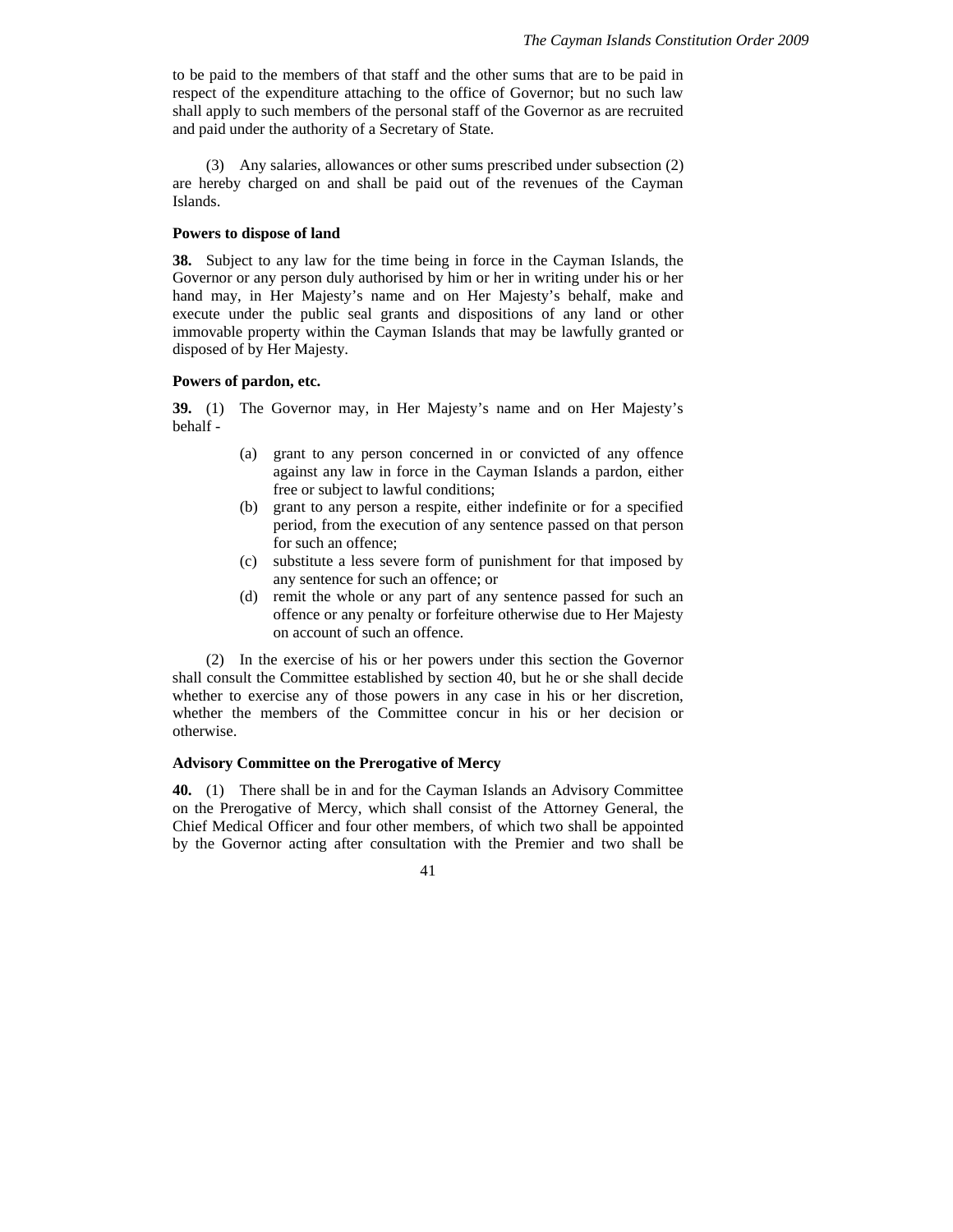appointed by the Governor acting after consultation with the Leader of the Opposition.

(2) The Committee shall not be summoned except by the authority of the Governor, acting in his or her discretion; and the Governor shall preside at all meetings of the Committee.

(3) No business shall be transacted at any meeting of the Committee unless there are at least three members present, of whom one shall be the Attorney General.

(4) The office as a member of the Committee of any member appointed by the Governor under subsection (1) shall become vacant if the Governor, acting after consultation with the Premier and the Leader of the Opposition, revokes his or her appointment as a member of the Committee.

(5) Subject to subsection (3), the Committee shall not be disqualified for the transaction of business by reason of any vacancy in its membership, and the validity of the transaction of any business by the Committee shall not be affected by reason only of the fact that some person who was not entitled to do so took part in the proceedings.

(6) Subject to this section the Committee may regulate its own proceedings.

## **Public seal**

**41.** The Governor shall keep and use the public seal for sealing all things that should pass that seal.

## **Constitution of offices**

**42.** Subject to this Constitution and any other law, the Governor, in Her Majesty's name and on Her Majesty's behalf, may constitute offices for the Cayman Islands.

# PART III

## THE EXECUTIVE

## **Executive authority**

**43.** (1) The executive authority of the Cayman Islands is vested in Her Majesty.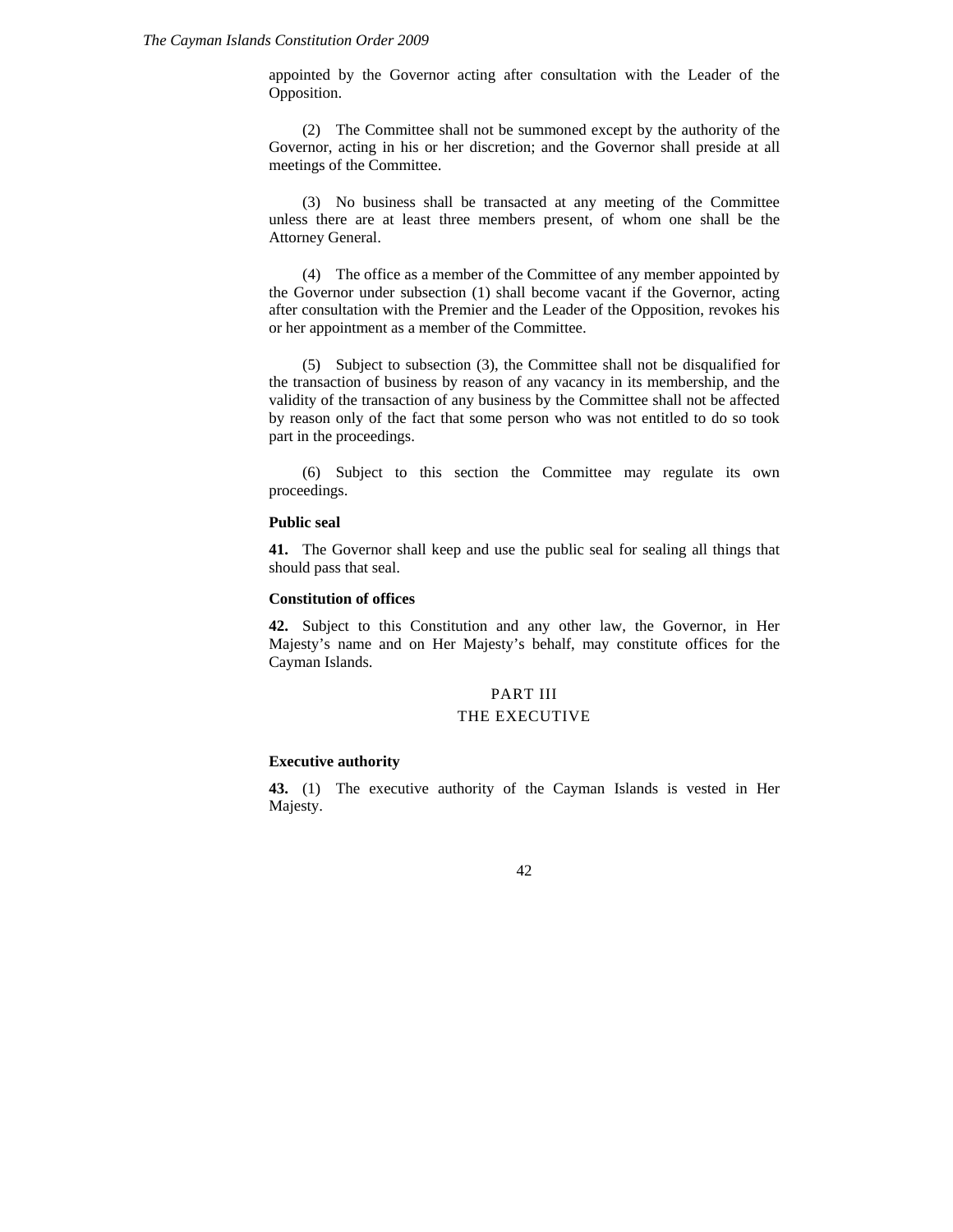(2) Subject to this Constitution, the executive authority of the Cayman Islands shall be exercised on behalf of Her Majesty by the Government, consisting of the Governor as Her Majesty's representative and the Cabinet, either directly or through public officers.

(3) Nothing in this section shall preclude persons or authorities other than the Government from exercising such functions as are or may be conferred on them by any law.

## **The Cabinet**

**44.** (1) There shall be a Cabinet in and for the Cayman Islands, which shall consist of -

- (a) a Premier appointed by the Governor in accordance with section 49(2) or (3);
- (b) six other Ministers, one of whom shall be Deputy Premier, appointed by the Governor, acting in accordance with the advice of the Premier, from among the elected members of the Legislative Assembly; and
- (c) the Deputy Governor and the Attorney General, *ex officio.*

(2) The number of Ministers referred to in subsection (1) may be increased by a law made pursuant to section 60(2) which increases the number of elected members of the Legislative Assembly; but in no circumstances may the number of Ministers exceed two-fifths of the total number of elected members of the Assembly.

(3) The Cabinet shall have responsibility for the formulation of policy, including directing the implementation of such policy, insofar as it relates to every aspect of government except those matters for which the Governor has special responsibility under section 55, and the Cabinet shall be collectively responsible to the Legislative Assembly for such policies and their implementation.

(4) Subject to this Constitution, the Cabinet shall determine its own procedures for the conduct of its business.

## **Meetings of the Cabinet**

**45.** (1) The Cabinet shall meet regularly at such times as its rules and procedures may prescribe, and shall also meet whenever the Premier, or the Governor, acting in his or her discretion, so requests.

(2) Upon receiving such a request, the Cabinet Secretary shall summon the Cabinet.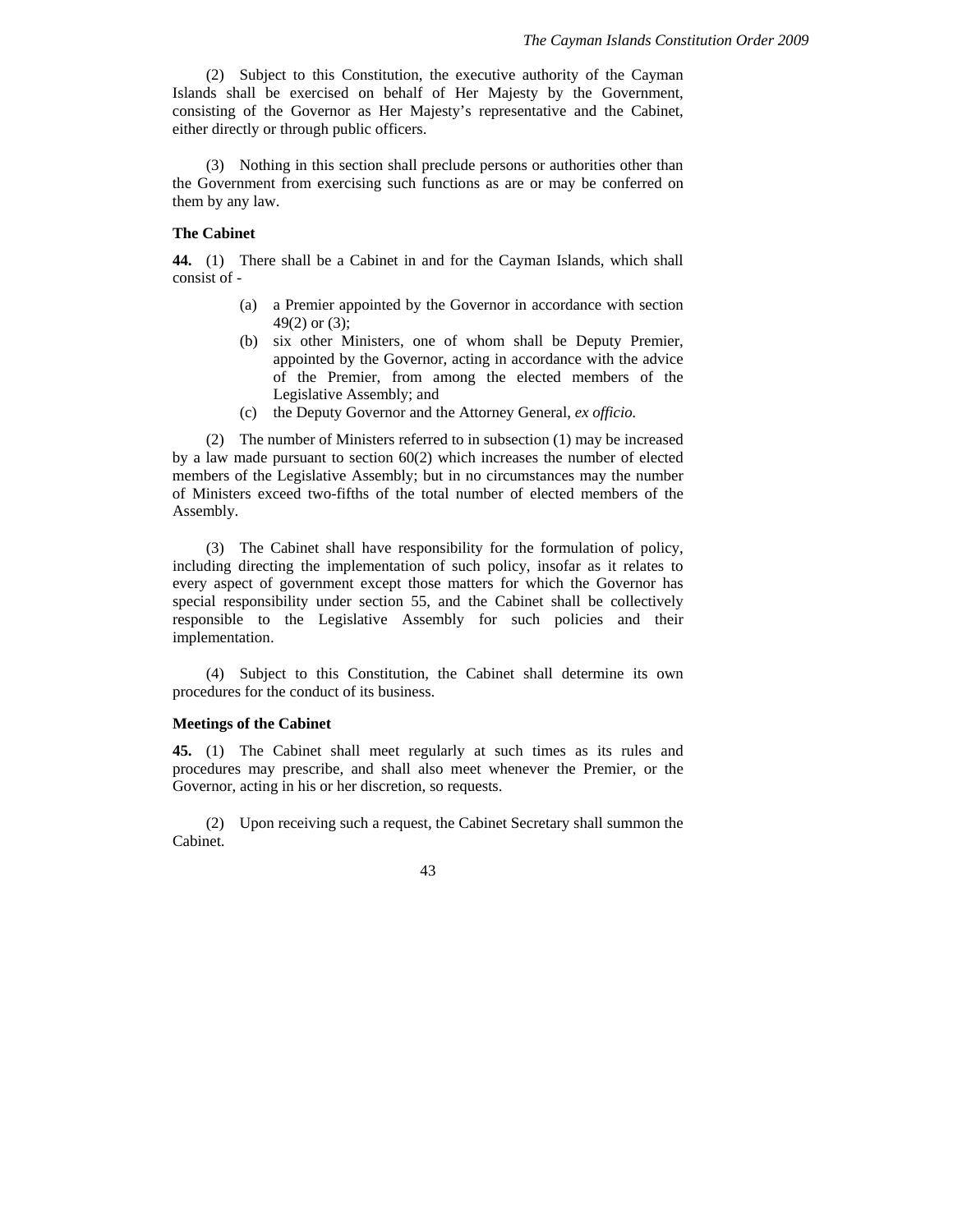#### **Proceedings in and quorum of the Cabinet**

**46.** (1) The Governor shall, so far as is practicable, attend and preside at meetings of the Cabinet.

(2) In the absence of the Governor from any meeting of the Cabinet, the Cabinet shall be chaired by the Premier or, in the absence of the Premier, the Deputy Premier.

(3) The Governor and the Premier shall together set the agenda for every meeting of the Cabinet, and each shall be entitled to inscribe items on the agenda.

(4) A quorum for any meeting of the Cabinet is a majority of Ministers.

(5) Subject to subsection (4), the Cabinet shall not be disqualified for the transaction of business by reason of any vacancy in its membership (including any vacancy not filled when the Cabinet is first constituted or is reconstituted at any time) and the validity of the transaction of business in the Cabinet shall not be affected by reason only of the fact that some person who was not entitled to do so took part in the proceedings.

(6) The Deputy Governor and the Attorney General shall not be entitled to vote in the Cabinet.

## **Attendance of persons at meetings**

**47.** (1) The person presiding over any meeting of the Cabinet may summon any public officer or invite any other person to a meeting of the Cabinet whenever the business before the Cabinet renders the presence of that officer or other person desirable.

(2) If the presence of any person summoned or invited under subsection (1) is objected to by any member of the Cabinet, the person shall only attend the meeting to which he or she has been summoned or invited with the agreement of the Cabinet.

(3) Where an electoral district is not represented in the Cabinet, the member or members of the Legislative Assembly representing that district shall be entitled to attend a meeting convened by the Cabinet once every three months for the purpose of -

- (a) making representations with respect to matters affecting their district; and
- (b) making budgetary representations when the Annual Plan and Estimates are being developed.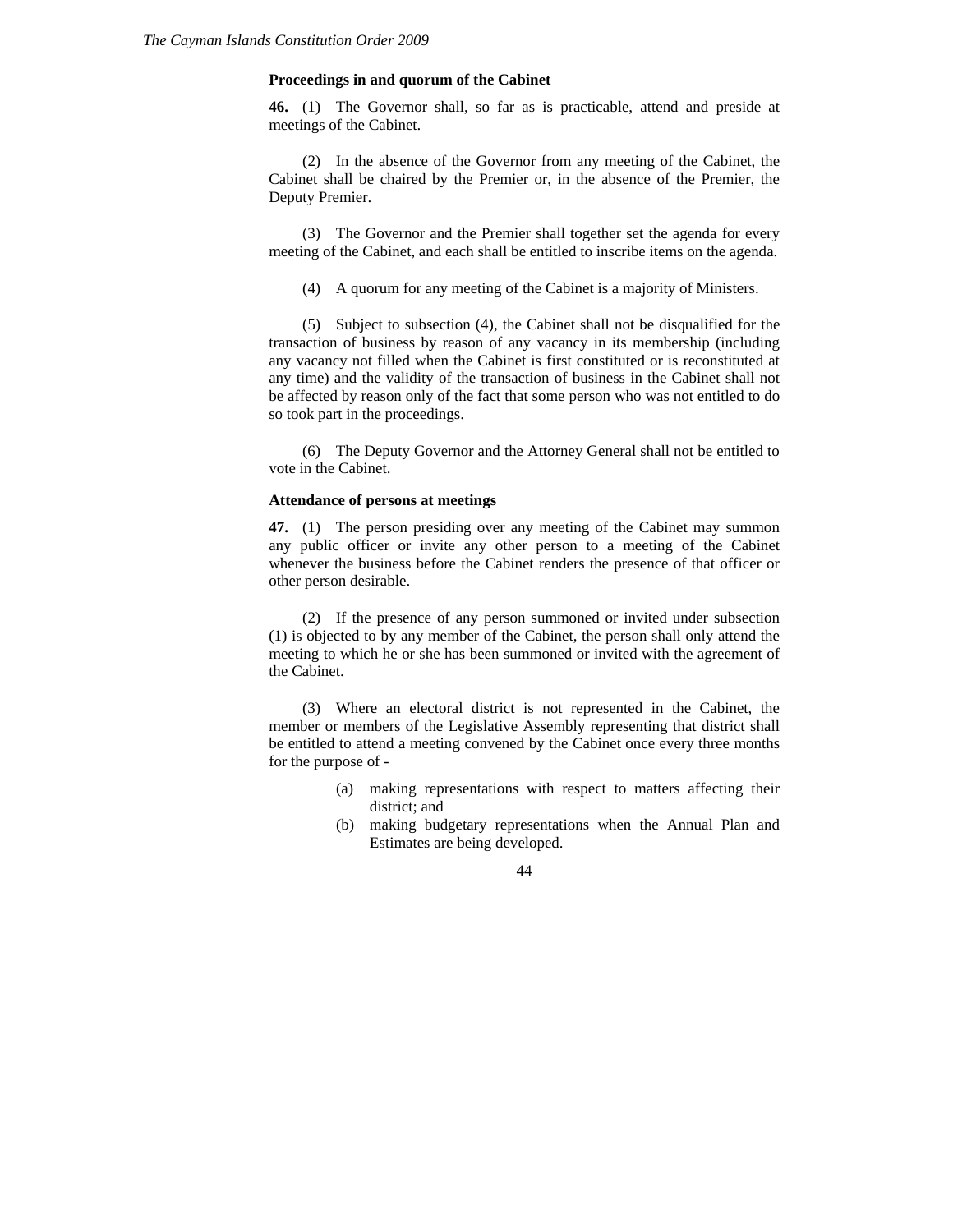## **Cabinet Secretary**

- **48.** (1) There shall be
	- (a) a Cabinet Office, which shall be an office in the Government; and
	- (b) a Cabinet Secretary, whose office shall be a public office, who shall be a person who is a Caymanian and who shall be appointed by the Governor, acting after consultation with the Premier.
	- (2) The Cabinet Secretary shall have charge of the Cabinet Office.
	- (3) The responsibilities of the Cabinet Secretary shall include
		- (a) providing frank and politically neutral advice to the Governor, the Cabinet and the Premier on matters of policy;
		- (b) co-ordinating the development and implementation of policy between departments and ministerial portfolios and across the wider Government sector to ensure that Government policy is developed coherently;
		- (c) providing for administrative and secretarial support for the Cabinet and the Premier in order to allow high-quality and effective government;
		- (d) arranging the business for, and keeping the minutes of, the meetings of the Cabinet or any Cabinet committee and conveying the conclusions reached at the meetings to the appropriate person or authority;

and the Cabinet Secretary shall have such other functions as the Governor, acting after consultation with the Premier, may from time to time direct.

- (4) The Cabinet Secretary shall also
	- (a) transmit copies of all papers submitted for consideration by the Cabinet or any Cabinet committee to the Governor and all members of the Cabinet;
	- (b) inform the Governor and all members of the Cabinet of the summoning of any meeting of the Cabinet or any Cabinet committee and of the matters to be discussed at any meeting of the Cabinet or any Cabinet committee; and
	- (c) furnish the Governor and all members of the Cabinet, as soon as practicable after each meeting of the Cabinet or any Cabinet committee, with a copy of the confirmed minutes of the previous meeting showing the matters discussed and the conclusions reached at the meeting.

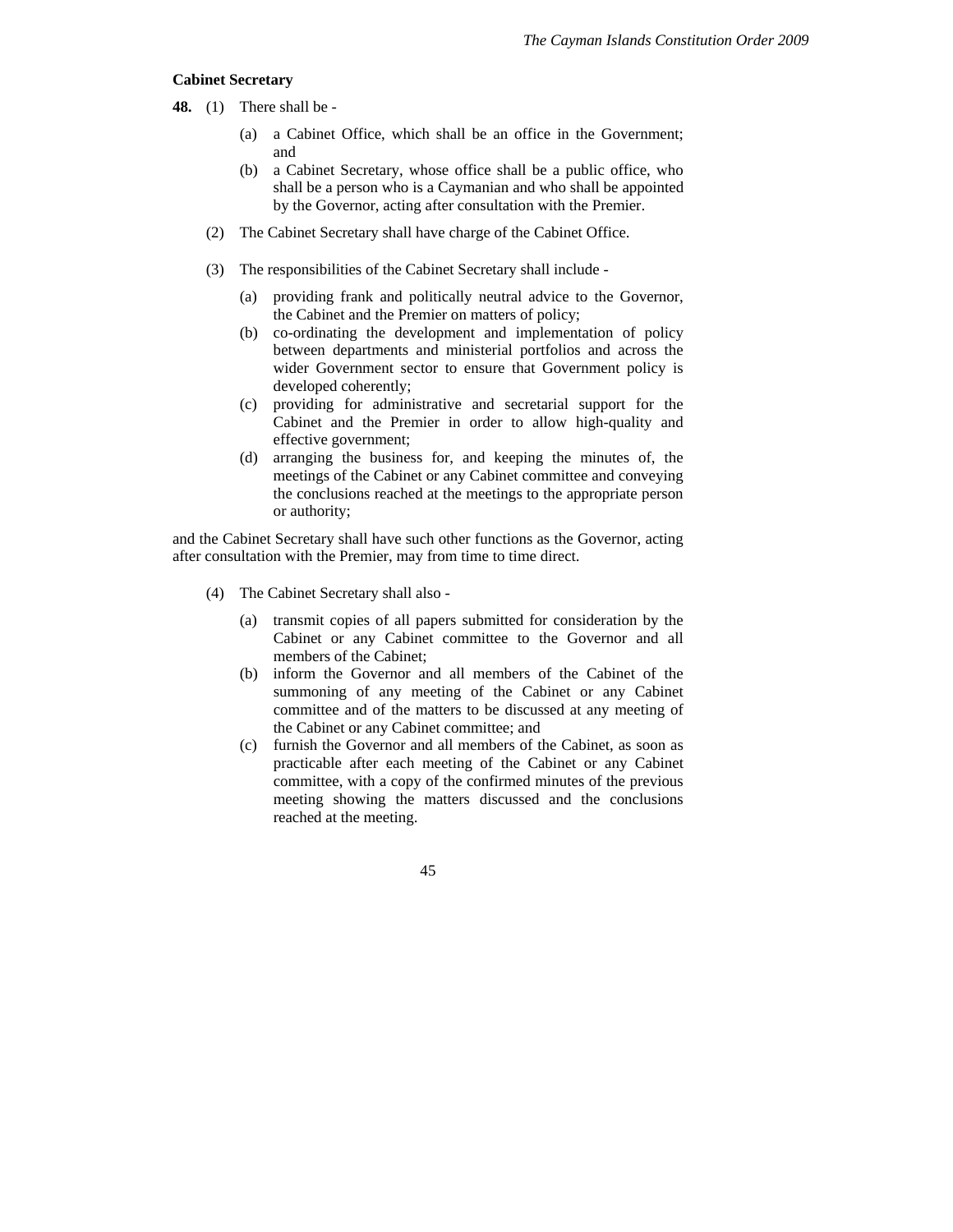#### **Appointment of the Premier and other Ministers**

**49.** (1) The Premier shall be appointed by the Governor as follows.

(2) Where a political party gains a majority of the seats of elected members of the Legislative Assembly, the Governor shall appoint as Premier the elected member of the Assembly recommended by a majority of the elected members who are members of that party.

(3) If no political party gains such a majority or if no recommendation is made under subsection (2), the Speaker shall cause a ballot to be held among the elected members of the Legislative Assembly to determine which elected member commands the support of the majority of such members, and shall record the vote of each member voting; and, where such a ballot is held, the Governor shall appoint as Premier the elected member who obtains a majority of the votes of the elected members.

(4) Notwithstanding subsections (2) and (3), the Governor shall not appoint as Premier a person who has held office as Premier during two consecutive parliamentary terms unless at least one parliamentary term has expired since he or she last held that office; and for the purposes of this subsection a parliamentary term shall be deemed to be a period commencing when the Legislative Assembly first meets after being constituted under this Constitution or after its dissolution at any time, and terminating when the Assembly is next dissolved.

(5) After his or her appointment, the Premier shall advise the Governor to appoint the other Ministers.

(6) Appointments of the Premier and the other Ministers shall be made by the Governor by instrument under the public seal.

(7) If occasion arises for making an appointment of any Minister between a dissolution of the Legislative Assembly and the polling in the next following general election, a person who was an elected member of the Assembly immediately before the dissolution may be appointed as a Minister.

(8) The Governor shall without delay report to Her Majesty through a Secretary of State every appointment made under this section.

(9) The members of the Cabinet shall each, before assuming the functions of his or her office, make before the Governor oaths of allegiance and for the due execution of his or her office in the forms set out in the Schedule to this Constitution.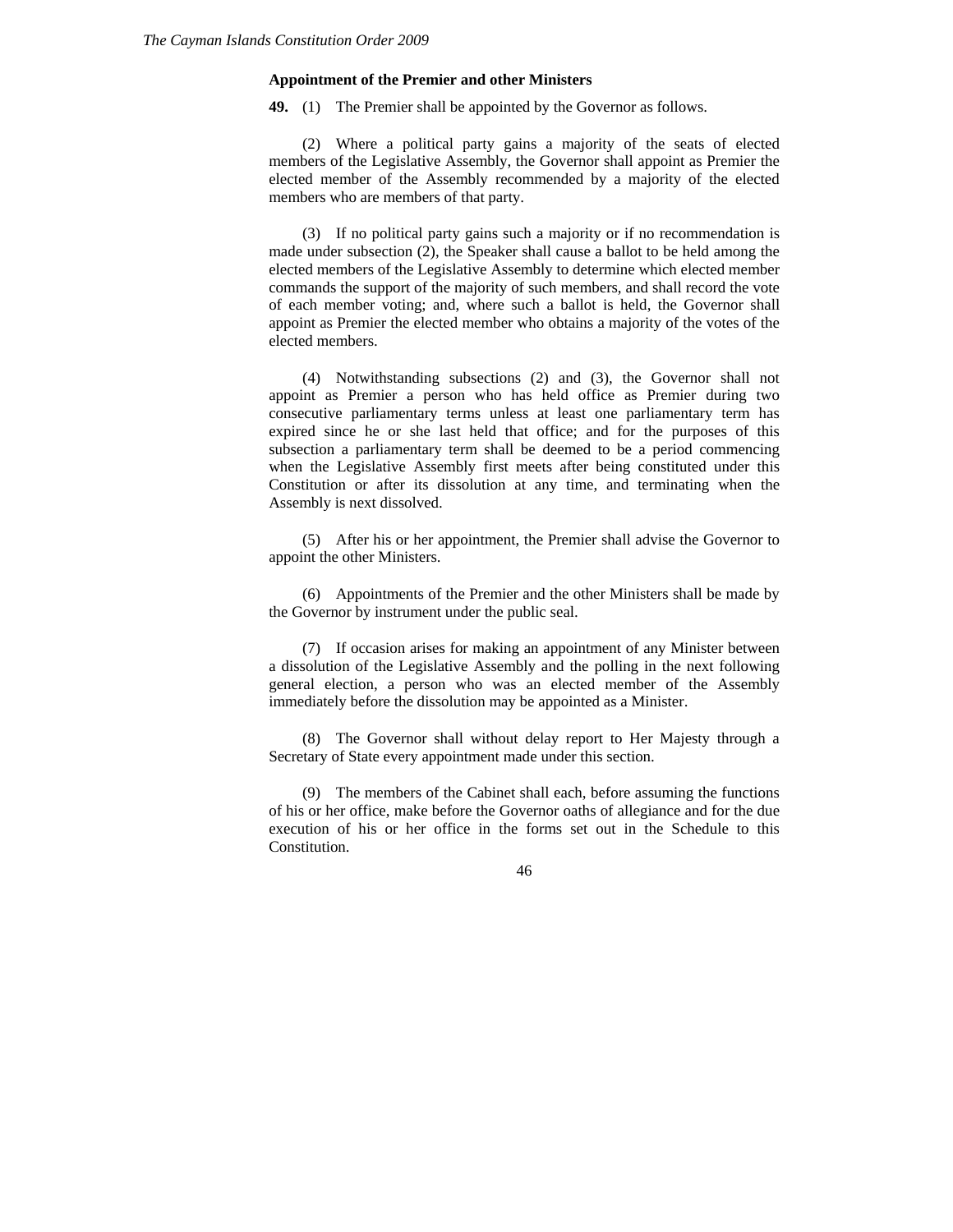(10) The Governor and the Premier shall confer on a regular basis and the Premier shall brief and keep the Governor fully informed about the policies of the Government and the public affairs of the Cayman Islands.

#### **Functions of the Premier**

**50.** The Premier shall have such functions as are conferred on him or her by or under this Constitution, and shall exercise those functions in accordance with this Constitution and any other law and in the best interests of the Cayman Islands.

## **Tenure of office of the Premier**

**51.** (1) The Governor shall, by instrument under the public seal, revoke the appointment of the Premier if a motion that the Legislative Assembly should declare a lack of confidence in the Government receives the affirmative votes of not less than two-thirds of the elected members of the Assembly; but before so revoking the Premier's appointment, the Governor shall consult the Premier and may, acting in his or her discretion, dissolve the Assembly instead of revoking the appointment.

(2) The Premier shall vacate his or her office if, after the polling in a general election, the Governor, acting in his or her discretion, informs him or her that he or she is about to appoint another person as Premier.

#### **Tenure of office of Ministers**

**52.** (1) Any Minister shall vacate his or her office -

- (a) if he or she ceases to be a member of the Legislative Assembly for any reason other than its dissolution;
- (b) if he or she is not a member of the Assembly when it first meets after a general election;
- (c) if he or she resigns his or her office by writing under his or her hand addressed to the Governor; or
- (d) if he or she is absent from the Cayman Islands or absent from three consecutive meetings of the Cabinet without -
	- (i) in the case of the Premier, having given the Governor prior notice of such absence; or
	- (ii) in the case of any other Minister, having obtained written permission for such absence from the Governor, acting in accordance with the advice of the Premier.
- (2) A Minister other than the Premier shall also vacate his or her office if -

47

(a) the Premier vacates his or her office; or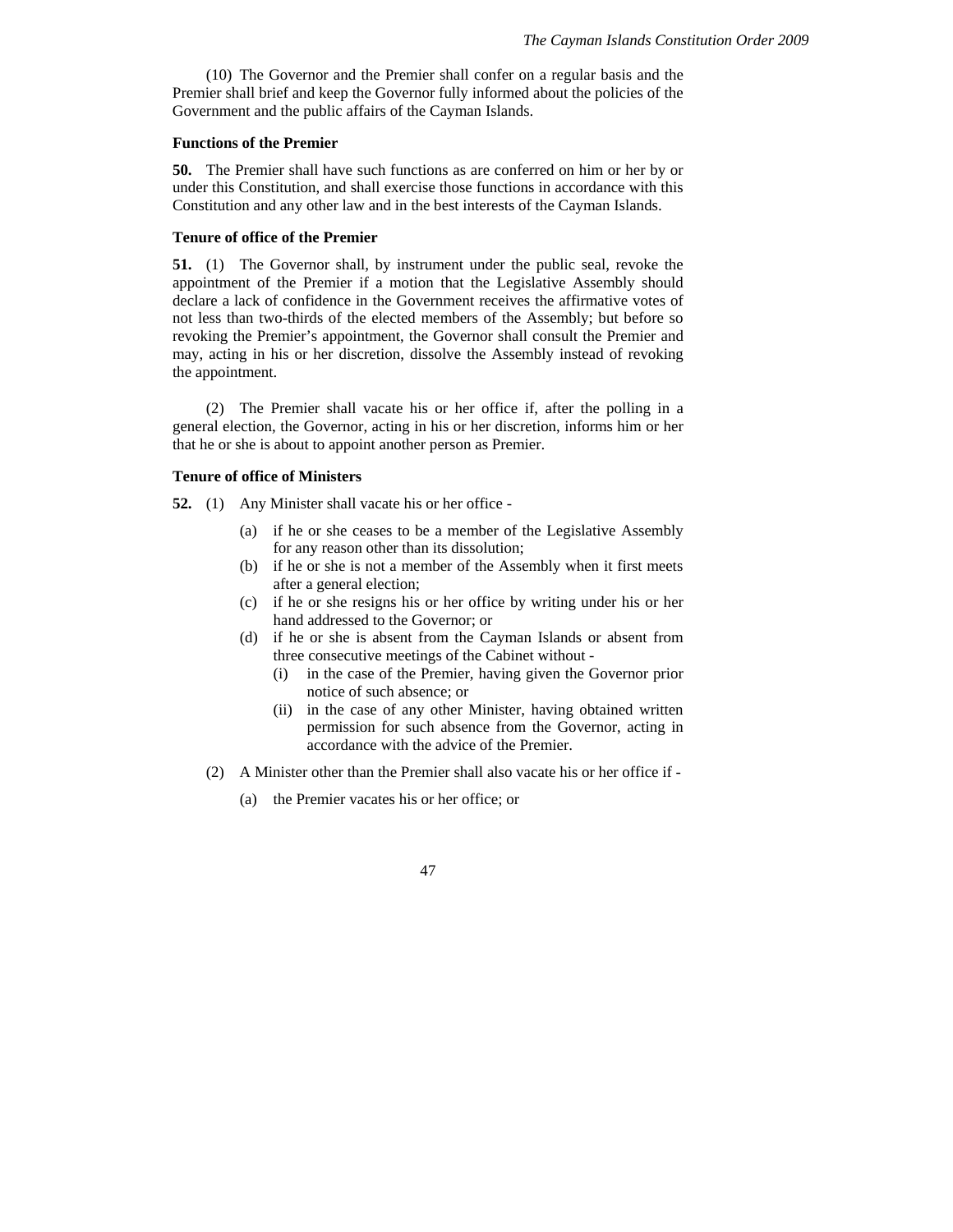(b) his or her appointment is revoked by the Governor, acting in accordance with the advice of the Premier, by instrument under the public seal.

#### **Performance of functions of Ministers in certain events**

**53.** (1) If the Premier is unable, due to illness or absence from the Cayman Islands, to perform the functions of his or her office, the Governor shall authorise the Deputy Premier to perform those functions; and in the absence or illness of the Deputy Premier, the Governor shall authorise another Minister to perform those functions, acting in accordance with the advice of the Premier or, if it is impracticable to obtain the advice of the Premier, acting in his or her discretion but after consulting the Cabinet.

(2) Whenever a Minister other than the Premier is unable, by reason of illness or absence from the Cayman Islands or absence from his or her duties on leave, to perform the functions of his or her office, the Governor, acting in accordance with the advice of the Premier, may -

- (a) appoint a person who is an elected member of the Legislative Assembly to be a temporary Minister; or
- (b) assign responsibility for the performance of the functions of that Minister to another Minister (including the Premier),

and may specify the period for which such person shall be a temporary Minister or for which such other Minister shall perform the functions of that Minister.

(3) If occasion arises for making an appointment under subsection (2)(a) between a dissolution of the Legislative Assembly and the next following general election, subsection (2) shall have effect for the purpose as if the Assembly had not been dissolved.

- (4) Subject to this Constitution
	- (a) a temporary Minister shall hold office; and
	- (b) a Minister assigned to perform the functions of another Minister shall perform those functions,

until the expiry of the period specified under subsection (2) or, where no period was so specified, until he or she is notified by the Governor in writing that he or she shall cease to hold that office or to perform those functions.

(5) Any authorisation, appointment or assignment under this section shall be made by the Governor by instrument under the public seal, and may be revoked in like manner.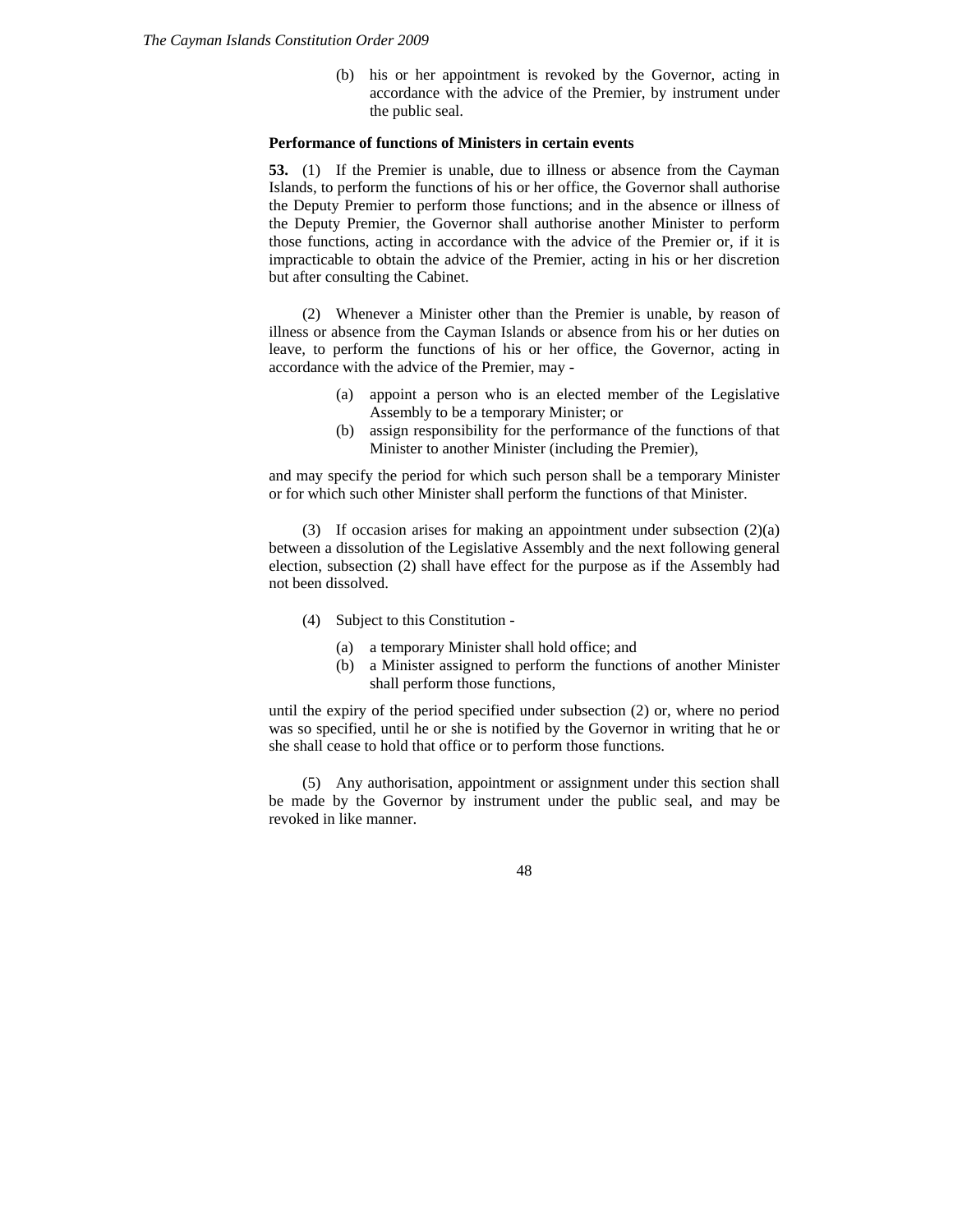#### **Allocation of responsibilities to Ministers**

**54.** (1) The Governor, acting in accordance with the advice of the Premier, shall by directions in writing -

- (a) charge any Minister with responsibility for the conduct (subject to this Constitution and any other law) of any business of the Government including responsibility for the administration of any department of government;
- (b) designate the style by which any Minister so charged shall be known,

but a Minister shall be charged with responsibility for finance.

(2) If the persons appointed as Ministers do not include an elected member of the Legislative Assembly representing Cayman Brac and Little Cayman, the Minister with responsibility for District Administration should ensure that the District Commissioner liaises with the members of the Assembly representing Cayman Brac and Little Cayman.

(3) Nothing in this section shall empower the Governor to confer on any Minister authority to exercise any function that is conferred by this Constitution or any other law on any person or authority other than a Minister.

(4) Without prejudice to the generality of subsection (3), except for the purpose of submitting questions relating to such matters to the Cabinet and conducting business relating to such matters in the Legislative Assembly, a Minister shall not be charged under this section with responsibility for -

- (a) any matter for which the Governor, acting in his or her discretion, is responsible under section 55;
- (b) the discharge by the courts of their judicial functions;
- (c) the initiation, conduct and discontinuance of criminal proceedings; or
- (d) the audit of the accounts of the Cayman Islands or any authority or office of the Government or of the courts.

(5) Ministers shall be collectively responsible to the Legislative Assembly with respect to any matter for which a Minister is responsible under this section.

(6) A Minister charged under subsection (1) with responsibility for the conduct of any business of the Government may be assisted in the discharge of that responsibility by a board, committee or other similar body consisting wholly or partly of persons who are not public officers and established by a law made under this Constitution or by directions in writing given by the Minister concerned; and any such body shall have such advisory, consultative and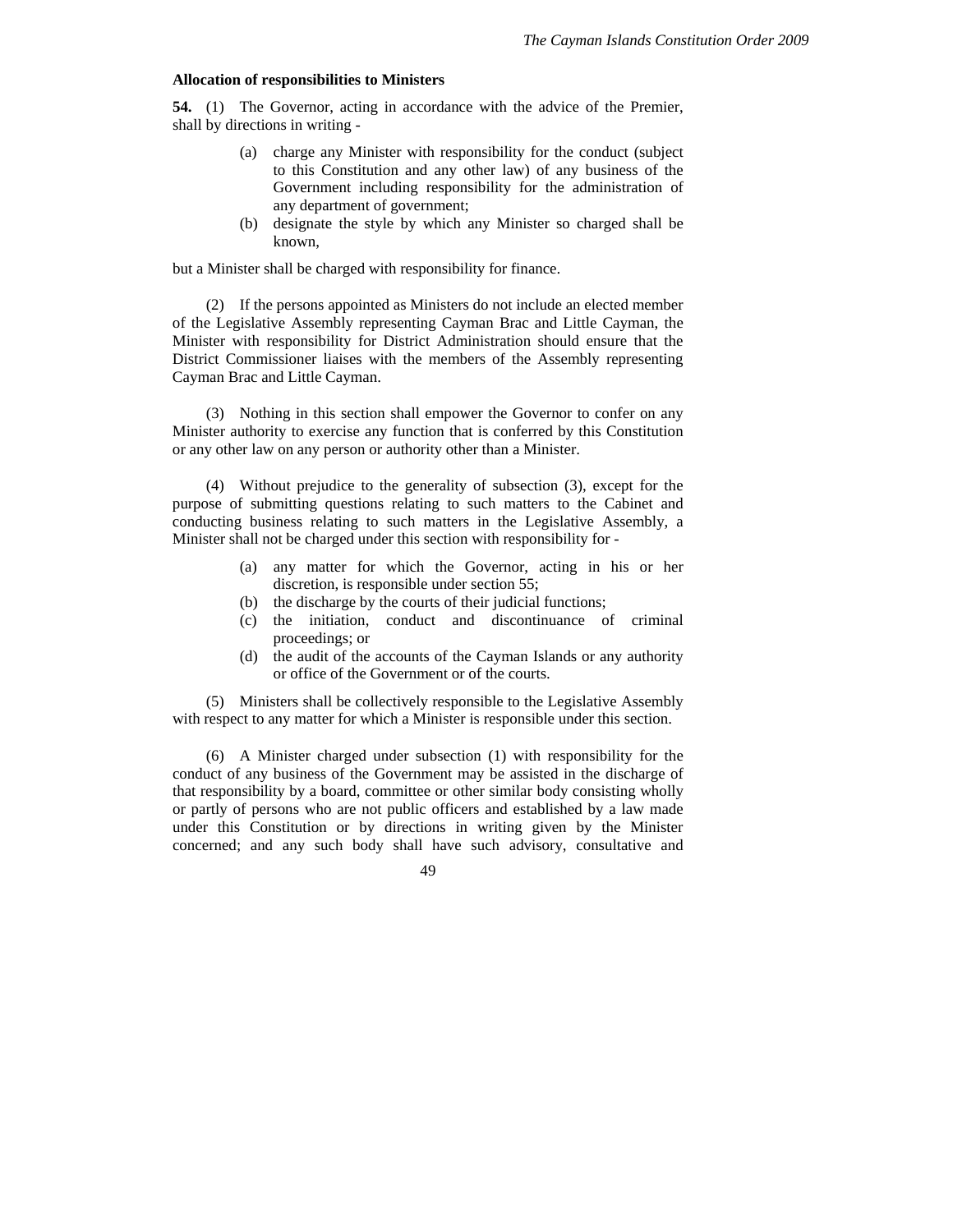administrative functions as may be conferred on it by such a law or directions, but, in exercising any such functions, the body shall be subject to the directions of the Minister concerned.

(7) Where a Minister has been charged under subsection (1) with responsibility for the administration of any department of government, the Minister shall (subject to this Constitution and any other law) exercise general direction and control over the department, and, subject to such direction and control, the department shall be under the supervision of a public officer; but two or more departments of government may be placed under the supervision of one public officer.

(8) The Governor, acting in his or her discretion, may at any time call for any official papers or seek any official information or advice available to a Minister with respect to a matter for which that Minister is responsible under this section.

## **Special responsibilities of the Governor**

**55.** (1) The Governor shall be responsible for the conduct, subject to this Constitution and any other law, of any business of the Government with respect to the following matters -

- (a) defence;
- (b) external affairs, subject to subsections (3) and (4);
- (c) internal security including the police, without prejudice to section 58;
- (d) the appointment (including the appointment on promotion or transfer, appointment on contract and appointment to act in an office) of any person to any public office, the suspension, termination of employment, dismissal or retirement of any public officer or taking of disciplinary action in respect of such an officer, the application to any public officer of the terms or conditions of employment of the public service (including salary scales, allowances, leave, passages and pensions) for which financial provision has been made, and the organisation of the public service to the extent that it does not involve new financial provision.

(2) The Governor, acting after consultation with the Premier, may assign or delegate to any member of the Cabinet, by instrument in writing and on such terms and conditions as he or she may impose, responsibility for the conduct on behalf of the Governor of any business in the Legislative Assembly with respect to any of the matters listed in subsection (1).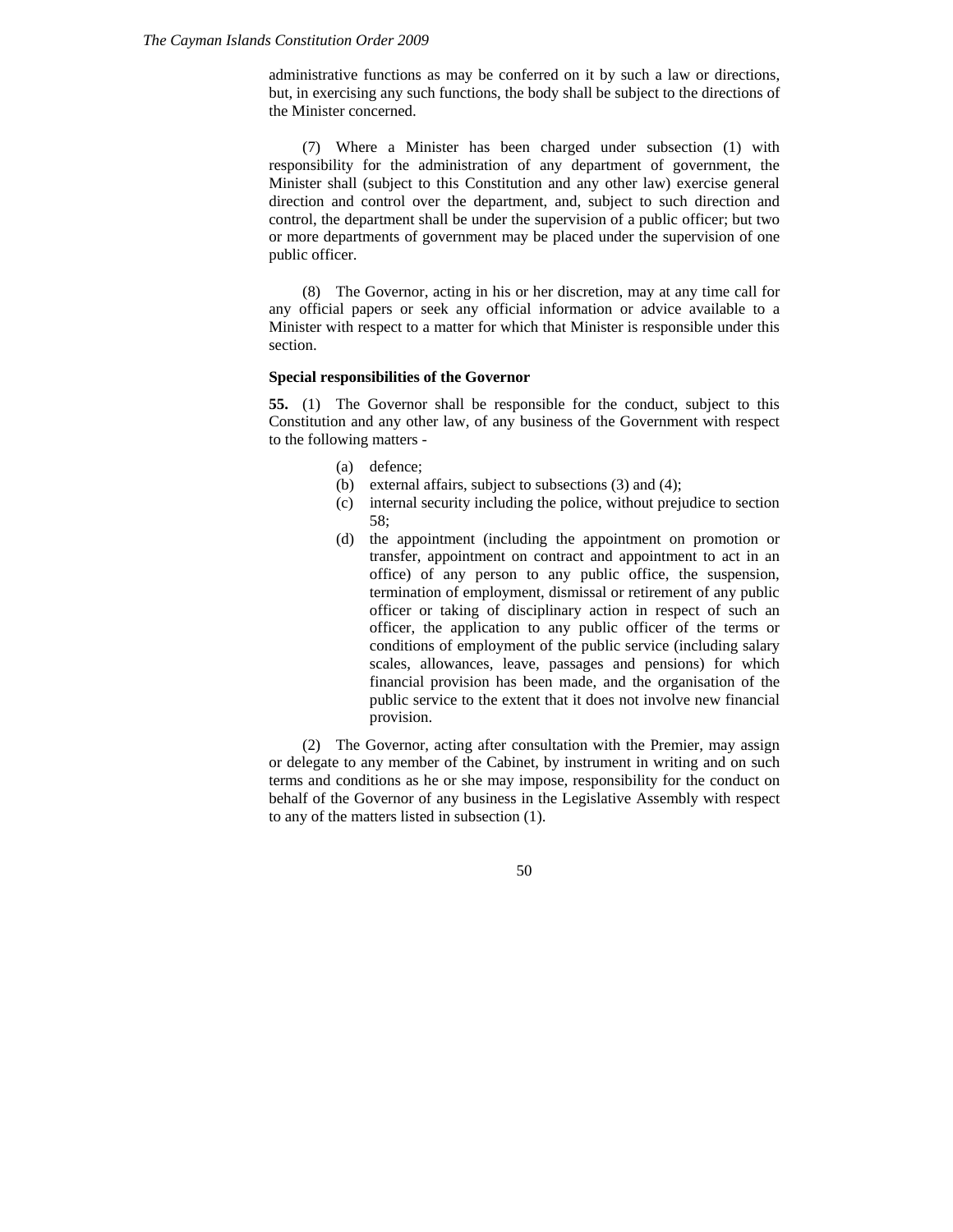(3) The Governor shall not enter, agree or give final approval to any international agreement, treaty or instrument that would affect internal policy or require implementation by legislation in the Cayman Islands without first obtaining the agreement of the Cabinet, unless instructed otherwise by a Secretary of State.

(4) The Governor shall, acting after consultation with the Premier, assign or delegate to the Premier or another Minister, by instrument in writing and on the terms and conditions set out in subsection (5), responsibility for the conduct of external affairs insofar as they relate to any matters falling within the portfolios of Ministers, including -

- (a) the Caribbean Community, the Association of Caribbean States, the United Nations Economic Commission for Latin America and the Caribbean, or any other Caribbean regional organisation or institution;
- (b) other Caribbean regional affairs relating specifically to issues that are of interest to or affect the Cayman Islands;
- (c) tourism and tourism-related matters;
- (d) taxation and the regulation of finance and financial services; and
- (e) European Union matters directly affecting the Cayman Islands.

(5) The terms and conditions referred to in subsection (4) are the following -

- (a) separate authority shall be required from or on behalf of a Secretary of State for the commencement of formal negotiation and the conclusion of any treaty or other international agreement by the Government;
- (b) no political declaration, understanding or arrangement in the field of foreign policy shall be signed or supported in the name of the Government without the prior approval of a Secretary of State;
- (c) a formal invitation to a member of government or Head of State of another country to visit the Cayman Islands shall not be issued without prior consultation with the Governor;
- (d) the costs of any activities in pursuance of subsection (4) shall be borne by the Government;
- (e) the Premier or other Minister shall keep the Governor fully informed of any activities in pursuance of subsection (4);
- (f) the Premier or other Minister shall provide the Governor on request all papers and information, including the text of any instrument under negotiation, available to the Premier or other Minister with respect to any activities in pursuance of subsection (4); and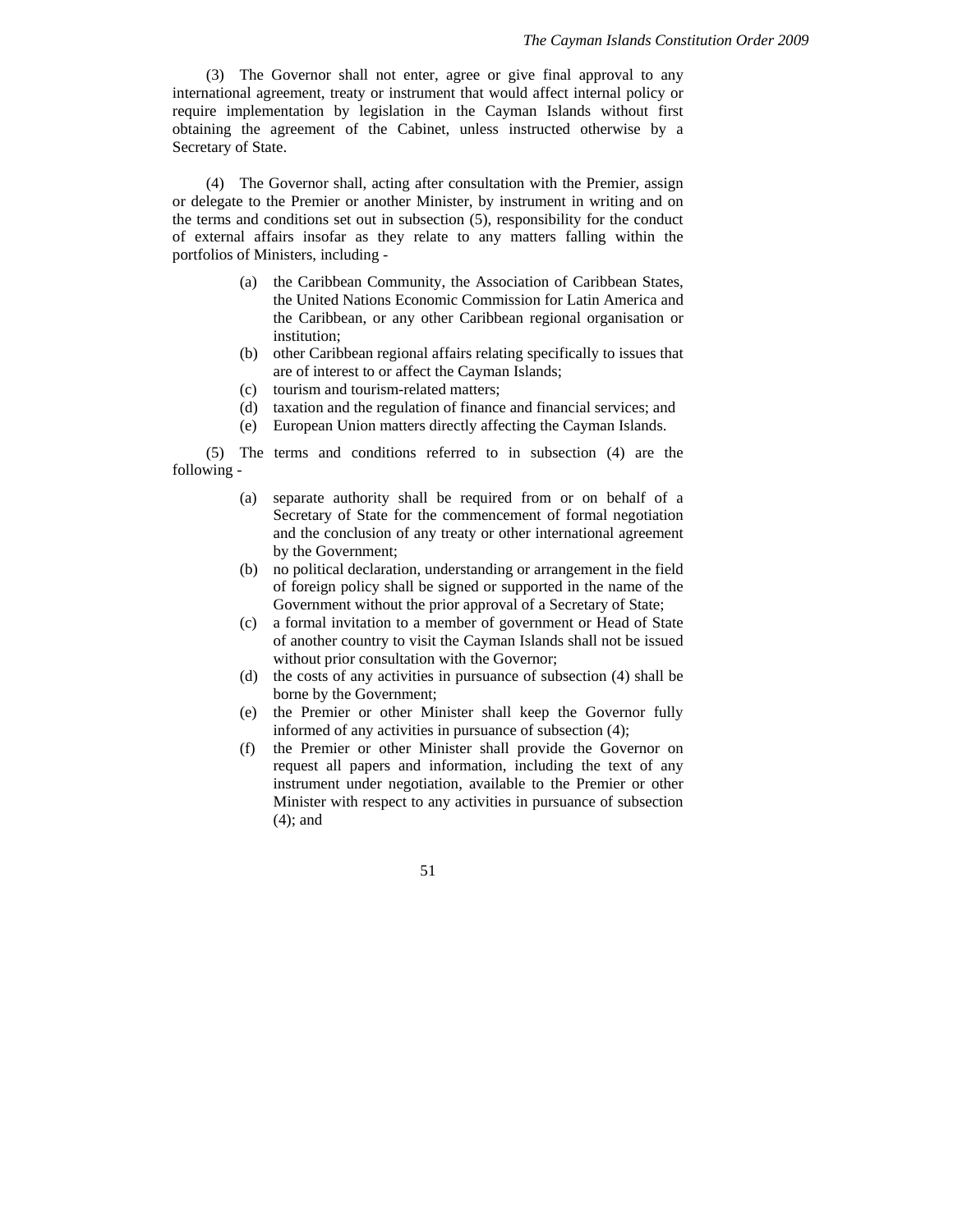(g) any directions given by the Governor on any matter which in his or her judgement might affect defence or security shall be complied with.

(6) In the event of any disagreement regarding the exercise of any authority delegated or assigned under subsection (4), the matter shall be referred to a Secretary of State whose decision on the matter shall be final and whose directions shall be complied with.

(7) The Governor may, by directions in writing and with the prior approval of a Secretary of State, delegate or assign such other matters relating to external affairs to the Premier or another Minister designated by the Premier as the Governor thinks fit on such conditions as he or she may impose.

## **Attorney General**

**56.** (1) There shall be an Attorney General of the Cayman Islands, whose office shall be a public office and who shall be appointed in accordance with section 106.

(2) The Attorney General shall be the principal legal adviser to the Government and the Legislative Assembly.

## **Director of Public Prosecutions**

**57.** (1) There shall be a Director of Public Prosecutions for the Cayman Islands, whose office shall be a public office and who shall be appointed in accordance with section 106.

(2) The Director of Public Prosecutions shall have power, in any case in which he or she considers it desirable to do so -

- (a) to institute and undertake criminal proceedings against any person before any court in respect of any offence against any law in force in the Cayman Islands;
- (b) to take over and continue any such criminal proceedings that have been instituted by any other person or authority; and
- (c) to discontinue at any stage before judgment is delivered any such criminal proceedings instituted or undertaken by himself or herself or any other person or authority.

(3) The powers of the Director of Public Prosecutions under subsection (2) may be exercised by him or her in person or by officers subordinate to him or her acting under and in accordance with his or her general or special instructions.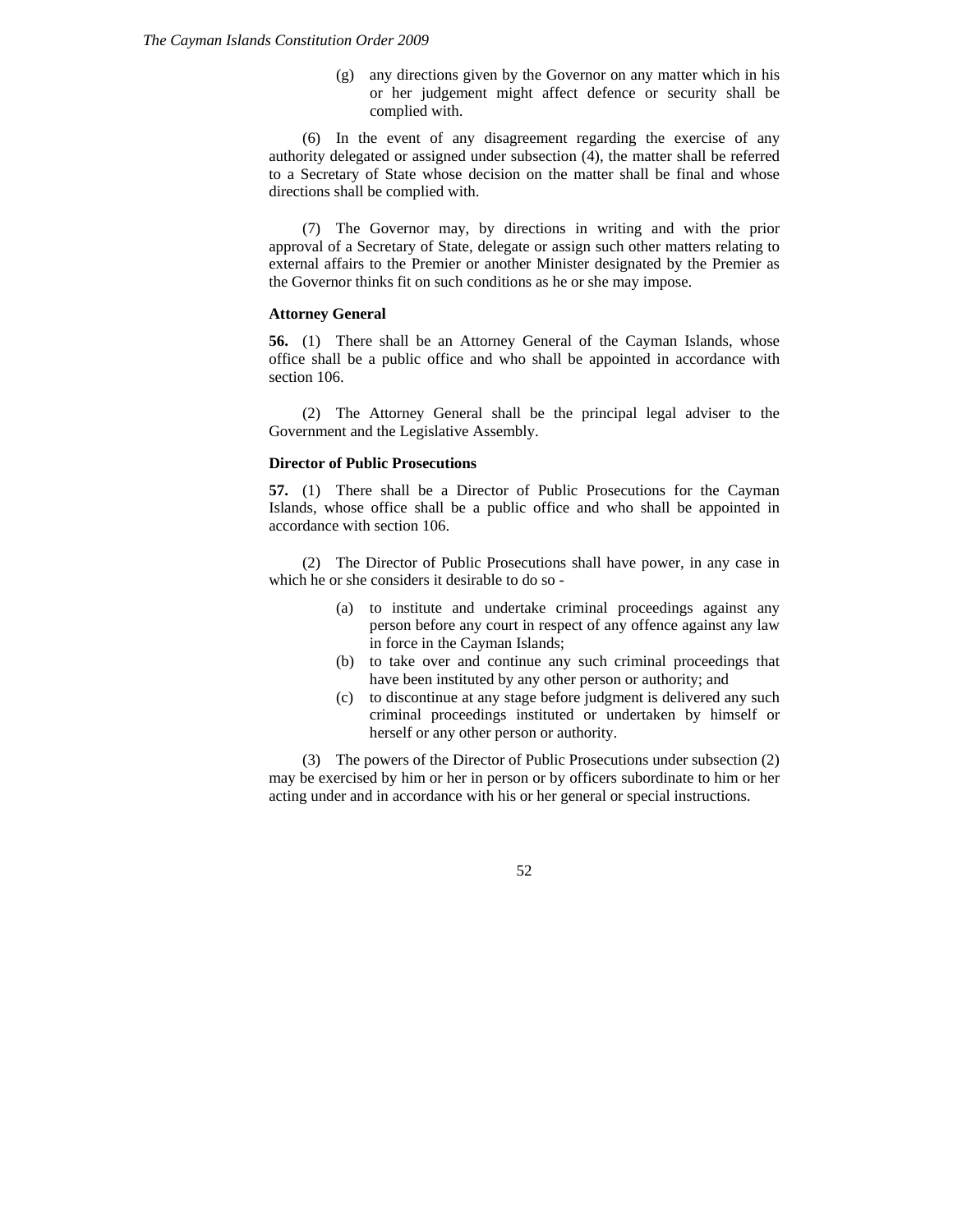(4) The powers conferred on the Director of Public Prosecutions by subsection  $(2)(b)$  and  $(c)$  shall be vested in him or her to the exclusion of any other person or authority; but where any other person or authority has instituted criminal proceedings, nothing in this subsection shall prevent the withdrawal of those proceedings by or at the instance of that person or authority at any stage before the person against whom the proceedings have been instituted has been charged before the court.

(5) For the purposes of this section, any appeal from any determination in any criminal proceedings before any court, or any case stated or question of law reserved for the purpose of any such proceedings, to any other court or to Her Majesty in Council shall be deemed to be part of those proceedings.

(6) In the exercise of the powers conferred on him or her by this section, the Director of Public Prosecutions shall not be subject to the direction or control of any other person or authority.

## **National Security Council**

**58.** (1) There shall be in and for the Cayman Islands a National Security Council which shall consist of -

- (a) the Governor, as Chairman;
- (b) the Premier;
- (c) two other Ministers appointed in writing by the Governor, acting in accordance with the advice of the Premier;
- (d) the Leader of the Opposition or his or her designate;
- (e) two persons representative of civil society appointed in writing by the Governor, acting after consultation with the Premier and the Leader of the Opposition;
- (f) the Deputy Governor, *ex officio*;
- (g) the Attorney General, *ex officio;* and
- (h) the Commissioner of Police, *ex officio*.

(2) A Minister appointed under subsection (1)(c) shall vacate his or her seat on the National Security Council if -

- (a) his or her office becomes vacant under section 52; or
- (b) the Governor so directs in writing, acting in accordance with the advice of the Premier.

(3) A person appointed under subsection (1)(e) may be appointed for a period of up to two years, and may be reappointed.

(4) The National Security Council shall advise the Governor on matters relating to internal security, with the exception of operational and staffing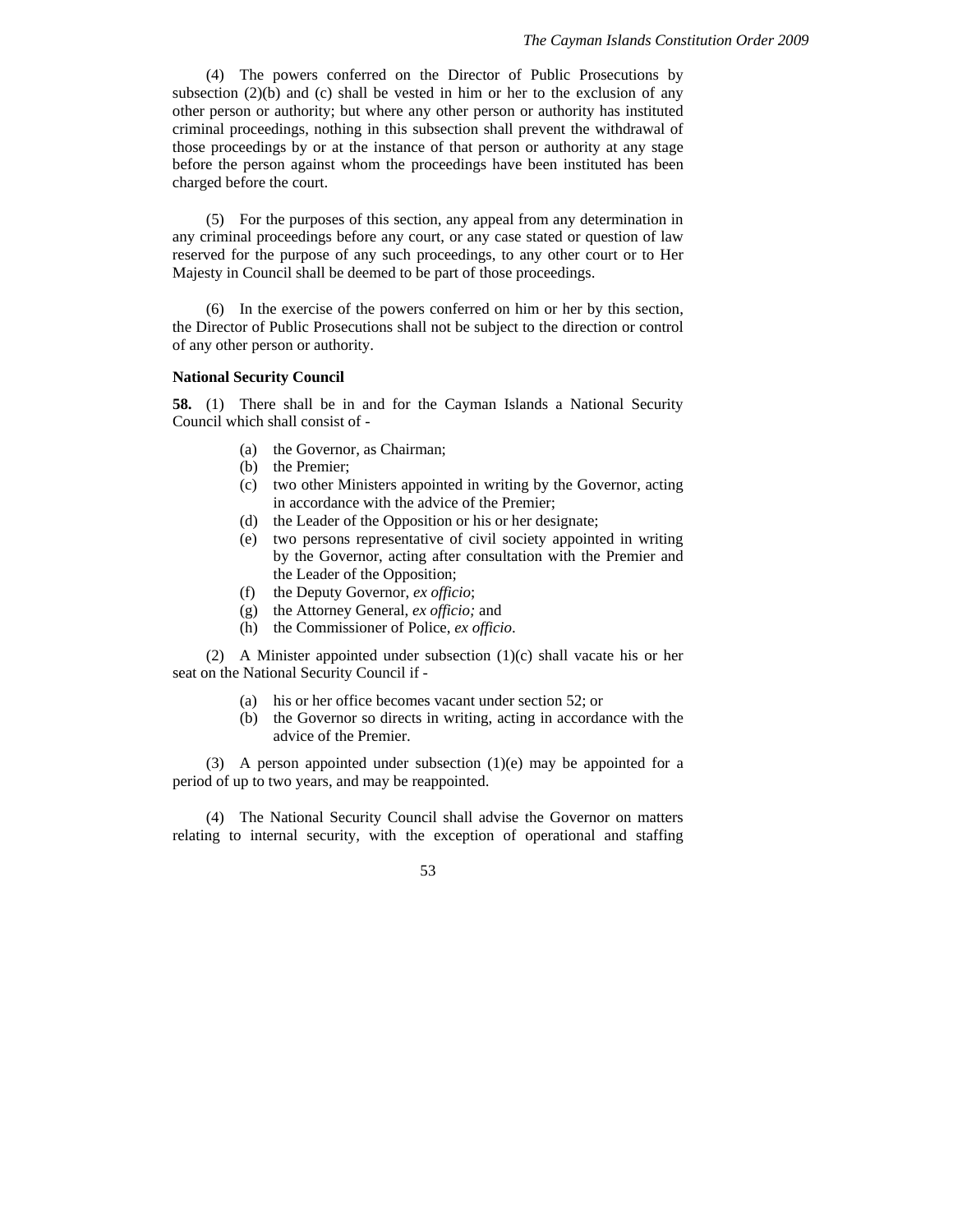matters, and the Governor shall be obliged to act in accordance with the advice of the Council, unless he or she considers that giving effect to the advice would adversely affect Her Majesty's interest (whether in respect of the United Kingdom or the Cayman Islands); and where the Governor has acted otherwise than in accordance with the advice of the Council, he or she shall report to the Council at its next meeting.

- (5) The Commissioner of Police shall
	- (a) provide regular briefings to the National Security Council on matters of internal security, including the police force save insofar as to do so would prejudice current operations;
	- (b) have responsibility for the day to day operation of the police force and shall report regularly on such operation to the Governor; and
	- (c) inform the Premier of any significant security developments in the Cayman Islands, including the occurrence of any significant criminal activity.

(6) Before assuming office each member of the National Security Council shall sign a declaration that he or she will not disclose to any other person, without the permission of the Governor, information acquired as a member of the Council; and, without prejudice to any other penalties that may be imposed under any other law, the Governor, acting in his or her discretion, may by published directions in writing exclude from the activities of the Council, or revoke the membership of the Council of, any member who breaches such a declaration.

(7) Where the Governor has good reason to believe that there has been a breach by a member of the declaration made pursuant to subsection (6), the Governor, acting in his or her discretion, may suspend from the activities of the Council that member while the question of a breach is being investigated; and any such investigation shall be concluded expeditiously.

(8) The National Security Council may invite any person or summon any public officer to attend and participate in, or provide briefings to, the Council on the areas of their work bearing on internal security.

(9) The Governor, acting in his or her discretion, may summon a meeting of the National Security Council whenever he or she considers it desirable to do so, and the Governor shall summon such a meeting whenever the Premier so requests.

(10) Subject to this section, the National Security Council may regulate its own procedure.

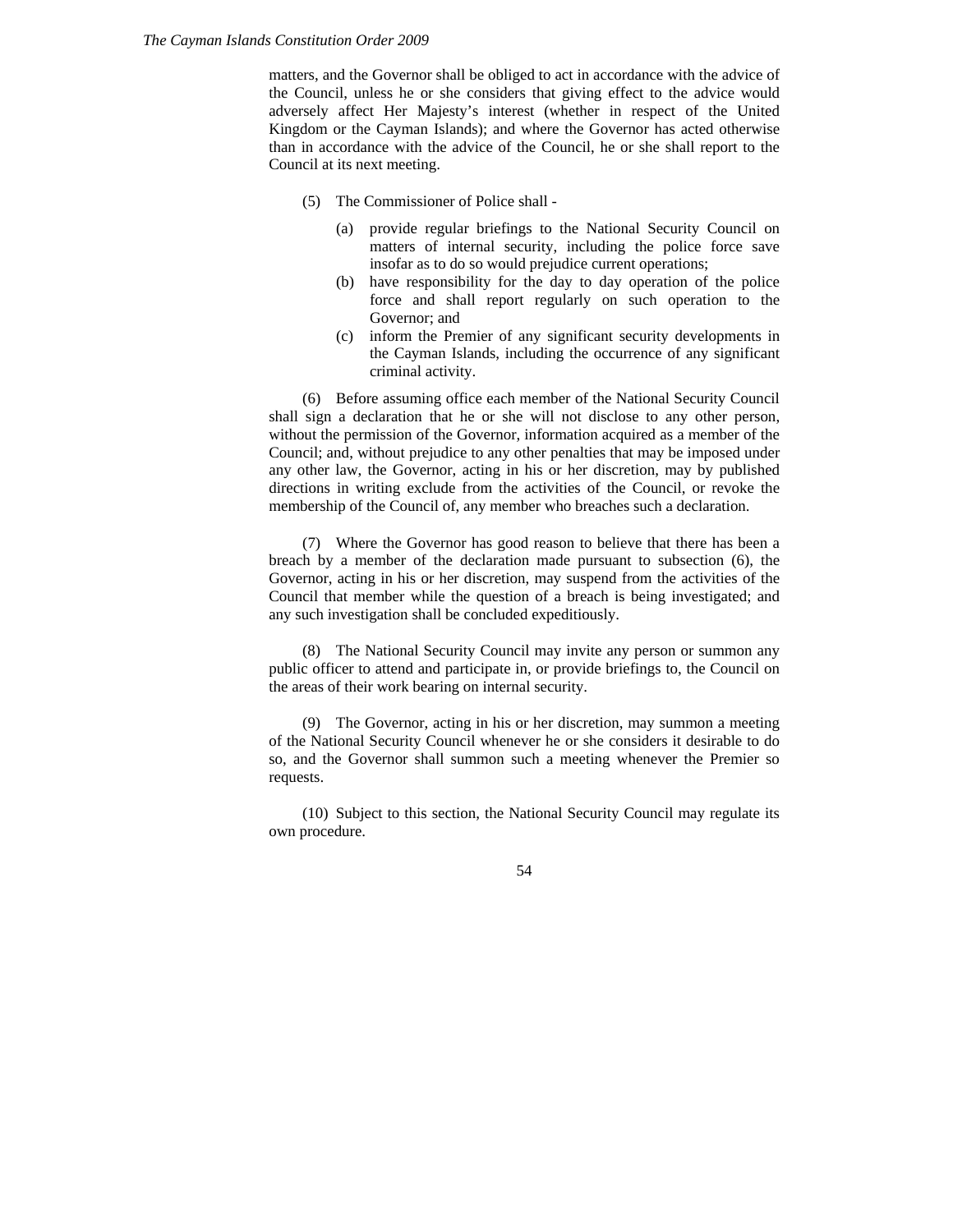(11) The Cabinet Secretary shall be the Secretary to the National Security Council.

## PART IV

## THE LEGISLATURE

#### **Composition of the Legislature and power to make laws**

**59.** (1) There shall be a Legislature of the Cayman Islands which shall consist of Her Majesty and a Legislative Assembly.

(2) Subject to this Constitution, the Legislature may make laws for the peace, order and good government of the Cayman Islands.

#### **The Legislative Assembly**

**60.** (1) The Legislative Assembly shall consist of -

- (a) the Speaker;
- (b) eighteen elected members, who shall be persons qualified for election in accordance with this Constitution and elected in the manner provided for in a law enacted for the purposes of section 93; and
- (c) the Deputy Governor and the Attorney General, *ex officio*.

(2) A law made under section 59(2) may increase the number of elected members of the Legislative Assembly; but no such law shall come into force -

- (a) unless an order by the Governor providing for the electoral districts and their boundaries to take account of the additional elected members in accordance with section 89 has been made; and
- (b) until the dissolution of the Legislative Assembly next following the enactment of such law.

(3) No member of the Legislative Assembly shall be permitted to take part in the proceedings of the Assembly, other than proceedings necessary for the purposes of this subsection or the election of a Speaker, until he or she has made and subscribed before the Assembly oaths of allegiance and for the due execution of his or her office in the forms set out in the Schedule to this Constitution.

## **Qualifications for elected membership of the Legislative Assembly**

**61.** (1) Subject to section 62, a person shall be qualified to be elected as a member of the Legislative Assembly if, and shall not be qualified to be so elected unless -

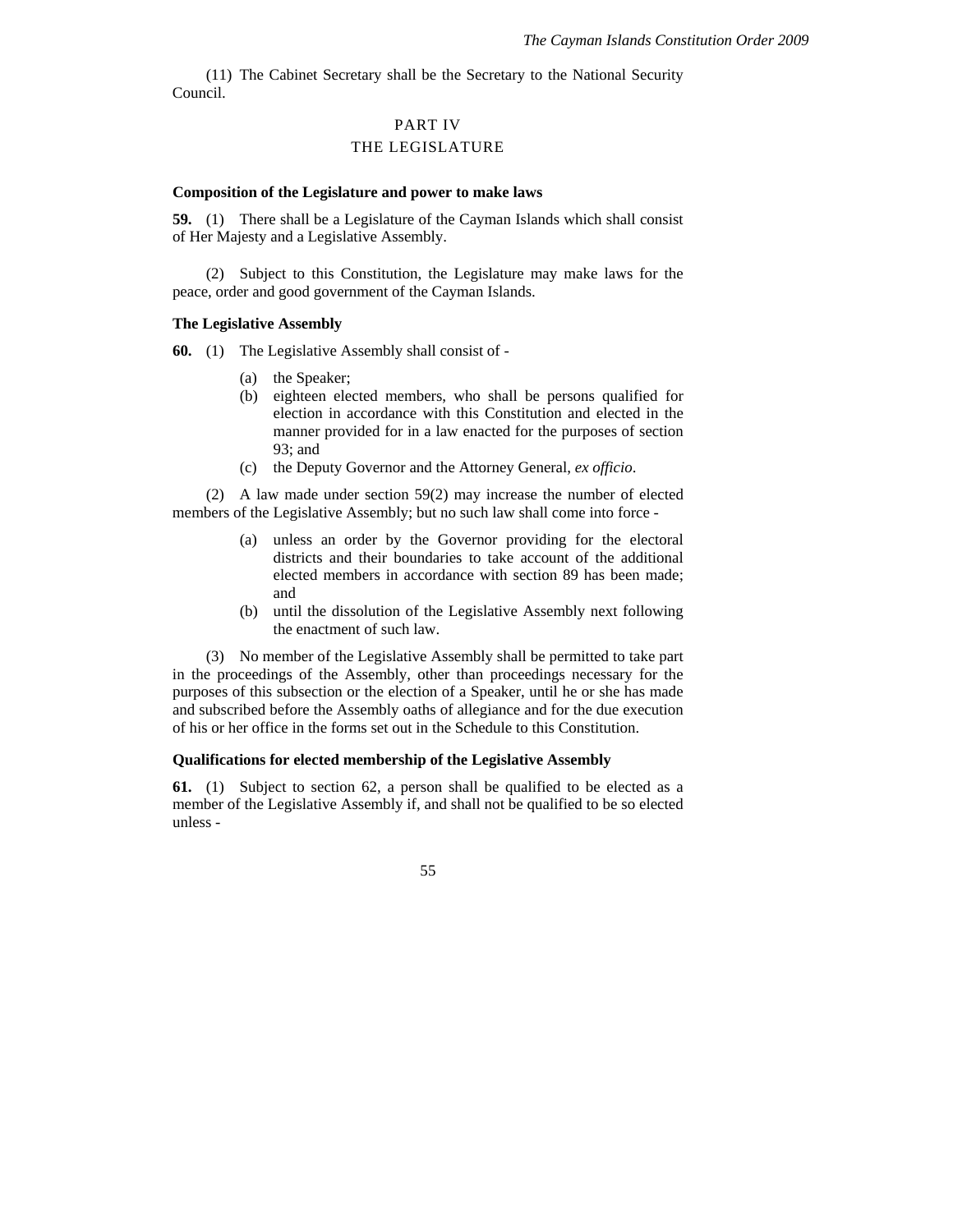- (a) he or she is a Caymanian; and
- (b) he or she has attained the age of 21 years; and
- (c) he or she is, at the date of his or her nomination for election, domiciled and resident in the Cayman Islands; and
- (d) he or she is a qualified citizen; and either
- (e) he or she was born in the Cayman Islands, or was born outside the Cayman Islands in the circumstances mentioned in subsection (2)(b), has resided in the Cayman Islands for a period of not less than seven years immediately preceding the date of his or her nomination for election and, subject to subsection (3), the number of days on which he or she was absent from the Cayman Islands in that period does not exceed 400; or
- (f) if he or she was born outside the Cayman Islands, has resided in the Cayman Islands for a period or periods amounting to not less than fifteen years out of the twenty years immediately preceding the date of his or her nomination for election, and, subject to subsection (3), in the seven years immediately preceding the date of his or her nomination for election the number of days on which he or she was absent from the Cayman Islands does not exceed 400.

(2) For the purposes of subsection  $(1)(d)$ , a qualified citizen is a British overseas territories citizen by virtue of a connection with the Cayman Islands, who either -

- (a) at the date of his or her nomination for election possesses no other citizenship and is pursuing no claim to any other citizenship for which he or she may be eligible; or
- (b) was born outside the Cayman Islands, has or had at least one parent or grandparent who was born in the Cayman Islands and is a Caymanian (or if deceased would if alive have been a Caymanian at the date of nomination for election), and who at the date of his or her nomination for election possesses no other citizenship save for any right he or she may have to some other citizenship by virtue of his or her birth outside the Cayman Islands;

and in this subsection the words "other citizenship" do not include British citizenship acquired by virtue of the British Overseas Territories Act 2002(**[3](http://www.opsi.gov.uk/si/si2009/uksi_20091379_en_7#f00003#f00003)**).

(3) In ascertaining whether a person has been absent from the Cayman Islands for the purposes of subsection  $(1)(e)$  or  $(f)$ , any period of absence by reason of the following shall be disregarded -

- (a) the performance of duty on behalf of the Government;
- (b) attendance as a student at any educational establishment;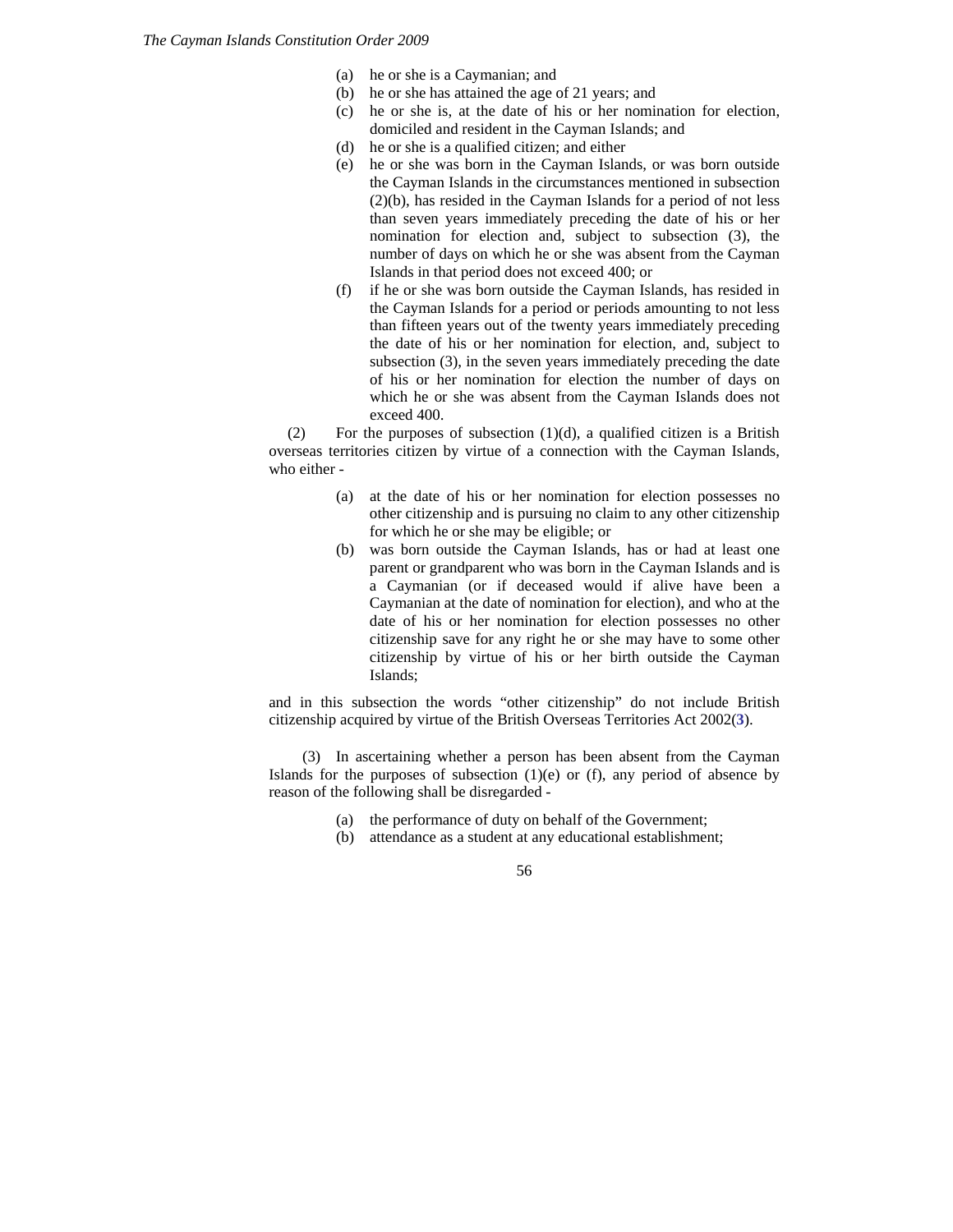- (c) attendance as a patient at any hospital, clinic or other medical institution;
- (d) employment as a seaman aboard an ocean-going vessel; or
- (e) employment as a crew member on any aircraft.

## **Disqualifications for elected membership**

**62.** (1) No person shall be qualified to be elected as a member of the Legislative Assembly who -

- (a) is, by virtue of his or her own act, under any acknowledgement of allegiance, obedience or adherence to a foreign power or state;
- (b) holds, or is acting in, any public office;
- (c) has been adjudged or otherwise declared bankrupt under any law in force in any part of the Commonwealth or the United States of America and has not been discharged;
- (d) is a person certified to be insane or otherwise adjudged to be of unsound mind under any law in force in the Cayman Islands;
- (e) subject to subsection (2), is serving or has served a sentence of imprisonment (by whatever name called) exceeding twelve months imposed on him or her by a court in any country or substituted by competent authority for some other sentence imposed on him or her by such a court, or is under such a sentence of imprisonment the execution of which has been suspended, or has been convicted by any court in any country of an offence involving dishonesty;
- (f) is disqualified for election by any law in force in the Cayman Islands by reason of his or her holding, or acting in, any office the functions of which involve -
	- (i) any responsibility for, or in connection with, the conduct of any election; or
	- (ii) any responsibility for the compilation or revision of any electoral register;
- (g) is a party to, or a partner in a firm or a director or manager of a company which is a party to, any contract with the Government for or on account of the public service and has not, within the period of one month immediately preceding the date of an election in which he or she is a candidate, caused to be published a Government Notice setting out the nature of such contract and his or her interest, or the interest of any such firm or company, in it; or
- (h) is disqualified for membership of the Assembly by any law in force in the Cayman Islands relating to offences connected with elections.

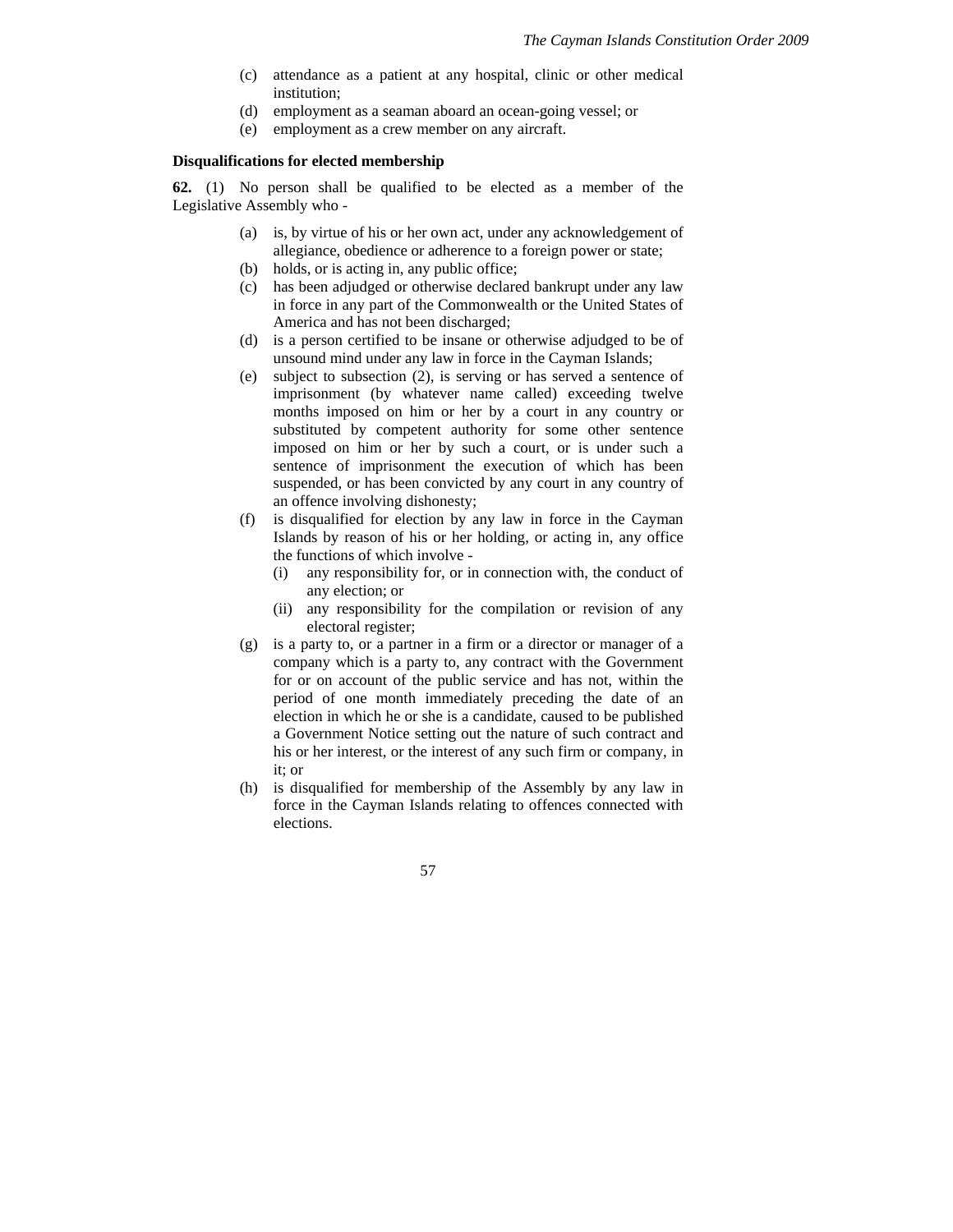- (2) For the purposes of subsection  $(1)(e)$  and section  $63(g)$  -
	- (a) where a person is serving two or more sentences of imprisonment that are required to be served consecutively he or she shall, throughout the whole time during which he or she so serves, be regarded as serving a sentence exceeding twelve months if (but not unless) any one of those sentences exceeds that term; and
	- (b) no account shall be taken of a sentence of imprisonment imposed as an alternative to or in default of the payment of a fine.

#### **Tenure of office of elected members**

**63.** The seat of an elected member of the Legislative Assembly shall become vacant -

- (a) upon a dissolution of the Assembly;
- (b) if he or she is absent from the sittings of the Assembly for such period and in such circumstances as may be prescribed in the Standing Orders of the Assembly;
- (c) if he or she ceases to be a Caymanian;
- (d) if he or she ceases to be resident in the Cayman Islands;
- (e) if he or she resigns his or her seat by writing under his or her hand addressed to the Governor;
- (f) if he or she becomes a party to any contract with the Government for or on account of the public service, or if any firm in which he or she is a partner or any company of which he or she is a director or manager becomes a party to any such contract, or if he or she becomes a partner in a firm or a director or manager of a company which is a party to any such contract; but if in the circumstances it appears to it to be just to do so, the Assembly may exempt any elected member from vacating his or her seat under this paragraph if the member, before or as soon as practicable after becoming a party to the contract, or before or as soon as practicable after becoming otherwise interested in the contract (whether as a partner in a firm or as a director or manager of a company), discloses to the Assembly or, if that is impracticable, to the Clerk of the Assembly the nature of the contract and his or her interest or the interest of the firm or company in it; or
- (g) subject to section 64, if any circumstances arise that, if he or she were not a member of the Assembly, would cause him or her to be disqualified for election to it by virtue of any provision of section  $62(1)$  other than paragraph (g).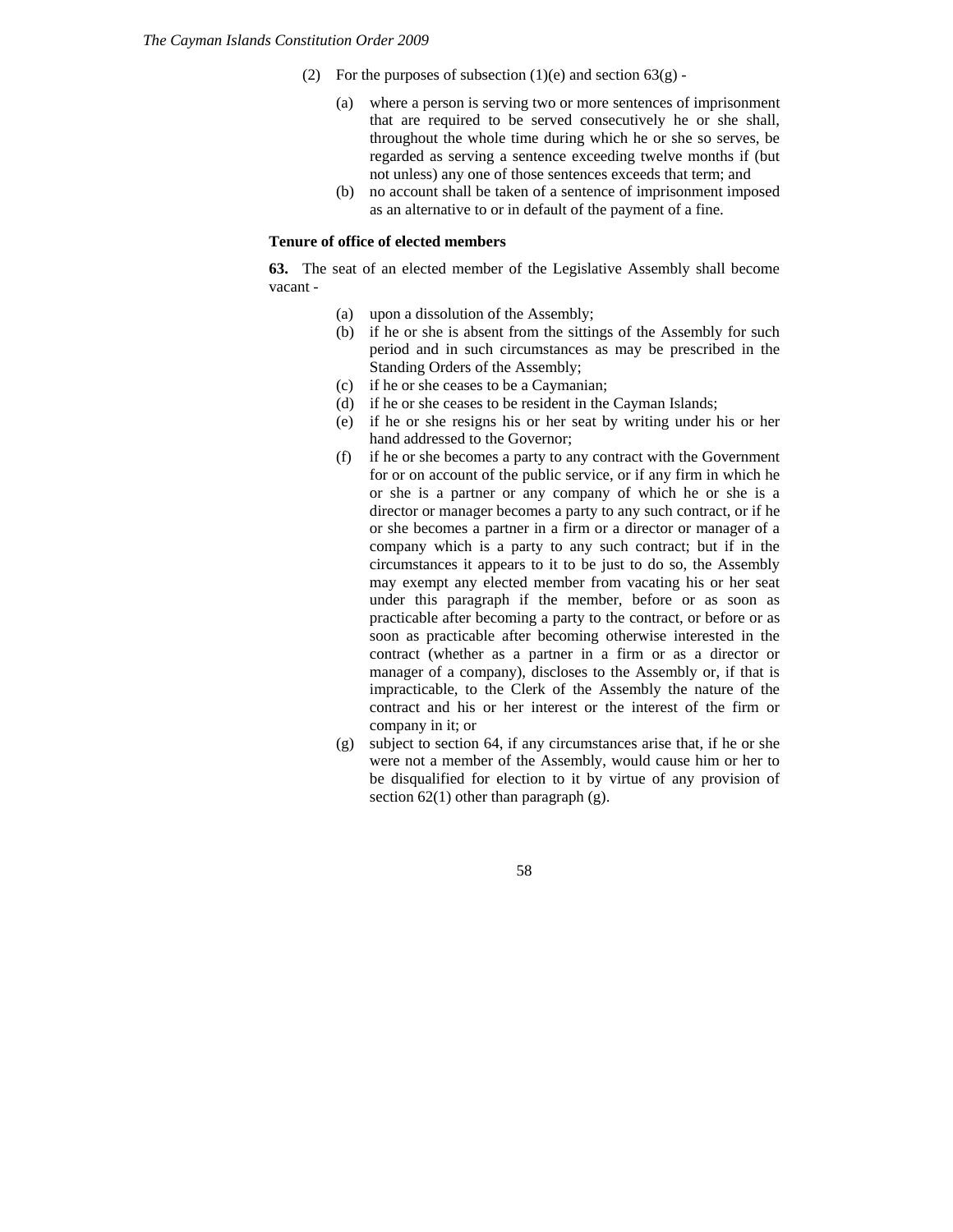#### **Delay in vacation of seat to allow for an appeal**

**64.** (1) If circumstances such as are referred to in section  $63(g)$  arise because a member is adjudged or declared bankrupt, is certified insane or adjudged of unsound mind, is under sentence of imprisonment, is convicted of an offence involving dishonesty or is convicted of an offence relating to elections, and it is open to the member to appeal against the decision (either with or without the leave of a court or other authority), he or she shall forthwith cease to perform his or her functions as a member of the Legislative Assembly, but, subject to subsection (2), he or she shall not vacate his or her seat until the expiration of a period of 30 days thereafter; but the Governor may, at the request of the member, extend that period to enable the member to pursue any appeal against the decision, save that extensions of time exceeding in the aggregate 150 days shall not be given without the approval of the Assembly.

(2) If, on the determination of any appeal, such circumstances as aforesaid continue to exist and no further appeal is open to the member, or if for any reason, including the refusal of leave to appeal or the expiration of any time for entering an appeal, it ceases to be open to the member to appeal, he or she shall forthwith vacate his or her seat.

(3) If at any time before the member vacates his or her seat such circumstances as aforesaid cease to exist, his or her seat shall not become vacant on the expiration of the period referred to in subsection (1) and he or she may resume the performance of his or her functions as a member.

## **Speaker and Deputy Speaker**

**65.** (1) At the first sitting of the Legislative Assembly after a general election, and as soon as practicable after a vacancy occurs in the relevant office otherwise than on a dissolution of the Assembly, the elected members of the Assembly shall by a majority vote elect -

- (a) a Speaker from among the elected members of the Assembly, or persons who are qualified to be elected as members of the Assembly, other than Ministers; and
- (b) a Deputy Speaker from among the elected members of the Assembly other than Ministers;

and the election of the Speaker and the Deputy Speaker shall take precedence over any other business of the Assembly.

- (2) A person shall vacate the office of Speaker or Deputy Speaker
	- (a) upon a dissolution of the Legislative Assembly;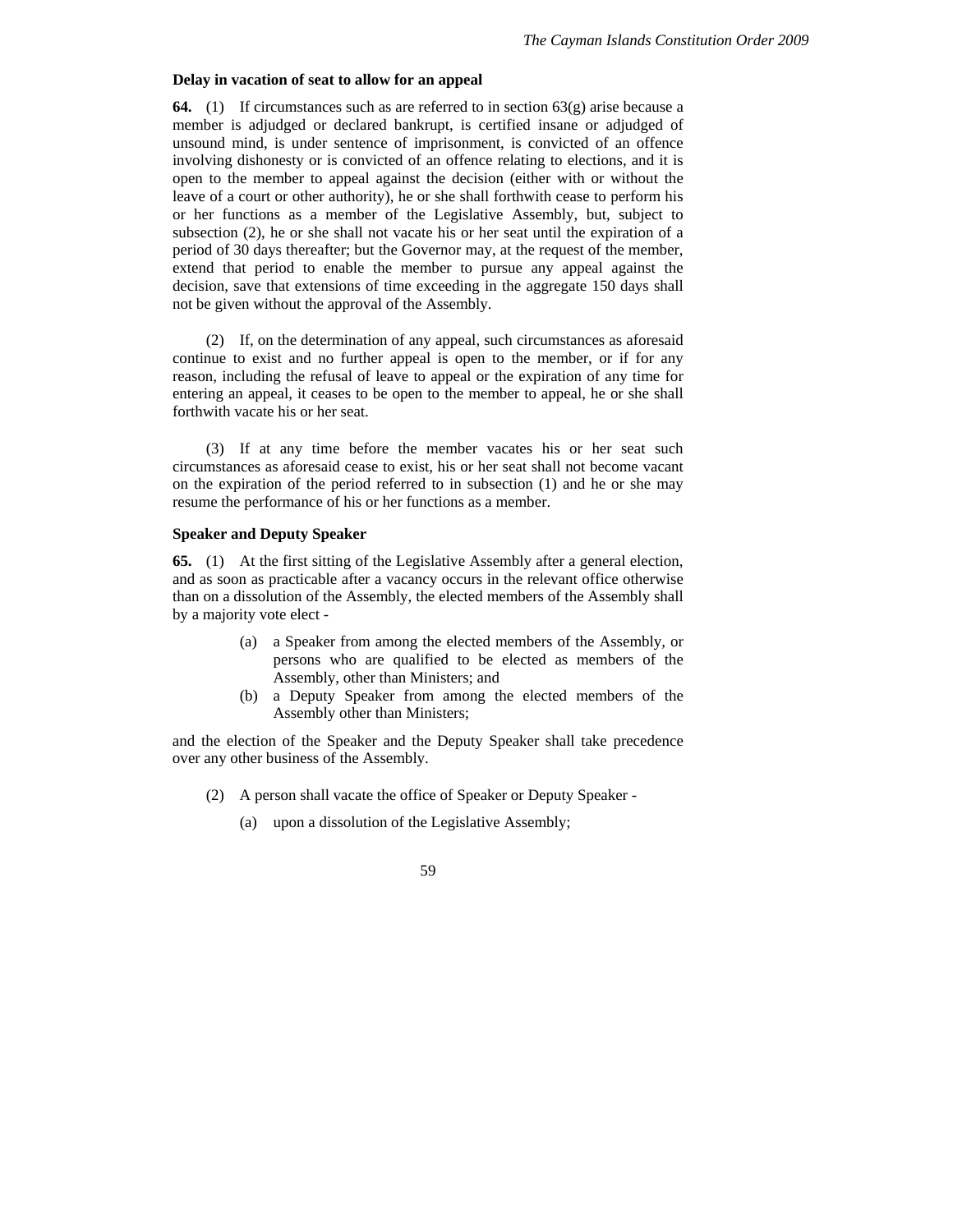- (b) if he or she informs the Assembly, by writing addressed to the Assembly and received by the Clerk of the Assembly, that he or she resigns his or her office;
- (c) in any circumstances which, in the case of the Speaker, would cause him or her to vacate his or her seat as, or if he or she were, a member of the Assembly, or, in the case of the Deputy Speaker, if he or she ceases to be an elected member of the Assembly;
- (d) if, on the date of his or her election as Speaker or Deputy Speaker, he or she is a party to, or a partner in a firm or a director or manager of a company which is a party to, any contract with the Government or if, on any date after such election he or she or a firm in which he or she is a partner or a company of which he or she is a director or manager becomes a party to any such contract or he or she becomes a partner in a firm or a director or manager of a company which is a party to any such contract, and he or she does not, before the expiration of 30 days from the date in question, disclose to the Assembly or, if that is impracticable, to the Clerk of the Assembly in writing the nature of such contract and his or her interest, or the interest of such a firm or company, in it and the Assembly does not exempt him or her from vacating his or her office under this paragraph;
- (e) if he or she becomes a Minister; or
- (f) on the passing, by the votes of two-thirds of the elected members of the Assembly, of a motion expressing no confidence in him or her as Speaker or Deputy Speaker, as the case may be.

(3) If the office of Speaker or Deputy Speaker becomes vacant, the Legislative Assembly shall elect another Speaker or Deputy Speaker fulfilling the requirements of subsection  $(1)(a)$  and  $(b)$ .

## **Determination of questions as to membership of the Legislative Assembly**

**66.** (1) Any question whether a person has been validly elected as a member of the Legislative Assembly, or whether an elected member of the Assembly has vacated his or her seat in it, shall be determined by the Grand Court, whose decision shall be final and not subject to any appeal.

(2) An application to the Grand Court for the determination of any question whether a person has been validly elected as a member of the Legislative Assembly may be made by -

- (a) a person who voted or had the right to vote at the election to which the application relates;
- (b) a person claiming to have had the right to be returned at such election;

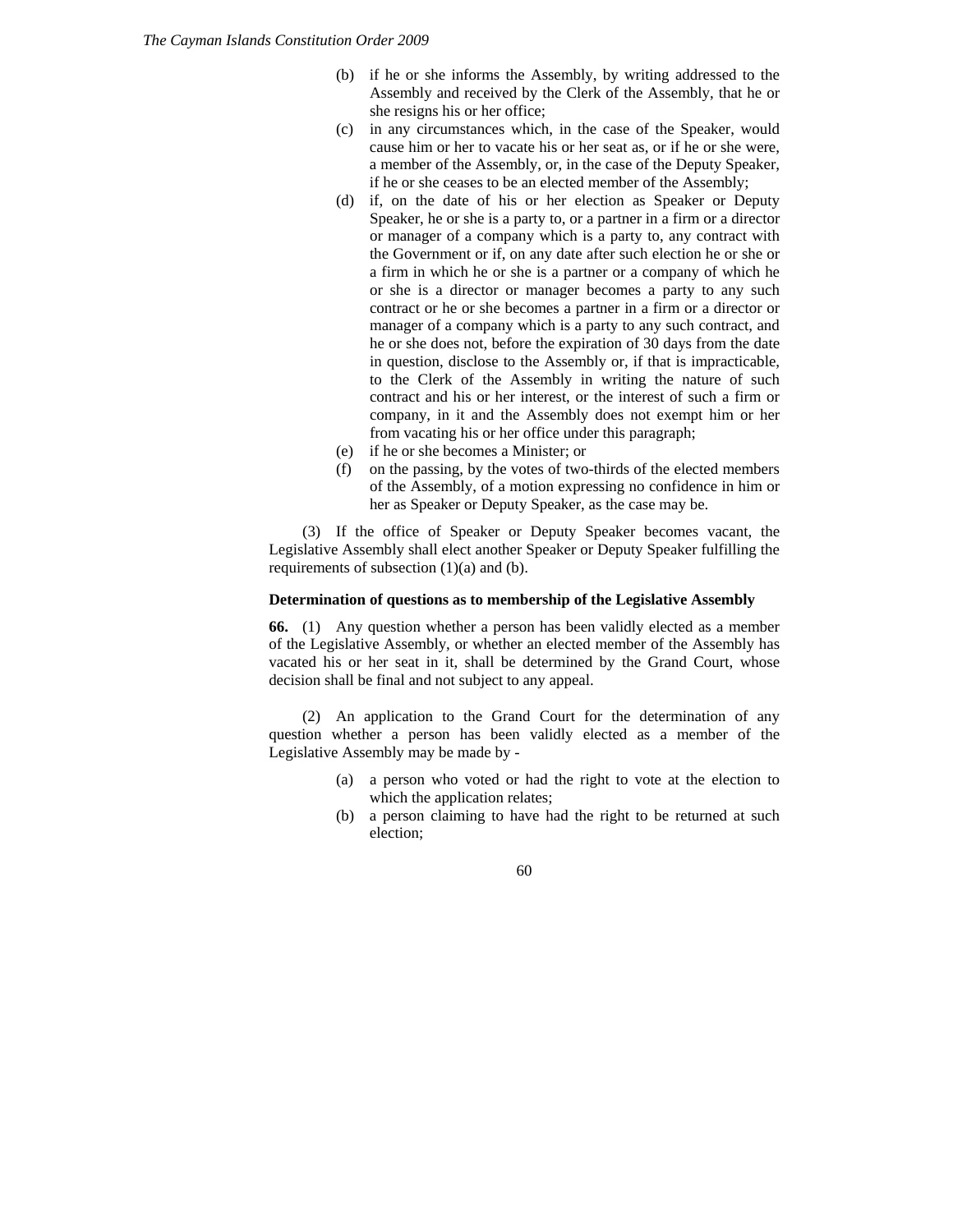- (c) a person alleging himself or herself to have been a candidate at such election; or
- (d) the Attorney General.

(3) An application to the Grand Court for the determination of any question whether an elected member of the Legislative Assembly has vacated his or her seat in it may be made by -

- (a) any elected member of the Assembly; or
- (b) the Attorney General.

(4) If any application referred to in subsection (2) or (3) is made by a person other than the Attorney General, the Attorney General may intervene and may then appear or be represented in the proceedings.

- (5) A law enacted by the Legislature may make provision with respect to
	- (a) the time within which, the circumstances and manner in which and the imposition of conditions under which, any application may be made to the Grand Court for the determination of any question under this section;
	- (b) the powers, practice and procedure of the Grand Court in relation to any such application.

(6) In the exercise of the powers conferred on him or her by this section and section 67, the Attorney General shall not be subject to the direction or control of any other person or authority.

## **Penalty for sitting or voting in the Legislative Assembly when unqualified**

**67.** (1) Any person who sits or votes in the Legislative Assembly knowing or having reasonable grounds for knowing that he or she is not entitled to do so shall be liable to a penalty not exceeding 500 dollars for each day on which he or she so sits or votes.

(2) Any such penalty shall be recoverable as a debt by civil action in the Grand Court at the suit of the Attorney General.

## **Leader of the Opposition**

**68.** (1) There shall be a Leader of the Opposition who shall be appointed by the Governor.

- (2) The Governor shall appoint as the Leader of the Opposition
	- (a) the elected member of the Legislative Assembly recommended by a majority of the elected members of the Assembly who are members of any opposition political party whose numerical

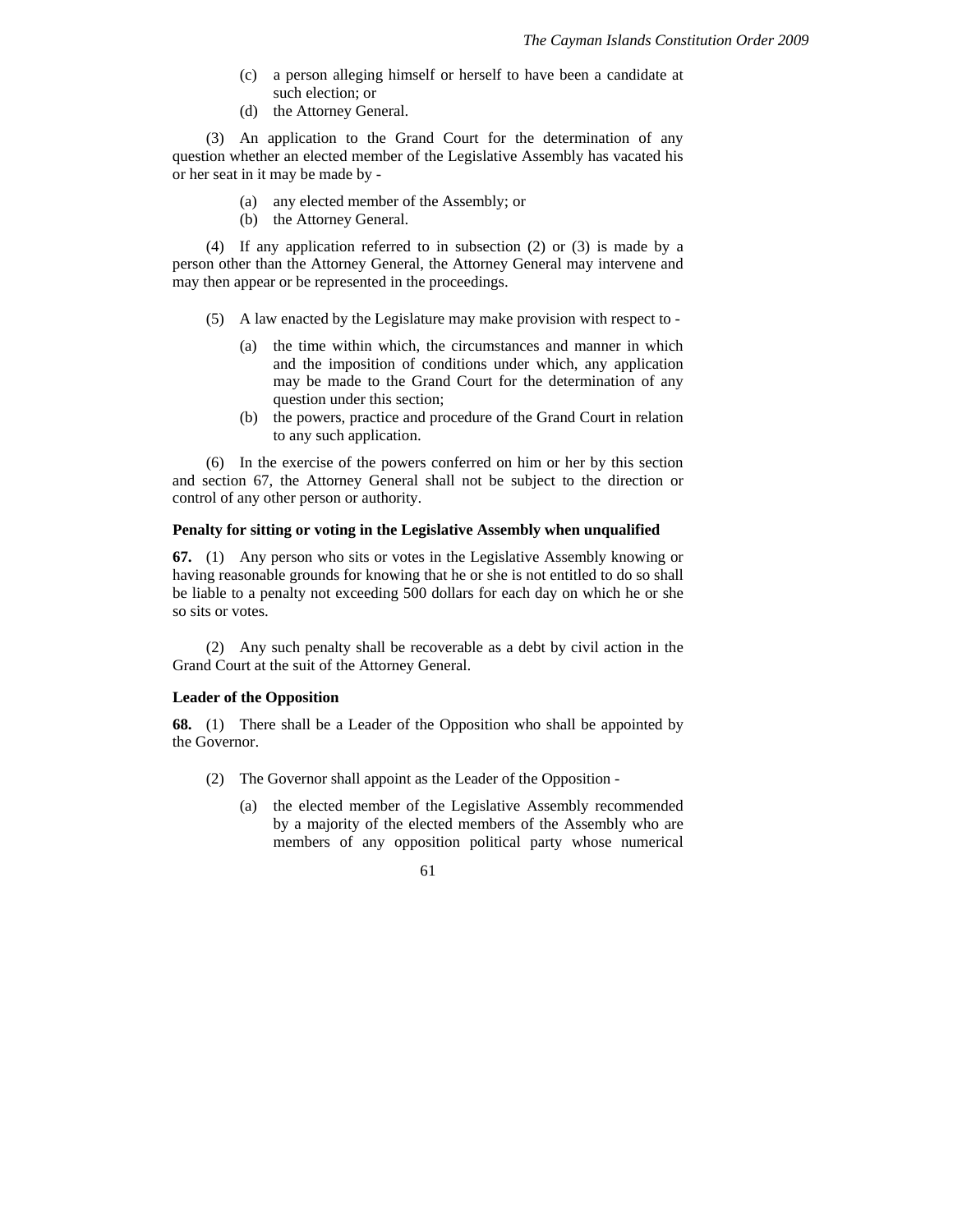strength in the Assembly is greater than that of any other opposition political party;

- (b) if it appears to the Governor that there is no such party but that there is an elected member of the Assembly who would be acceptable as Leader of the Opposition to a majority of the members of the Assembly in opposition to the Government, that member; or
- (c) if it appears to the Governor that there is no such person, then the Governor shall appoint as Leader of the Opposition that person who in his or her opinion would be acceptable to the greatest number of members of the Assembly in opposition to the Government.

(3) If at any time between the polling in a general election and the next following dissolution of the Legislative Assembly the Governor is satisfied that, if the office of the Leader of the Opposition were then vacant, he or she would appoint to that office a person other than the person then holding it, the Governor shall revoke the appointment of the Leader of the Opposition.

- (4) The office of the Leader of the Opposition shall also become vacant
	- (a) if for any reason other than a dissolution of the Legislative Assembly the holder of that office ceases to be a member of the Assembly;
	- (b) when the Assembly first meets after a general election;
	- (c) if the holder of that office becomes a member of the Cabinet; or
	- (d) if the holder of that office resigns it by writing under his or her hand addressed to the Governor.

(5) The Governor, acting in accordance with the advice of the Leader of the Opposition, shall appoint a Deputy Leader of the Opposition from among the elected members of the Legislative Assembly in opposition to the Government.

- (6) The office of Deputy Leader of the Opposition shall become vacant
	- (a) if his or her appointment is revoked by the Governor, acting in accordance with the advice of the Leader of the Opposition; or
	- (b) in any of the circumstances specified in subsection  $(4)(a)$ ,  $(b)$ ,  $(c)$ and  $(d)$ .

(7) In this section "opposition political party" includes a group of members of the Legislative Assembly in opposition to the Government who are prepared to support one of their number as their leader.

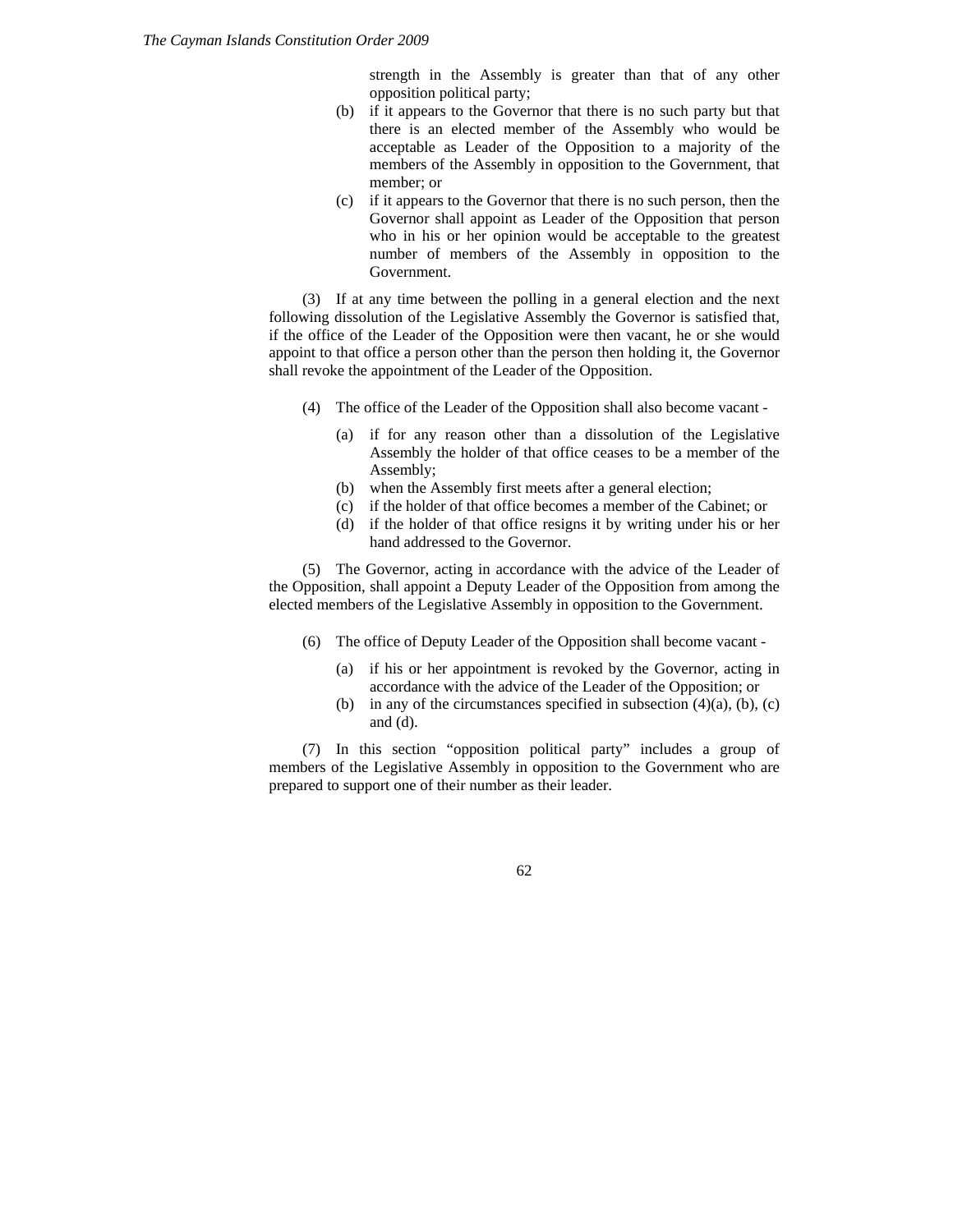#### **Power to provide for a referendum**

**69.** A law enacted by the Legislature may make provision to hold a referendum amongst persons registered as electors in accordance with section 90, on a matter or matters of national importance, when so resolved by the majority of the elected members of the Assembly; but the question of whether the Cayman Islands should seek any amendment to this Constitution that may result in their independence shall be deemed to be a matter of national importance.

## **People-initiated referendums**

**70.** (1) Without prejudice to section 69, a law enacted by the Legislature shall make provision to hold a referendum amongst persons registered as electors in accordance with section 90 on a matter or matters of national importance that do not contravene any part of the Bill of Rights or any other part of this Constitution.

- (2) Before a referendum under this section may be held
	- (a) there shall be presented to the Cabinet a petition signed by not less than 25 per cent of persons registered as electors in accordance with section 90;
	- (b) the Cabinet shall settle the wording of a referendum question or questions within a reasonable time period as prescribed by law; and
	- (c) the Cabinet shall make a determination on the date the referendum shall be held in a manner prescribed by law.

(3) Subject to this Constitution, a referendum under this section shall be binding on the Government and the Legislature if assented to by more than 50 per cent of persons registered as electors in accordance with section 90.

## **Standing Orders and committees**

**71.** (1) Subject to this Constitution, the Legislative Assembly may from time to time make, amend and revoke Standing Orders for the regulation and orderly conduct of its own proceedings and the dispatch of business, and for the passing, intituling and numbering of Bills and for their presentation to the Governor for assent; but no such Standing Orders or amendment or revocation of them shall have effect unless they have been approved by the Governor.

(2) Standing Orders must provide for fair procedures, adequate notice of Bills and motions, and a sufficient opportunity for members of the Legislative Assembly (including opposition members) to speak and otherwise participate in the proceedings of the Assembly.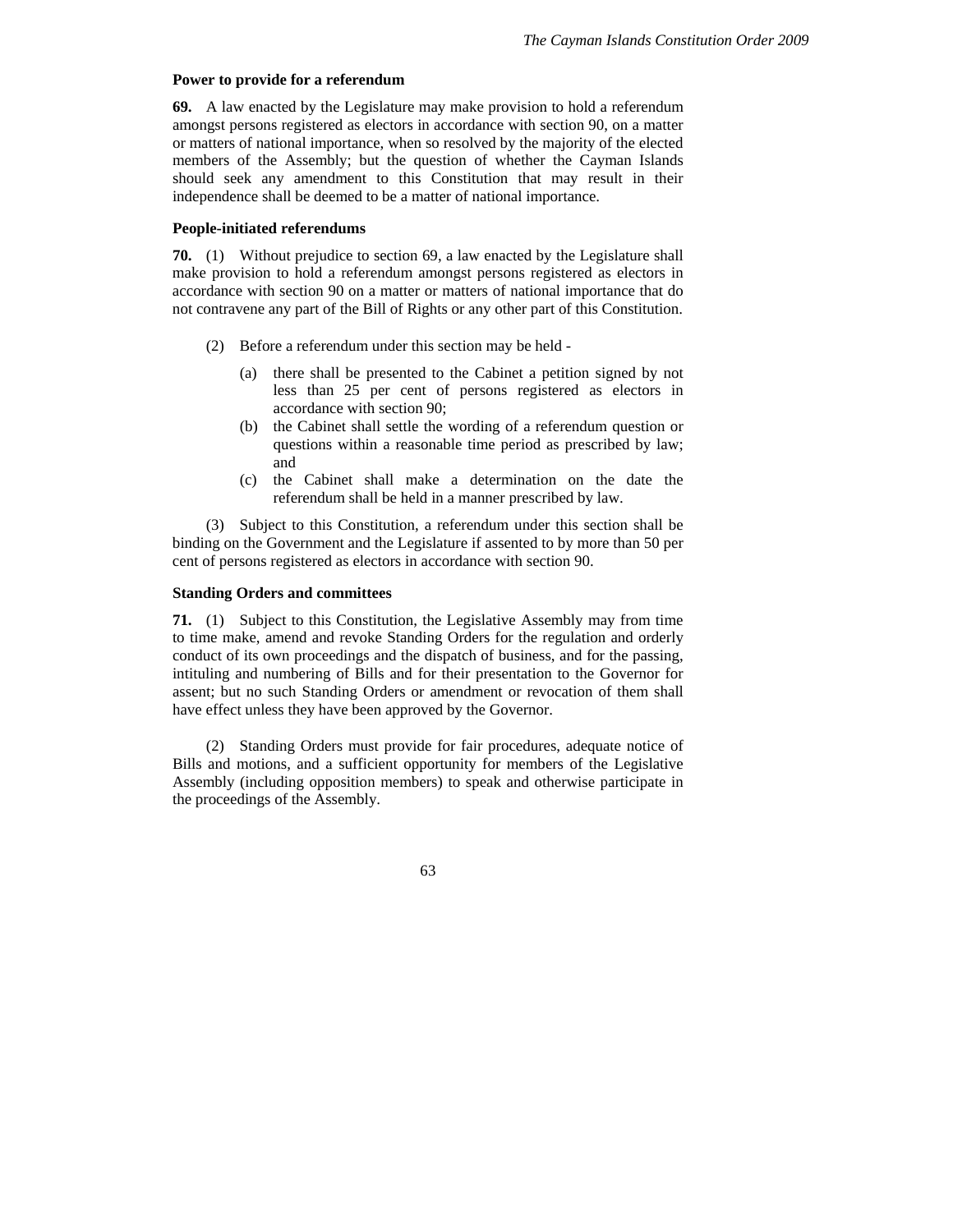(3) Standing Orders shall not be suspended or revoked without good reason.

(4) In any matter not provided for in Standing Orders, resort shall be had to the usage and practice of the House of Commons of the United Kingdom, which shall be followed as far as the same may be applicable to the Legislative Assembly and not inconsistent with Standing Orders nor with the practice of the Assembly.

(5) In cases of doubt, Standing Orders shall be interpreted in the light of the relevant usage and practice of the House of Commons, but no restriction which the House of Commons has introduced by standing order after the making of such Standing Orders shall be deemed to extend to the Legislative Assembly or its members until the Assembly has by Standing Orders provided for such restriction.

(6) Standing Orders shall make provision for the establishment of a Finance Committee of the Legislative Assembly to consider in detail the estimates of revenue and expenditure of the Cayman Islands laid before the Assembly by the Minister responsible for finance, and to examine and consider all financial Bills and such other matters relating to the finances of the Cayman Islands as may from time to time be referred to it by the Assembly and to report on them to the Assembly.

(7) The Finance Committee shall consist of all the elected members of the Legislative Assembly and shall be chaired by the Minister responsible for finance.

(8) Standing Orders may also establish one or more other standing committees of the Legislative Assembly, each of which may be charged with responsibility for monitoring the conduct of business of the Government for which responsibility has been assigned to a Minister under section 54.

(9) The composition of all such standing committees shall, so far as possible, reflect proportionately the numerical strength of all political parties or groups making up the elected membership of the Legislative Assembly.

(10) Any standing committee so established shall have power to summon any Minister, the Deputy Governor, the Attorney General or any public officer of a department of Government for which a Minister is responsible to appear before it, and to require any Minister or other person so summoned to answer questions and provide information about the conduct of business of the Government by the Minister or department concerned or, as the case may be, by the Deputy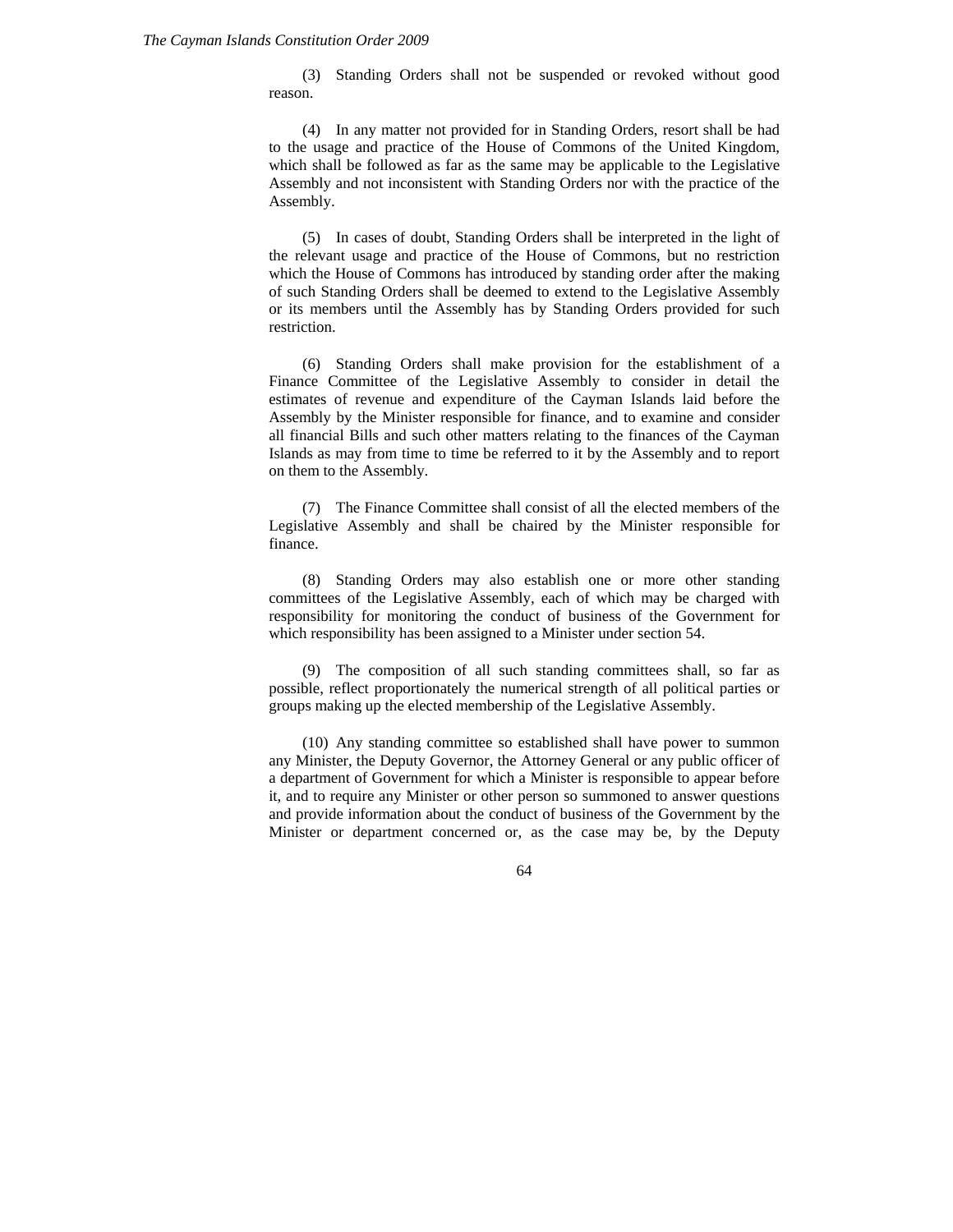Governor or the Attorney General, and to report on its activities to the Legislative Assembly.

## **Presiding in the Legislative Assembly**

**72.** At sittings of the Legislative Assembly there shall preside -

- (a) the Speaker; or
- (b) in the absence of the Speaker, the Deputy Speaker; or
- (c) in the absence of the Speaker and the Deputy Speaker, such one of the elected members other than a Minister as may be elected by the elected members.

#### **The Legislative Assembly may transact business notwithstanding vacancies**

**73.** The Legislative Assembly shall not be disqualified for the transaction of business by reason of any vacancy in its membership (including any vacancy not filled when the Assembly is first constituted or is reconstituted at any time) and any proceedings in it shall be valid even though some person who was not entitled to do so sat or voted in the Assembly or otherwise took part in those proceedings.

## **Quorum**

**74.** (1) If at any sitting of the Legislative Assembly a quorum is not present and any member of the Assembly who is present objects on that account to the transaction of business and, after such interval as may be prescribed in Standing Orders, the person presiding at the sitting ascertains that a quorum is still not present, he or she shall adjourn the Assembly.

(2) For the purposes of this section a quorum shall consist of a majority of the elected members of the Legislative Assembly in addition to the person presiding.

## **Voting**

**75.** (1) Save as otherwise provided in this Constitution, all questions proposed for decision in the Legislative Assembly shall be determined by a majority of votes of the members present and voting.

(2) The Speaker or other member presiding shall not vote unless on any question the votes are equally divided, in which case he or she shall have and exercise a casting vote.

(3) The Deputy Governor and the Attorney General shall not be entitled to vote.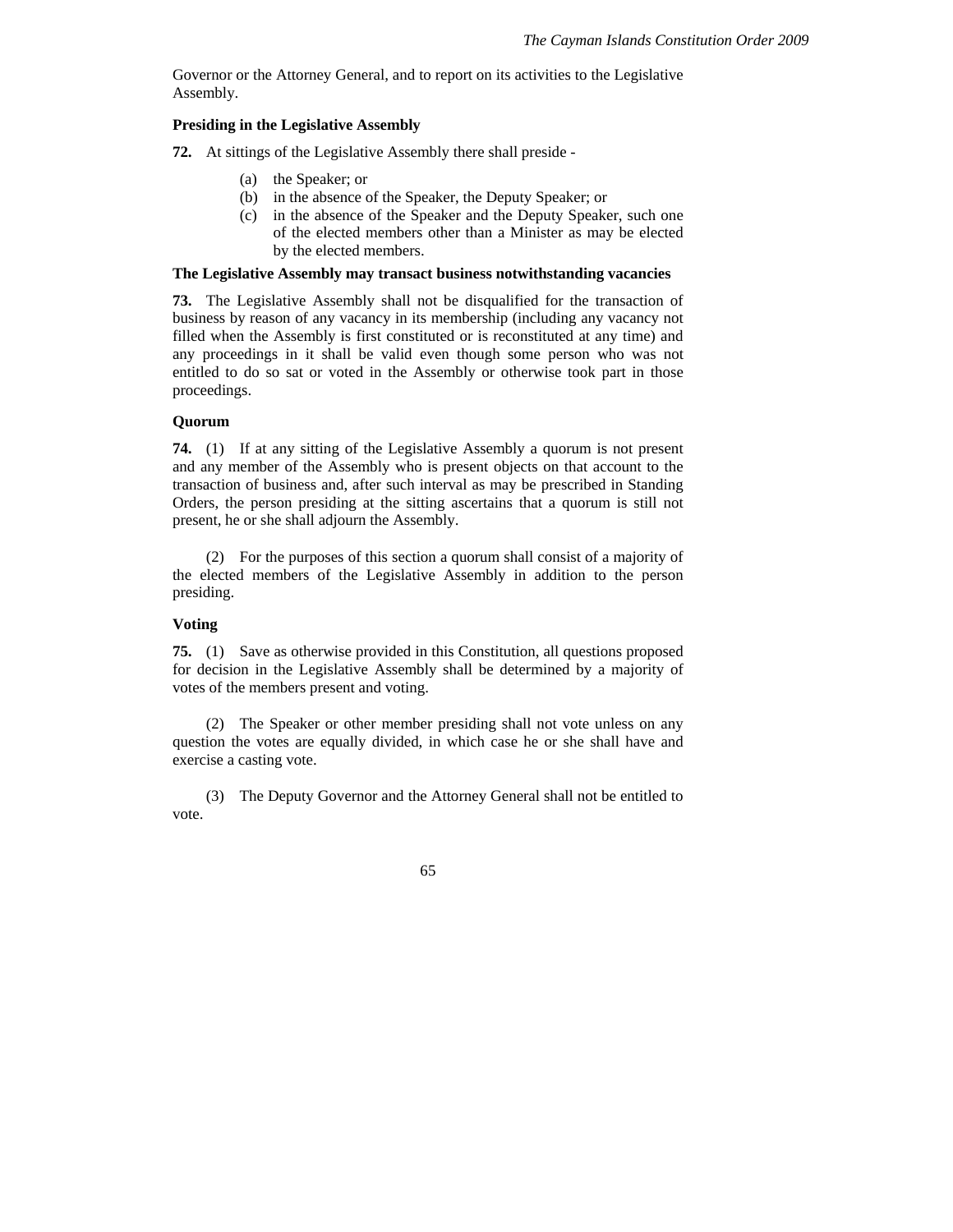## **Summoning of persons to assist the Legislative Assembly**

**76.** The Speaker or other person presiding may, when in his or her opinion the business before the Legislative Assembly makes it desirable, summon any person to a meeting of the Assembly even though that person is not a member of the Assembly.

## **Introduction of Bills**

**77.** (1) Subject to this Constitution and Standing Orders, any member may introduce any Bill or propose any motion for debate in, or may present any petition to, the Legislative Assembly, and the same shall be debated and disposed of according to Standing Orders.

(2) Standing Orders shall require that, except in a case of emergency, every Bill introduced by the Government shall be published at least 21 days before the commencement of the meeting at which it is scheduled to be introduced.

(3) Except on the recommendation of the Minister responsible for finance, the Legislative Assembly shall not -

- (a) proceed upon any Bill (including any amendment to a Bill) which, in the opinion of the Speaker, makes provision for imposing or increasing any tax, for imposing or increasing any charge on the revenues or other funds of the Cayman Islands, for altering any such charge otherwise than by reducing it, or for compounding or remitting any debt due to the Cayman Islands;
- (b) except in the case of a motion proposing a resolution under section 69, proceed upon any motion (including any amendment to a motion) the effect of which, in the opinion of the person presiding in the Assembly, is that provision would be made for any of the purposes aforesaid; or
- (c) receive any petition which, in the opinion of the person presiding in the Assembly, requests that provision be made for any of the purposes aforesaid.

#### **Assent to Bills**

- **78.** (1) A Bill shall not become a law until
	- (a) the Governor has assented to it in Her Majesty's name and on Her Majesty's behalf and has signed it in token of his or her assent; or
	- (b) Her Majesty has given Her assent to it through a Secretary of State and the Governor has signified Her assent by proclamation.

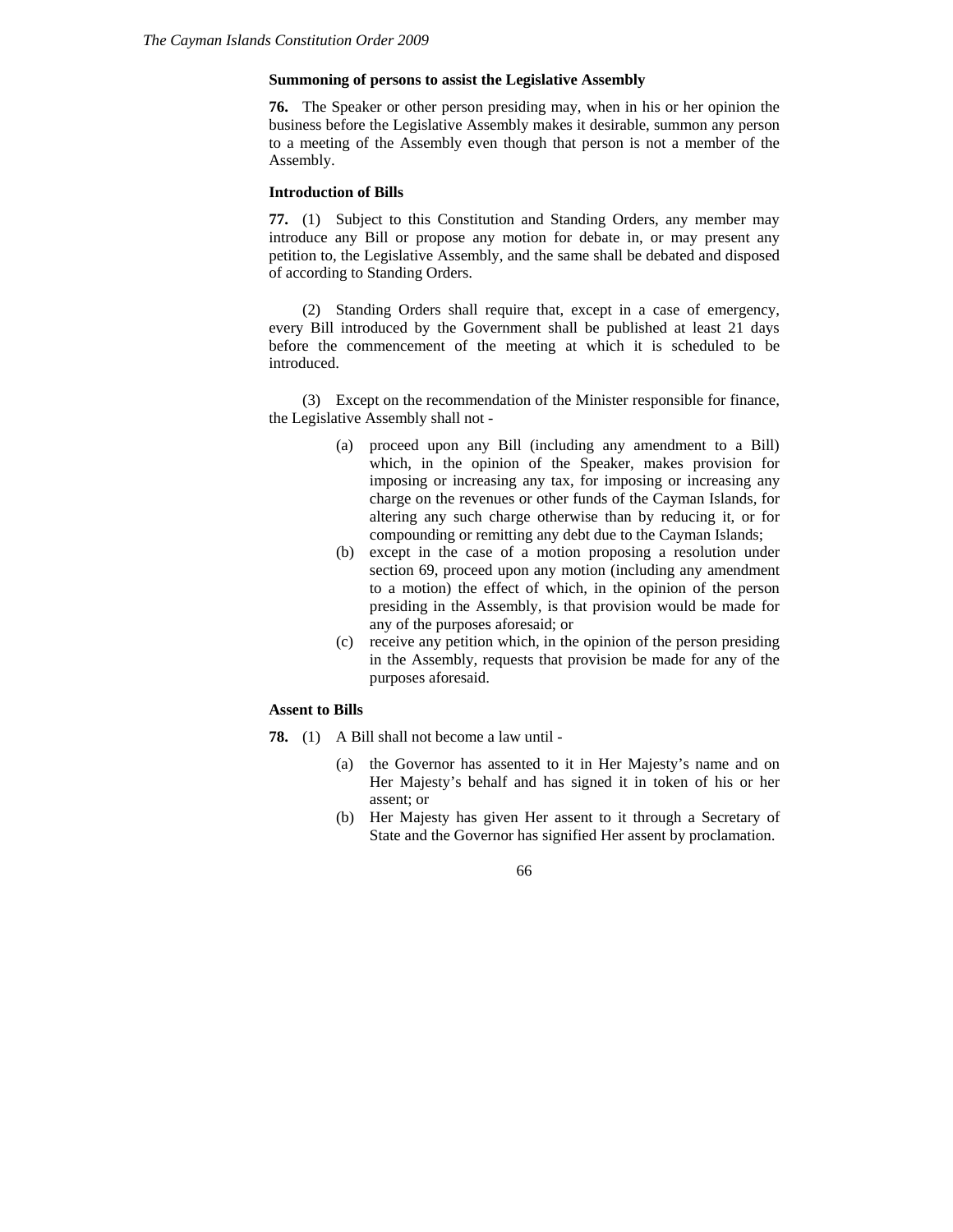(2) When a Bill is presented to the Governor for his or her assent, he or she shall, subject to this Constitution and any instructions addressed to him or her by Her Majesty through a Secretary of State, declare that he or she assents or refuses to assent to it or that he or she reserves the Bill for the signification of Her Majesty's pleasure; but, unless he or she has been authorised by a Secretary of State to assent to it, the Governor shall reserve for the signification of Her Majesty's pleasure any Bill which appears to him or her, acting in his or her discretion -

- (a) to be in any way repugnant to, or inconsistent with, this Constitution;
- (b) to determine or regulate the privileges, immunities or powers of the Legislative Assembly or of its members;
- (c) to be inconsistent with any obligation of Her Majesty or of Her Majesty's Government in the United Kingdom towards any other State or any international organisation;
- (d) to be likely to prejudice the Royal prerogative;
- (e) to affect any matter for which the Governor is responsible under section 55; or
- (f) to affect the integrity or independence of the public service or of the administration of justice.

(3) Before refusing assent to any Bill, the Governor shall explain to the members of the Legislative Assembly why he or she proposes to do so, if necessary in confidence, and shall allow those members the opportunity to submit their views on the matter in writing to a Secretary of State.

## **Return of Bills by the Governor**

**79.** (1) Where the Governor decides to return any Bill to the Legislative Assembly when it is presented for his or her assent, he or she shall do so within 60 days of receiving it, transmitting with it any amendments which he or she may recommend and the reasons for them, and the Assembly shall consider such recommendation.

(2) The Governor shall inform the Speaker as soon as practicable that he or she intends to return a Bill in pursuance of subsection (1).

#### **Disallowance of laws**

**80.** (1) Any law assented to by the Governor may be disallowed by Her Majesty through a Secretary of State; but no law shall be disallowed until the expiration of a reasonable period notified by a Secretary of State to the Governor with an explanation of the difficulties perceived by the Secretary of State, and the Governor shall forthwith advise the Speaker of that period and those difficulties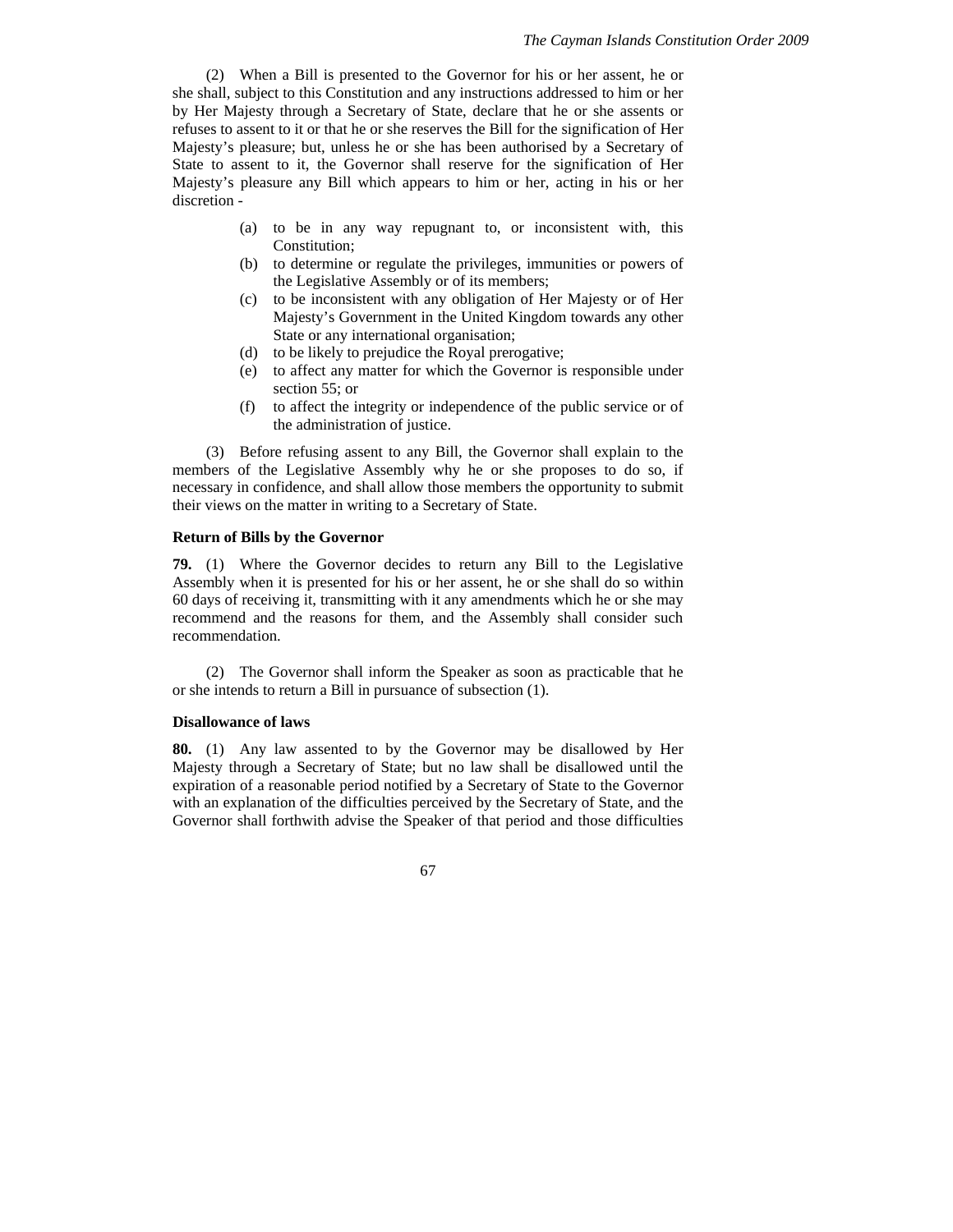in order to give the Legislative Assembly an opportunity to reconsider the law in question.

(2) Whenever any law has been disallowed by Her Majesty the Governor shall cause notice of such disallowance to be published by Government Notice and the law shall be annulled with effect from the date of such publication.

(3) Section 16(1) of the Interpretation Act 1978(**[4](http://www.opsi.gov.uk/si/si2009/uksi_20091379_en_7#f00004#f00004)**) shall apply to the annulment of any law under this section as it applies to the repeal of an Act of Parliament, save that any enactment repealed or amended by or in pursuance of that law shall have effect as from the date of the annulment as if that law had not been made.

## **Governor's reserved power**

**81.** If the Governor considers that the enactment of legislation is necessary or desirable with respect to or in the interests of any matter for which he or she is responsible under section 55 but, after consultation with the Premier, it appears to the Governor that the Cabinet is unwilling to support the introduction into the Legislative Assembly of a Bill for the purpose or that the Assembly is unlikely to pass a Bill introduced into it for the purpose, the Governor may, with the prior approval of a Secretary of State, cause a Bill for the purpose to be published in a Government Notice and may (notwithstanding that the Bill has not been passed by the Assembly) assent to it on behalf of Her Majesty; but the Bill shall be so published for at least 21 days prior to assent unless the Governor certifies by writing under his or her hand that the matter is too urgent to permit such delay in the giving of assent and so informs a Secretary of State.

## **Privileges of the Legislative Assembly and its members**

**82.** A law made under this Constitution may determine and regulate the privileges, immunities and powers of the Legislative Assembly and its members, but no such privileges, immunities or powers shall exceed those of the House of Commons of the United Kingdom or of its members.

#### **Sessions of the Legislative Assembly**

**83.** (1) Subject to this Constitution, the sessions of the Legislative Assembly shall be held at such places and begin at such times as the Governor may from time to time by proclamation appoint.

(2) There shall be at least one session of the Legislative Assembly in every calendar year.

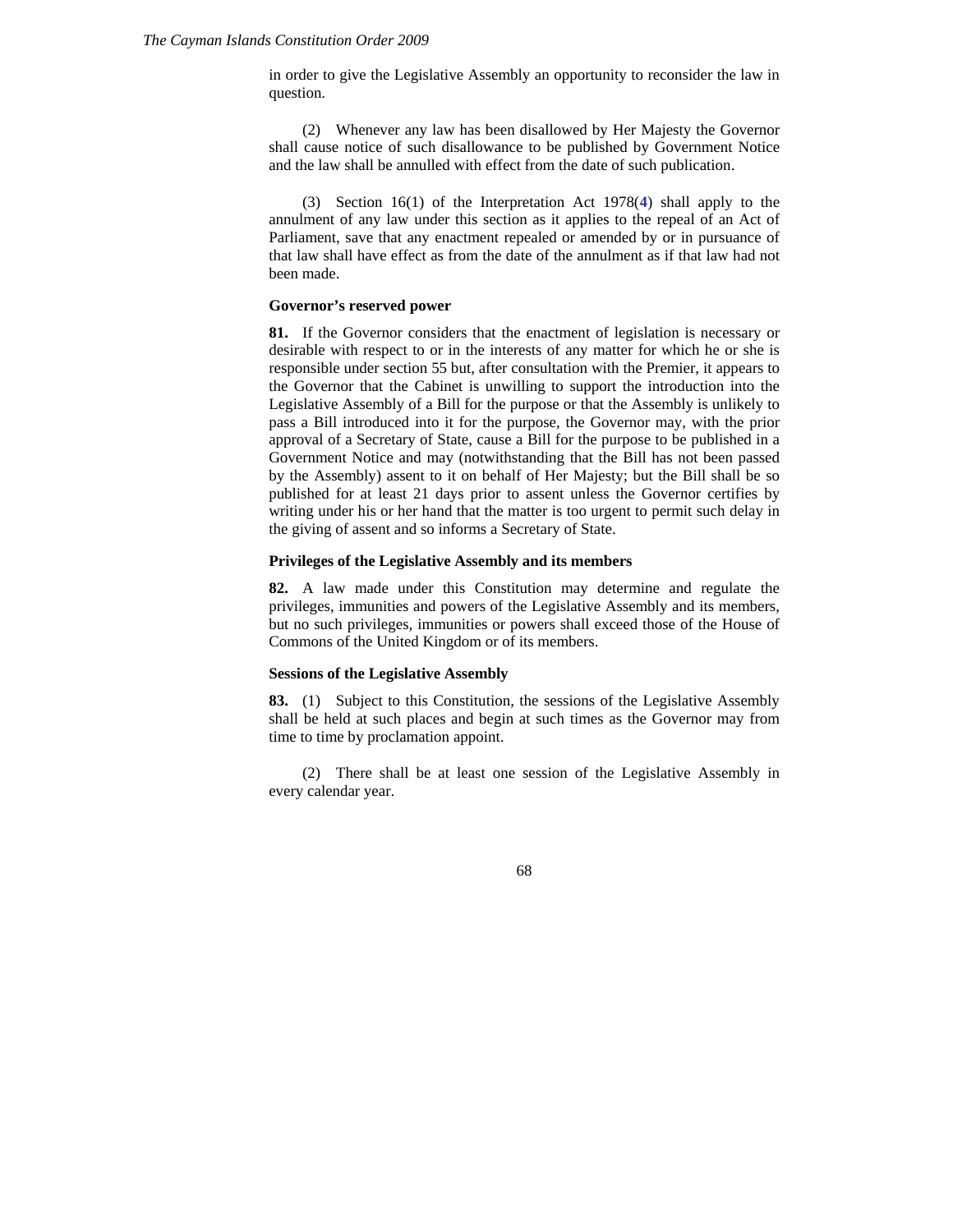#### **Prorogation and dissolution**

**84.** (1) The Governor, acting after consultation with the Premier, and by proclamation, may prorogue the Legislative Assembly, and shall do so annually.

(2) The Governor, acting after consultation with the Premier, may at any time, by proclamation, dissolve the Legislative Assembly.

(3) The Governor shall dissolve the Legislative Assembly at the expiration of four years from the date when the Assembly first meets after any general election unless it has been sooner dissolved pursuant to this Constitution.

## **Recalling dissolved Legislative Assembly**

**85.** If, between a dissolution of the Legislative Assembly and the date on which the next ensuing general election is held, a matter arises of a nature and urgency which in the opinion of the Governor makes it necessary for the Assembly to be recalled, the Governor may, acting after consultation with the Premier, summon the Assembly that has been dissolved and that Assembly shall thereupon be deemed (except for the purposes of section 86(1)) not to have been dissolved, but shall be deemed (except as aforesaid) to be dissolved on the date on which the next ensuing general election is held.

#### **General elections and bye-elections**

**86.** (1) A general election of members of the Legislative Assembly shall be held at such time within two months after every dissolution of the Assembly as the Governor shall appoint by proclamation published in a Government Notice.

(2) Whenever any person vacates his or her seat as a member of the Legislative Assembly for any reason other than its dissolution, an election to fill the vacancy shall be held within two months after the occurrence of the vacancy, unless the Assembly is sooner dissolved or the date on which the Assembly must be dissolved under section 84(3) is less than four months after the occurrence of the vacancy.

#### **Public Accounts Committee**

**87.** (1) There shall be a Public Accounts Committee of the Legislative Assembly with power and responsibility to examine the public accounts of the Cayman Islands and the accounts and financial dealings of all authorities, offices and departments of Government, of all courts, and of all Government-owned companies.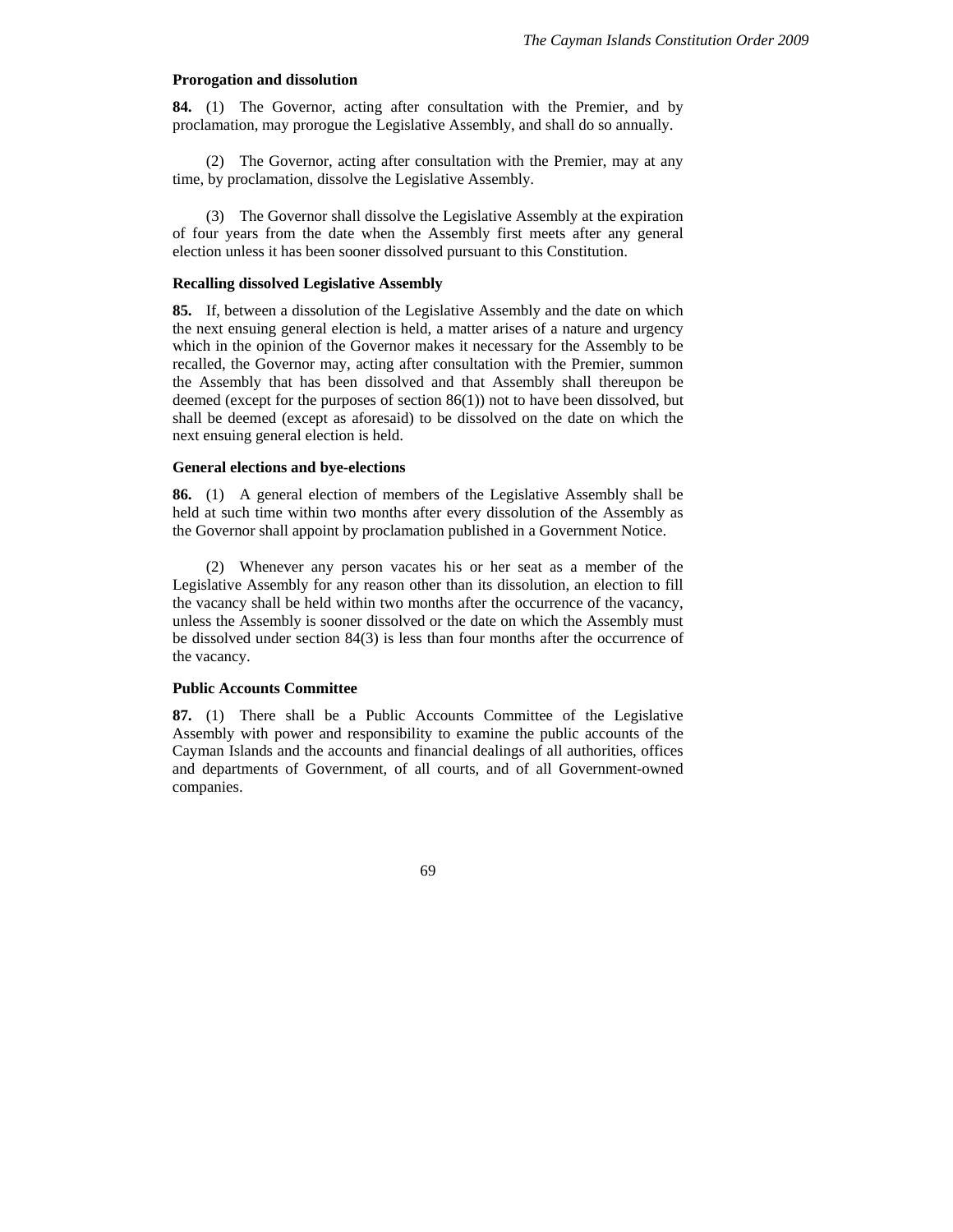(2) The members of the Committee, and any person authorised by it to act on its behalf, shall have access to all books, records, reports and other documents relating to the accounts referred to in subsection (1).

(3) The Committee shall receive reports from the Auditor General as provided in section 114(7).

(4) The Committee shall be re-elected as soon as practicable after the Legislative Assembly first meets following a general election.

#### **Electoral Boundary Commission**

**88.** (1) An Electoral Boundary Commission shall be appointed from time to time at such time as the Governor, acting after consultation with the Premier and the Leader of the Opposition, may determine; but -

- (a) the first such Commission shall be appointed as soon as practicable after the date of commencement of this Constitution; and
- (b) each subsequent Commission shall be appointed not later than eight years after the last Commission submitted its report under section 89.
- (2) An Electoral Boundary Commission shall consist of
	- (a) a Chairman who shall be appointed by the Governor, acting in his or her discretion;
	- (b) one member appointed by the Governor, acting in accordance with the advice of the Premier; and
	- (c) one member appointed by the Governor, acting in accordance with the advice of the Leader of the Opposition.

(3) A person shall not be qualified to be appointed as the Chairman of an Electoral Boundary Commission if he or she is a member of the Legislative Assembly or a public officer.

(4) The Chairman of an Electoral Boundary Commission shall vacate his or her office -

- (a) on the day following the date of submission under section 89 of the report of the Commission;
- (b) if he or she becomes a member of the Legislative Assembly or a public officer; or
- (c) if the Governor, acting in his or her discretion, directs that he or she shall be removed from office for inability to discharge the functions of that office (whether arising from infirmity of body or mind or any other cause) or for misbehaviour.

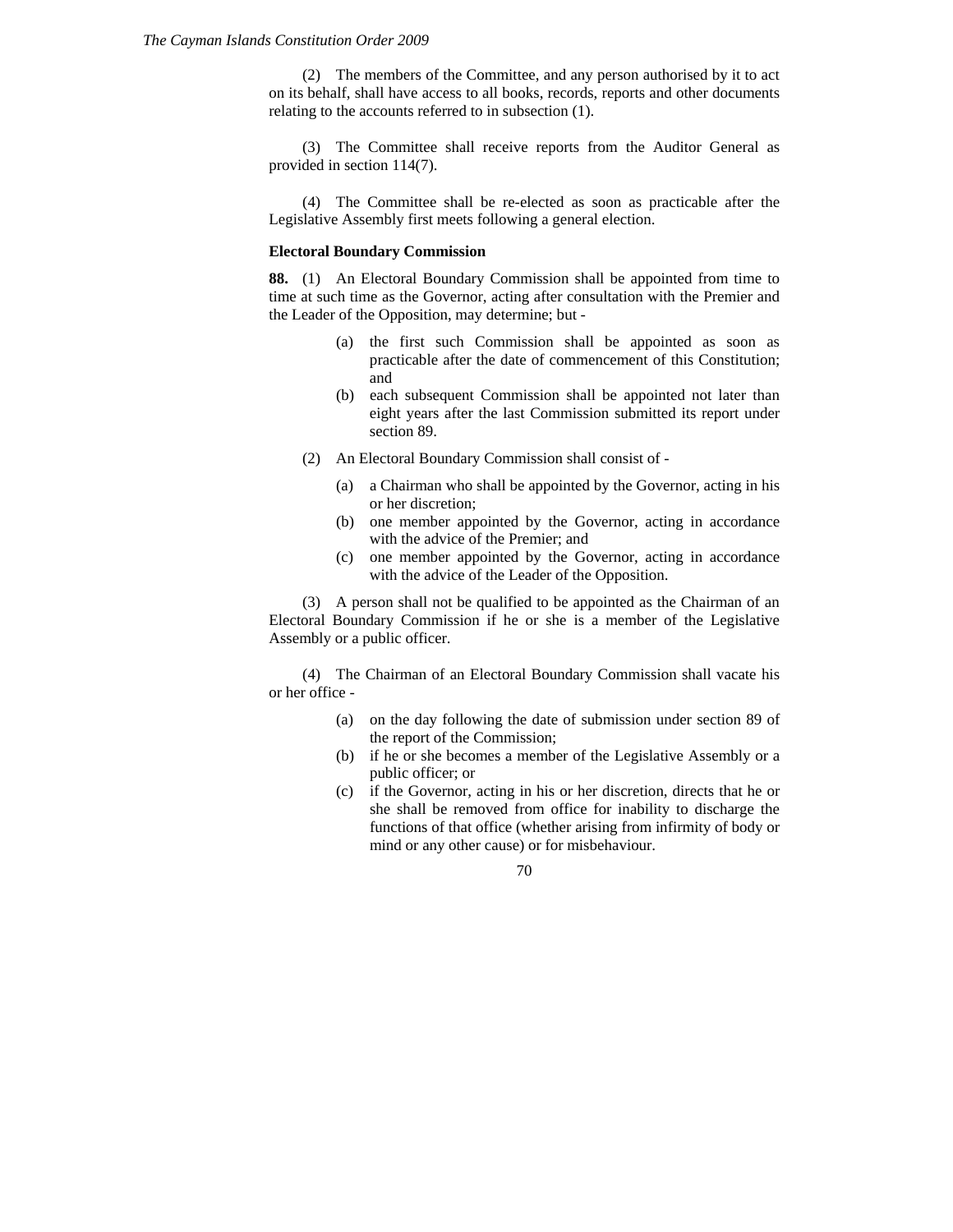(5) Any other member of an Electoral Boundary Commission shall vacate his or her office -

- (a) on the day following the date of submission under section 89 of the report of the Commission; or
- (b) if his or her appointment is revoked by the Governor, acting, in the case of a member appointed under subsection (2)(b), in accordance with the advice of the Premier or, in the case of a member appointed under subsection (2)(c), in accordance with the advice of the Leader of the Opposition.

(6) An Electoral Boundary Commission may regulate its own procedure and, with the consent of the Governor, confer powers and impose duties on any public officer or on any authority of the Government for the purpose of the discharge of its functions.

(7) For the purpose of the discharge of its functions, an Electoral Boundary Commission shall invite views from members of the public and may seek such advice as it considers appropriate.

(8) An Electoral Boundary Commission may act notwithstanding any vacancy in its membership (including any vacancy not filled when appointments of members are first made) and its proceedings shall be valid even though some person who was not entitled to do so took part in them, but any decision of the Commission shall require the concurrence of not less than two members of the Commission.

(9) In the exercise of its functions under this Constitution, an Electoral Boundary Commission shall not be subject to the direction or control of any other person or authority.

## **Review and alteration of electoral district boundaries**

**89.** (1) An Electoral Boundary Commission shall, as soon as practicable after its appointment, review the boundaries of the electoral districts into which the Cayman Islands are divided and, taking into account the changes or proposed changes, if any, in the number of electoral districts or of elected members of the Legislative Assembly, shall submit a report to the Governor and the Legislative Assembly containing its recommendations for any changes in the number and boundaries of the electoral districts.

- (2) In preparing its report under this section the Commission shall
	- (a) take no account of the racial distribution of electors within the Cayman Islands;

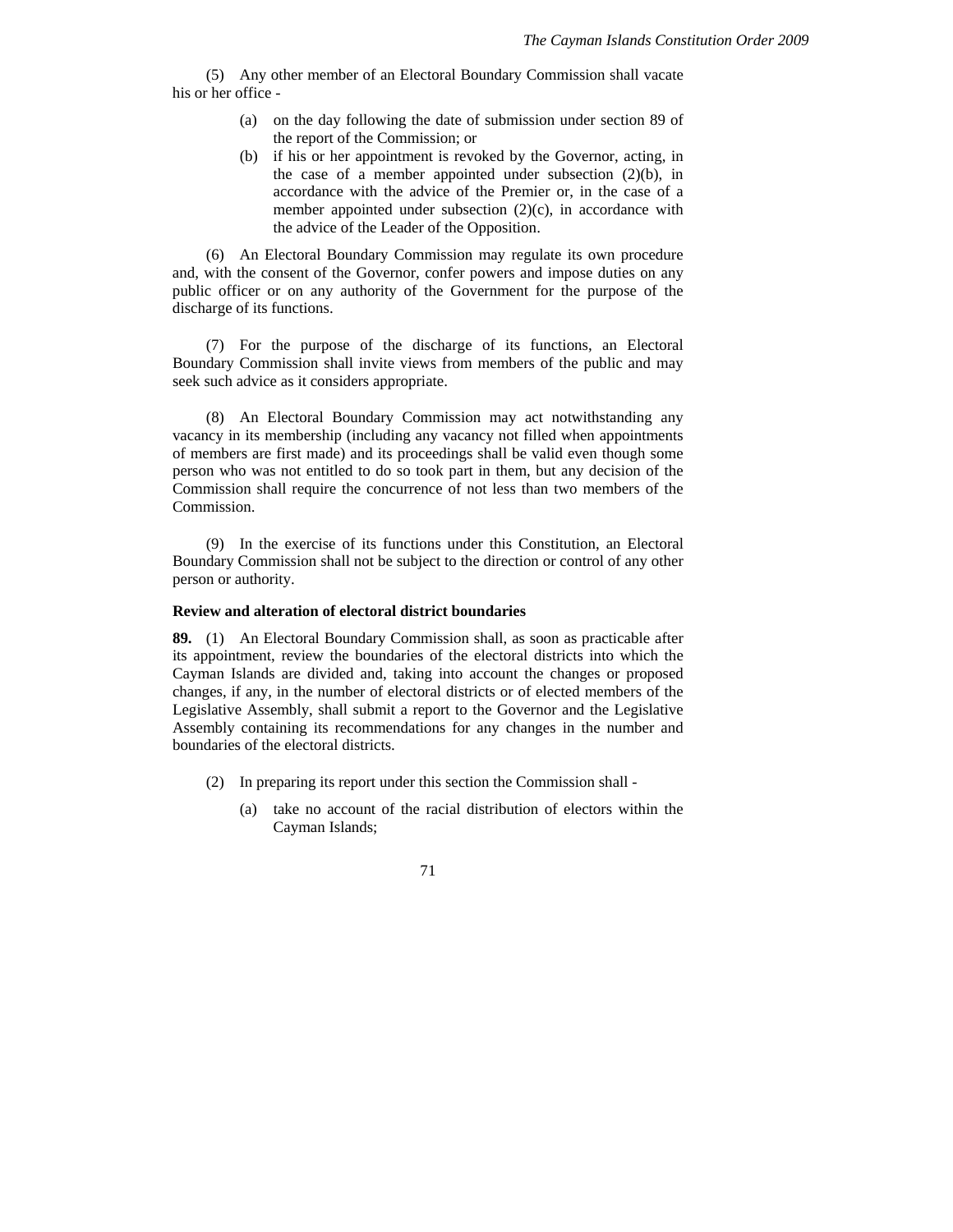- (b) take into account the natural boundaries within the Cayman Islands;
- (c) have regard to existing electoral districts; and
- (d) subject to the foregoing provisions of this subsection, ensure that -
	- (i) so far as reasonably practicable, across all electoral districts there will be an equal ratio between the number of elected members of the Legislative Assembly representing each electoral district and the number of persons qualified to be registered as electors under section 90 in that district; but
	- (ii) Cayman Brac and Little Cayman shall (between these two islands) at all times return at least two members to the Legislative Assembly.

(3) As soon as may be after the Commission has submitted a report under subsection (1), the Premier shall lay before the Legislative Assembly for its approval the draft of an order by the Governor for giving effect, whether with or without modifications, to the recommendations contained in the report, and that draft may make provision for any matters which appear to the Premier to be incidental to or consequential upon the other provisions of the draft.

(4) Where any draft order laid under this section would give effect to any such recommendations with modifications, the Premier shall lay before the Legislative Assembly together with the draft a statement of the reasons for the modifications.

(5) If the motion for the approval of any draft order laid under this section is rejected by the Legislative Assembly or is withdrawn by leave of the Assembly, an amended draft shall be laid without undue delay by the Premier before the Assembly.

(6) If any draft order laid under this section is approved by resolution of the Legislative Assembly, the Premier shall submit it to the Governor who shall make an order (which shall be published in a Government Notice) in terms of the draft; and that order shall come into force for the determination of the boundaries of the electoral districts to which it relates upon the next dissolution of the Assembly after it is made.

(7) The question of the validity of any order by the Governor purporting to be made under this section and reciting that a draft of the order has been approved by the Legislative Assembly shall not be inquired into in any court.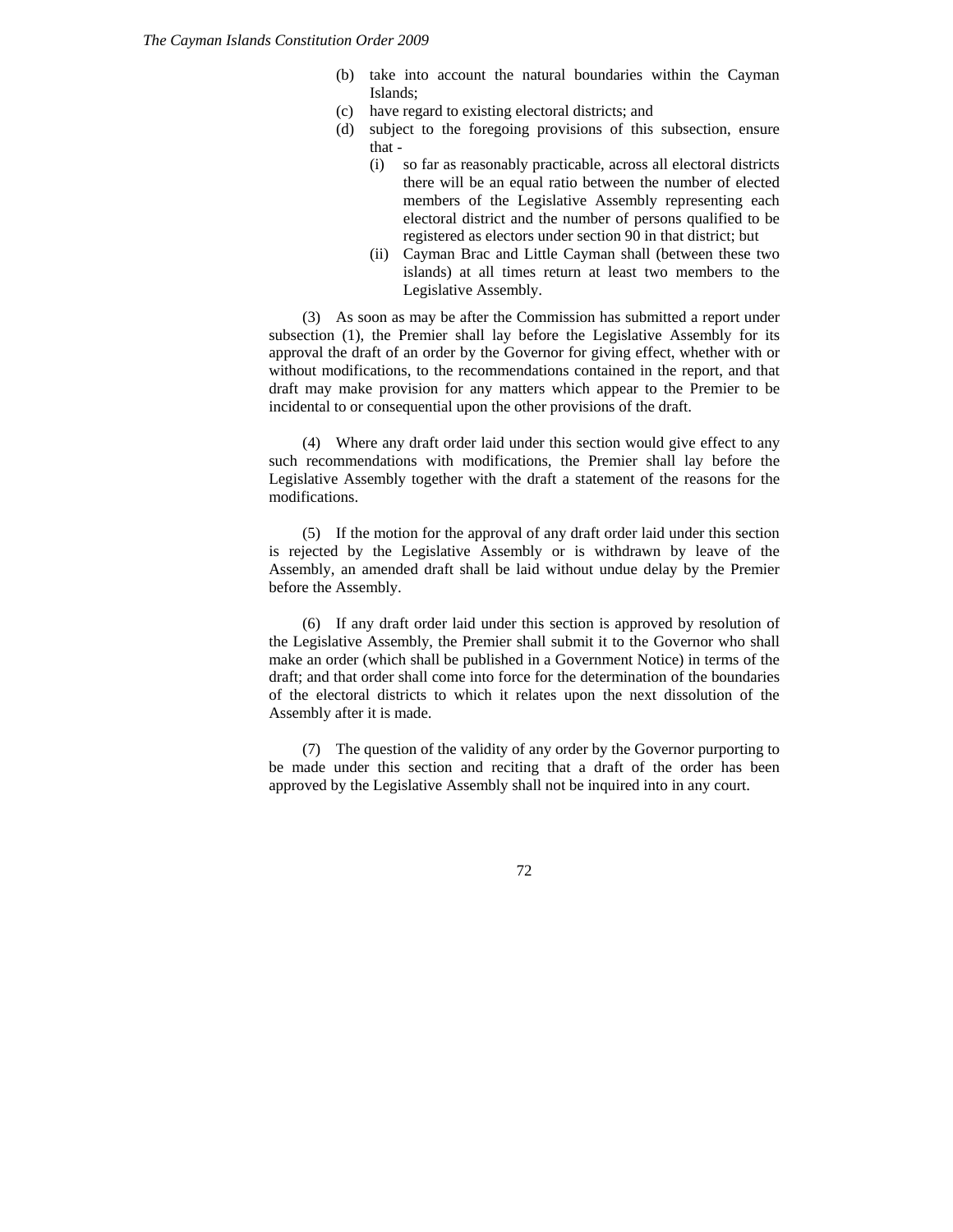#### **Qualifications of electors**

**90.** (1) Subject to section 91, a person shall be entitled to be registered as an elector in one electoral district only, but he or she shall not be entitled to be registered as an elector for elections to the Legislative Assembly unless -

- (a) he or she was, on the day immediately preceding the date of commencement of this Constitution, entitled to be registered as an elector; or
- (b) he or she
	- (i) is a Caymanian; and
	- (ii) has attained the age of eighteen years; and
	- (iii) is resident in the Cayman Islands at the date of registration; and
	- (iv) has been resident in the Cayman Islands for a period or periods amounting to not less than two years out of the four years immediately preceding the date of registration; or
- (c) on the day of the issue of a writ ordering an election, he or she is otherwise qualified under paragraph (b) but has not attained the age of eighteen years, but he or she will attain that age on or before the polling day at the election.

(2) Any period of absence for any of the purposes specified in section 61(3) shall be disregarded in determining whether a person is or has been resident in the Cayman Islands for the purposes of this section.

### **Disqualifications of electors**

**91.** (1) A person shall not be entitled to be registered as an elector in any electoral district who -

- (a) subject to subsection (2), is serving a sentence of imprisonment (by whatever name called) exceeding twelve months imposed on him or her by a court in any country or substituted by competent authority for some other sentence imposed on him or her by such a court, or is under such a sentence of imprisonment the execution of which has been suspended;
- (b) is a person certified to be insane or otherwise adjudged to be of unsound mind under any law in force in the Cayman Islands; or
- (c) is disqualified for registration as an elector by any law in force in the Cayman Islands relating to offences connected with elections.
- (2) For the purposes of subsection  $(1)(a)$  -
	- (a) where a person is serving two or more sentences of imprisonment that are required to be served consecutively he or she shall, throughout the whole time during which he or she so serves, be

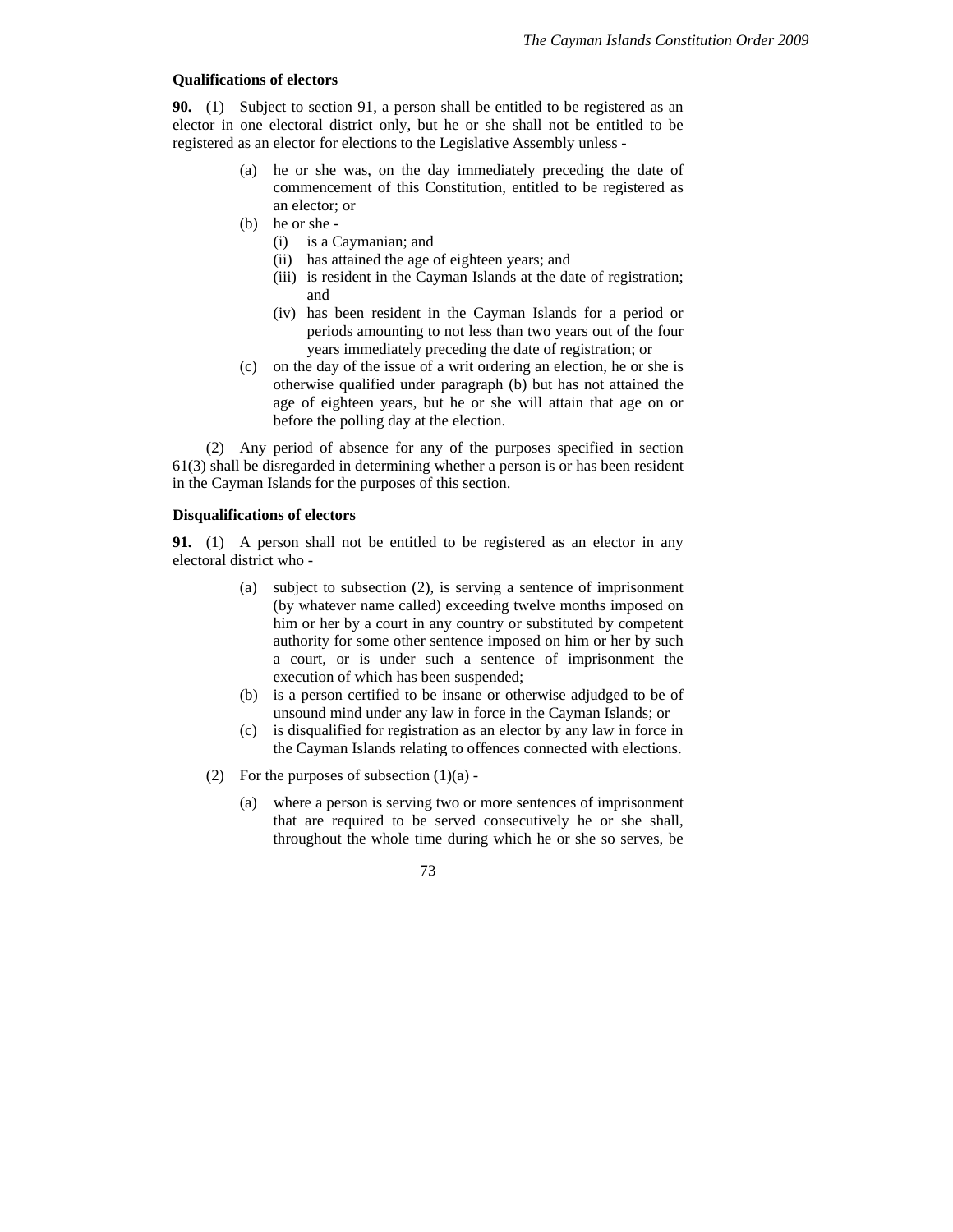regarded as serving a sentence exceeding twelve months if (but not unless) any one of those sentences exceeds that term;

- (b) no account shall be taken of a sentence of imprisonment imposed as an alternative to or in default of the payment of a fine; and
- (c) no account shall be taken of a sentence of imprisonment imposed by a court outside the Cayman Islands other than a sentence on conviction of an offence constituted by conduct which, if it occurred within the Cayman Islands, would constitute an offence punishable under the law of the Cayman Islands by imprisonment of twelve months or any greater punishment.

### **Right to vote at elections**

**92.** (1) Any person who is registered as an elector in an electoral district shall, while so registered, be entitled to vote at any election in that district for an elected member of the Legislative Assembly, unless he or she is prohibited from so voting by any law in force in the Cayman Islands -

- (a) because he or she is a returning officer; or
- (b) because he or she has been concerned in any offence connected with elections.
- (2) No person shall vote at any election in any electoral district who
	- (a) is not registered as an elector in that district;
	- (b) has voted in another electoral district at the same election; or
	- (c) is for any reason unable to attend to vote in person (except so far as it may be provided by law that such persons may vote).

### **Law as to elections**

**93.** Subject to this Constitution, a law enacted by the Legislature may provide for the election of members of the Legislative Assembly, including (without prejudice to the generality of the foregoing power) the following matters -

- (a) the registration of electors;
- (b) the ascertainment of the qualifications of electors and of candidates for election;
- (c) the division of the Cayman Islands into electoral districts for the purpose of elections;
- (d) the holding of elections;
- (e) the determination of any question whether any person has been validly elected as a member of the Assembly or whether the seat of any elected member in the Assembly has become vacant;
- (f) the definition and trial of offences connected with elections and the imposition of penalties for them, including the disqualification for membership of the Assembly, or for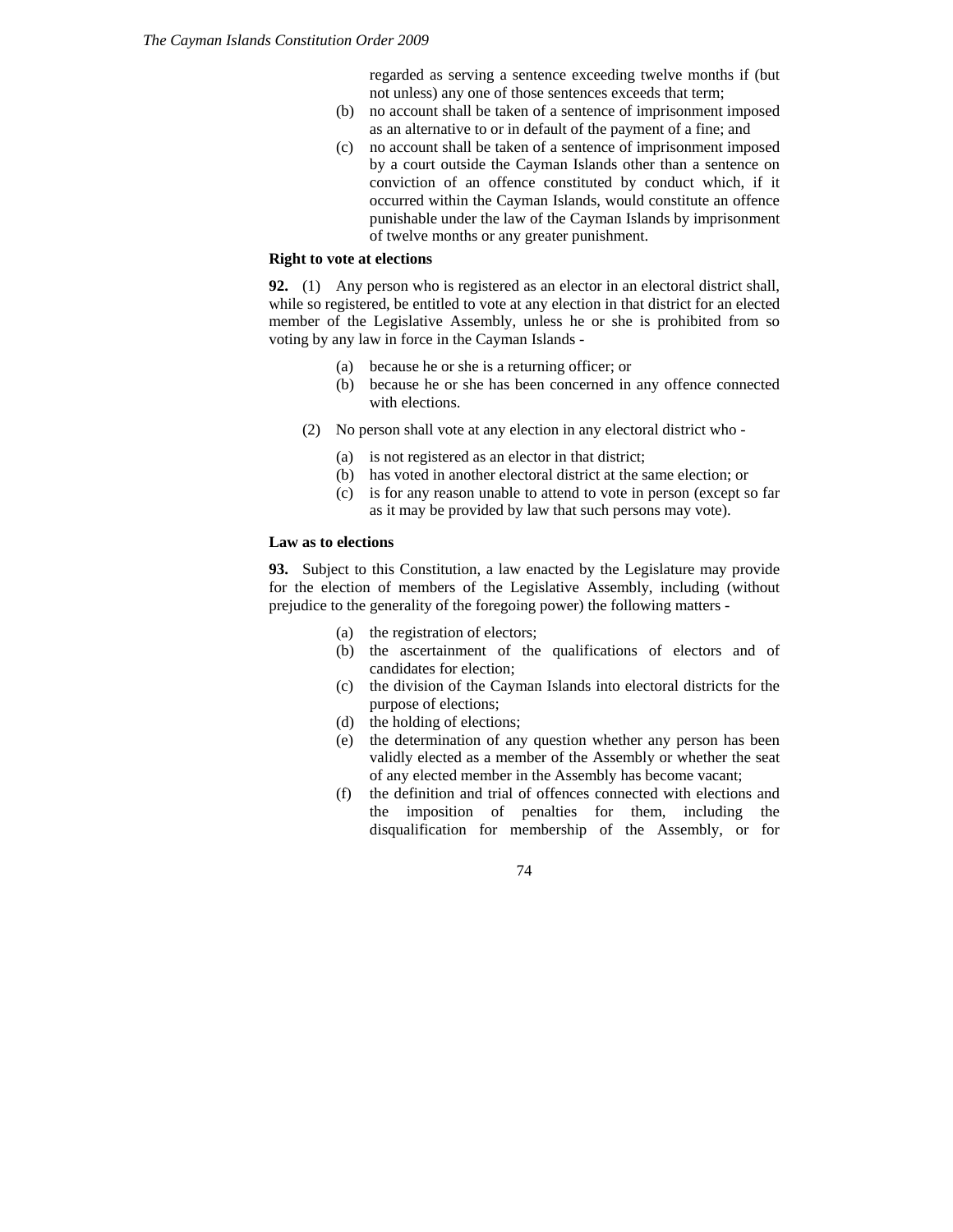registration as an elector, or for voting at elections, of any person concerned in any such offence; and

(g) the disqualification for election as members of the Assembly of persons holding or acting in any office the functions of which involve any responsibility for, or in connection with, the conduct of any election or the compilation or revision of any electoral register.

## PART V THE JUDICATURE

### The Grand Court

#### **Constitution and jurisdiction of the Grand Court**

**94.** (1) There shall be a Grand Court for the Cayman Islands which shall be a superior Court of Record and shall have such jurisdiction and powers as may be conferred on it by this Constitution and any other law.

(2) The Court shall have and use a seal bearing the style of the Court and a device approved by the Chief Justice.

### **Composition of the Grand Court**

**95.** (1) The judges of the Grand Court shall be a Chief Justice and such number of other judges (if any) as may be prescribed by a law made under this Constitution; but the office of a judge shall not, without his or her consent, be abolished during his or her continuance in office.

(2) The judges of the Grand Court shall be persons holding such qualifications for appointment as a judge of the Grand Court as may be prescribed by a law enacted by the Legislature; but a person who has been appointed as a judge of the Grand Court may continue in office notwithstanding any subsequent variation in the qualifications so prescribed.

(3) All the judges of the Grand Court, including the Chief Justice, shall be appointed by the Governor by instrument under the public seal in accordance with section 106.

(4) It shall be lawful for a person qualified for appointment as a judge of the Grand Court to be so appointed (regardless of his or her age) for such term as may be specified in the instrument of appointment, and section 96 shall have effect in relation to any person so appointed as if he or she would attain the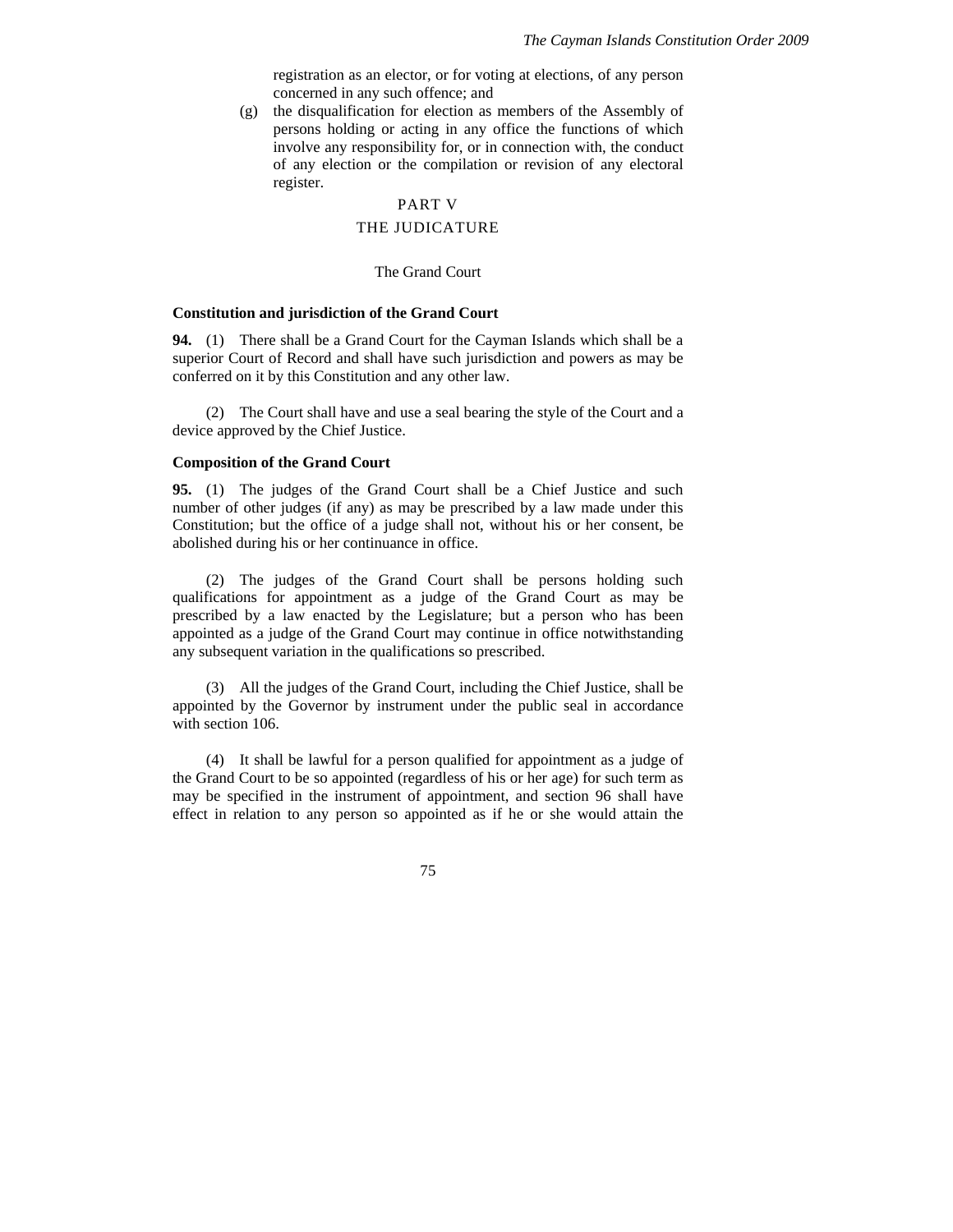retiring age applicable to that office on the day on which the specified term expires.

(5) The emoluments and allowances of a judge of the Grand Court shall be prescribed by law and shall be charged on the revenues of the Cayman Islands, and the emoluments and allowances of a judge shall not, without his or her consent, be reduced during his or her continuance in office.

(6) The Chief Justice shall be the head of the judiciary of the Cayman Islands.

(7) The Chief Justice shall have responsibility for and management of all matters arising in judicature, including responsibility -

- (a) for representing the views of the judiciary to the Government and the Legislative Assembly, including, where appropriate, through the Attorney General;
- (b) for the maintenance of appropriate arrangements for the welfare, training and guidance of the judiciary within available resources;
- (c) subject to paragraph (d), for the maintenance of appropriate arrangements for the deployment of the judiciary and the allocation of work within courts;
- (d) after consultation with the President of the Court of Appeal who shall be responsible for the allocation of work within the Court of Appeal, for the maintenance of appropriate arrangements for the work of that court.

## **Tenure of office of judges of the Grand Court**

**96.** (1) Subject to this section and section 95(4), a judge of the Grand Court shall vacate his or her office when he or she attains the age of 65 years; but -

- (a) the Governor may permit a judge who attains the age of 65 years to continue in office until he or she has attained such later age, not exceeding the age of 70 years, as may have been agreed between that judge and the Governor following the recommendation of the Judicial and Legal Services Commission;
- (b) a judge who has attained the age at which he or she would otherwise vacate office under this subsection may continue in office for such period as may be necessary to enable him or her to deliver judgment or to do any other thing in relation to any proceeding commenced before him or her before he or she attained that age.

(2) A judge of the Grand Court may be removed from office only for inability to discharge the functions of his or her office (whether arising from

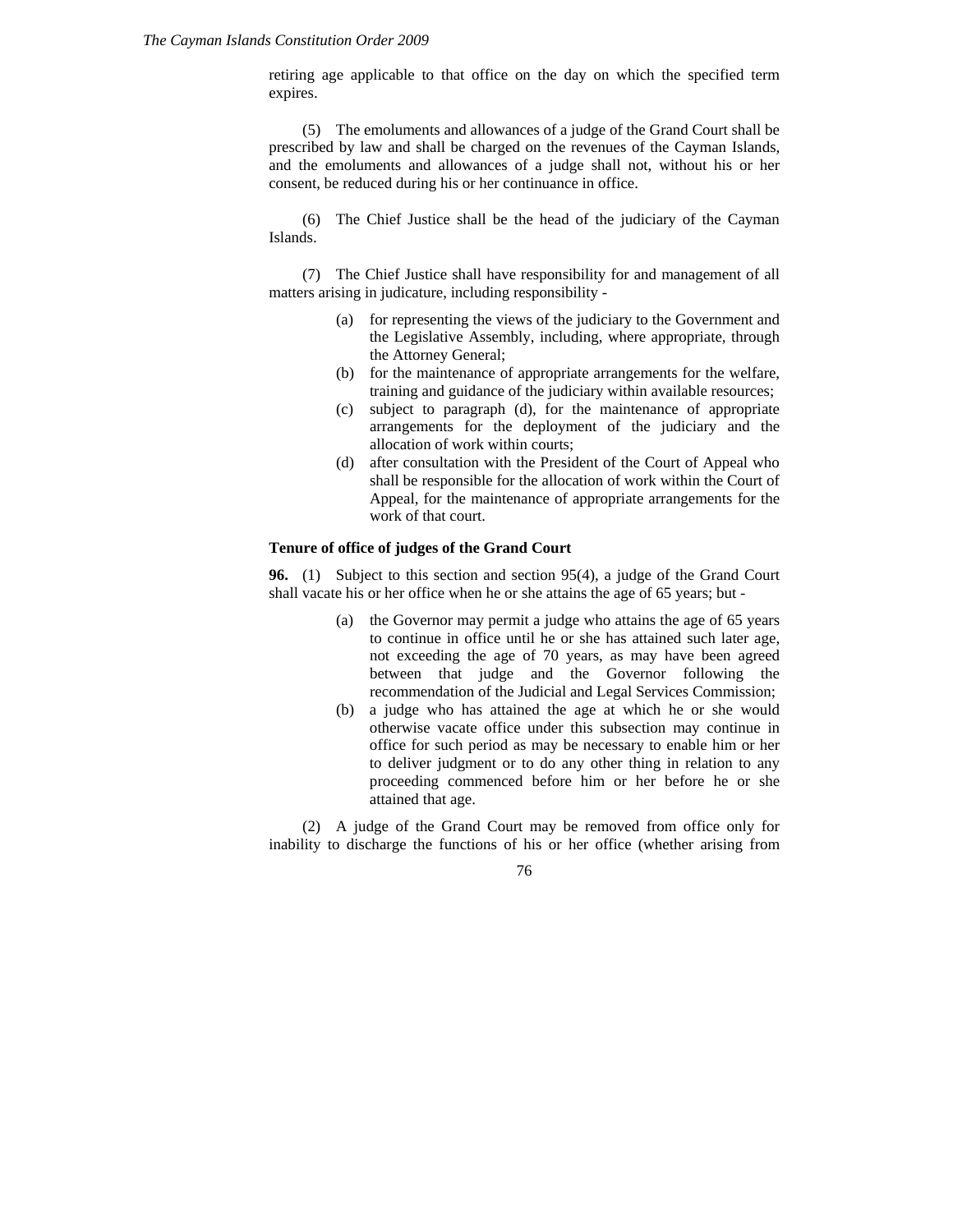infirmity of body or mind or any other cause) or for misbehaviour, and shall not be so removed except in accordance with subsection (3).

(3) A judge of the Grand Court shall be removed from office by the Governor by instrument under the public seal if the question of the removal of that judge from office has, at the request of the Governor made in pursuance of subsection (4), been referred by Her Majesty to the Judicial Committee of Her Majesty's Privy Council under section 4 of the Judicial Committee Act 1833(**[5](http://www.opsi.gov.uk/si/si2009/uksi_20091379_en_8#f00005#f00005)**) or any other enactment enabling Her Majesty in that behalf, and the Judicial Committee has advised Her Majesty that the judge ought to be removed from office for inability as aforesaid or misbehaviour.

(4) If the Governor considers that the question of removing a judge of the Grand Court from office for inability as aforesaid or misbehaviour ought to be investigated, then -

- (a) the Governor shall refer the matter to the Judicial and Legal Services Commission;
- (b) the Judicial and Legal Services Commission shall inquire into the matter and report on the facts of it to the Governor and advise the Governor whether he or she should request that the question of the removal of that judge should be referred by Her Majesty to the Judicial Committee; and
- (c) if the Judicial and Legal Services Commission so advises, the Governor shall request that the question should be referred accordingly.

(5) The Commissions of Inquiry Law as in force on the date of commencement of this Constitution shall, subject to this section, apply as nearly as may be in relation to the Judicial and Legal Services Commission conducting inquiries under subsection (4) or, as the context may require, to the members of that Commission as it applies in relation to Commissions or Commissioners appointed under that Law.

(6) If the question of removing a judge of the Grand Court from office has been referred to the Judicial and Legal Services Commission under subsection (4), the Governor may suspend the judge from performing the functions of his or her office, and any such suspension may at any time be revoked by the Governor, and shall in any case cease to have effect -

> (a) if the Judicial and Legal Services Commission advises the Governor that he or she should not request that the question of the removal of the judge be referred by Her Majesty to the Judicial Committee; or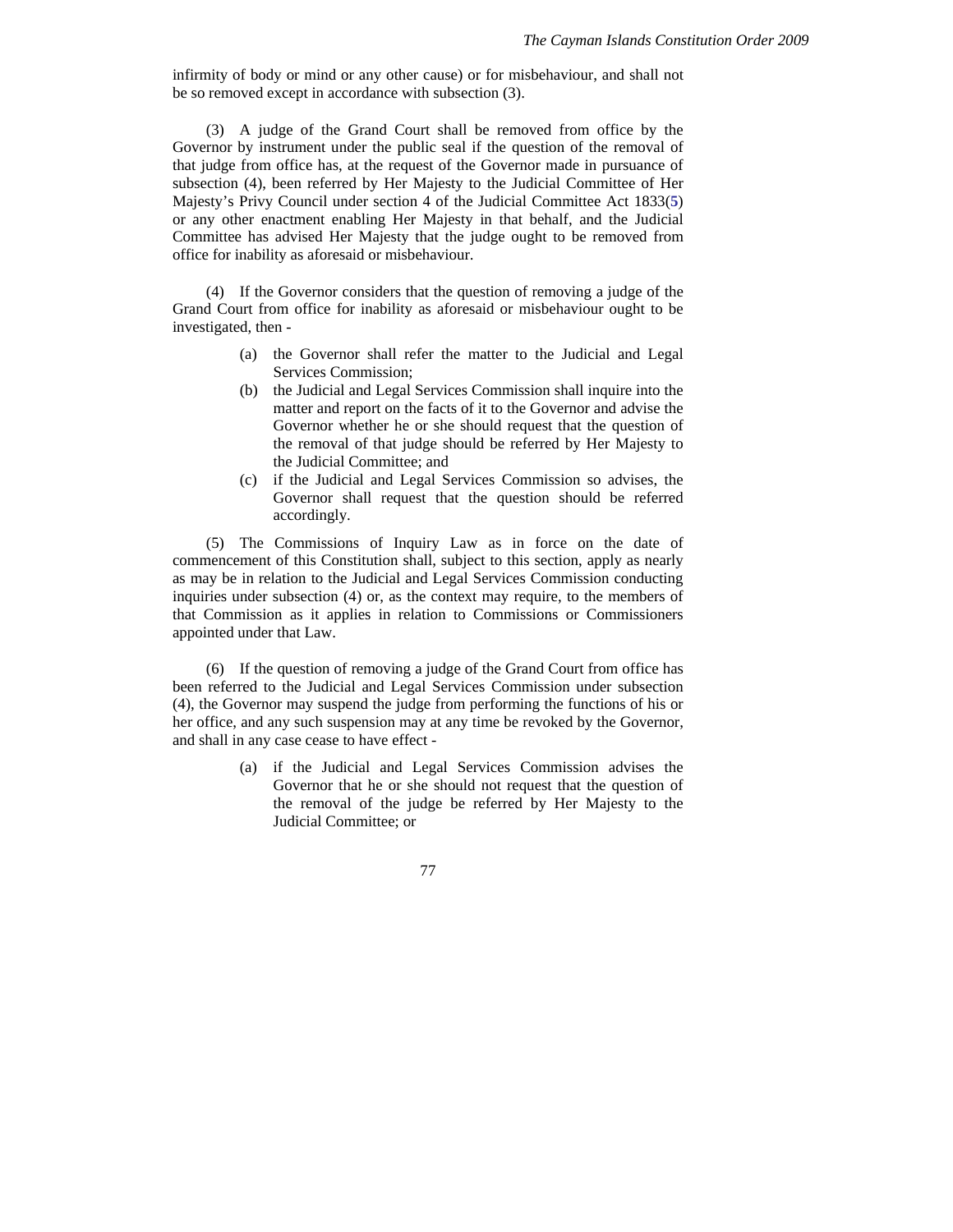(b) if the Judicial Committee advises Her Majesty that the judge ought not to be removed from office.

(7) The powers conferred on the Governor by this section shall be exercised by the Governor acting in his or her discretion.

#### **Acting judges of the Grand Court**

**97.** (1) If the office of Chief Justice is vacant, or if the holder of it is for any reason unable to perform the functions of that office, then, until some other person has been appointed to, and has assumed the functions of, that office, or until the holder of that office has resumed those functions, as the case may be, such one of the other judges of the Grand Court or such other person qualified for appointment as a judge of the Grand Court as the Governor, acting in accordance with section 106, may appoint for that purpose shall act in that office.

(2) If the office of a judge of the Grand Court other than the Chief Justice is vacant, or if any such judge is acting as Chief Justice or is for any reason unable to perform the functions of his or her office, the Governor, acting in accordance with section 106, may appoint a person qualified for appointment as a judge of the Grand Court to act as such a judge.

(3) A person may be appointed under subsection (1) or (2) even though he or she has attained the age of 65 years.

(4) Any person appointed under this section to act as a judge of the Grand Court shall, unless he or she is removed from office under section 96, continue so to act for the period of his or her appointment or, if no such period is specified, until his or her appointment is revoked by the Governor, acting in his or her discretion; but a person whose appointment so to act has expired or been revoked may, with the permission of the Governor, acting in his or her discretion, continue so to act for such period as may be necessary to enable him or her to deliver judgment or to do any other thing in relation to any proceeding previously commenced before him or her.

### **Oaths to be taken by judges of the Grand Court**

**98.** Before assuming the functions of his or her office, every judge of the Grand Court shall make and subscribe before the Governor, or some other person authorised for that purpose by the Governor, acting in his or her discretion, oaths of allegiance and for the due execution of judicial office in the forms set out in the Schedule to this Constitution.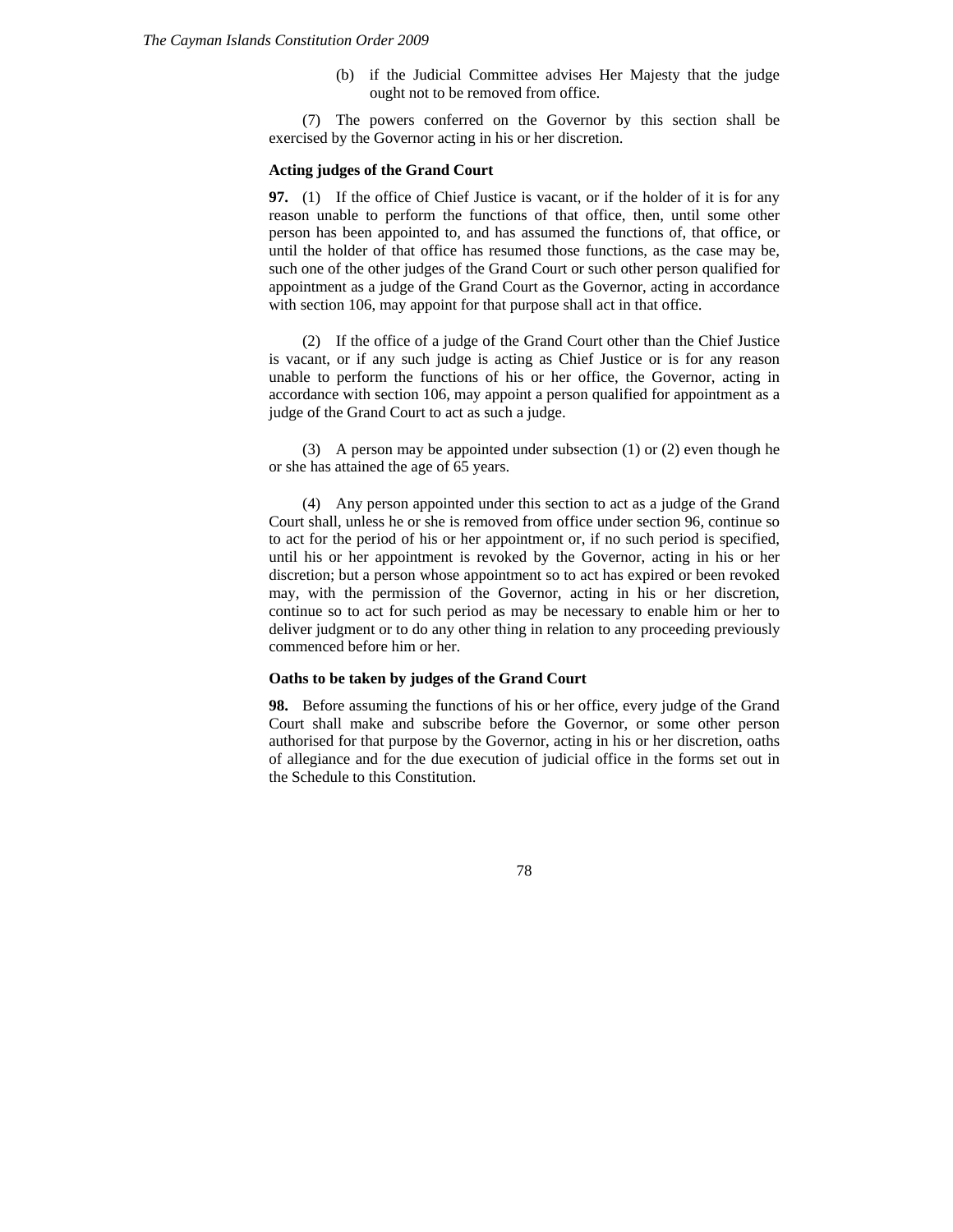### The Court of Appeal

## **Constitution and jurisdiction of the Court of Appeal**

**99.** (1) There shall be a Court of Appeal for the Cayman Islands which shall be a superior Court of Record and shall have jurisdiction and powers to hear and determine such appeals from the Grand Court as may be prescribed by this Constitution or any other law.

(2) The Court of Appeal shall, subject to this Constitution and any other law, have all the powers and jurisdiction that are possessed by the Grand Court under any law in force in the Cayman Islands; and decisions of the Court of Appeal in respect of any appeal from the Grand Court shall, subject as aforesaid, be enforced in the Cayman Islands in the same way as decisions of that Court.

(3) Subsection (1) shall not apply to appeals relating to any matter in respect of which this Constitution or any other law provides that the decision of the Grand Court is to be final.

(4) The Court of Appeal shall have and use a seal bearing the style of the Court and a device approved by the President.

### **Composition of the Court of Appeal**

**100.** (1) The judges of the Court of Appeal shall be a President and not less than two Justices of Appeal.

(2) The judges of the Court of Appeal shall be appointed by the Governor by instrument under the public seal in accordance with section 106; but the office of a judge shall not, without his or her consent, be abolished during his or her continuance in office.

(3) A person shall be qualified to be appointed as a judge of the Court of Appeal if, and shall not be qualified to be so appointed unless, he or she holds or has held high judicial office.

(4) A judge of the Grand Court may exercise any of the powers of a single judge of the Court of Appeal to such extent as a law enacted by the Legislature may prescribe.

## **Tenure of office of judges of the Court of Appeal**

**101.** (1) The judges of the Court of Appeal shall be appointed for such period as may be specified in their respective instruments of appointment; but a person whose appointment as a judge of the Court of Appeal has expired may, with the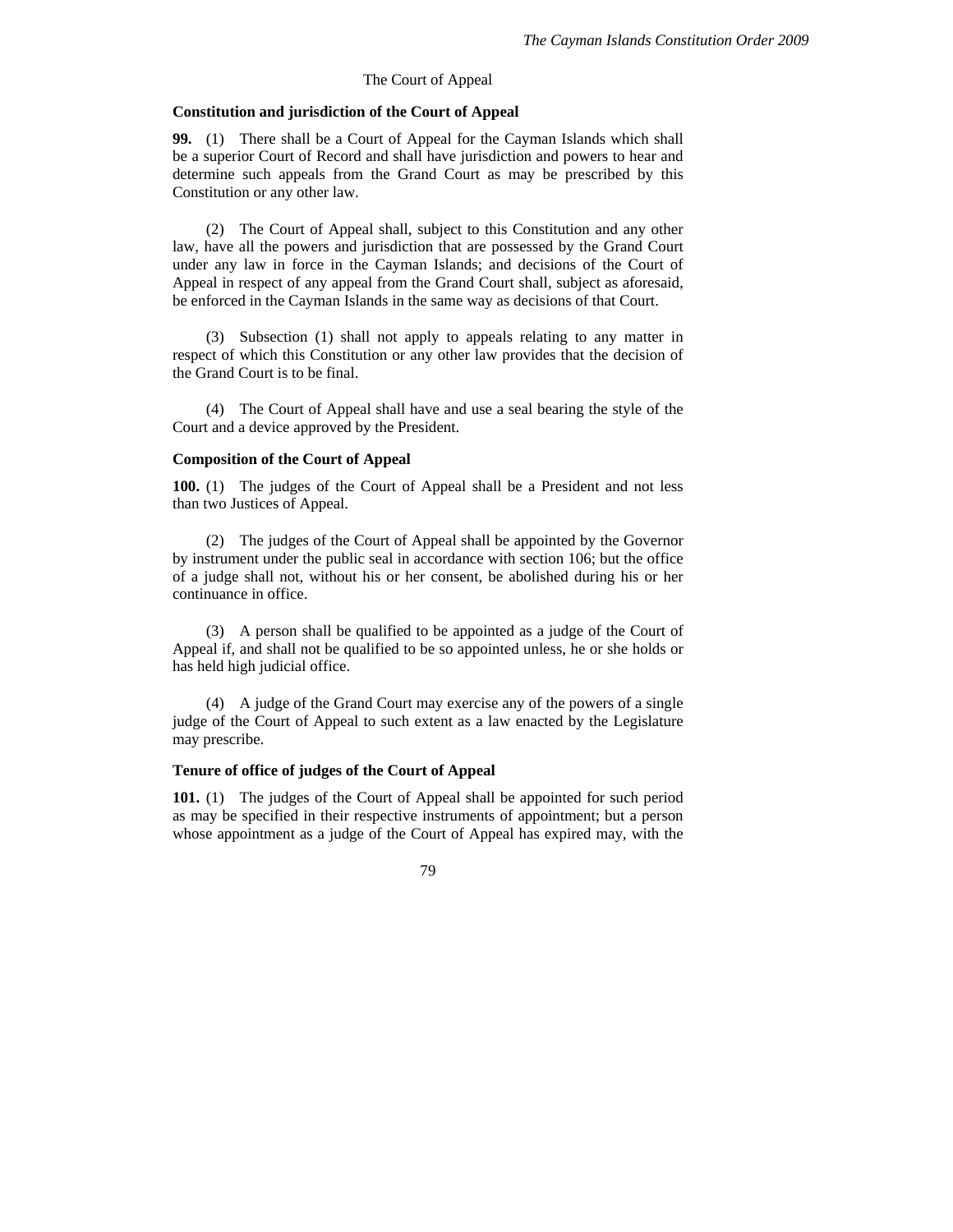### *The Cayman Islands Constitution Order 2009*

permission of the Governor, acting in his or her discretion, continue in office for such period as may be necessary to enable him or her to deliver judgment or to do any other thing in relation to any proceeding previously commenced before him or her.

(2) A judge of the Court of Appeal may be removed from office only for inability to discharge the functions of his or her office (whether arising from infirmity of body or mind or any other cause) or for misbehaviour, and shall not be so removed except in accordance with subsection (3).

(3) A judge of the Court of Appeal shall be removed from office by the Governor by instrument under the public seal if the question of the removal of that judge from office has, at the request of the Governor made in pursuance of subsection (4), been referred by Her Majesty to the Judicial Committee of Her Majesty's Privy Council under section 4 of the Judicial Committee Act 1833 or any other enactment enabling Her Majesty in that behalf, and the Judicial Committee has advised Her Majesty that the judge ought to be removed from office for inability as aforesaid or misbehaviour.

(4) If the Governor considers that the question of removing a judge of the Court of Appeal from office for inability as aforesaid or misbehaviour ought to be investigated, then -

- (a) the Governor shall refer the matter to the Judicial and Legal Services Commission;
- (b) the Judicial and Legal Services Commission shall inquire into the matter and report on the facts of it to the Governor and advise the Governor whether he or she should request that the question of the removal of that judge should be referred by Her Majesty to the Judicial Committee; and
- (c) if the Judicial and Legal Services Commission so advises, the Governor shall request that the question should be referred accordingly.

(5) The Commissions of Inquiry Law as in force on the date of commencement of this Constitution shall, subject to this section, apply as nearly as may be in relation to the Judicial and Legal Services Commission conducting inquiries under subsection (4) or, as the context may require, to the members of that Commission as it applies to Commissions or Commissioners appointed under that Law.

(6) If the question of removing a judge of the Court of Appeal from office has been referred to the Judicial and Legal Services Commission under subsection (4), the Governor may suspend the judge from performing the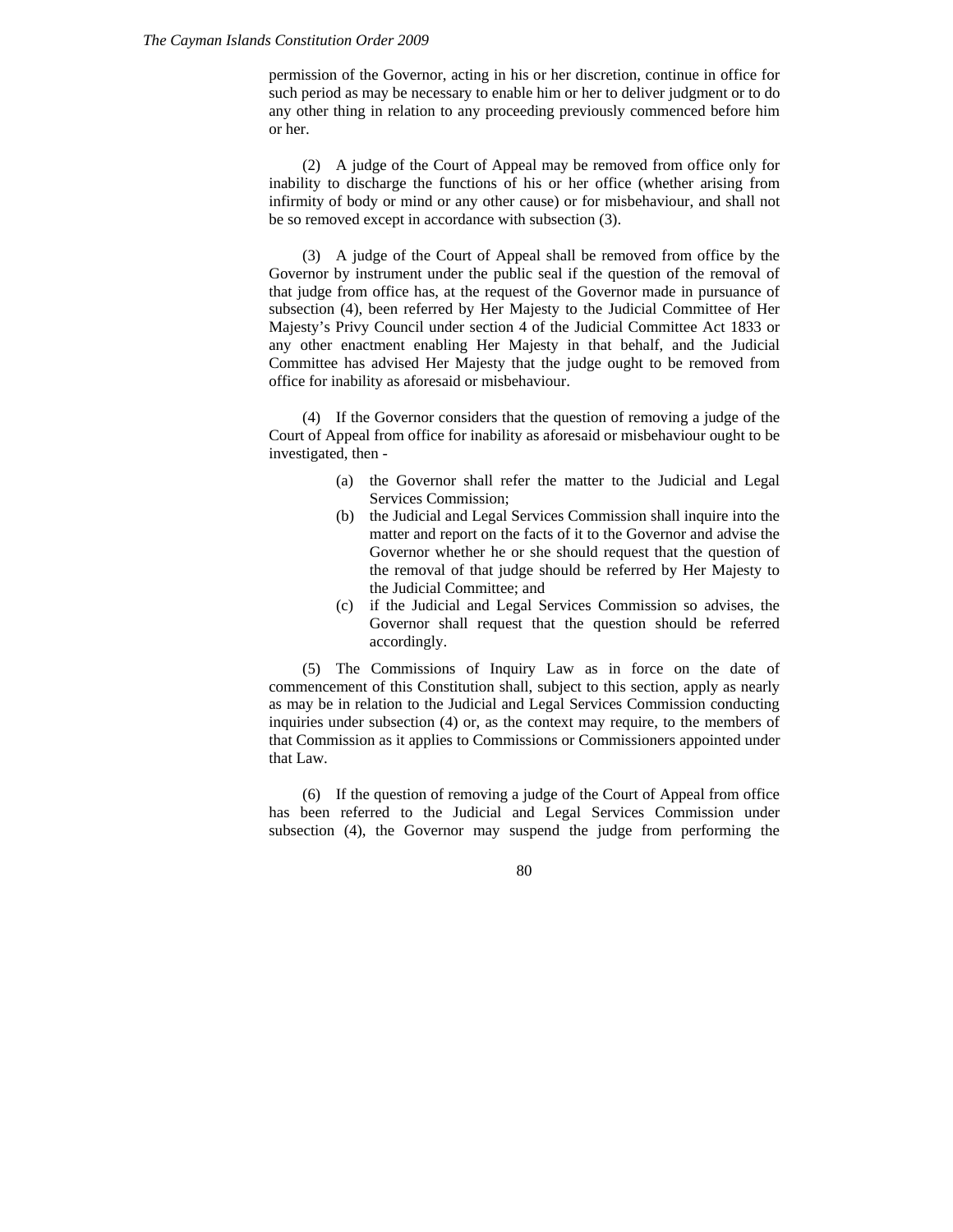functions of his or her office, and any such suspension may at any time be revoked by the Governor, and shall in any case cease to have effect -

- (a) if the Judicial and Legal Services Commission advises the Governor that he or she should not request that the question of the removal of the judge from office should be referred by Her Majesty to the Judicial Committee; or
- (b) if the Judicial Committee advises Her Majesty that the judge ought not to be removed from office.

(7) The powers conferred on the Governor by this section shall be exercised by the Governor acting in his or her discretion.

### **Acting judges of the Court of Appeal**

**102.** (1) If the office of the President of the Court of Appeal is vacant, or if the holder of it is for any reason unable to perform the functions of that office, then, until some other person has been appointed to, and has assumed the functions of, that office or until the holder of it has resumed those functions, as the case may be, such one of the Justices of Appeal or such other person qualified for appointment as a judge of the Court of Appeal as the Governor, acting in accordance with section 106, may appoint for that purpose shall act in the office of the President.

(2) If the office of a Justice of Appeal is vacant, or if any Justice of Appeal is acting as the President or is for any reason unable to perform the functions of his or her office, the Governor, acting in accordance with section 106, may appoint a person qualified for appointment as a judge of the Court of Appeal to act as a Justice of Appeal.

(3) Any person appointed under this section to act as a Justice of Appeal shall, unless he or she is removed from office under section 101, continue so to act for the period of his or her appointment or, if no such period is specified, until his or her appointment is revoked by the Governor, acting in his or her discretion; but a person whose appointment so to act has expired or been revoked may, with the permission of the Governor, acting in his or her discretion, continue so to act for such period as may be necessary to enable him or her to deliver judgment or to do any other thing in relation to any proceeding previously commenced before him or her.

### **Oaths to be taken by judges of the Court of Appeal**

**103.** Before assuming the functions of his or her office every judge of the Court of Appeal shall make and subscribe before the Governor, or some other person authorised for that purpose by the Governor, acting in his or her discretion, oaths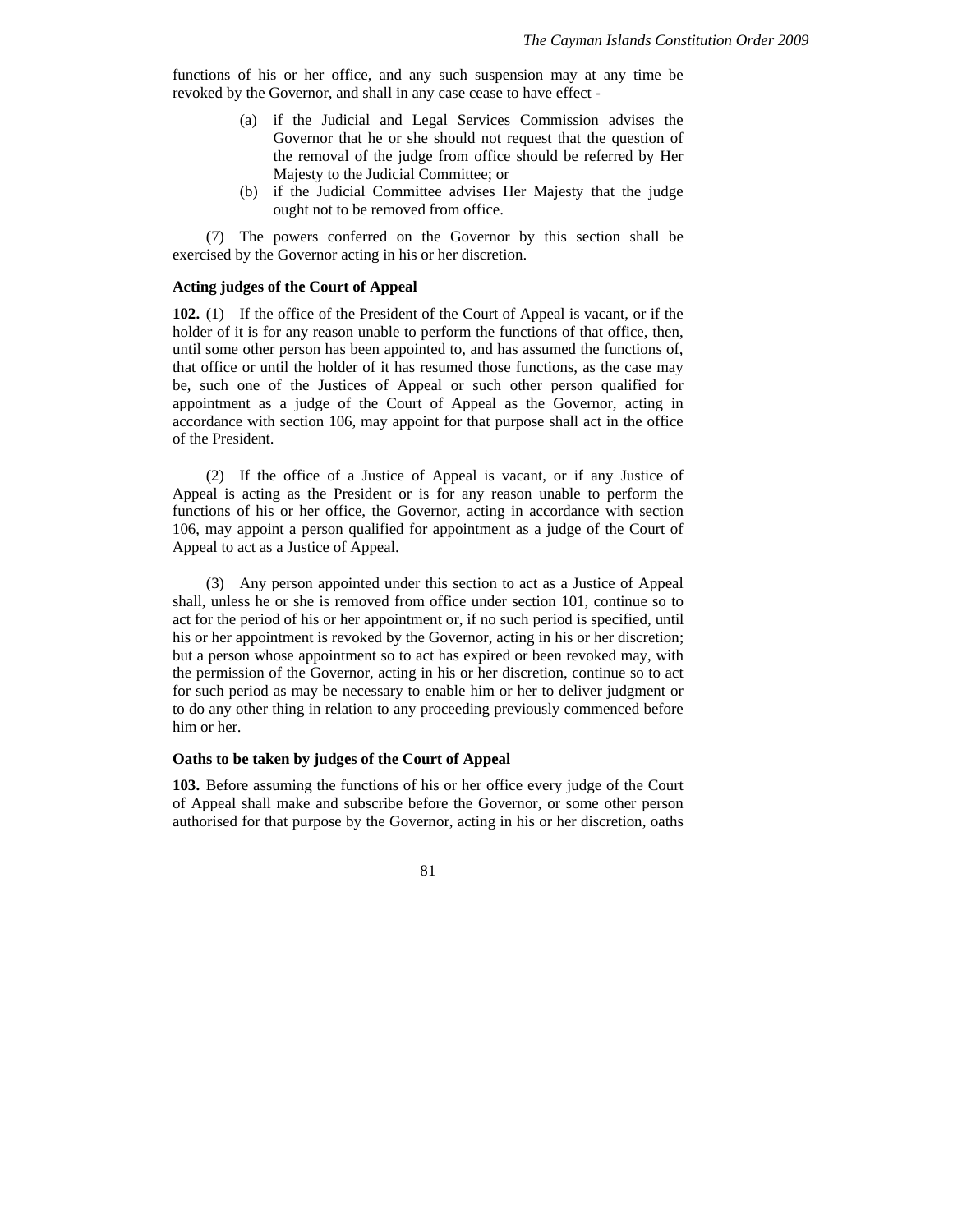of allegiance and for the due execution of judicial office in the forms set out in the Schedule to this Constitution.

Other matters

#### **Subordinate courts**

**104.** (1) A law enacted by the Legislature may establish courts subordinate to the Grand Court.

(2) The Grand Court shall have jurisdiction to supervise the proceedings before any subordinate court and may make such orders, issue such process and give such directions as it may consider appropriate for the purpose of ensuring that justice is duly administered by any such courts.

### **Judicial and Legal Services Commission**

**105.** (1) There shall be in and for the Cayman Islands a Judicial and Legal Services Commission which shall consist of -

- (a) a Chairman and one other member, neither of whom shall be a lawyer, appointed by the Governor, acting after consultation with the Premier and the Leader of the Opposition;
- (b) the President of the Court of Appeal, *ex officio*;
- (c) a person appointed by the Governor, acting in his or her discretion, who holds or has held high judicial office in the Cayman Islands and has recent personal knowledge of the courts in the Cayman Islands;
- (d) two persons appointed by the Governor, acting in his or her discretion, who hold or have held high judicial office in a Commonwealth country or Ireland, but do not currently hold such office in the Cayman Islands; and
- (e) two attorneys-at-law qualified to practise in the Cayman Islands, one with experience in Government service and one with experience in private practice, appointed by the Governor, acting after consultation with representatives of legal professional organisations in the Cayman Islands and, where appropriate, the Attorney General.

(2) No person shall be qualified to be appointed to the Judicial and Legal Services Commission if he or she is a member of, or a candidate for election to, the Legislative Assembly or (except for appointment under subsection (1)(e)) holds or is acting in any public office.

(3) The office of a member of the Judicial and Legal Services Commission shall become vacant -

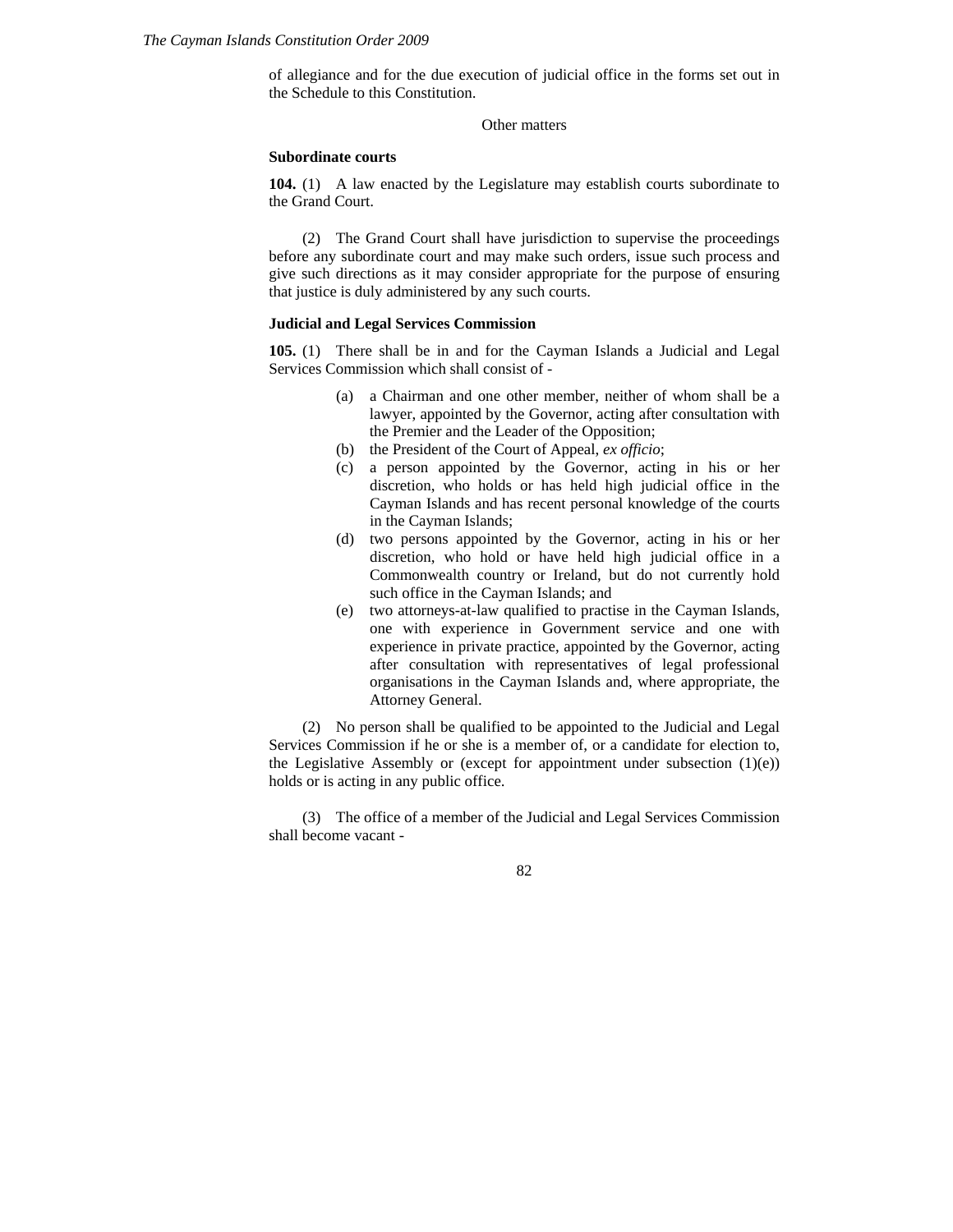- (a) at the expiration of five years from the date of his or her appointment or such earlier time as may be specified in the instrument by which he or she was appointed;
- (b) if he or she resigns office by writing under his or her hand addressed to the Governor;
- (c) if he or she becomes a member of, or a candidate for election to, the Legislative Assembly, or (except for a member appointed under subsection  $(1)(e)$  is appointed to or to act in any public office; or
- (d) if the Governor, acting in his or her discretion, directs that he or she shall be removed from office for inability to discharge the functions of that office (whether arising from infirmity of body or mind or any other cause) or for misbehaviour.

(4) If the office of a member of the Judicial and Legal Services Commission becomes vacant or if such a member is for any reason unable to perform the functions of that office, the Governor, acting in accordance with subsection (1) for the appointment of that member, may appoint another suitably qualified person to that office for the unexpired term of the previous holder of the office or until the holder of the office is able to resume his or her functions.

(5) Any decision of the Judicial and Legal Services Commission shall require the concurrence of not less than five members of the Commission, and the Commission shall take its decisions in such form and manner as it may determine; but any decision relating to the appointment of the President of the Court of Appeal or the Chief Justice shall require the concurrence of at least two members of the Commission who have judicial experience.

(6) In the exercise of their functions, the Judicial and Legal Services Commission and its members shall not be subject to the direction or control of any other person or authority.

(7) The Judicial and Legal Services Commission may regulate its own procedure, which may include meeting by teleconference or other electronic means of communication.

## **Functions of Judicial and Legal Services Commission**

**106.** (1) Power to make appointments to the offices to which this section applies, and to remove and to exercise disciplinary control over persons holding or acting in such offices, shall vest in the Governor, acting in accordance with the advice of the Judicial and Legal Services Commission; but the Governor, acting in his or her discretion, may act otherwise than in accordance with that advice if he or she determines that compliance with that advice would prejudice Her Majesty's service.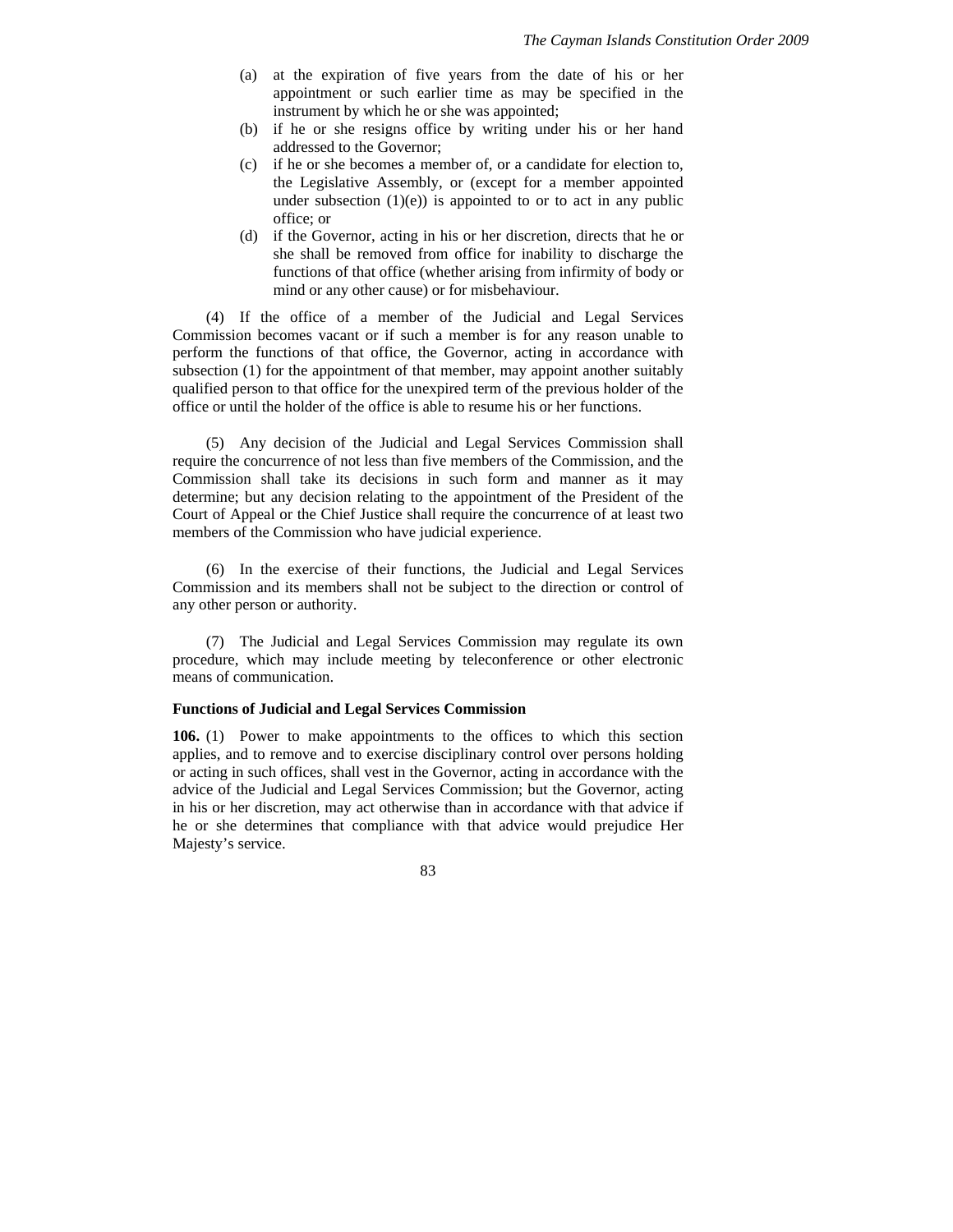(2) Before exercising the powers vested in the Governor by subsection (1) the Governor may, acting in his or her discretion, once refer the advice of the Judicial and Legal Services Commission back to the Commission for reconsideration by it.

(3) If the Judicial and Legal Services Commission, having reconsidered its original advice under subsection (2), substitutes for it different advice, subsection (2) shall apply to that different advice as it applies to the original advice.

- (4) This section applies to the offices of
	- (a) Chief Justice and other judge of the Grand Court;
	- (b) President of the Court of Appeal and other judge of the Court of Appeal;
	- (c) Attorney General;
	- (d) Director of Public Prosecutions;
	- (e) Magistrate;
	- (f) such other offices in the public service, for appointment to which persons are required to possess legal qualifications, as may be prescribed by any law enacted by the Legislature.

(5) No member of the Judicial and Legal Services Commission shall participate in any proceedings of the Commission which affect him or her personally.

(6) In cases where the Judicial and Legal Services Commission conducts an inquiry under section 96(4) or 101(4), the President of the Court of Appeal and any current judge of the Grand Court who is a member of the Commission shall not participate in that inquiry other than as a witness.

(7) A person holding the office of Attorney General, Director of Public Prosecutions or Magistrate may only be removed from office for inability to discharge the functions of his or her office (whether arising from infirmity of body or mind or any other cause) or for misbehaviour.

(8) Where the issue of the removal from office of any person holding one of the offices mentioned in subsection  $(4)(c)$ ,  $(d)$ ,  $(e)$  or  $(f)$  has been referred to the Judicial and Legal Services Commission, the Governor may, acting after consultation with the Commission, suspend that person from performing the functions of his or her office pending the outcome of the referral.

(9) Any suspension, removal or disciplinary action taken under this section shall be carried out in accordance with the highest appropriate standards of procedural fairness.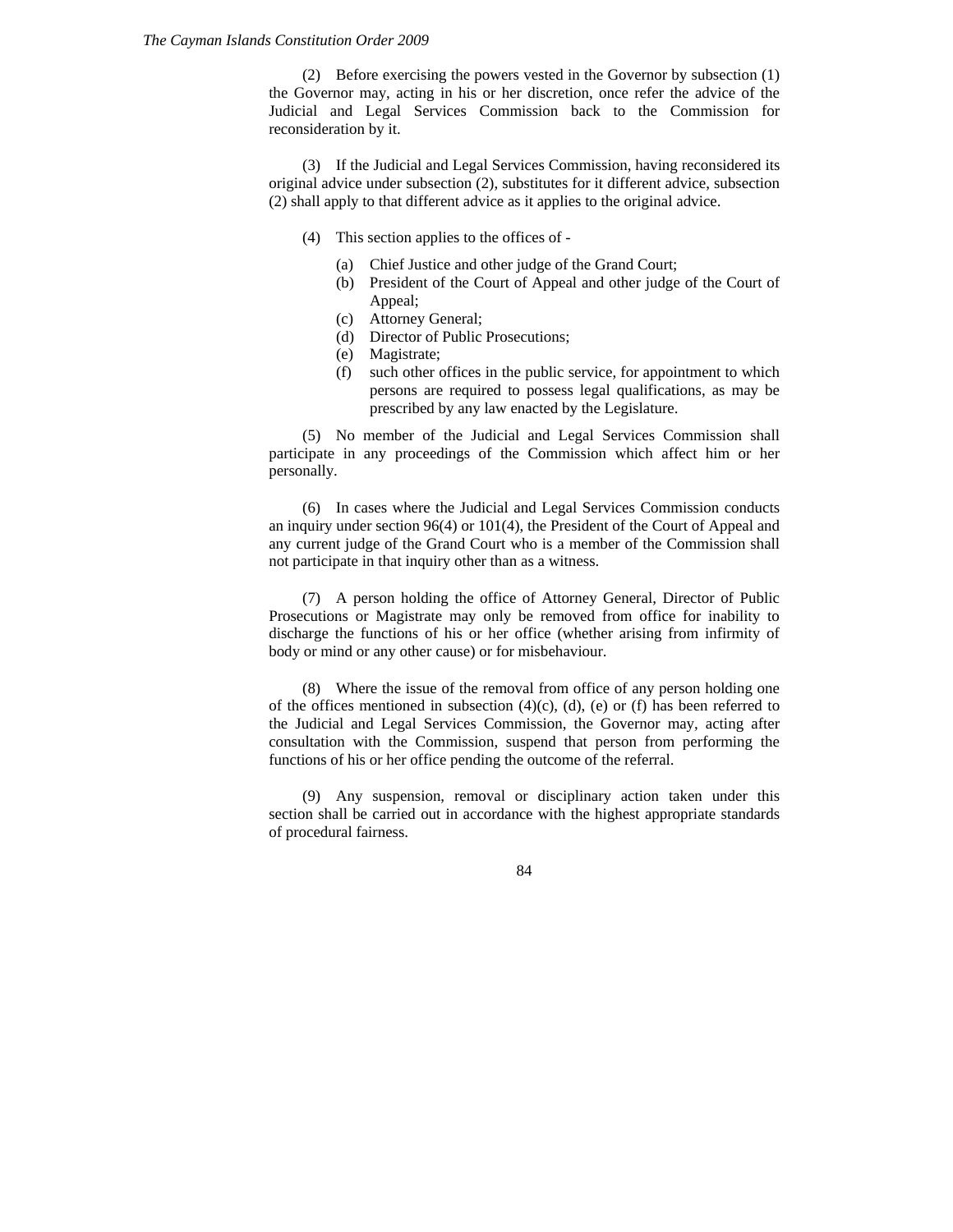- (10) The Judicial and Legal Services Commission shall
	- (a) draw up a code of conduct for the judiciary and a procedure for dealing with complaints; and
	- (b) have such other functions as may be conferred on it by a law enacted by the Legislature.

(11) Subject to subsection (6), this section is without prejudice to sections 96 and 101.

#### **Judicial administration**

**107.** The Legislature and the Cabinet shall uphold the rule of law and judicial independence, and shall ensure that adequate funds are provided to support the judicial administration in the Cayman Islands.

## PART VI

## THE PUBLIC SERVICE

### **Overriding duty of public officers**

**108.** Subject to this Constitution, all public officers must -

- (a) act in accordance with the best interests of the Cayman Islands and not in their own private interests; and
- (b) implement Government policy to the best of their ability and in accordance with the directions given to them by the Cabinet or other responsible person or authority.

### **Appointment, etc., of public officers**

**109.** (1) Power to make appointments to public offices, and to transfer, remove or exercise disciplinary control over persons holding or acting in such offices, is, subject to this Constitution, vested in the Governor acting in his or her discretion.

(2) Subject to subsections (3) and (4), the Governor, acting in his or her discretion, may by regulations delegate, to such extent and subject to such conditions as may be specified in the regulations, the powers vested in him or her by subsection (1) to such public officers as may be specified.

(3) Subject to subsection (4), a law enacted by the Legislature may provide for the powers vested in the Governor by subsection (1) to be exercised by public officers subordinate to the Governor, and may enable the Governor to delegate those powers to such public officers in his or her discretion.

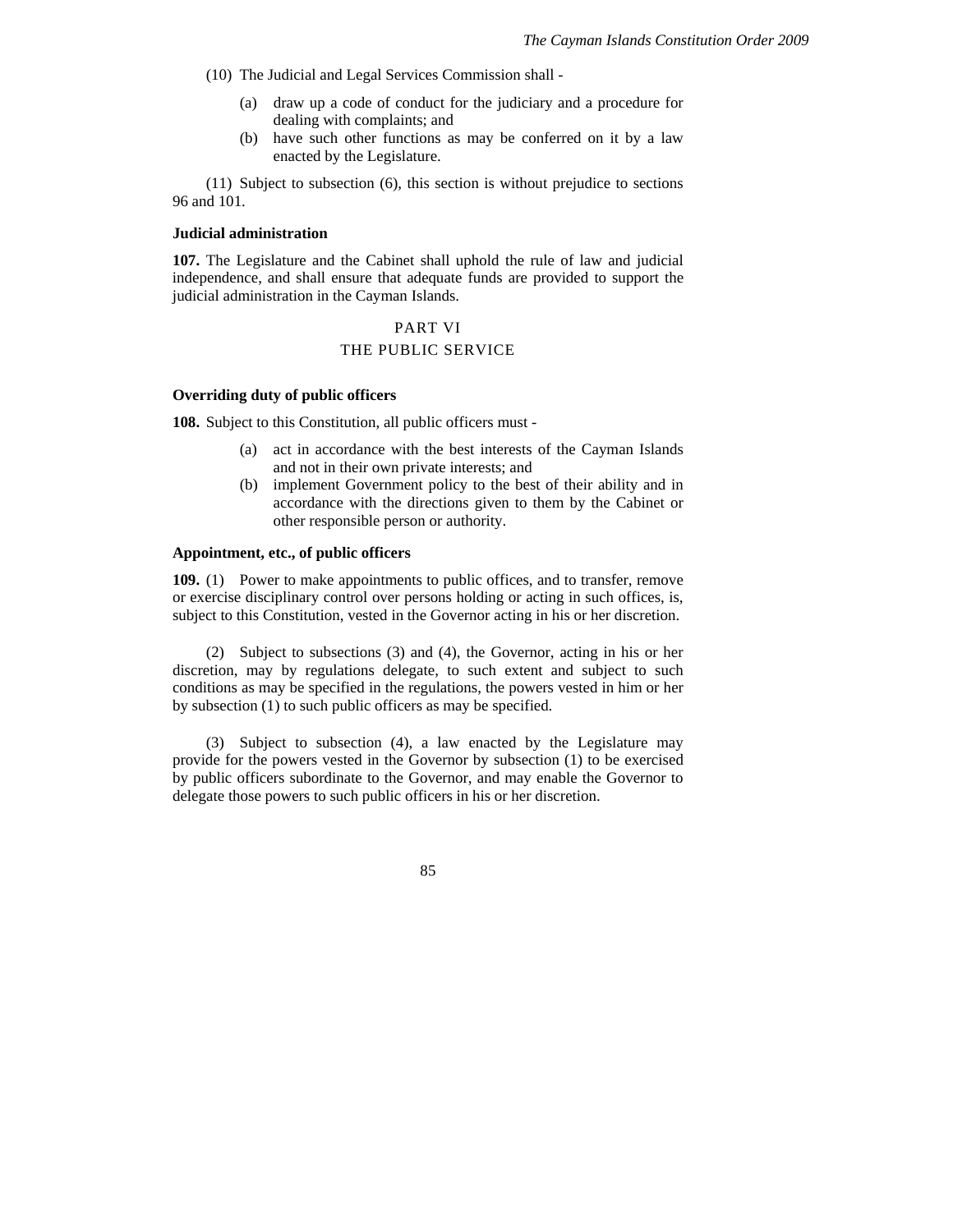(4) No regulations made under subsection (2) shall delegate any powers vested in the Governor in relation to the offices of Financial Secretary, Commissioner of Police, Auditor General, Information Commissioner, Complaints Commissioner or to any office to which section 106 applies, and no law enacted by the Legislature may provide for any person or authority other than the Governor to exercise those powers.

#### **Applicability of pensions law**

**110.** (1) The law applicable to the grant and payment to any officer, or to his or her widow or widower, children, dependants or personal representatives, of any pension, gratuity or other like allowance (in this section referred to as "an award") in respect of the service of that officer in a public office shall be that in force on the relevant day or any later law not less favourable to the person concerned.

- (2) For the purposes of this section the relevant day is
	- (a) in relation to an award granted before the appointed day, the day on which the award was granted;
	- (b) in relation to an award granted or to be granted on or after the appointed day to or in respect of a person who was a public officer before that day, the day immediately before that day;
	- (c) in relation to an award granted or to be granted to or in respect of a person who first becomes a public officer on or after the appointed day, the day on which he or she becomes a public officer.

(3) In subsection (2) "the appointed day" means the date of commencement of this Constitution.

(4) For the purposes of this section, insofar as the law applicable to an award depends on the option of the person to or in respect of whom it is granted or to be granted, the law for which he or she opts shall be taken to be more favourable to him or her than any other law for which he or she might have opted.

(5) Where any sum is required for the payment of an award and no, or insufficient, provision has been made for it under a law made by the Legislature, that sum shall be charged on and paid out of the revenues of the Cayman Islands.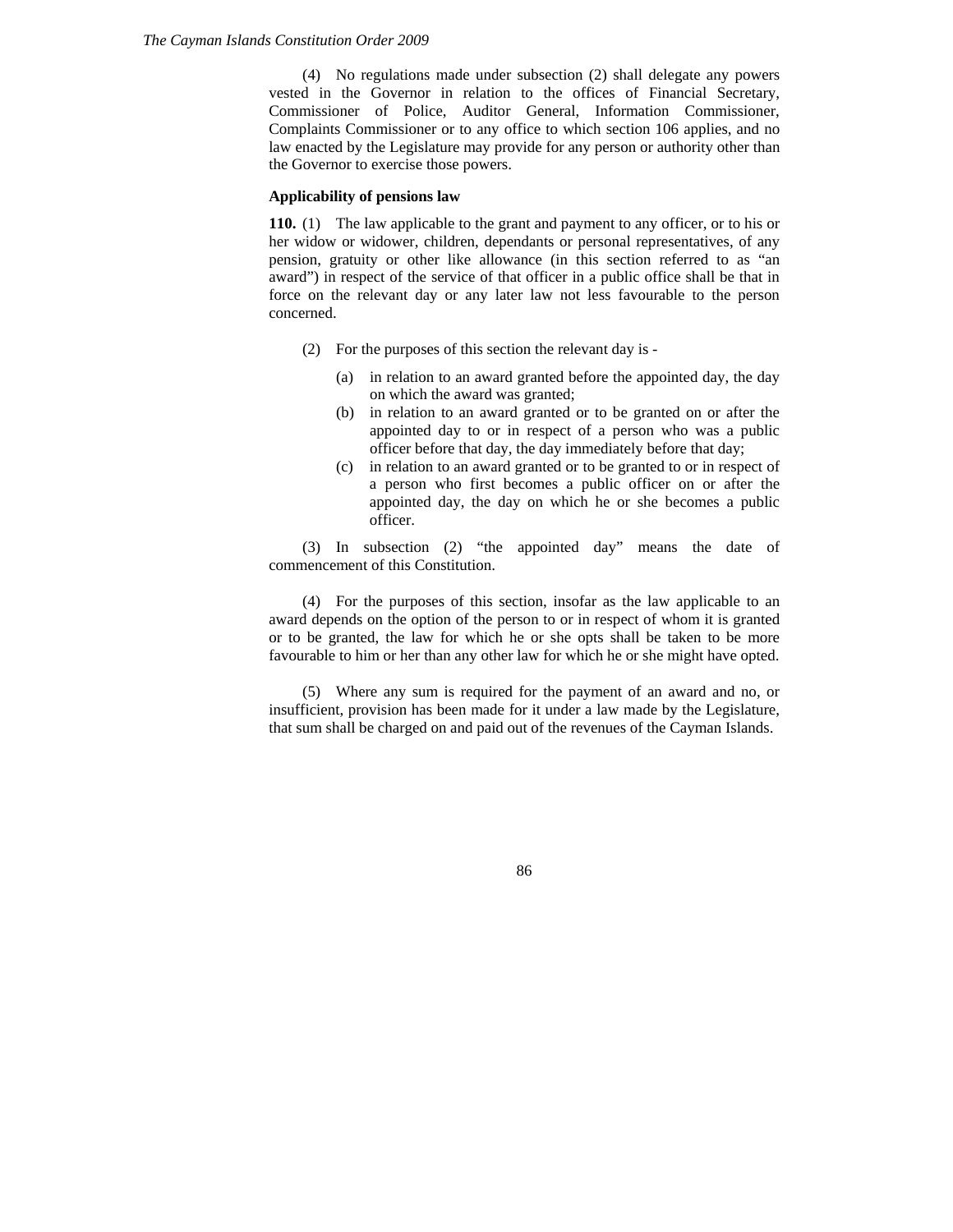# PART VII FINANCE

### **Revenue and Expenditure**

**111.** (1) The Legislature shall have the authority to levy or change the rates of revenue unless otherwise provided by law.

(2) All Government expenses, assets and the incurrence of liabilities shall require appropriation by the Legislature, unless otherwise provided by law.

(3) A law enacted by the Legislature shall govern the operation of the Government's financial system and processes.

### **Reporting**

**112.** (1) At least one report annually shall be made to the Legislative Assembly on the Government's financial performance and fiscal position.

(2) The content, timing and process for financial reporting and the agencies that are to report to the Legislative Assembly shall be prescribed by law.

### **Public debt**

**113.** (1) Total Government borrowing shall not exceed an amount for which the sum of -

- (a) total interest payments;
- (b) total other debt servicing expenses, including arrangement fees and sinking fund expenses; and
- (c) total principal or amortised debt repayments,

for a financial year is more than a percentage of Government revenue set out in law and agreed with a Secretary of State (calculated using generally accepted accounting practice) for that financial year.

(2) Subject to this Constitution, a law enacted by the Legislature may provide for a higher percentage for a limited period where a matter arises of a nature or urgency which in the opinion of the Cabinet makes it necessary to do so.

(3) For the purposes of this section, "Government borrowing" means borrowing in the name of the Government regardless of whether repayments are made directly by the Government or by a public or governmental body (including any statutory body, company or association).

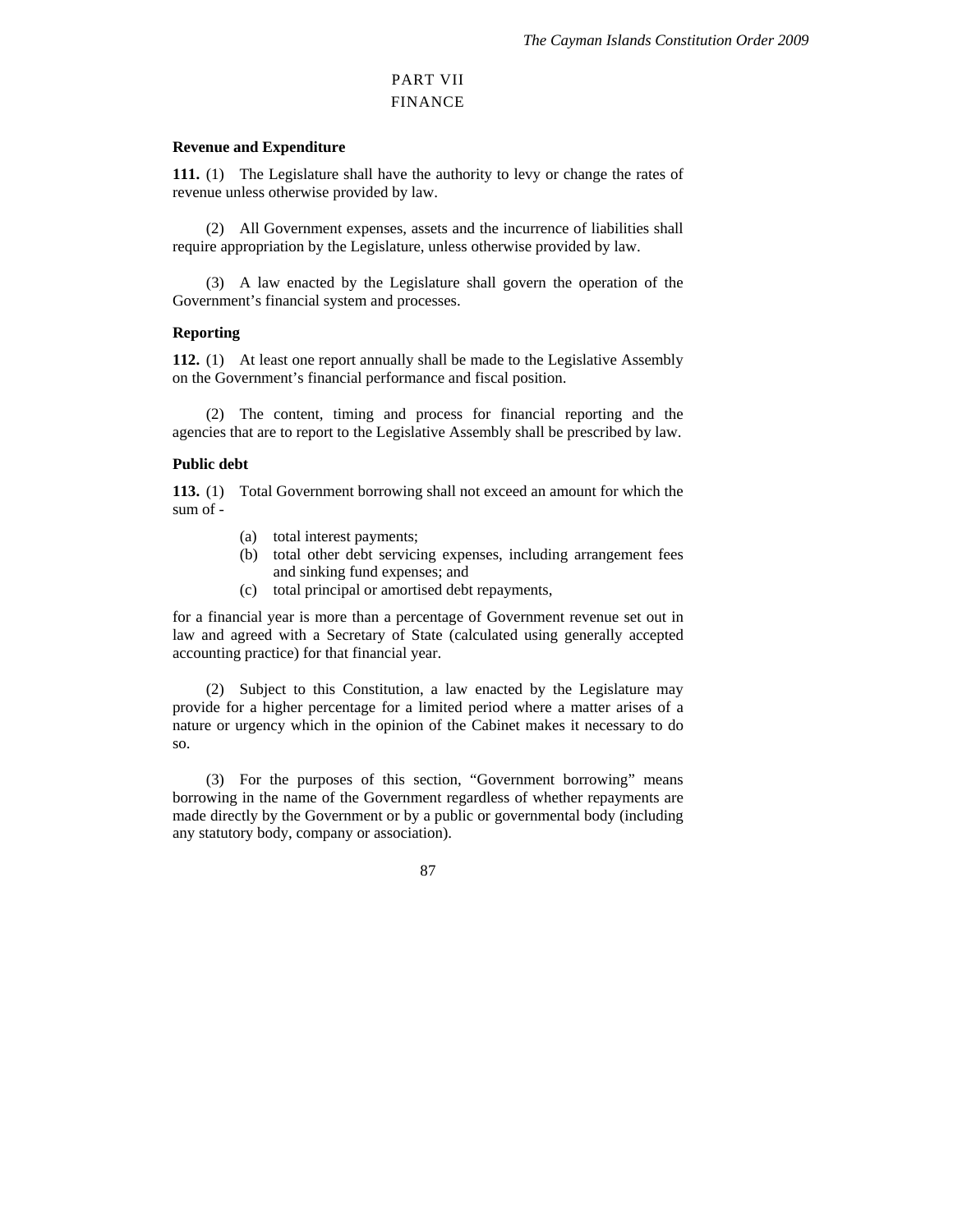### **Auditor General**

**114.** (1) There shall be an Auditor General whose office shall be a public office, and power to make appointments to the office of Auditor General, and to remove or exercise disciplinary control over any person holding or acting in that office, is vested in the Governor, acting in his or her discretion.

(2) The Auditor General may be removed from office only for inability to discharge the functions of his or her office (whether arising from infirmity of body or mind or any other cause) or for misbehaviour.

(3) The Auditor General shall have the power and responsibility to audit the public accounts of the Cayman Islands and the accounts and financial dealings of all authorities, offices and departments of Government and of all courts, and the power to undertake value for money investigations in respect of the activities of such authorities, offices and departments.

(4) The Auditor General, and any person authorised by him or her to act on his or her behalf, shall have access to all books, records, reports and other documents relating to the accounts referred to in subsection (3).

(5) The functions of the Auditor General and the accountability of that post and the Audit Office shall be further prescribed by law.

(6) In the exercise of his or her functions, the Auditor General (and any person acting on his or her behalf in the exercise of those functions) shall not be subject to the direction or control of any other person or authority, save that the Auditor General is answerable to the Public Accounts Committee of the Legislative Assembly and must attend upon the Committee at its request.

(7) The Auditor General shall submit reports on his or her activities to the Public Accounts Committee of the Legislative Assembly at least twice every year and as requested by the Committee.

### **Financial Secretary**

**115.** There shall be a Financial Secretary who shall be the principal adviser to the Minister responsible for finance, and whose office shall be a public office.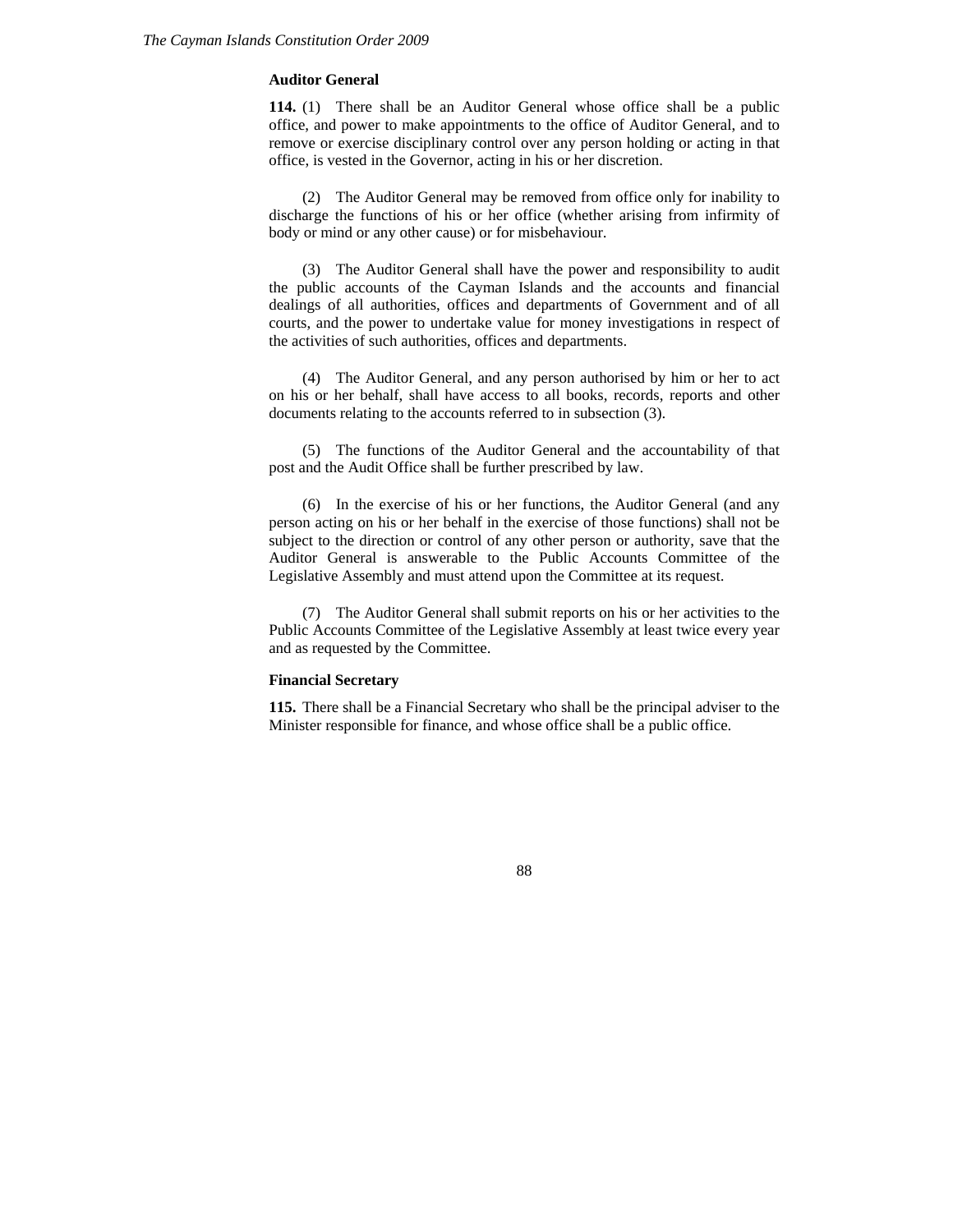## PART VIII

## INSTITUTIONS SUPPORTING DEMOCRACY

### **Human Rights Commission**

**116.** (1) There shall be in and for the Cayman Islands a Human Rights Commission (referred to in this section as "the Commission").

(2) The Commission's primary responsibility shall be promoting understanding and observance of human rights in the Cayman Islands.

(3) The Commission shall consist of a Chairman and four other members appointed by the Governor, acting after consultation with the Premier and the Leader of the Opposition, at least two of whom shall be experienced lawyers.

(4) In the exercise of their functions, the Commission and its members shall not be subject to the direction or control of any other person or authority.

- (5) The Commission shall replace the Human Rights Committee.
- (6) The Commission shall have power to
	- (a) receive and investigate complaints of breaches or infringements of any right or freedom contained in the Bill of Rights or international human rights treaties that have been extended to the Cayman Islands, and investigate such possible breaches or infringements on its own initiative;
	- (b) provide advice to persons who consider that their rights or freedoms have been infringed;
	- (c) provide a forum for dealing with complaints by mediation or conciliation or by making recommendations;
	- (d) issue guidance on procedures for dealing with any complaints of breaches or infringements of rights and freedoms;
	- (e) contribute to public education about human rights;
	- (f) issue reports relating to human rights issues on its own initiative;
	- (g) undertake such other functions, for the purpose of fulfilling its primary responsibility under subsection (2), as may be conferred on it by a law enacted by the Legislature.
- (7) The Commission shall have no power to
	- (a) represent or provide representation to parties to litigation;
	- (b) act in a judicial capacity or make binding determinations as to whether any right or freedom contained in the Bill of Rights or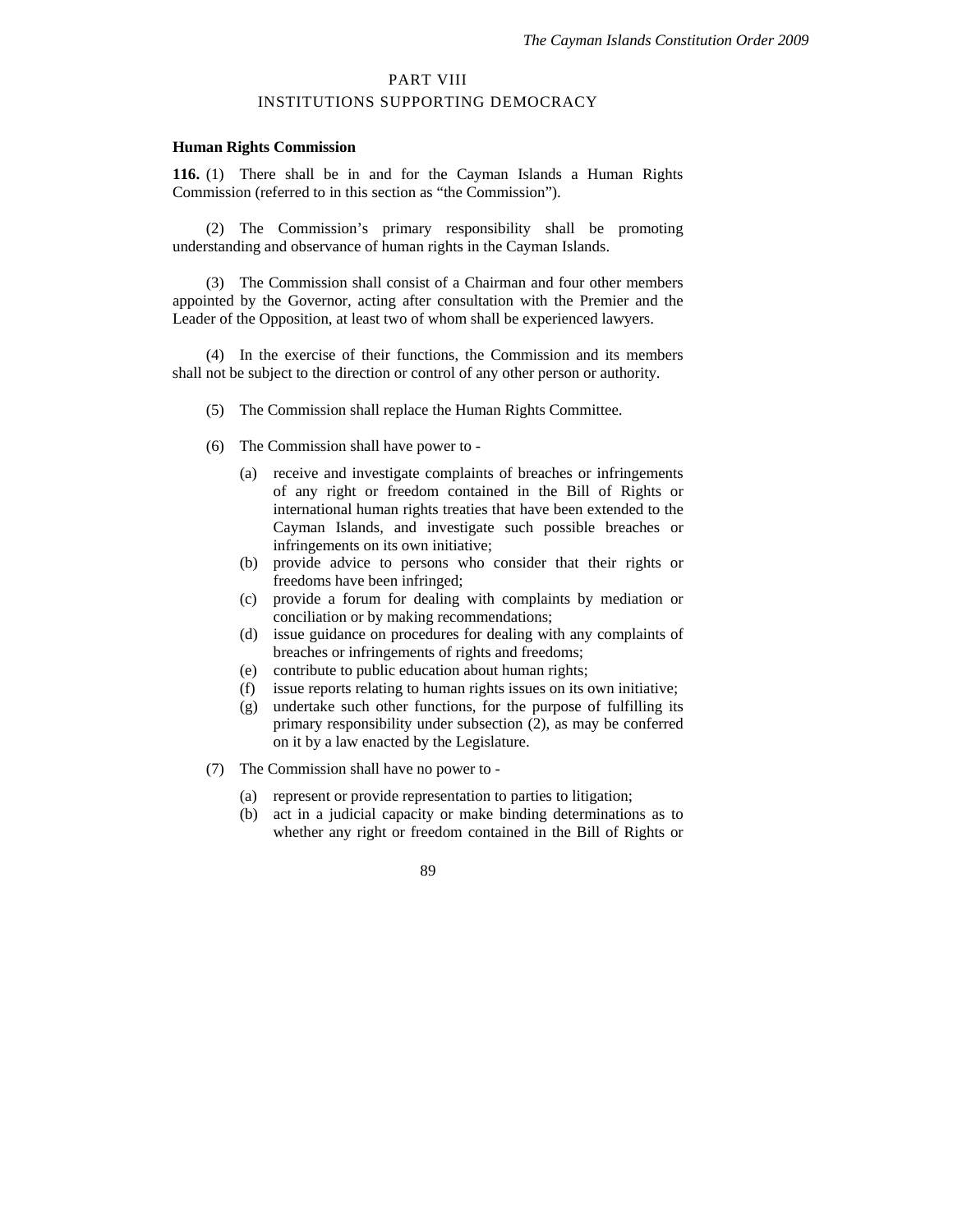any international human rights treaty or instrument has been breached;

(c) compel any person to do anything against his or her will;

but any public official to which the Commission addresses a recommendation must respond in writing within a reasonable time, and such responses shall be published by the Commission unless there is a good reason to withhold publication.

(8) The Commission shall make an annual report to the Legislative Assembly about its activities.

(9) Further provision relating to the establishment and operation of the Commission may be made by the Legislature, but such legislation shall not derogate from any provision of this section.

(10) Nothing contained in or done pursuant to this section or any law made under subsection (9) shall -

- (a) oblige a person to refer any complaint of a breach or infringement of any right or freedom referred to in the Bill of Rights to the Commission; or
- (b) prevent a person from seeking redress directly from the Grand Court in relation to any breach or infringement of a right or freedom referred to in the Bill of Rights, and the fact that such person had previously sought the assistance of the Commission with respect to such breach or infringement shall not prejudice any legal action.

### **Commission for Standards in Public Life**

**117.** (1) There shall be in and for the Cayman Islands a Commission for Standards in Public Life (referred to in this section as "the Commission").

(2) The Commission shall consist of a Chairman and not less than two nor more than four other members, who shall be appointed by the Governor, acting after consultation with the Premier and the Leader of the Opposition, and who shall be people of the highest integrity with knowledge of practice in the private or public sector.

(3) At least one member of the Commission shall be a chartered or certified accountant of at least ten years' experience.

(4) At least one member of the Commission shall be a legal practitioner who has practised in the Commonwealth for at least ten years.

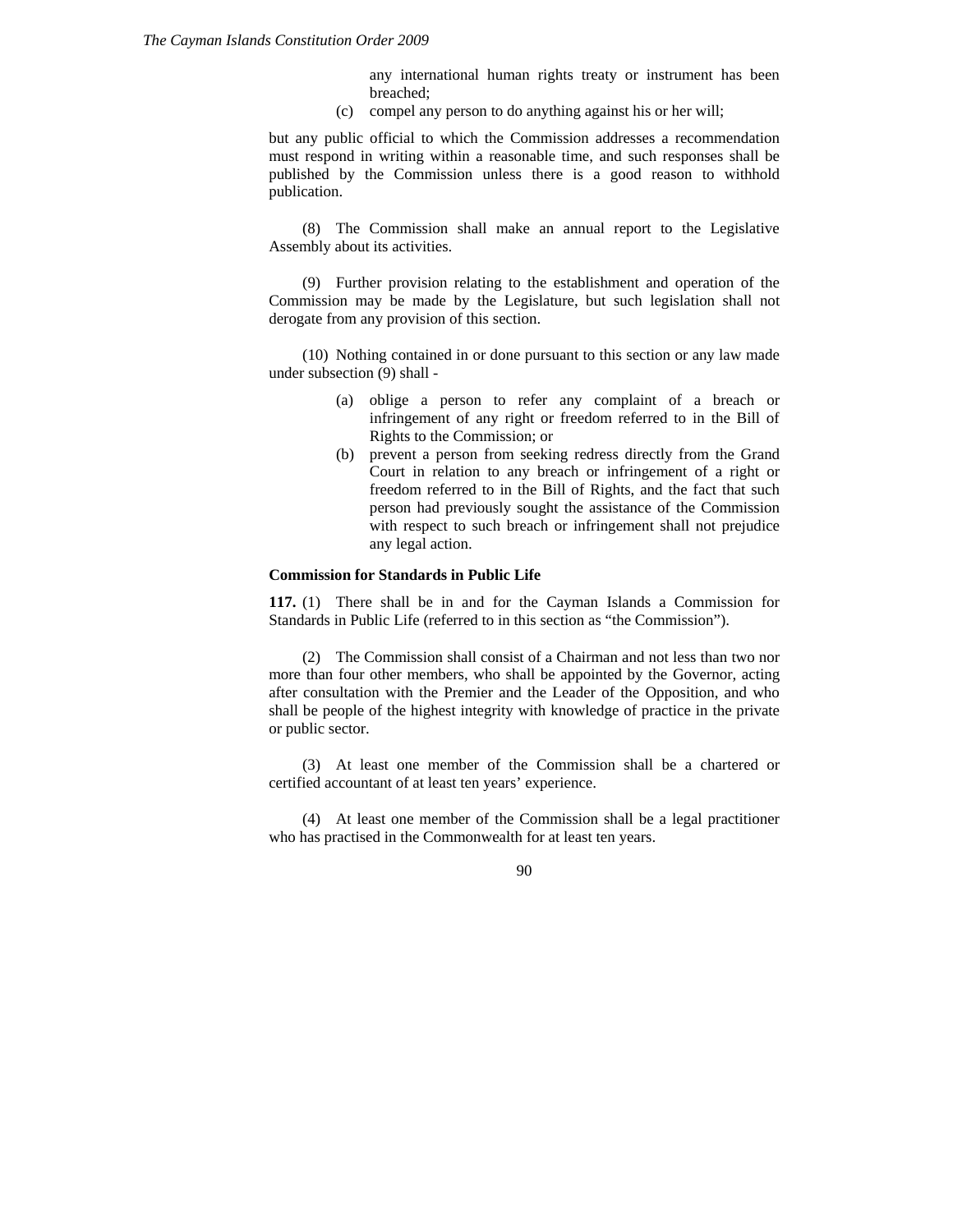- (5) A person shall not be appointed as a member of the Commission if
	- (a) he or she is a member of the Legislative Assembly;
	- (b) he or she holds, or has at any time during the preceding three years held, a public office;
	- (c) he or she has at any time during the preceding five years held office in a political party; or
	- (d) he or she is not a Caymanian.
- (6) The office of a member of the Commission shall become vacant
	- (a) at the expiration of four years from the date of his or her appointment;
	- (b) if the member is absent from three consecutive meetings of the Commission, unless the absence is approved by the Governor;
	- (c) if the member resigns office by writing under his or her hand addressed to the Governor;
	- (d) if the member is removed from office by the Governor for inability to discharge the functions of his or her office (whether arising from infirmity of body or mind or any other cause) or for misbehaviour; or
	- (e) if the member with his or her consent is nominated for election to the Legislative Assembly or is appointed to any public office.

(7) If the office of a member of the Commission is vacant or a member is for any reason unable to perform the functions of his or her office, the Governor, acting in accordance with subsection (2), may appoint a person who is qualified for appointment as a member of the Commission to act as a member of the Commission, and any person so appointed shall, subject to subsection (6), continue so to act until the expiration of his or her term of office.

(8) In the exercise of their functions, the Commission and its members shall not be subject to the direction or control of any other person or authority.

- (9) The functions of the Commission shall be
	- (a) to assist in the setting of the highest standards of integrity and competence in public life in order to ensure the prevention of corruption or conflicts of interest;
	- (b) to monitor standards of ethical conduct in the Legislative Assembly, the Cabinet, and on the part of public authorities and public officers;
	- (c) to supervise the operation of registers of interest and to investigate breaches of established standards;
	- (d) to review and establish procedures for awarding public contracts;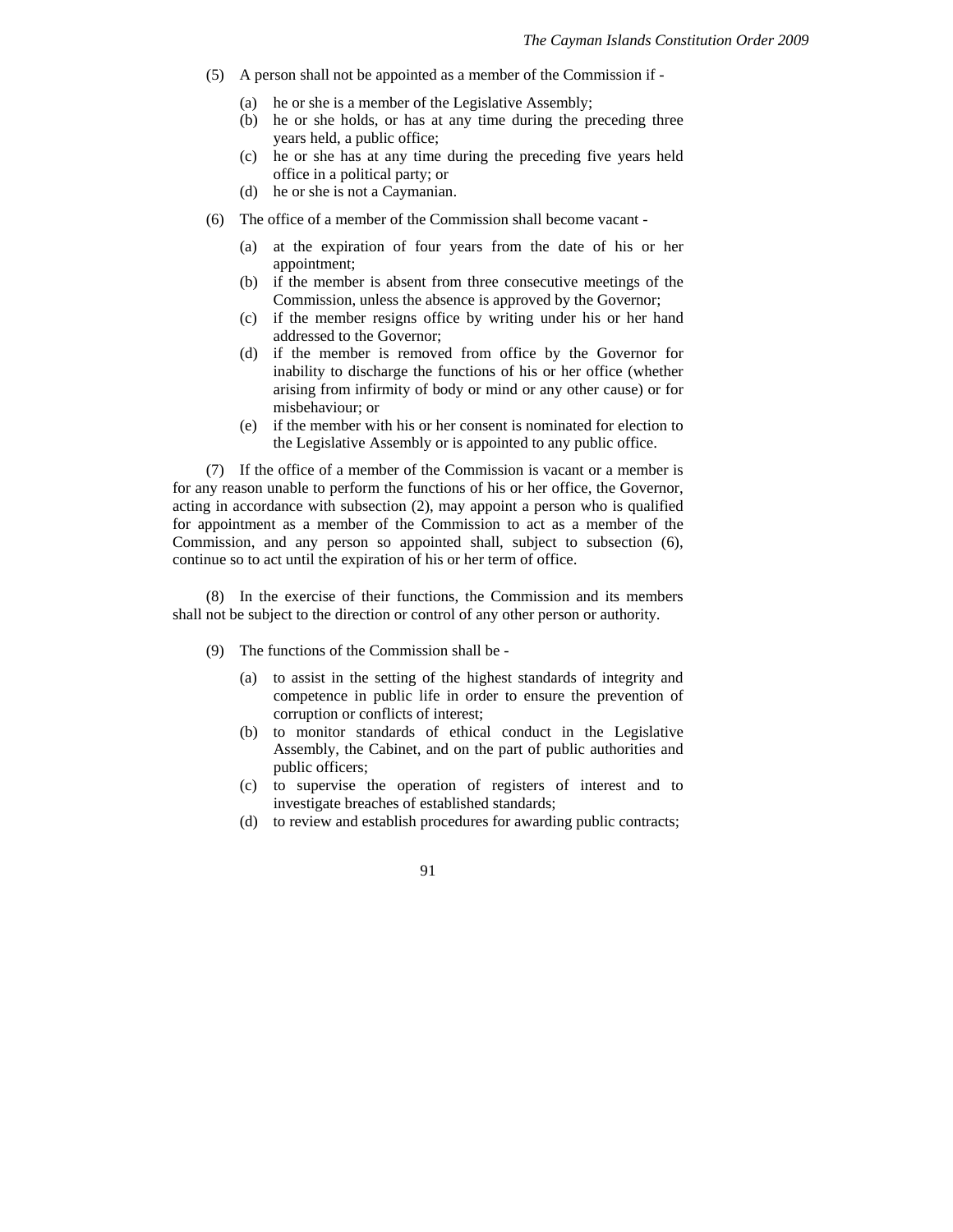- (e) to review and establish procedures for appointing members to public authorities, and the terms of their appointment;
- (f) to recommend codes of conduct to prevent any Minister, public authority or public officer employing their power for any personal benefit or advantage, and to recommend legislation to provide appropriate sanctions;
- (g) to report to the Legislative Assembly at regular intervals, and at least every six months; and
- (h) to exercise such other functions as may be prescribed by a law enacted by the Legislature.

### **Constitutional Commission**

**118.** (1) There shall be in and for the Cayman Islands a Constitutional Commission.

(2) The Constitutional Commission shall consist of a Chairman and two other members appointed by the Governor, acting after consultation with the Premier and the Leader of the Opposition, at least one of whom shall be an experienced lawyer.

- (3) The functions of the Constitutional Commission shall be
	- (a) to advise the Government on questions concerning constitutional status and development in the Cayman Islands;
	- (b) to publish reports, discussion papers, information papers and other documents on constitutional matters affecting the Cayman Islands;
	- (c) to promote understanding and awareness of this Constitution and its values; and
	- (d) to exercise such other functions as may be prescribed by a law enacted by the Legislature.

(4) In the exercise of their functions, the Constitutional Commission and its members shall not be subject to the direction or control of any other person or authority.

(5) Subject to this Constitution, further provision relating to the establishment and operation of the Constitutional Commission may be made by the Legislature.

### **Advisory District Councils**

**119.** Subject to this Constitution, a law enacted by the Legislature shall provide for the establishment, functions and jurisdiction of Councils for each electoral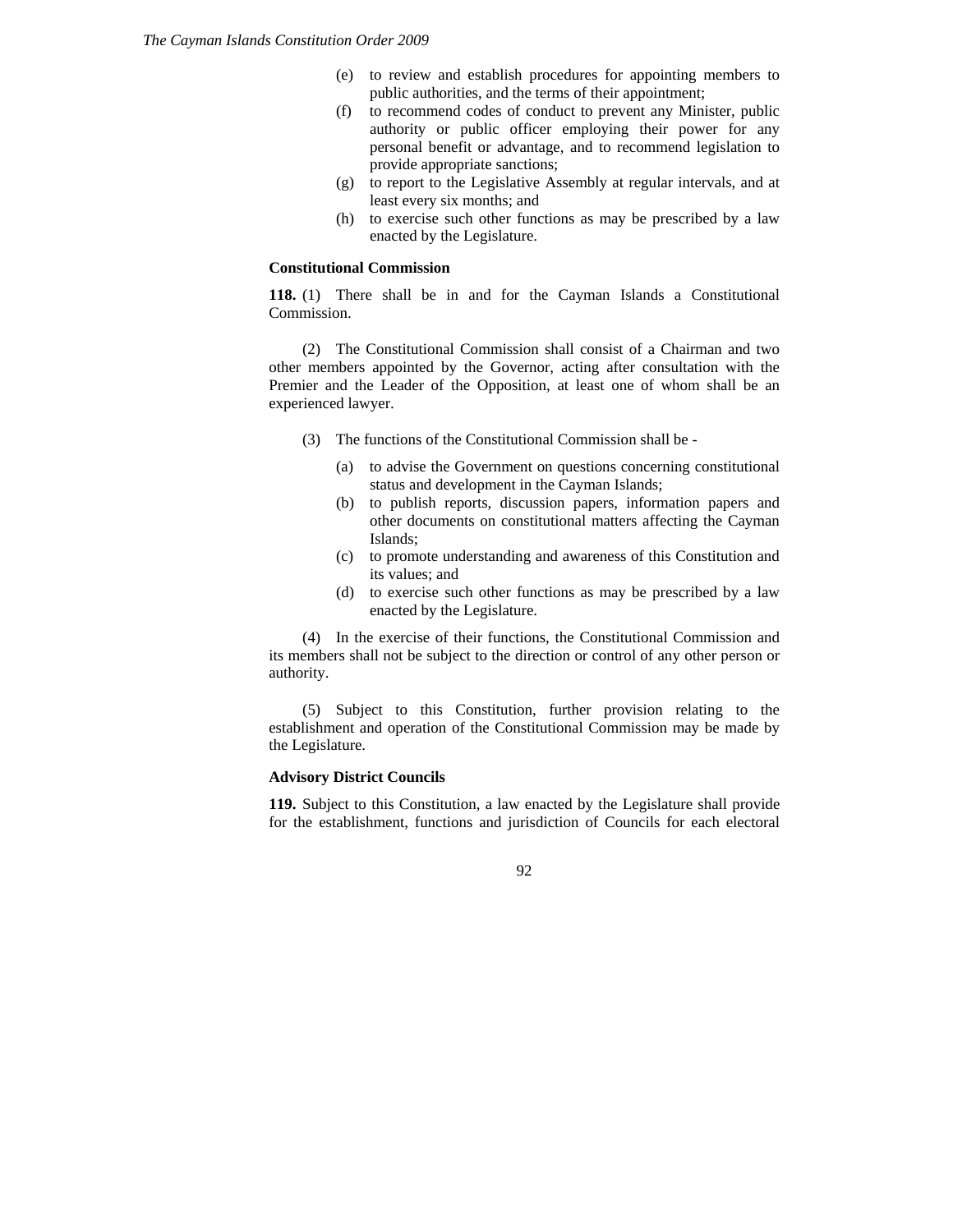district to operate as advisory bodies to the elected members of the Legislative Assembly.

#### **Complaints Commissioner**

**120.** (1) Subject to this Constitution, a law enacted by the Legislature may make provision for the office, functions and jurisdiction of a Complaints Commissioner, otherwise called an Ombudsman.

(2) The Complaints Commissioner shall be appointed by the Governor, acting after consultation with the Premier and the Leader of the Opposition, by instrument under the public seal.

(3) No person shall be qualified to be appointed as Complaints Commissioner if he or she is or has been within the preceding three years -

- (a) an elected member of the Legislative Assembly; or
- (b) the holder of any office in any political party.

(4) The office of the Complaints Commissioner shall become vacant -

- (a) at the expiration of the period specified in the instrument by which he or she was appointed;
- (b) if he or she resigns office by writing under his or her hand addressed to the Governor;
- (c) if he or she becomes an elected member of the Legislative Assembly or the holder of any office in any political party; or
- (d) if the Governor, acting in his or her discretion, directs that he or she shall be removed from office for inability to discharge the functions of the office (whether arising from infirmity of body or mind or any other cause) or for misbehaviour, or for contravention of subsection (5).

(5) Subject to such exceptions as the Governor, acting in his or her discretion, may authorise by directions in writing, the Complaints Commissioner shall not hold any other office of emolument either in the public service or otherwise nor engage in any occupation for reward other than the duties of his or her office.

(6) In the exercise of his or her functions, the Complaints Commissioner shall not be subject to the direction or control of any other person or authority.

### **Register of Interests**

**121.** (1) There shall be for the Cayman Islands a Register of Interests, which shall be maintained by the Commission for Standards in Public Life.

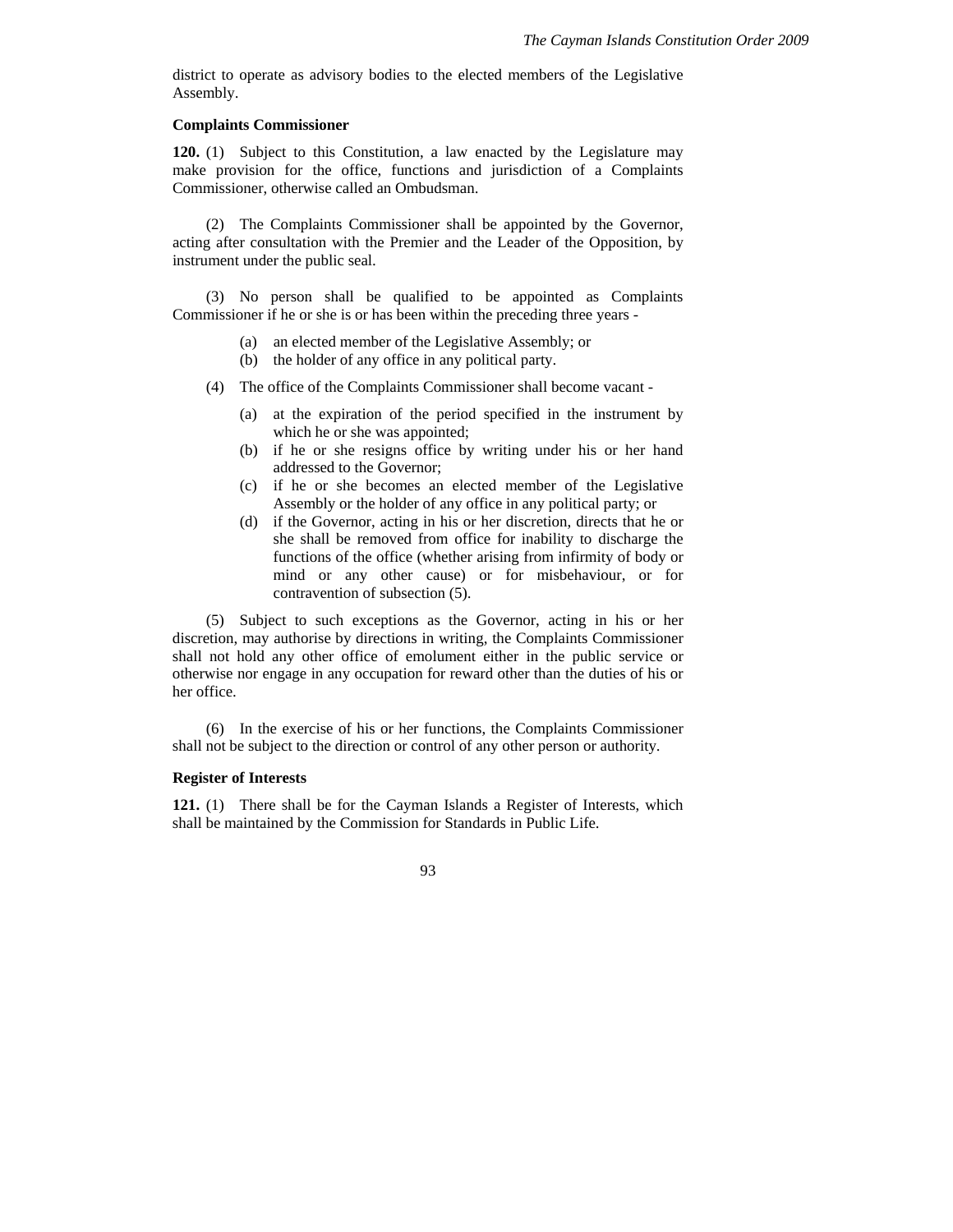### *The Cayman Islands Constitution Order 2009*

(2) It shall be the duty of any person to whom this section applies to declare to the Commission for Standards in Public Life, for entry in the Register of Interests, such interests, assets, income and liabilities of that person, or of any other person connected with him or her, as may be prescribed by law.

(3) A person shall make a declaration under subsection (2) upon assuming the functions of his or her office and at such intervals thereafter (being no longer than twelve months) as may be prescribed by law.

(4) This section applies to all members of the Legislative Assembly and the holders of such other offices (except that of the Governor) as may be prescribed by law.

(5) A law enacted by the Legislature shall make provision for giving effect to this section, including the sanctions which may be imposed for a failure to comply with subsection (2) or (3) and, notwithstanding any provision of Part IV of this Constitution, the sanctions which may be imposed may include the suspension of a member of the Legislative Assembly from sitting in it for such period as may be prescribed in such a law.

### **Freedom of information**

**122.** A law enacted by the Legislature shall provide for a right of access to information held by public authorities, for the conditions for the exercise of that right, and for restrictions and exceptions to that right in the interests of the security of the Cayman Islands or the United Kingdom, public safety, public order, public morality or the rights or interests of individuals.

## PART IX MISCELLANEOUS

### **Official language of the Cayman Islands**

**123.** The official language of the Cayman Islands is English.

### **Interpretation**

**124.** (1) In this Constitution, unless it is otherwise provided or required by the context -

"Assembly" means the Legislative Assembly;

"Bill of Rights" means the Bill of Rights, Freedoms and Responsibilities set out in Part I of this Constitution;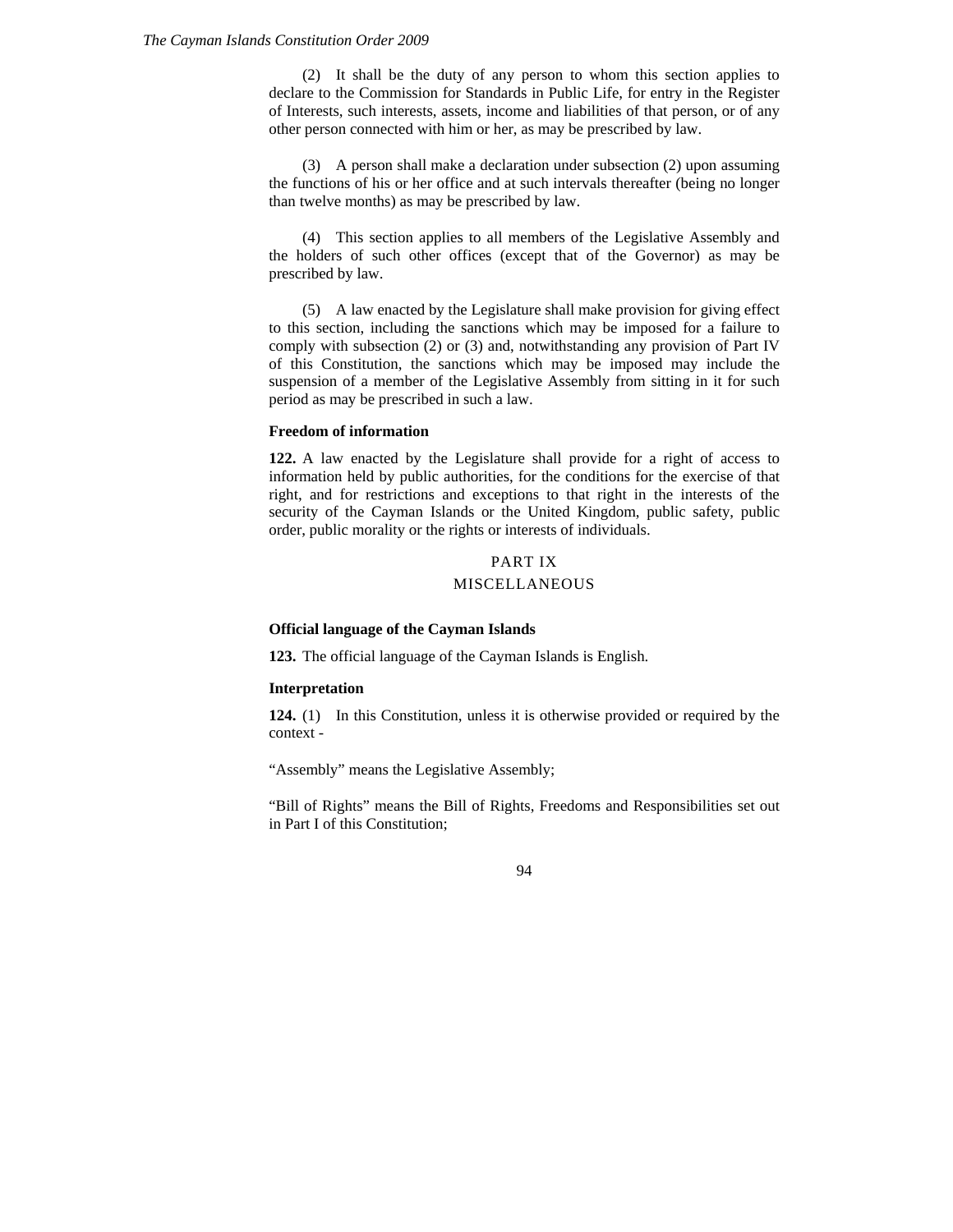"Caymanian" has the meaning ascribed to it in the laws of the Cayman Islands for the time being in force;

"Court of Appeal" means the court established by section 99;

"functions" includes jurisdiction, powers and duties;

"Government" means the Government of the Cayman Islands;

"Government Notice" means a Cayman Islands Government Notice;

"Governor" means the person for the time being holding the office of Governor of the Cayman Islands, and includes any person for the time being lawfully performing the functions of that office and, to the extent to which a person appointed under section 36 is authorised to act (but except where the word "Governor" appears in that section), that person;

"Grand Court" means the court established by section 94;

"high judicial office" means the office of judge of a court having unlimited jurisdiction in civil and criminal matters in some part of the Commonwealth or in Ireland or a court having jurisdiction in appeals from such a court;

"Judicial and Legal Services Commission" means the Commission established by section 105;

"law" includes any instrument having the force of law made in exercise of a power conferred by law;

"Leader of the Opposition" means a Leader of the Opposition appointed under section 68;

"Legislature" means the Legislature established by section 59(1);

"Minister" means a member of the Cabinet who is appointed as the Premier or other Minister;

"oath" includes affirmation;

"political party" means a group of persons who have united to contest election for membership of the Legislative Assembly;

"Premier" means a Premier appointed under section 49;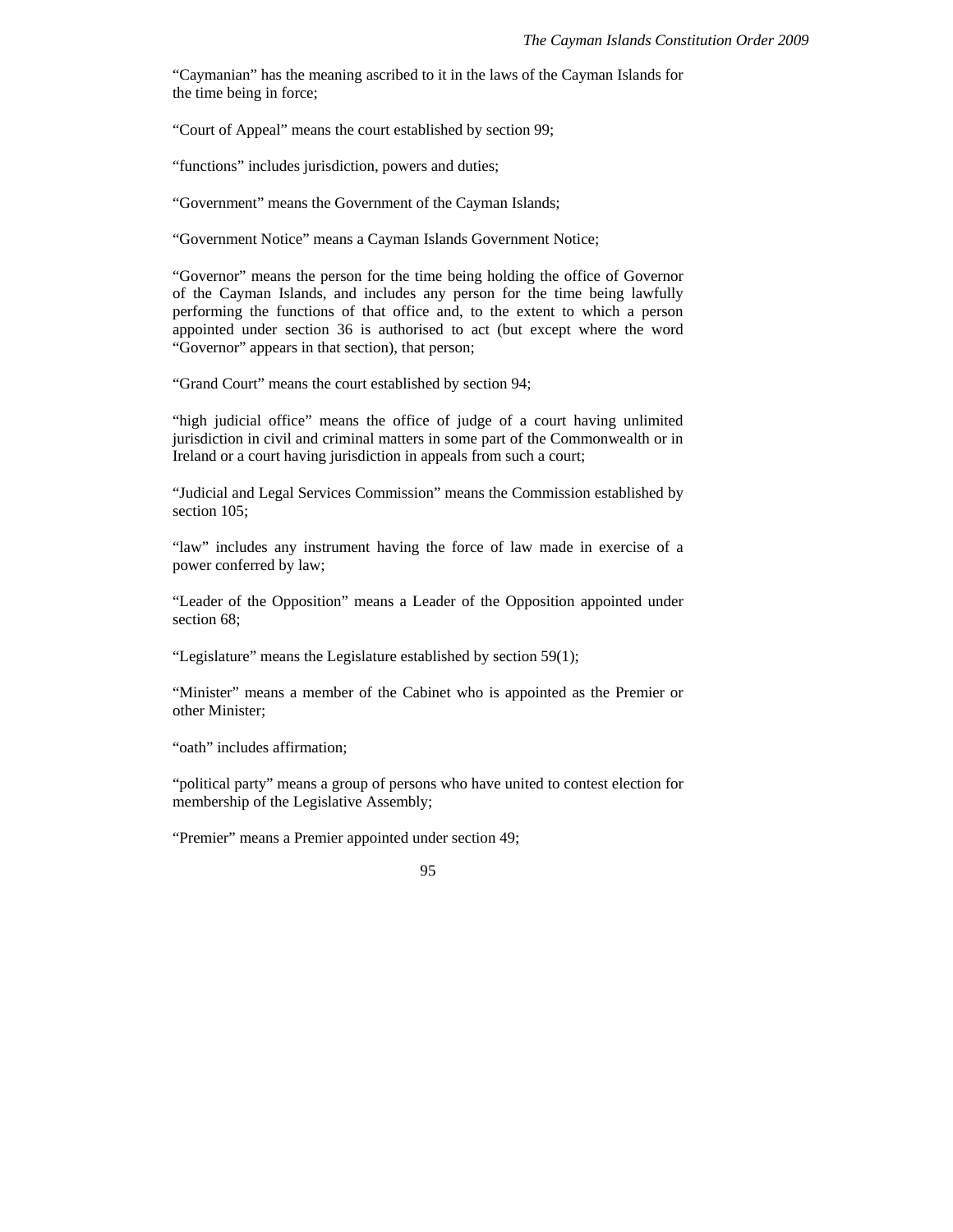"public office" means, subject to subsection (2), an office of emolument in the public service;

"public officer" means the holder of any public office, and includes a person appointed to act in any public office;

"the public service" means the service of the Crown in a civil capacity in respect of the government of the Cayman Islands;

"session" means the meetings of the Legislative Assembly commencing when the Assembly first meets after being constituted under this Constitution, or after its prorogation or dissolution at any time, and terminating when the Assembly is prorogued or is dissolved without having been prorogued;

"sitting" means a period during which the Legislative Assembly is sitting continuously without adjournment and includes any period during which the Assembly is in committee.

(2) For the purposes of this Constitution, references to public offices shall not be construed as including -

- (a) references to the office of Speaker, Deputy Speaker or elected member of the Legislative Assembly, Premier or other Minister, or Leader of the Opposition;
- (b) except in section 110, references to the office of judge of the Grand Court or the Court of Appeal;
- (c) references to a member of the Judicial and Legal Services Commission, the Human Rights Commission, the Commission for Standards in Public Life, the Constitutional Commission, an Electoral Boundary Commission, or the Advisory Committee on the Prerogative of Mercy, or to the Complaints Commissioner;
- (d) references to any office the holder of which is declared by any law in force in the Cayman Islands not to be disqualified for election as a member of the Assembly,

and a person shall not be considered as holding a public office by reason only that he or she is in receipt of a pension or other like allowance in respect of service under the Crown.

(3) Any person who has vacated his or her seat in any body, or has vacated any office established by this Constitution, may, if qualified, again be appointed or elected as a member of that body or to that office, as the case may be, from time to time.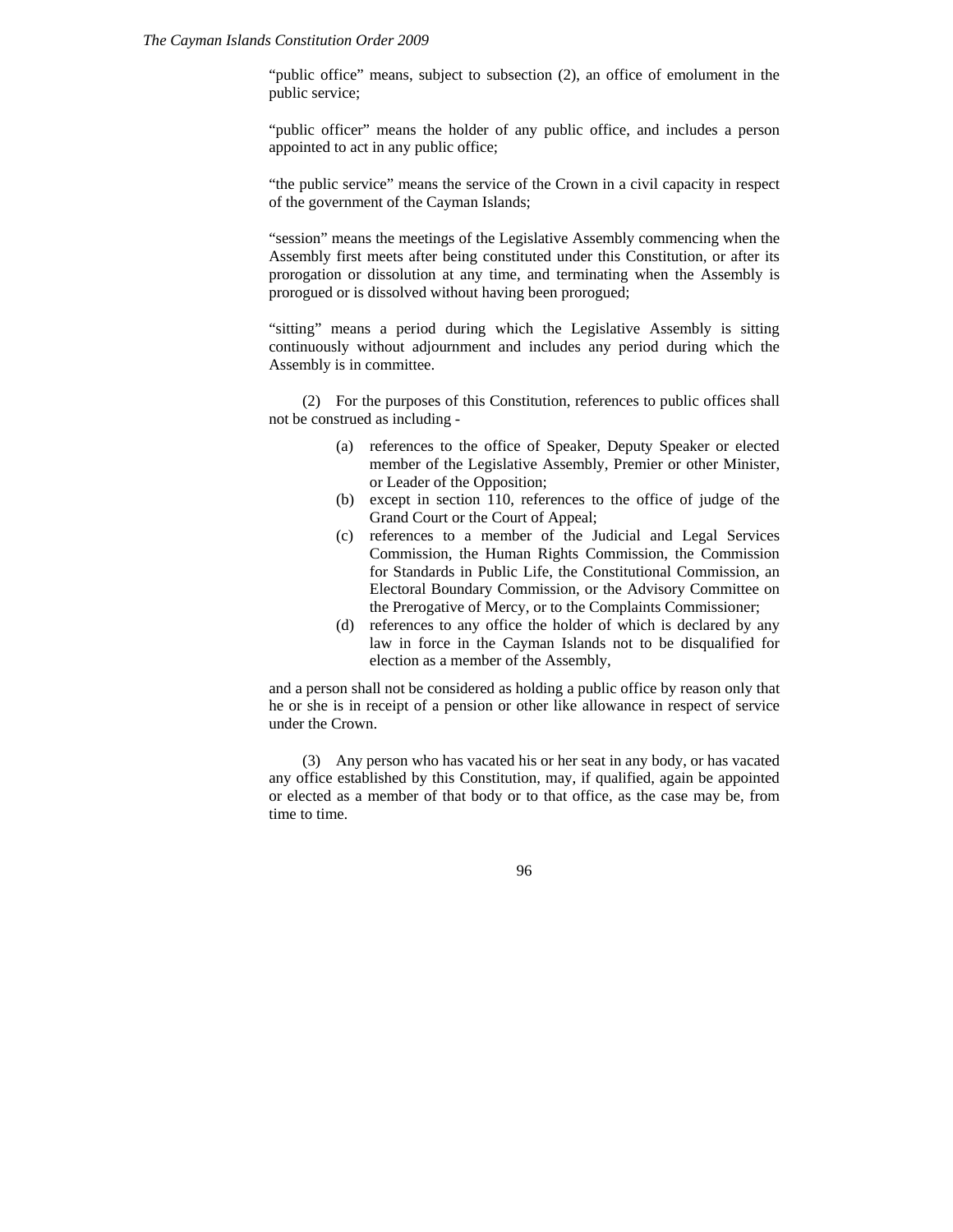(4) A reference in this Constitution to the holder of an office by the term designating his or her office shall be construed as a reference to any person for the time being acting in that office or otherwise lawfully performing the functions of that office.

- (5) Without prejudice to subsection (4)
	- (a) where the holder of any office constituted by or under this Constitution is on leave of absence pending the relinquishment of that office, the person or authority having power to make appointments to that office may appoint another person to it; and
	- (b) where two or more persons concurrently hold the same office by virtue of paragraph (a), the person last appointed shall in respect of any function conferred on the holder of that office be deemed to be the sole holder of it.

(6) Any power conferred by this Constitution to make any proclamation, rules, regulations or order or to give any directions shall be construed as including a power exercisable in like manner to amend or revoke any such proclamation, rules, regulations, order or directions.

(7) Where a person is required by this Constitution to make an oath he or she shall, if he or she so desires, be permitted to comply with that requirement by making an affirmation in accordance with the Schedule to this Constitution.

(8) For the purposes of this Constitution, the resignation of a member of any body or the holder of any office established by it that is required to be addressed to any person shall, unless otherwise expressly provided, be deemed to have effect from the time at which it is received by that person.

(9) For the purposes of this Constitution, a person shall not be regarded as absent from the Cayman Islands or as unable to perform any of his or her functions under it by reason only that he or she is in passage between any one of the Cayman Islands and another or from one part of any Island to another part.

### **Power reserved to Her Majesty**

**125.** There is reserved to Her Majesty full power to make laws for the peace, order and good government of the Cayman Islands.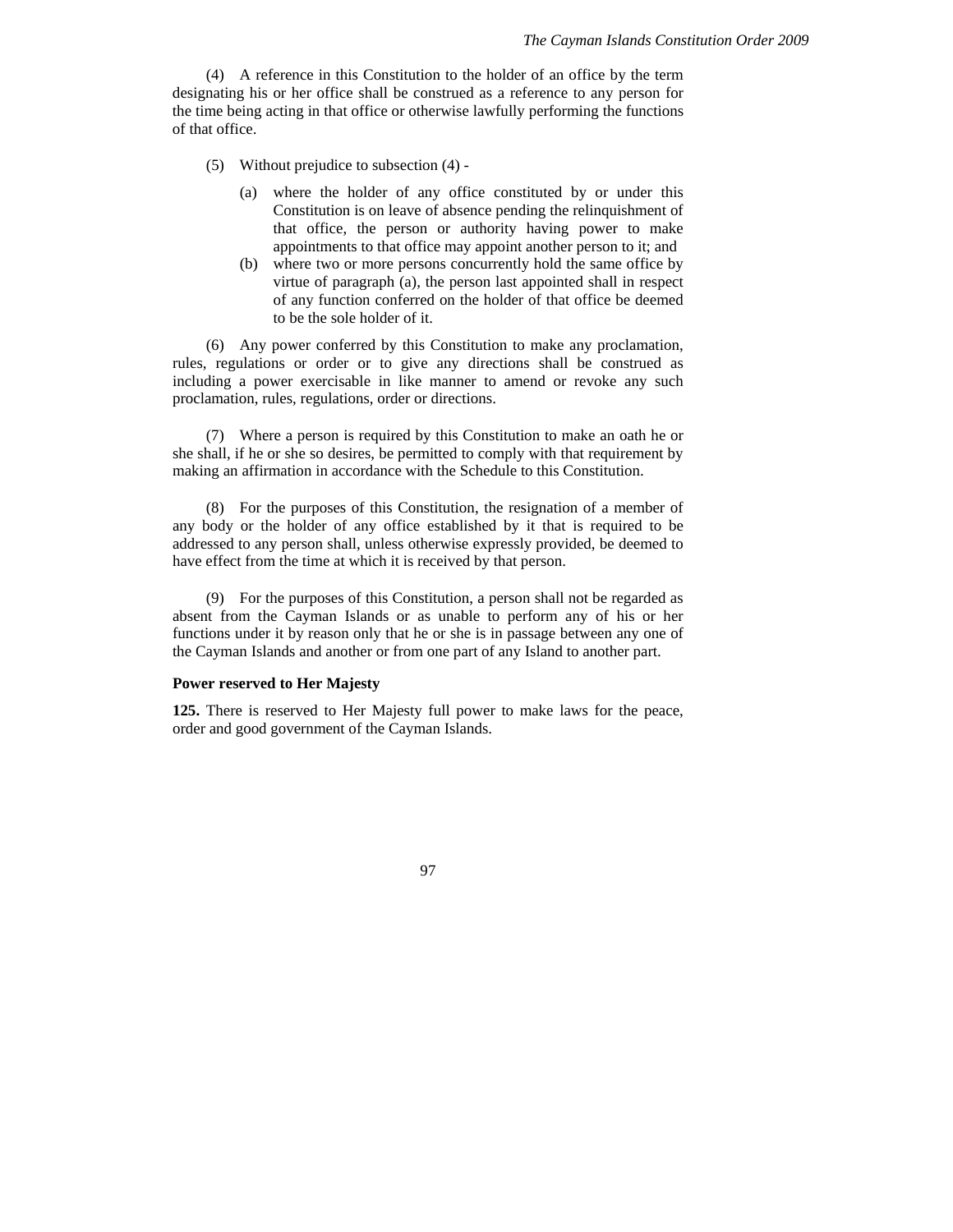# SCHEDULE TO THE CONSTITUTION FORMS OF OATHS AND AFFIRMATIONS

#### **126.** Oath of Allegiance

I………………..do swear that I will be faithful and bear true allegiance to Her Majesty Queen Elizabeth the Second, Her Heirs and Successors, according to law. So help me God.

### **127.** Oath for due execution of office

I………………..do swear that I will well and truly serve Her Majesty Queen Elizabeth the Second, Her Heirs and Successors, and the people of the Cayman Islands in the office of (here insert the description of the office). So help me God.

### **128.** Oath for due execution of judicial office

I………………..do swear that I will well and truly serve Her Majesty Queen Elizabeth the Second, Her Heirs and Successors, and the people of the Cayman Islands in the office of (here insert the description of the office) and that I will do right to all manner of people according to the law without fear or favour, affection or ill-will. So help me God.

### **129.** Affirmations

In the forms above respectively set forth, for the word "swear" there shall be substituted the words "solemnly and sincerely affirm and declare", and the words "So help me God" shall be omitted.

### EXPLANATORY NOTE *(This note is not part of the Order)*

This Order establishes a new Constitution for the Cayman Islands, to replace the Constitution of 1972. The new Constitution includes, for the first time, a Bill of Rights setting out the fundamental rights and freedoms of the individual and provisions for their enforcement. It provides for a Governor as Her Majesty's representative in the Islands, and for a Premier and other Ministers who form a Cabinet together with the Deputy Governor and the Attorney General. It provides for an elected Legislative Assembly, which together with Her Majesty forms the Legislature. It provides for a Grand Court and a Court of Appeal as superior courts, and a Judicial and Legal Services Commission to advise on judicial and senior legal appointments. Provision is also made for a Human Rights Commission, a Commission for Standards in Public Life, and a Constitutional